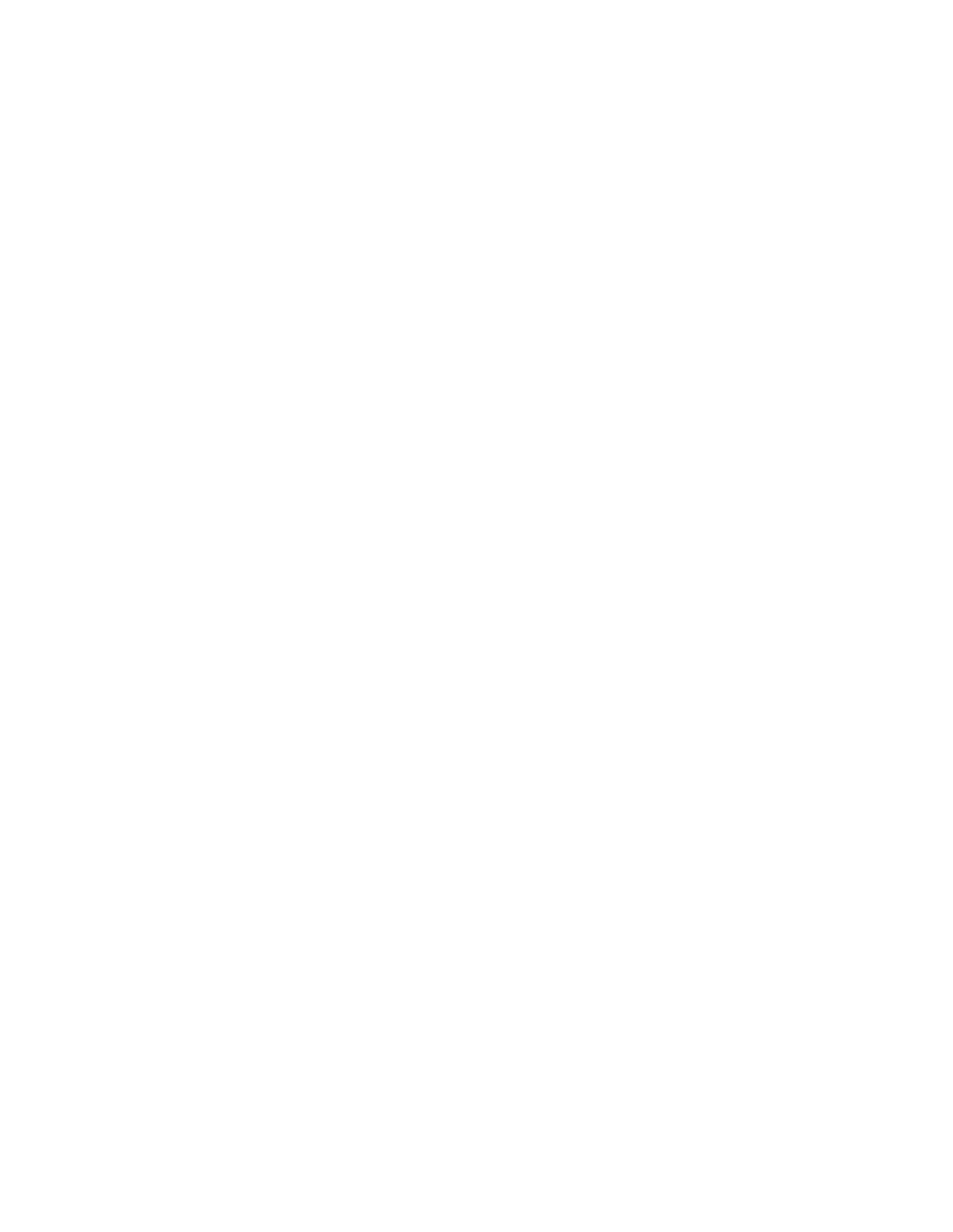

## Doc 9303

## Machine Readable Travel Documents

Seventh Edition, 2015

Part 10: Logical Data Structure (LDS) for Storage of Biometrics and Other Data in the Contactless Integrated Circuit (IC)

Approved by the Secretary General and published under his authority

INTERNATIONAL CIVIL AVIATION ORGANIZATION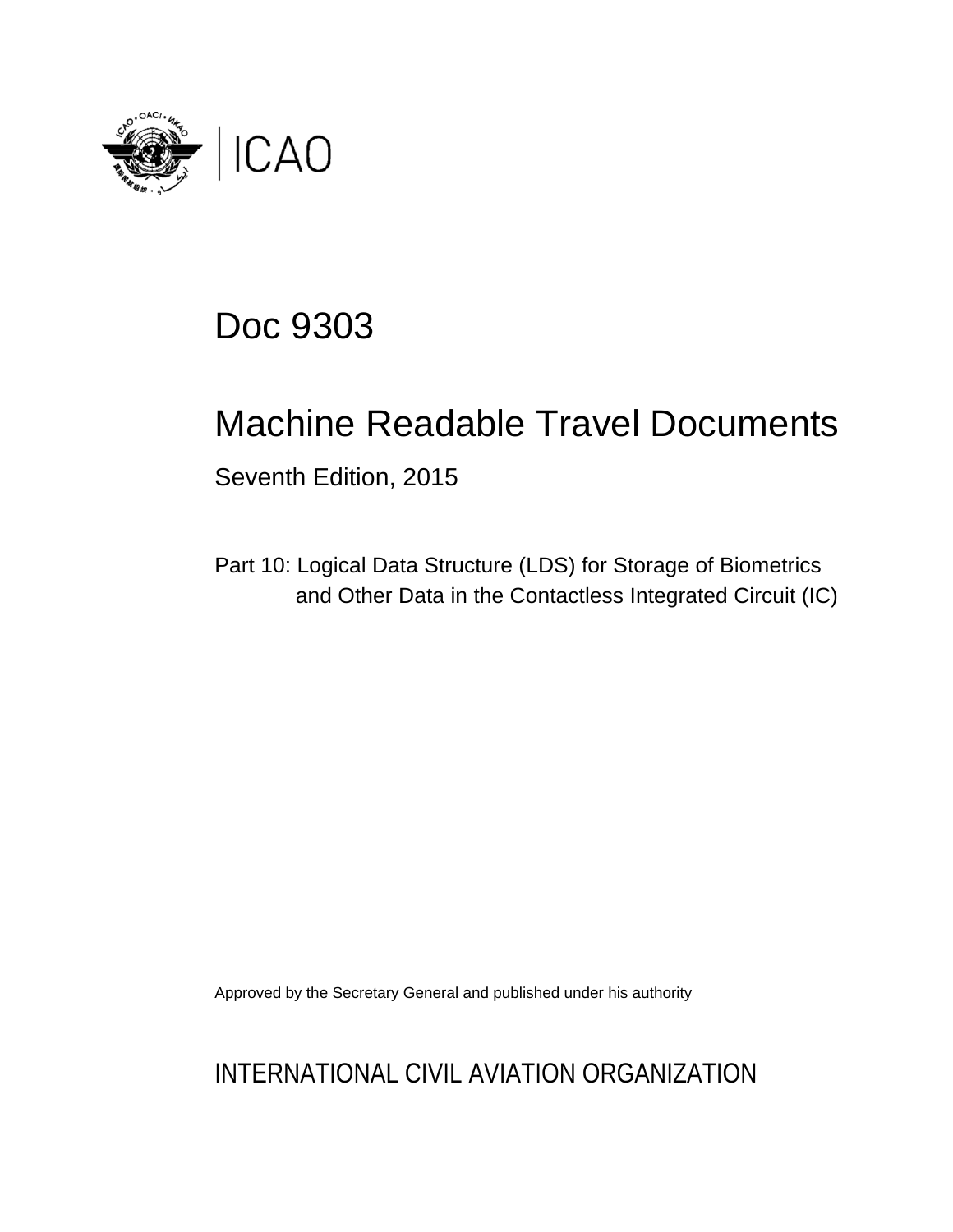Published in separate English, Arabic, Chinese, French, Russian and Spanish editions by the INTERNATIONAL CIVIL AVIATION ORGANIZATION 999 Robert-Bourassa Boulevard, Montréal, Quebec, Canada H3C 5H7

Downloads and additional information are available at www.icao.int/Security/FAL/TRIP

**Doc 9303,** *Machine Readable Travel Documents* **Part 10 —** *Logical Data Structure (LDS) for Storage of Biometrics and Other Data in the Contactless Integrated Circuit (IC)* ISBN 978-92-9249-798-9

© ICAO 2015

All rights reserved. No part of this publication may be reproduced, stored in a retrieval system or transmitted in any form or by any means, without prior permission in writing from the International Civil Aviation Organization.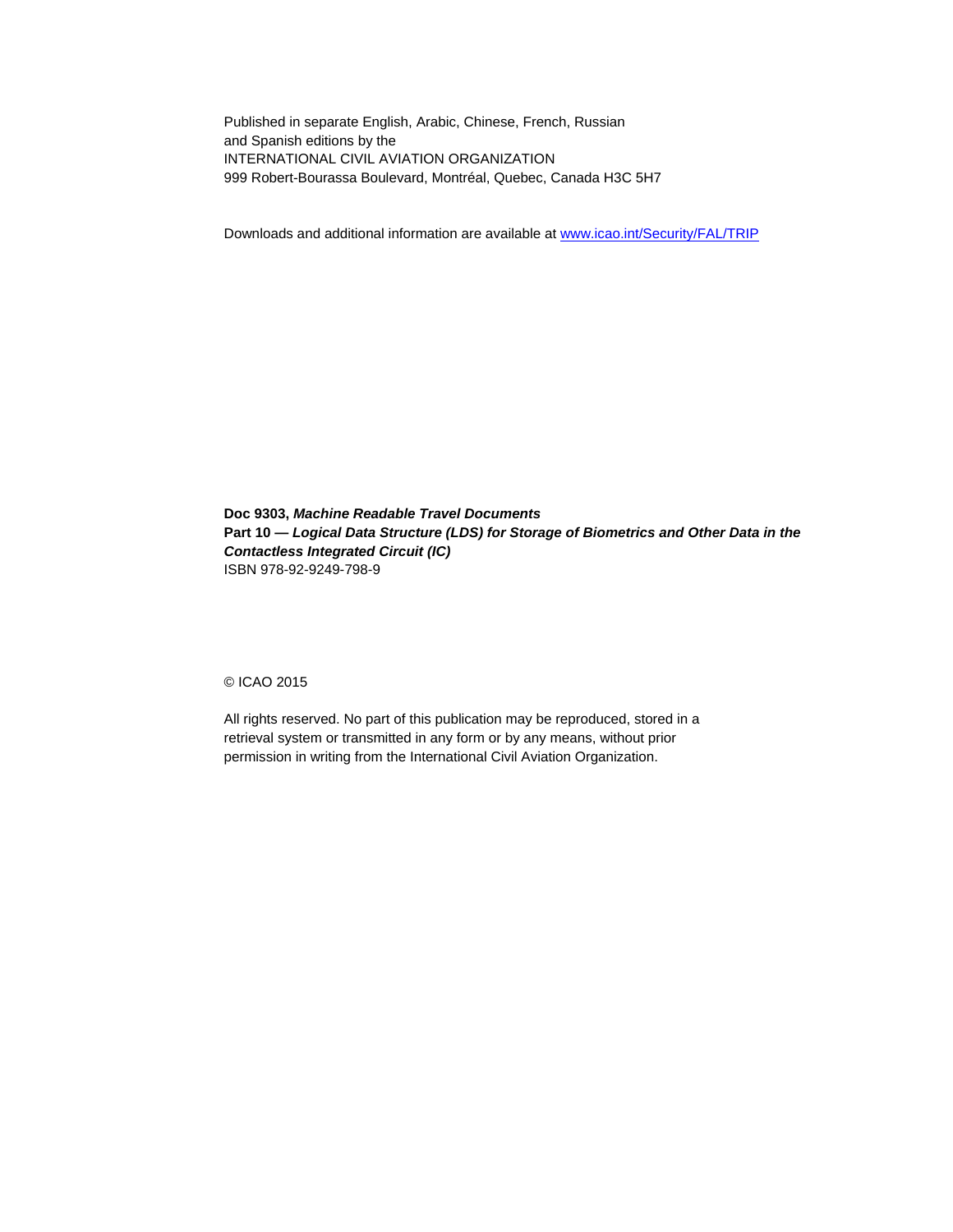### **DOCUMENT CHANGE RECORD**

#### **Doc 9303, Part 10**

| <b>DATE</b> | NO. |                                                         | <b>SECTION/PAGES AFFECTED</b>                                                                                                                                                                                                                                                                                                          |  |  |  |  |  |
|-------------|-----|---------------------------------------------------------|----------------------------------------------------------------------------------------------------------------------------------------------------------------------------------------------------------------------------------------------------------------------------------------------------------------------------------------|--|--|--|--|--|
| 31/08/16    | 1   | Page 4                                                  | 2. Requirements of the Logical Data Structure - Correction to caption of<br>Figure 1.                                                                                                                                                                                                                                                  |  |  |  |  |  |
|             |     | 34, 59 and<br>60, and<br>Tables 23,<br>26, 33 and<br>62 | Pages 5, 19 Multiple Changes introduced from: Resolved Wellington April-2016.<br>20, 22 to 27, Comment on Doc 9303-10, 7th Edition, and various minor editorial<br>corrections                                                                                                                                                         |  |  |  |  |  |
|             |     | Page 24                                                 | 5.2.5<br>SignedData Type for SOD V1 - Table 14: changed "States may<br>include the Document Signer Certificate (CDS) which can be used to<br>verify the signature in the signerInfos field." to "States SHALL include the<br>Document Signer Certificate (CDS) which can be used to verify the<br>signature in the signerInfos field." |  |  |  |  |  |
|             |     |                                                         | Appendix A Removed paragraph "A.6 EF.DG12 - Additional Document Details"                                                                                                                                                                                                                                                               |  |  |  |  |  |
| 5/09/16     | 1   |                                                         | Appendix B Incorporation of eMRTD sections of Application Profile in new<br>Appendix B (The contactless IC in an eMRP (Informative))                                                                                                                                                                                                   |  |  |  |  |  |
|             |     | Appendix C                                              | Incorporation of eMRTD Inspection Systems sections of Application<br>Profile in new Appendix C (Inspection Systems (iInformative))                                                                                                                                                                                                     |  |  |  |  |  |
|             |     |                                                         |                                                                                                                                                                                                                                                                                                                                        |  |  |  |  |  |
|             |     |                                                         |                                                                                                                                                                                                                                                                                                                                        |  |  |  |  |  |
|             |     |                                                         |                                                                                                                                                                                                                                                                                                                                        |  |  |  |  |  |
|             |     |                                                         |                                                                                                                                                                                                                                                                                                                                        |  |  |  |  |  |
|             |     |                                                         |                                                                                                                                                                                                                                                                                                                                        |  |  |  |  |  |
|             |     |                                                         |                                                                                                                                                                                                                                                                                                                                        |  |  |  |  |  |
|             |     |                                                         |                                                                                                                                                                                                                                                                                                                                        |  |  |  |  |  |

The designations employed and the presentation of the material in this publication do not imply the expression of any opinion whatsoever on the part of ICAO concerning the legal status of any country, territory, city or area or of its authorities, or concerning the delimitation of its frontiers or boundaries.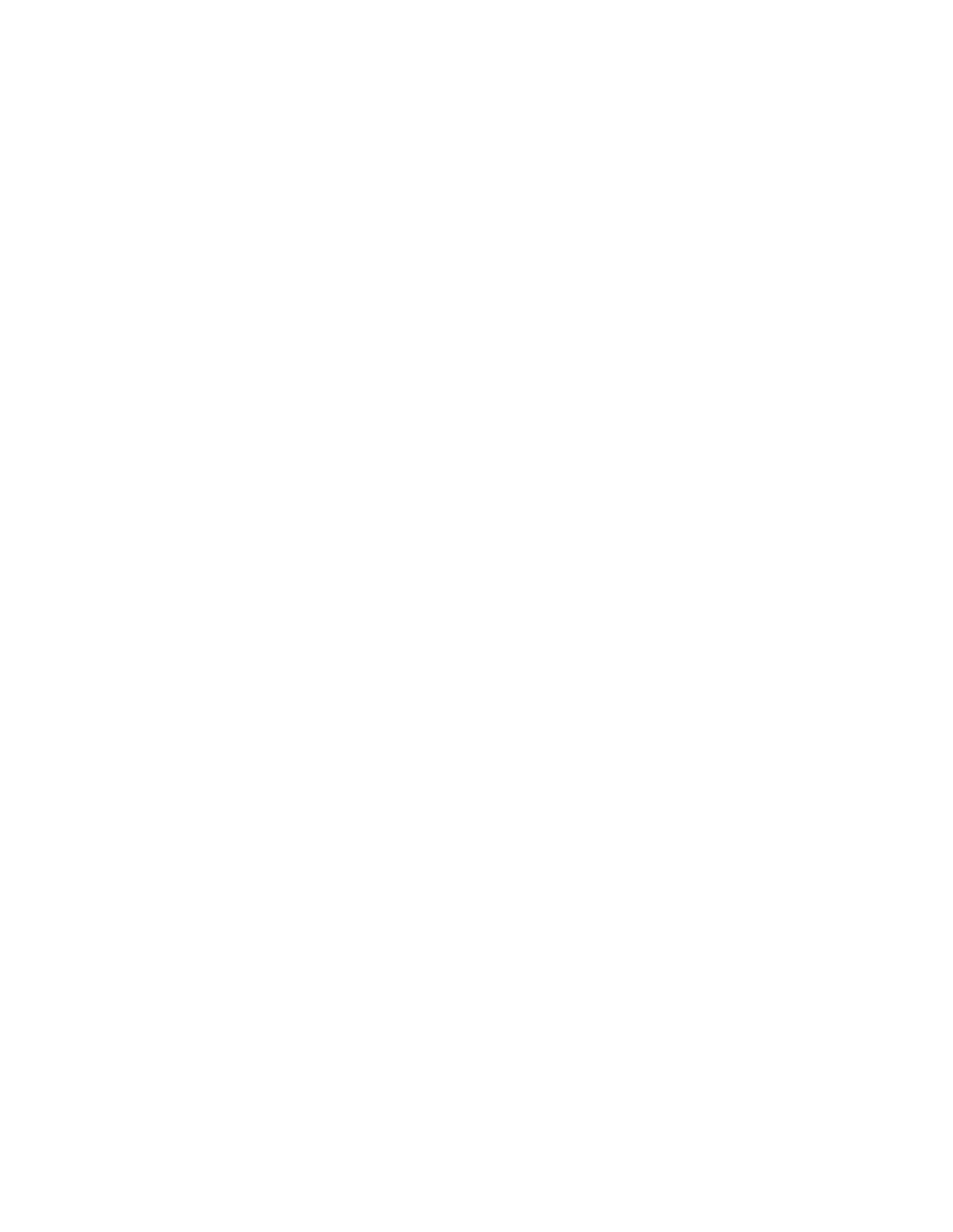## **TABLE OF CONTENTS**

| 1. |     |                                                                                     | 1                       |
|----|-----|-------------------------------------------------------------------------------------|-------------------------|
| 2. |     |                                                                                     | 1                       |
|    | 2.1 |                                                                                     | $\overline{c}$          |
|    | 2.2 |                                                                                     | $\overline{2}$          |
|    | 2.3 |                                                                                     | 2                       |
| 3. |     |                                                                                     |                         |
|    | 3.1 |                                                                                     | 5                       |
|    | 3.2 |                                                                                     | 5                       |
|    | 3.3 |                                                                                     |                         |
|    | 3.4 |                                                                                     |                         |
|    | 3.5 |                                                                                     | $6\phantom{1}6$         |
|    | 3.6 |                                                                                     | $6\phantom{1}6$         |
|    | 3.7 | Initialization, Anticollision, and Transmission Protocol according to ISO/IEC 14443 |                         |
|    | 3.8 |                                                                                     | $\,6$<br>$\overline{7}$ |
|    | 3.9 |                                                                                     |                         |
| 4. |     |                                                                                     | 11                      |
|    | 4.1 |                                                                                     | 11                      |
|    | 4.2 |                                                                                     | 12                      |
|    | 4.3 |                                                                                     | 13                      |
|    | 4.4 |                                                                                     | 15                      |
|    | 4.5 |                                                                                     | 18                      |
| 5. |     |                                                                                     | 19                      |
|    | 5.1 |                                                                                     | 19                      |
|    | 5.2 |                                                                                     | 20                      |
|    | 5.3 |                                                                                     | 26                      |
|    | 5.4 |                                                                                     | 27                      |
| 6. |     |                                                                                     | 28                      |
|    | 6.1 |                                                                                     | 29                      |
|    | 6.2 | Data Group 2 - Encoded Identification Features - Face (REQUIRED)                    | 33                      |
|    | 6.3 | Data Group 3 - Additional Identification Feature - Finger(s) (OPTIONAL)             | 35                      |
|    | 6.4 | Data Group 4 - Additional Identification Feature - Iris(es) (OPTIONAL)              | 41                      |
|    | 6.5 |                                                                                     | 45                      |
|    | 6.6 |                                                                                     | 47                      |
|    | 6.7 |                                                                                     | 47                      |
|    | 6.8 |                                                                                     | 48                      |
|    | 6.9 |                                                                                     | 49                      |
|    |     |                                                                                     |                         |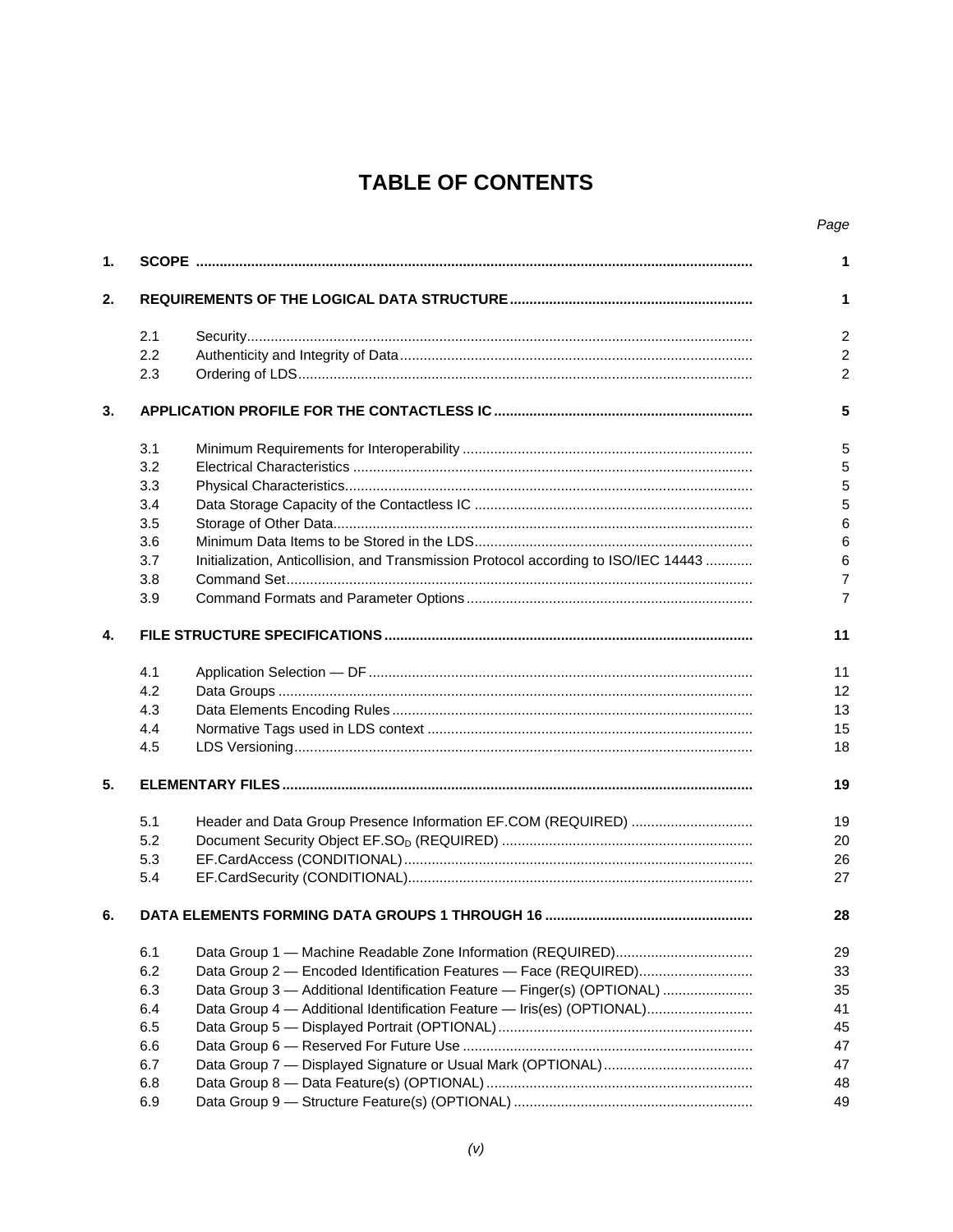*Page* 

| 6.10 |                                                                              |                                                                     | 50      |
|------|------------------------------------------------------------------------------|---------------------------------------------------------------------|---------|
| 6.11 |                                                                              |                                                                     | 51      |
| 6.12 |                                                                              |                                                                     | 54      |
| 6.13 |                                                                              |                                                                     | 56      |
| 6.14 |                                                                              |                                                                     | 56      |
| 6.15 |                                                                              | Data Group 15 - Active Authentication Public Key Info (CONDITIONAL) | 57      |
| 6.16 |                                                                              |                                                                     | 58      |
|      |                                                                              |                                                                     | 59      |
|      | APPENDIX A TO PART 10. Logical Data Structure Mapping Examples (Informative) |                                                                     | App A-1 |
|      |                                                                              |                                                                     |         |
|      |                                                                              |                                                                     | App B-1 |

 $\overline{\phantom{a}}$  , and the set of the set of the set of the set of the set of the set of the set of the set of the set of the set of the set of the set of the set of the set of the set of the set of the set of the set of the s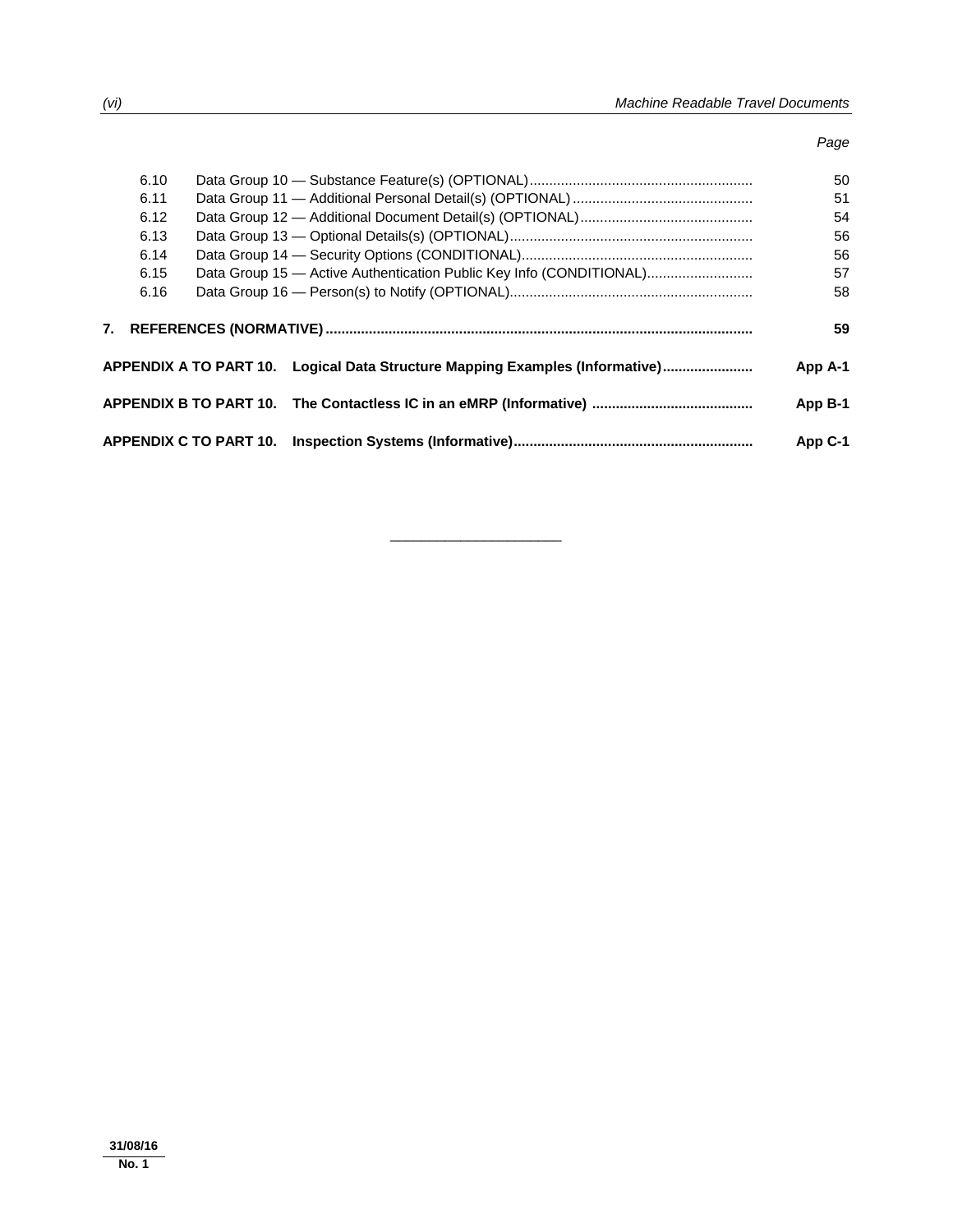## **1. SCOPE**

The Seventh Edition of Doc 9303 represents a restructuring of the ICAO specifications for Machine Readable Travel Documents. Without incorporating substantial modifications to the specifications, in this new edition Doc 9303 has been reformatted into a set of specifications for Size 1 Machine Readable Official Travel Document (TD1), Size 2 Machine Readable Official Travel Documents (TD2), and Size 3 Machine Readable Travel Documents (TD3), as well as visas. This set of specifications consists of various separate documents in which general (applicable to all MRTDs) as well as MRTD form factor specific specifications are grouped.

This Part 10 of Doc 9303 defines the Logical Data Structure (LDS) for eMRTDs required for global interoperability and defines the specifications for the organization of data on the contactless IC. This requires the identification of all mandatory and optional Data Elements and a prescriptive ordering and/or grouping of Data Elements that MUST be followed to achieve global interoperability for electronic reading of the eMRTD.

Doc 9303-10 provides specifications to enable States and integrators to implement a contactless IC into an eMRTD travel document. This part defines all mandatory and optional data elements, file structures, and application profiles for the contactless IC.

Part 10 should be read in conjunction with:

- Part 1 *Introduction*;
- Part 3 *Specifications Common to all MRTDs*;
- Part 4 *Specifications for Machine Readable Passports (MRP) and other TD3 size MRTDs*;
- Part 5 *Specifications for TD1 Size Machine Readable Official Travel Documents (MROTDs)*;
- Part 6 *Specifications for TD2 Size Machine Readable Official Travel Documents (MROTDs)*.

and the relevant contactless IC parts:

- Part 11 *Security Mechanisms for MRTDs*;
- Part 12 *Public Key Infrastructure for MRTDs*.

### **2. REQUIREMENTS OF THE LOGICAL DATA STRUCTURE**

The contactless IC capacity expansion technology contained in an eMRTD selected by an issuing State or organization must allow data to be accessible by receiving States.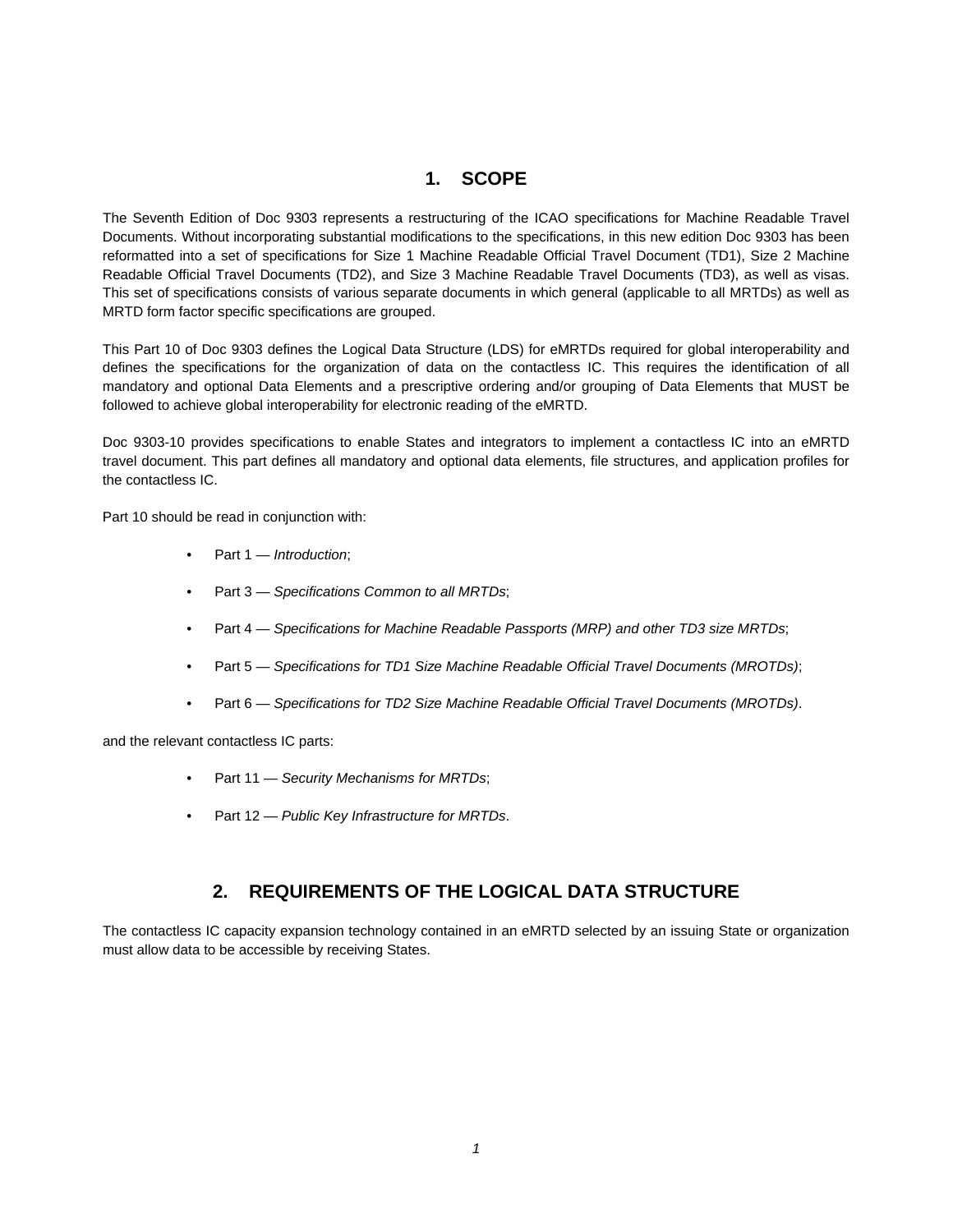ICAO has determined that the predefined, standardized Logical Data Structure (LDS) shall meet a number of mandatory requirements:

- ensure efficient and optimum facilitation of the rightful holder;
- ensure protection of details recorded in the optional capacity expansion technology;
- allow global interoperability of capacity expanded data based on the use of a single LDS common to all eMRTDs;
- address the diverse optional capacity expansion needs of issuing States and organizations;
- provide expansion capacity as user needs and available technology evolve;
- support a variety of data protection options;
- utilize existing international specifications to the maximum extent possible, in particular the emerging international specifications for globally interoperable biometrics.

#### **2.1 Security**

Data integrity and authenticity are needed for trusted global interoperability.

Data Groups 1 to 16 inclusive SHALL be write protected. A hash for each Data Group in use SHALL be stored in the Document Security Object (EF.SO<sub>D</sub>).

Only the issuing State or organization shall have write access to these Data Groups. Therefore, there are no interchange requirements and the methods to achieve write protection are not part of this specification.

#### **2.2 Authenticity and Integrity of Data**

To allow confirmation of the authenticity and integrity of recorded details, an authenticity/integrity object is included. Each Data Group MUST be represented in this authenticity/integrity object, which is recorded within a separate elementary file (EF.SO<sub>D</sub>). Using the Common Biometric Exchange File Format (CBEFF) structure utilized for Encoded Identification Feature Data Groups 2-4 and optional "additional biometric security" features defined in Doc 9303-12, identity confirmation details (e.g. biometric templates) MAY also be individually protected at the discretion of the issuing State or organization.

#### **2.3 Ordering of LDS**

The Random Ordering Scheme only SHALL be used for international interoperability.

#### *2.3.1 Random Ordering Scheme*

The Random Ordering Scheme allows Data Groups and Data Elements to be recorded following a random ordering which is consistent with the ability of the optional capacity expansion technology to allow direct retrieval of specific Data Elements even if they are recorded out of order. Variable length Data Elements are encoded as TLV data objects specified in ASN.1.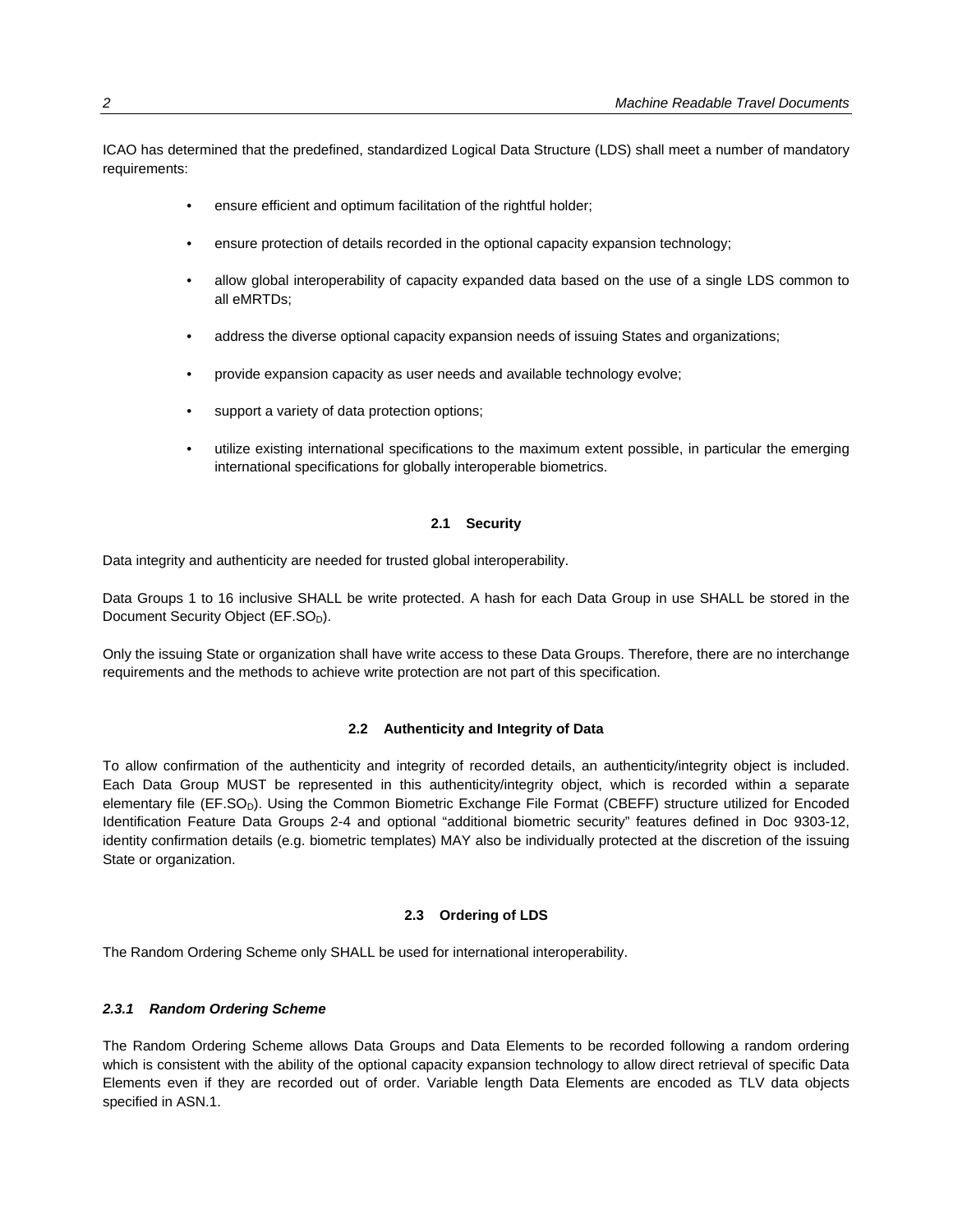#### *2.3.2 Random Access File Representation*

The Random Access File Representation has been defined with the following considerations and assumptions.

- Support a wide variety of implementations. The LDS includes a wide variety of optional Data Elements. These Data Elements are included to facilitate eMRTD authentication, rightful holder authentication, and to expedite processing at document/person points.
- The data structure must support:
	- o a limited or extensive set of Data Elements;
	- o multiple occurrences of specific Data Elements;
	- o continuing evolution of specific implementations.
- Support at least one application data set;
- Allow for other national specific applications;
- Support optional Active Authentication of the document using a stored asymmetrical key pair;
- Support rapid access of selected Data Elements to facilitate rapid document processing:
	- o immediate access to necessary Data Elements;
	- o direct access to data templates, and biometric data.

#### *2.3.3 Grouping of Data Elements*

Groupings of Data Elements added by issuing States or approved receiving organizations may or may not be present in an LDS. More than one recording of grouped Data Elements added by receiving States or approved receiving organizations can be present in the LDS.

The ability for a receiving State or approved receiving organization to add data to the LDS is not supported in this edition of Doc 9303.

The LDS is considered to be a single cohesive entity containing the number of groupings of Data Elements recorded in the optional capacity expansion technology at the time of machine reading.

The LDS has been designed with sufficient flexibility that it can be applied to all types of eMRTDs. Within the figures and tables which follow, some data items are only applicable to machine readable visas and to machine readable passports or require a different presentation in relation to these documents.

Within the LDS, logical groupings of related Data Elements have been established. These logical groupings are referred to as Data Groups.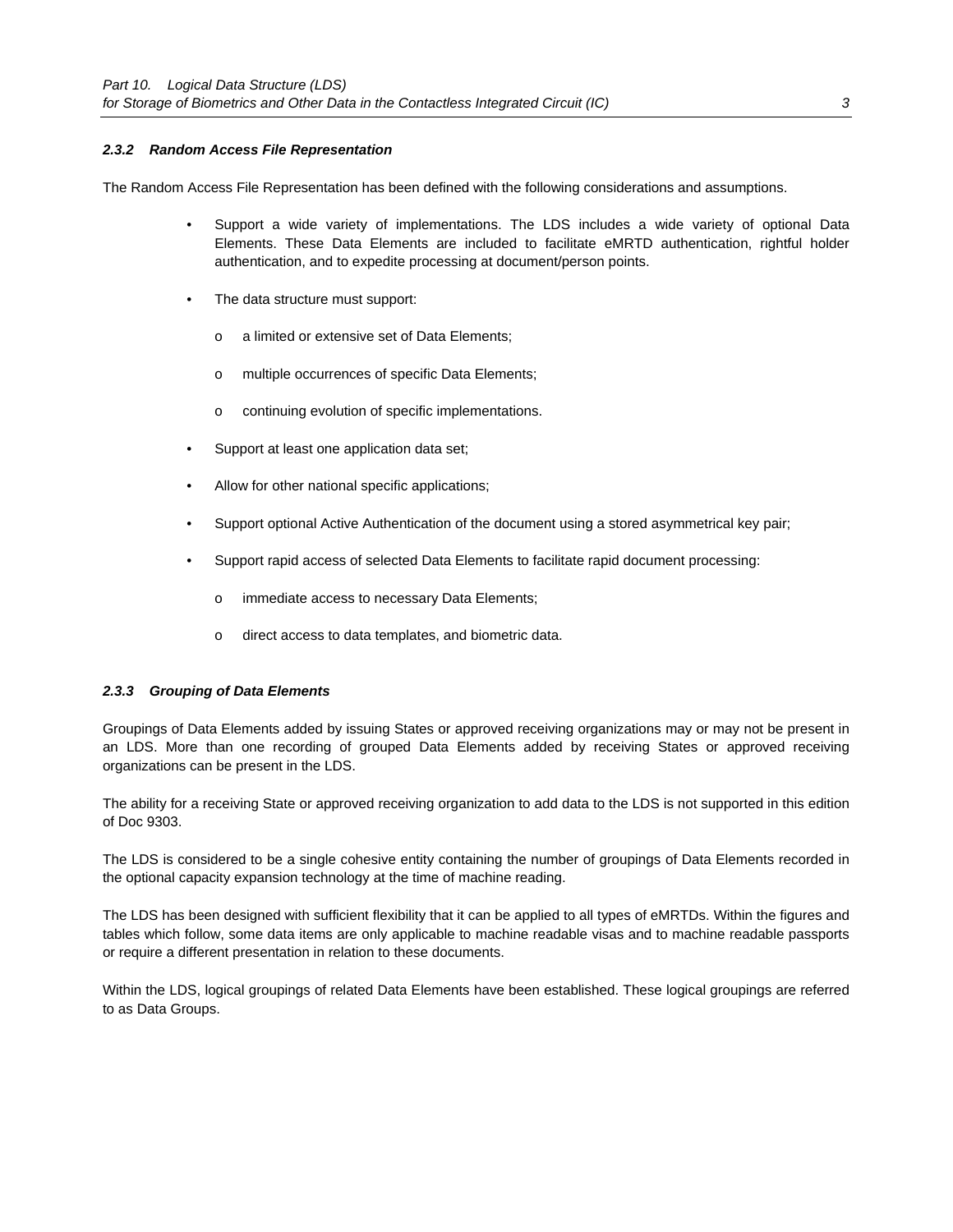Each Data Group is assigned a reference number. Figure 1 identifies the reference number assigned to each Data Group, for example, "DG2" identifies Data Group 2, Encoded Identification Feature(s) for the face of the holder of the eMRTD (i.e. facial biometric details).



**Figure 1. Data Group Reference Numbers Assigned to the LDS**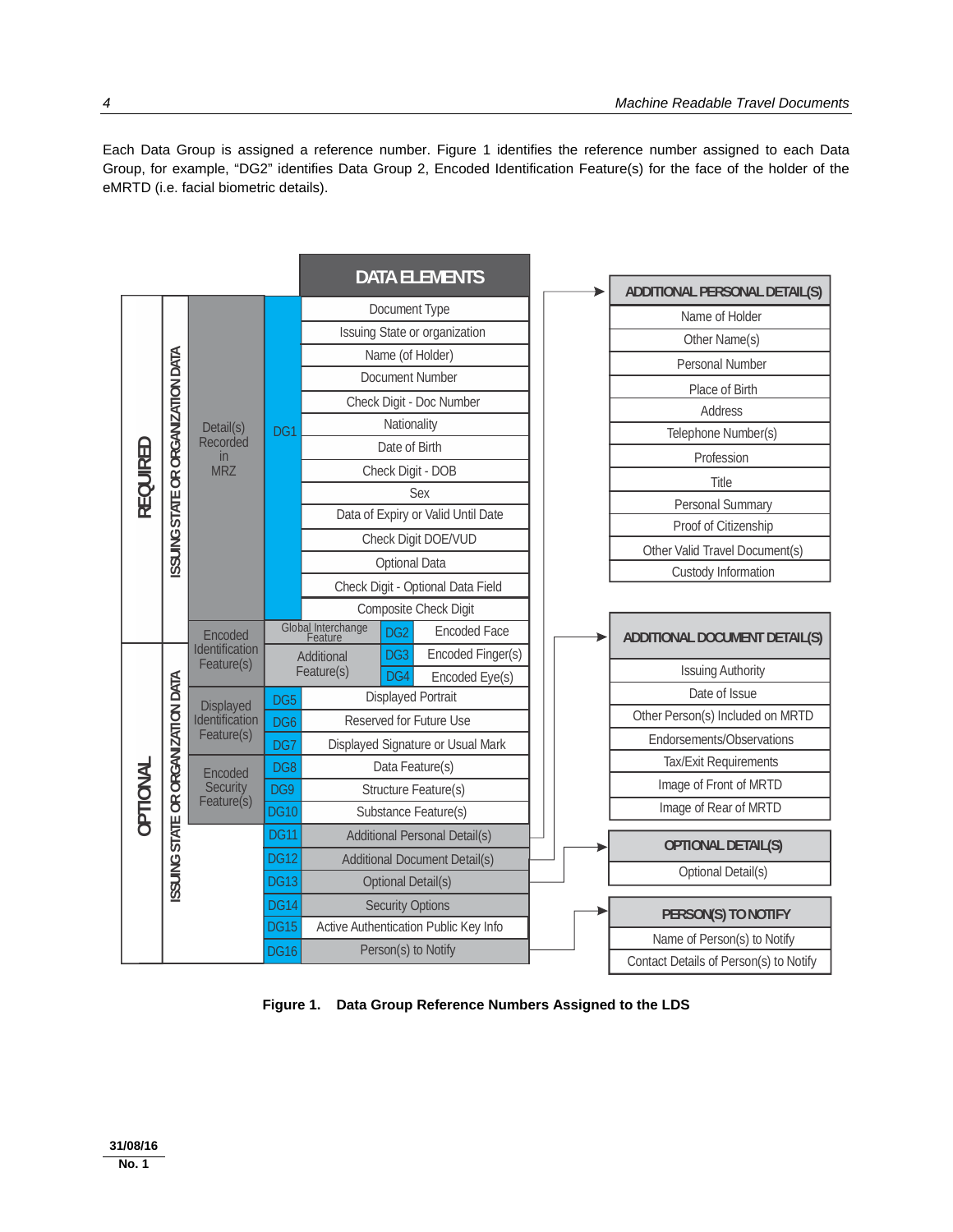## **3. APPLICATION PROFILE FOR THE CONTACTLESS IC**

#### **3.1 Minimum Requirements for Interoperability**

The following SHALL be the minimum requirements for interoperability of proximity contactless IC-based eMRTDs:

- [ISO/IEC 14443-1], [ISO/IEC 14443-2], [ISO/IEC 14443-3], [ISO/IEC 14443-4] including all associated amendments, and corrigendums;
- [ISO/IEC 10373-6] test specification compliant including all associated amendments and corrigendums;
- Type A or Type B signal interface;
- Support for a file structure as defined by [ISO/IEC 7816-4] for variable length transparent files;
- Support for one or more applications and appropriate [ISO/IEC 7816-4] commands as specified in Doc 9303;
- Application Family Identifier (AFI) is 0xE1 (eMRTD). CRC\_B of Application Identifier (AID: 0xA0000002471001) SHALL be 0xF35E.

#### **3.2 Electrical Characteristics**

The radio frequency power and signal interface SHALL be as defined in [ISO/IEC14443-2]. A minimum of 424 kilobits per second transmission speed is advised. Use of the EMD features specified in [ISO/IEC 14443-2] is OPTIONAL.

#### **3.3 Physical Characteristics**

It is recommended that the size of the coupling antenna area be in accordance with [ISO/IEC 14443-1] Class 1 (ID-1 antenna size) only.

#### **3.4 Data Storage Capacity of the Contactless IC**

The data storage capacity of the contactless IC is at the discretion of the issuing State but SHALL be a minimum of 32 kB. This minimum capacity is necessary to store the mandatory stored facial image (typically 15 to 20 kB), the MRZ data, and the necessary elements for securing the data. The storage of additional facial, fingerprint and/or iris images may require a significant increase in data storage capacity. There is no maximum contactless IC data capacity specified.

In the event that a State's PKI infrastructure is not available to sign eMRTD data as part of personalization, and the issuance of the document(s) cannot be delayed, it is RECOMMENDED that the eMRTD contactless IC be left blank and be locked. The eMRTD SHOULD contain an appropriate endorsement on this. This is expected to be an exceptional circumstance.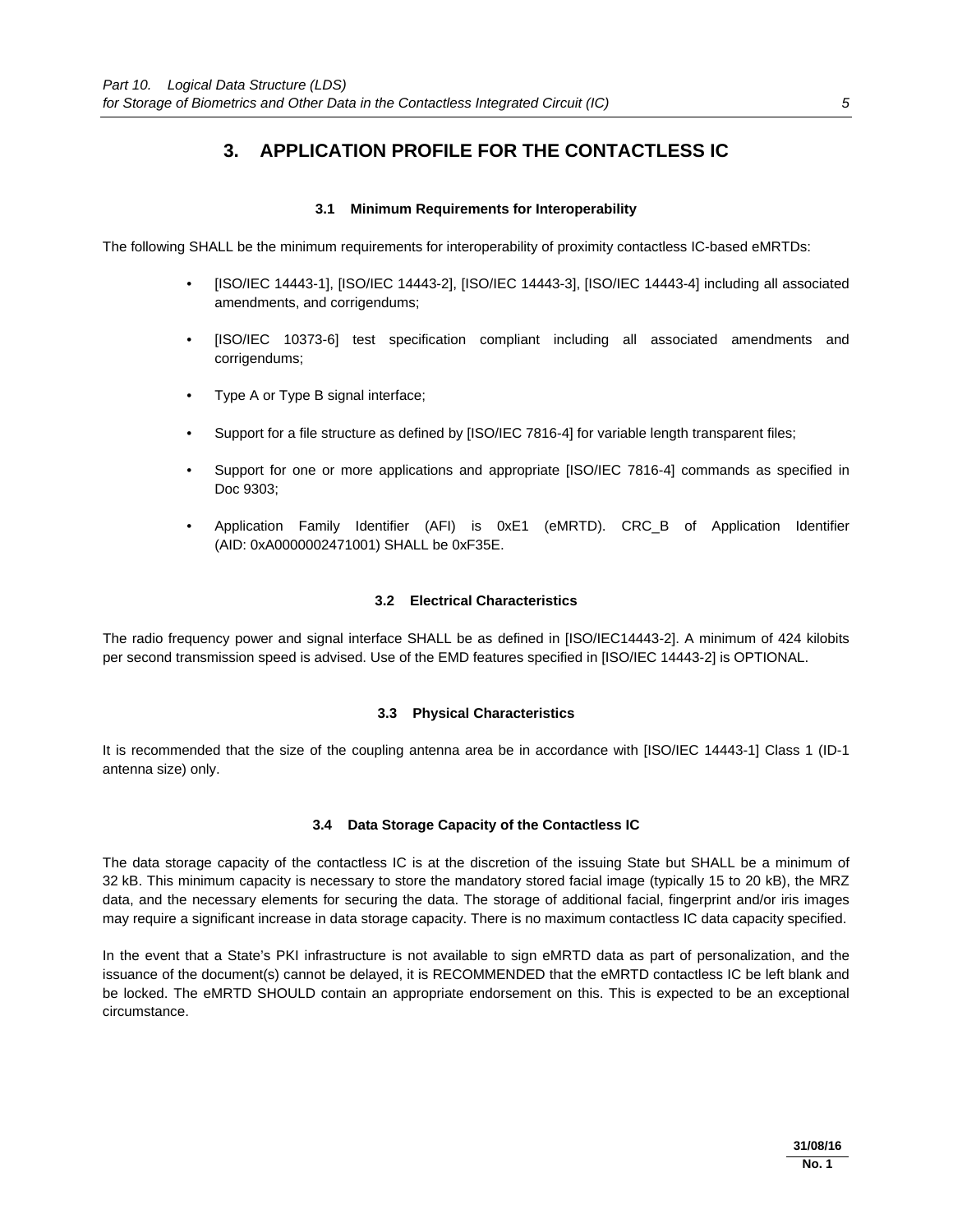#### **3.5 Storage of Other Data**

A State MAY use the storage capacity of the contactless IC in an eMRTD to expand the machine readable data capacity of the eMRTD beyond that defined for global interoperability. This can be for such purposes as providing machine readable access to identity document information (e.g. birth certificate details), stored personal identity confirmation (biometrics) and/or document authenticity verification details.

#### **3.6 Minimum Data Items to be Stored in the LDS**

The minimum mandatory items of data to be stored in the LDS on the contactless IC SHALL be a duplication of the machine readable zone data in Data Group 1 and the holder's facial image in Data Group 2. In addition, the IC in a compliant eMRTD SHALL contain the Document Security Object (EF.SO<sub>D</sub>) that is required to validate the integrity of data created by the issuer. These data items are stored in a Dedicated File (DF) known as the eMRTD Application, and specified in the LDS. The Document Security Object (EF.SO<sub>D</sub>) consists of the hashes of the Data Groups used.

#### **3.7 Initialization, Anticollision and Transmission Protocol According to ISO/IEC 14443**

#### *3.7.1 Transmission Protocol*

The eMRTD SHALL support half-duplex transmission protocol defined in [ISO/IEC14443-4]. The eMRTD SHALL support either Type A or Type B transmission protocols.

#### *3.7.2 Request Command and Answer to Request*

The contactless IC SHALL respond to Request Command Type A (REQA) or Request Command Type B (REQB) with Answer to Request Type A (ATQA) or Answer to Request Type B (ATQB), as appropriate.

#### *3.7.3 Random vs Fixed Identifier for the Contactless IC*

The eMRTD may serve as a "beacon" in which the contactless IC emits a Unique Identifier (UID) for Type A, and PUPI for Type B when initially activated. This might allow identification of the issuing authority. [ISO/IEC 14443] allows the choice of the option whether the eMRTD presents a fixed identifier, assigned uniquely for only that eMRTD, or a random number, which is different at each start of the communication dialogue. Some issuing States prefer to implement a unique number for security reasons or any other reason. Other issuers give greater preference to concerns about data privacy and the possibility to track persons due to fixed IC identifiers.

Choosing the one or the other option does not decrease interoperability since a reader terminal when compliant with ISO/IEC 14443 will understand both methods. The use of random IC identifiers is RECOMMENDED, but States MAY choose to apply unique UIDs for Type A or unique PUPIs for Type B.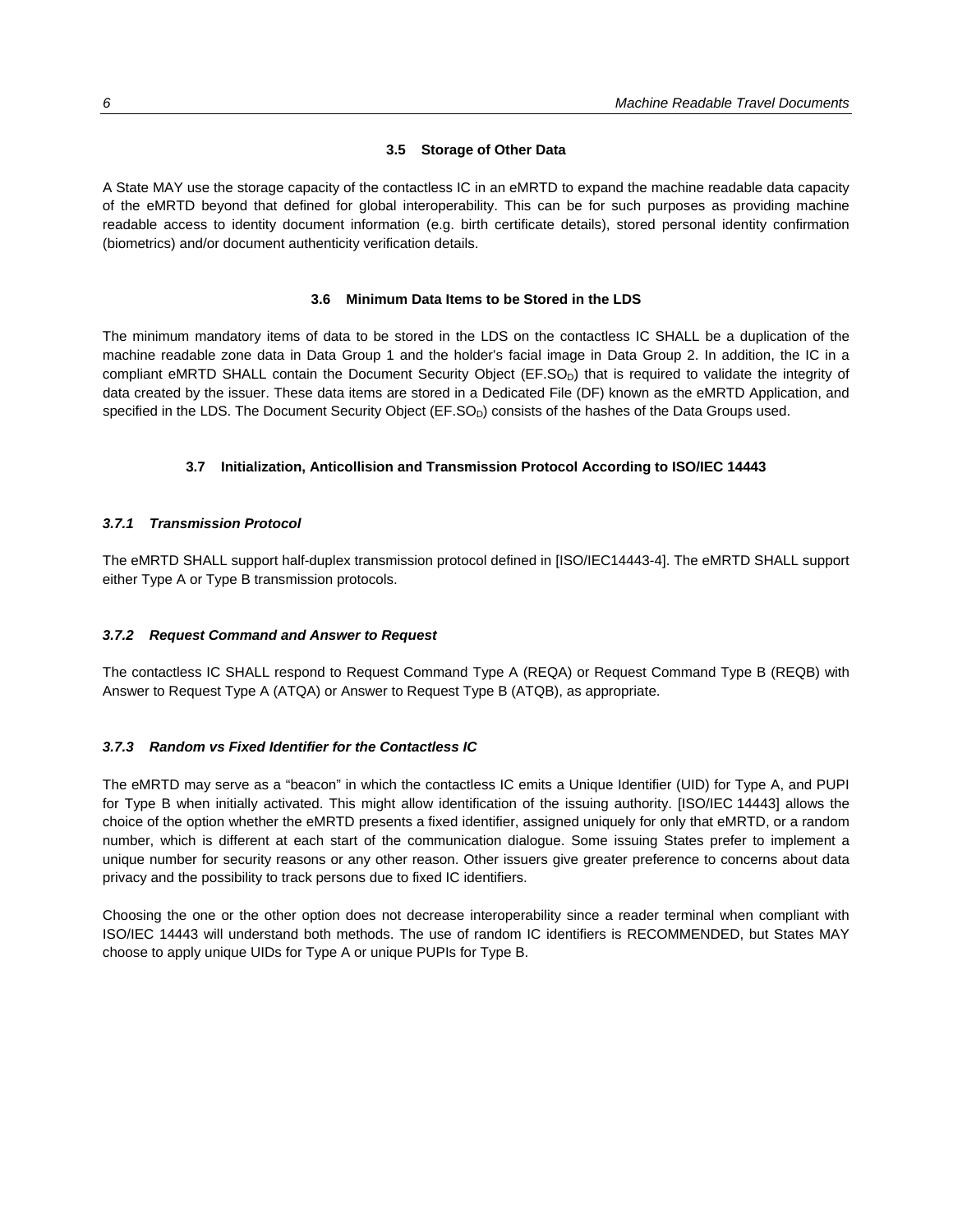#### **3.8 Command Set**

All commands, formats, and their return codes are defined in [ISO/IEC 7816-4]. The minimum set of commands to be supported by the eMRTD MUST be as follows:

#### SELECT; READ BINARY.

It is recognized that additional commands will be required to establish the correct security environment and implement the optional security provisions identified in Doc 9303-11**.** Implementation of the mechanisms specified in Doc 9303-11 requires support of the following additional commands:

> GET CHALLENGE; EXTERNAL AUTHENTICATE; INTERNAL AUTHENTICATE; MANAGE SECURITY ENVIRONMENT; GENERAL AUTHENTICATE.

Further details on command protocols can be found in Doc 9303-11.

#### *3.8.1**SELECT*

The eMRTD supports two structure selection methods that are file identifier and short EF identifier. Readers support at least one of the two methods. The file identifier and Short File Identifier is REQUIRED for the contactless IC operating system, but OPTIONAL for the reader.

#### *3.8.2**READ BINARY*

The support of the READ BINARY command with an odd INS byte by an eMRTD is CONDITIONAL. The eMRTD SHALL support this command variant if it supports data groups with 32 768 bytes or more.

#### **3.9 Command Formats and Parameter Options**

#### *3.9.1**Application selection*

Applications have to be selected either by their file identifier or their application name. After the selection of an application, the file within this application can be accessed.

*Note.— Application names have to be unique. Therefore selection of an application using the application name can be done from wherever needed.*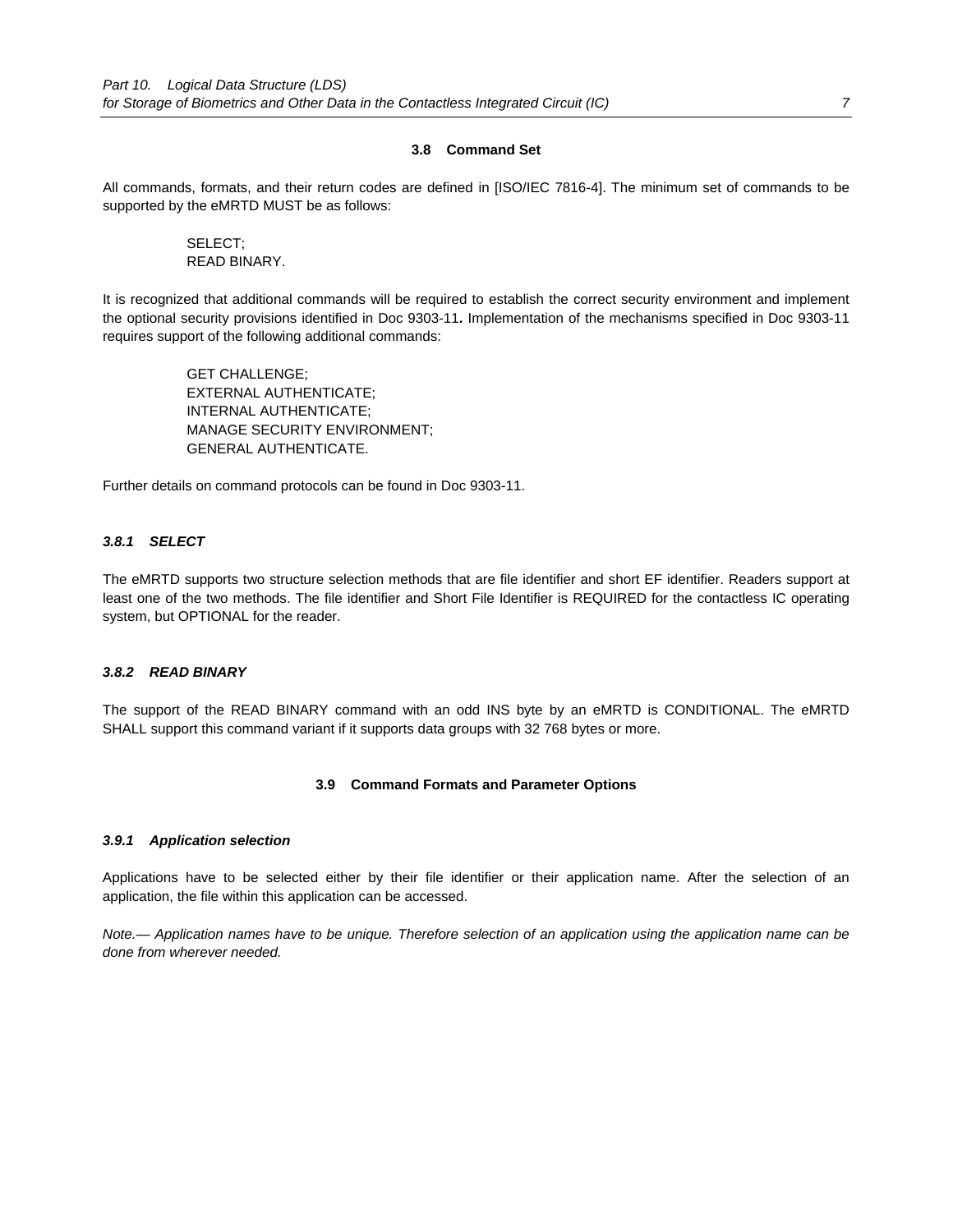#### *3.9.1.1 Selection of Master File*

| <b>CLA</b> | <b>INS</b> | D <sub>1</sub> | P <sub>2</sub> | LC    | <b>Data</b> | Le    |
|------------|------------|----------------|----------------|-------|-------------|-------|
| 00         | A4         | 00             | 0C             | Empty | Empty       | Empty |

| Table 1. | <b>Selection of MF</b> |  |
|----------|------------------------|--|
|          |                        |  |

*Note.— It is RECOMMENDED that the SELECT MF command not be used.* 

#### *3.9.1.2 Selection of application by application identifier*

An application SHALL be selected by use of the DF Name. The parameters for the APDU command are shown below:

| Table 2. SELECT Application command |
|-------------------------------------|
|-------------------------------------|

| <b>CLA</b> | <b>INS</b> | P <sub>4</sub> | <b>D<sub>2</sub></b> | LC   | Data | Le                       |
|------------|------------|----------------|----------------------|------|------|--------------------------|
| 00         | A4         | 04             | 0C                   | Var. | AID  | $\overline{\phantom{0}}$ |

The first [ISO/IEC7816-4] instruction is "select application", with the code 0x00A4040C07A0000002471001. Every eMRTD application supports the select command.

#### *3.9.2**EF selection using SELECT command*

Files have to be selected by their file identifier. When files are selected by File Identifier, it has to be assured that the application the files are stored within has previously been selected.

#### **Table 3. SELECT File command**

| <b>CLA</b> | <b>INS</b> | D <sub>1</sub> | D <sub>2</sub> | LC | <b>Data</b> | Le                       |
|------------|------------|----------------|----------------|----|-------------|--------------------------|
| 00         | A4         | 02             | 0C             | 02 | FileID      | $\overline{\phantom{m}}$ |

The eMRTD SHALL support the SELECT command with file identifier as specified in Table 3. The inspection system SHALL support at least one of the following methods:

- The SELECT command with file identifier as specified in Table 3;
- The READ BINARY command with even INS byte and SFI as specified in Table 5.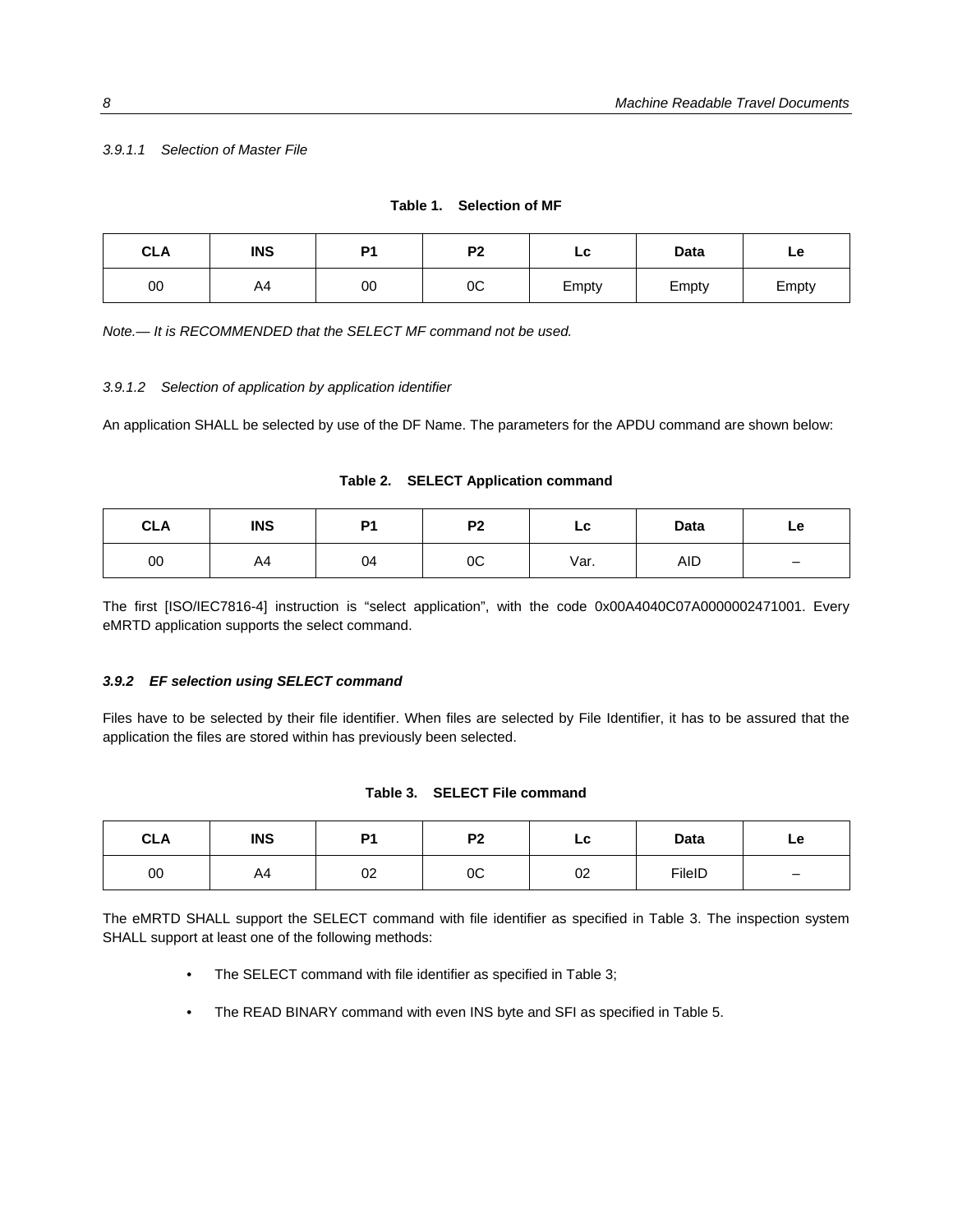#### *3.9.3**Reading data from EF (READ BINARY)*

There are two methods to read data from the eMRTD: by selecting the file and then reading the data, or by reading the data directly using the Short File Identifier. Support for Short File Identifier is REQUIRED for the eMRTD. It is therefore RECOMMENDED that inspection systems use Short File Identifier.

#### *3.9.3.1 Reading data of a selected file (transparent file)*

#### **Table 4. READ BINARY command**

| CLA | <b>INS</b>     | D <sub>1</sub> | פם         | LC                       | Data                     | Le.    |
|-----|----------------|----------------|------------|--------------------------|--------------------------|--------|
| 00  | B <sub>0</sub> | Offset MSB     | Offset LSB | $\overline{\phantom{0}}$ | $\overline{\phantom{0}}$ | MaxRet |

*3.9.3.2 Reading data using Short File Identifier (transparent file)* 

|  | Table 5.    READ BINARY command with Short File Identifier |
|--|------------------------------------------------------------|
|  |                                                            |

| <b>CLA</b> | <b>INS</b>     | P <sub>1</sub> | P <sub>2</sub> | LC | <b>Data</b>              | Le     |
|------------|----------------|----------------|----------------|----|--------------------------|--------|
| 00         | B <sub>0</sub> | <b>SFI</b>     | Offset LSB     |    | $\overline{\phantom{0}}$ | MaxRet |

#### *3.9.4**Extended Lc/Le Support*

Depending on the size of the cryptographic objects (e.g. public keys, signatures), APDUs with extended length fields MUST be used to send this data to the MRTD chip. For details on extended length, see [ISO/IEC 7816-4].

#### *3.9.4.1 MRTD Chips*

For MRTD chips, support of extended length is CONDITIONAL. If the cryptographic algorithms and key sizes selected by the issuing State require the use of extended length, the MRTD chips SHALL support extended length. If the MRTD chip supports extended length this MUST be indicated in the ATR/ATS or in EF.ATR/INFO as specified in [ISO/IEC 7816-4].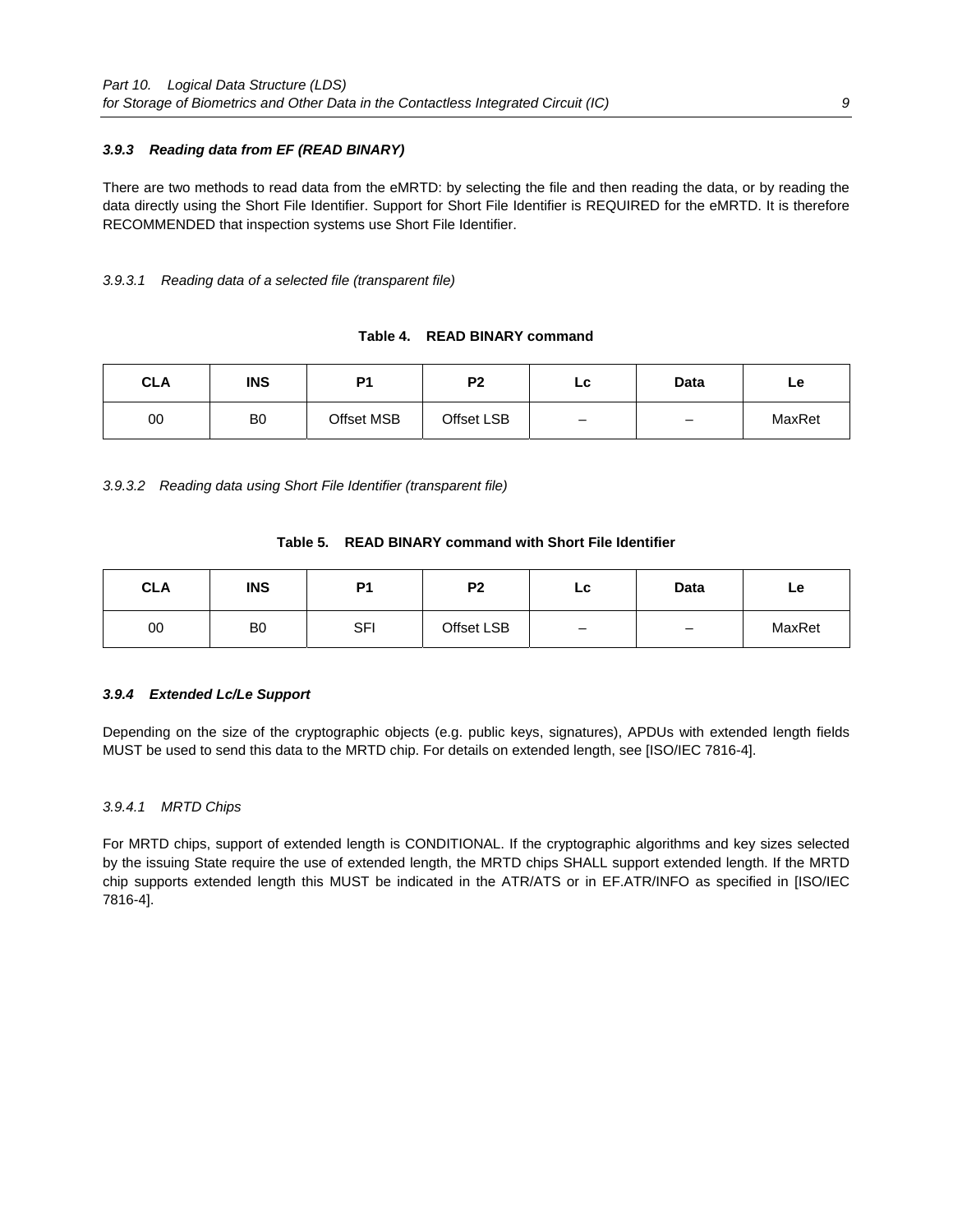#### *3.9.4.2 Terminals*

For terminals, support of extended length is REQUIRED. A terminal SHOULD examine whether or not support for extended length is indicated in the MRTD chip's ATR/ATS or in EF.ATR/INFO before using this option. The terminal MUST NOT use extended length for APDUs other than the following commands unless the exact input and output buffer sizes of the MRTD chip are explicitly stated in the ATR/ATS or in EF.ATR/INFO.

- MSE:Set KAT;
- General Authenticate.

#### *3.9.5**Command chaining*

Command chaining MUST be used for the General Authenticate command to link the sequence of commands to the execution of the protocol. Command chaining MUST NOT be used for other purposes unless clearly indicated by the chip. For details on command chaining, see [ISO/IEC 7816-4].

#### *3.9.6**EFs larger than 32 767 bytes*

The maximum size of an EF is normally 32 767 bytes, but some contactless ICs support larger files. A different READ BINARY parameter option and command format is required to access the data area when the offset is greater than 32 767. This format of command should be used after the length of the template has been determined and the need to access the data in the extended data area has been determined. For example, if the data area contains multiple biometric data objects, it may not be necessary to read the entire data area. Once the offset for the data area is greater than 32 767, this command format shall be used. The offset is placed in the command field rather than in the parameters P1 and P2.

|  | Table 6. Command format for EFs larger than 32 767 bytes |  |  |  |  |
|--|----------------------------------------------------------|--|--|--|--|
|--|----------------------------------------------------------|--|--|--|--|

| <b>CLA</b> | <b>INS</b> | P <sub>1</sub> | P <sub>2</sub> |      | Data               | Le | Remark                                     |
|------------|------------|----------------|----------------|------|--------------------|----|--------------------------------------------|
| 00         | B1         | 00             | 00             | Var. | Offset TLV encoded | 00 | Reading files greater than<br>32 767 bytes |

Both Length and Value fields of BER-TLV data object are variable length and can be encoded in different ways (see [ISO/IEC 7816-4]: "BER-TLV length fields").

For performance reasons, communication between the eMRTD and the terminal should be kept as short as possible. Therefore Length field and Value field in the BER-TLV data object SHOULD be as short as possible. This applies not only for Offset data objects in odd INS READ BINARY commands but also for all other BER-TLV data objects exchanged between the eMRTD and the terminal.

Examples for encoded Offset in Data-field:

- Offset: 0x0001 is encoded as Tag=0x54 Length=0x01 Value=0x01;
- Offset: 0xFFFF is encoded as Tag= 0x54 Length=0x02 Value=0xffff.

The subsequent READ BINARY commands shall specify the offset in the Data field. The final READ BINARY command should request the remaining data area.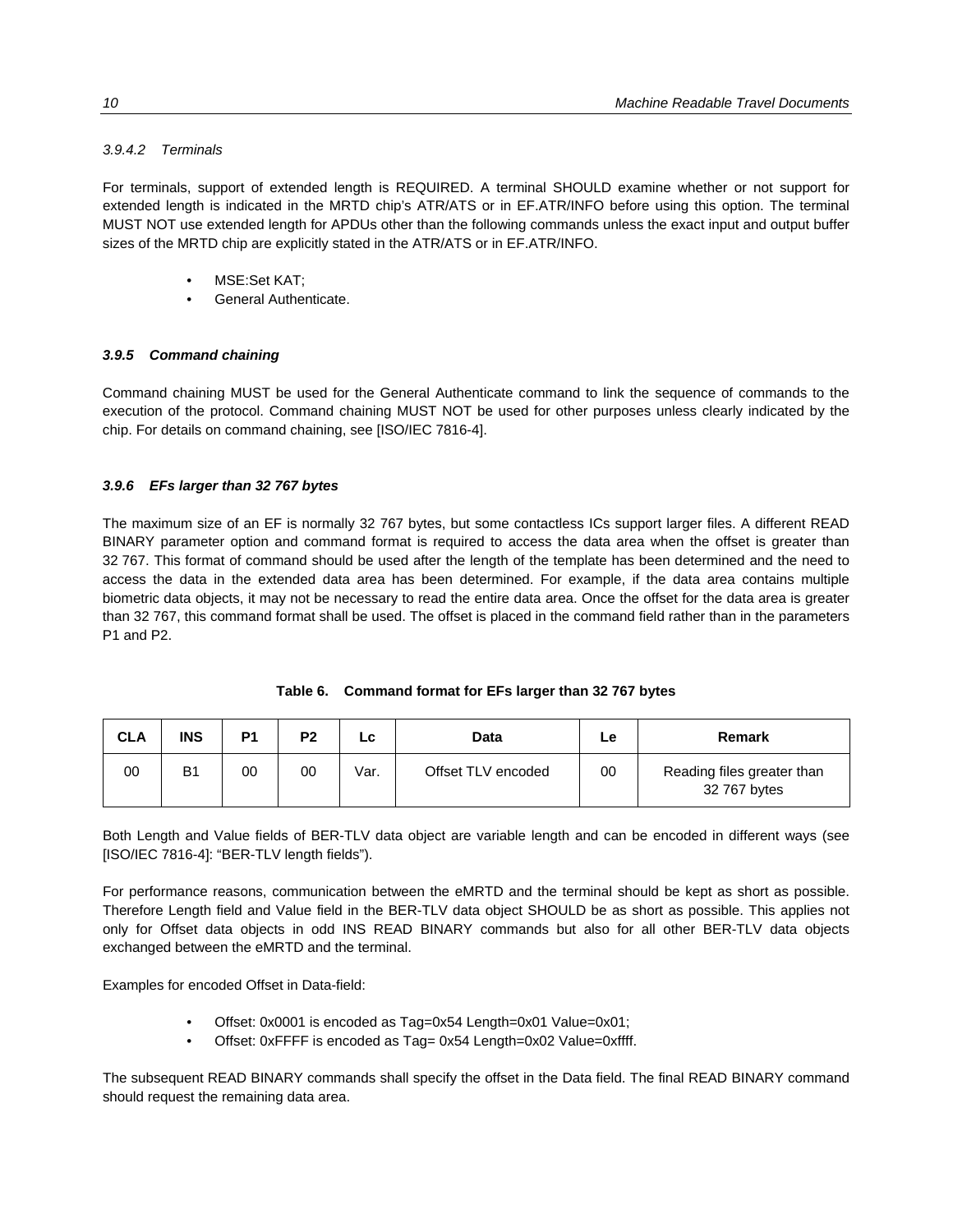The Le byte contains either 0x00 or number of bytes containing extended TL and V.

For some purposes, B1 and the traditional B0 READ Binary commands could not overlap. In other words, B0 only should be used to read the first 32 767 bytes and B1 from 32 K upward. For others there could be a small overlap of 256 bytes around the 32 767 threshold to allow a smoother transition between B0 and B1. For this latter group, B1 could be used right from the beginning of the file, i.e. with an offset starting from 0 to allow the same command to be used to read the full content. With respect to [ISO/IEC 7816-4], there are no constraints specified on the offset value when bit 1 of INS is set to 1 to allow a broader use.

The odd INS byte is not to be used by the inspection system if the size of an EF is 32 767 bytes or less.

## **4. FILE STRUCTURE SPECIFICATIONS**

Information in an eMRTD is stored in a file system defined in [ISO/IEC 7816-4]. The file system is organized hierarchically into dedicated files (DFs) and elementary files (EFs). Dedicated files (DFs) contain elementary files or other dedicated files. An optional master file (MF) may be the root of the file system. See Figure 2 for a graphical representation of the file structure.

*Note.— The need for a master file is determined by the choice of operating systems and optional access conditions.* 

#### **4.1 Application Selection — DF**

The eMRTDs SHALL support at least one application as follows:

- The application SHALL consist of data recorded by the Issuing State or organization, Data Groups 1 through to 16 together with the Document Security Object ( $EF.SO<sub>D</sub>$ );
- The Document Security Object (EF.SO<sub>D</sub>) consists of the hash values as defined in Doc 9303-11 and Doc 9303-12 for the Data Groups in use, and is needed to validate the integrity of data created by the issuer and stored in the eMRTD Application.

In addition, issuing States or organizations may wish to add other applications. The file structure SHALL accommodate such additional applications, but the specifics of such applications are outside the scope of Doc 9303.

The eMRTD application SHALL be selected by use of the Application Identification (AID) as a reserved DF name. The AID SHALL consist of the Registered Application Identifier assigned by ISO according to [ISO/IEC 7816-5] and a Proprietary Application Identifier Extension (PIX) as specified within this document:

- The Registered Application Identifier is 0xA000000247;
- The issuer stored data application SHALL use PIX = 0x1001;
- The full AID of the eMRTD application is 'A0 00 00 02 47 10 01'.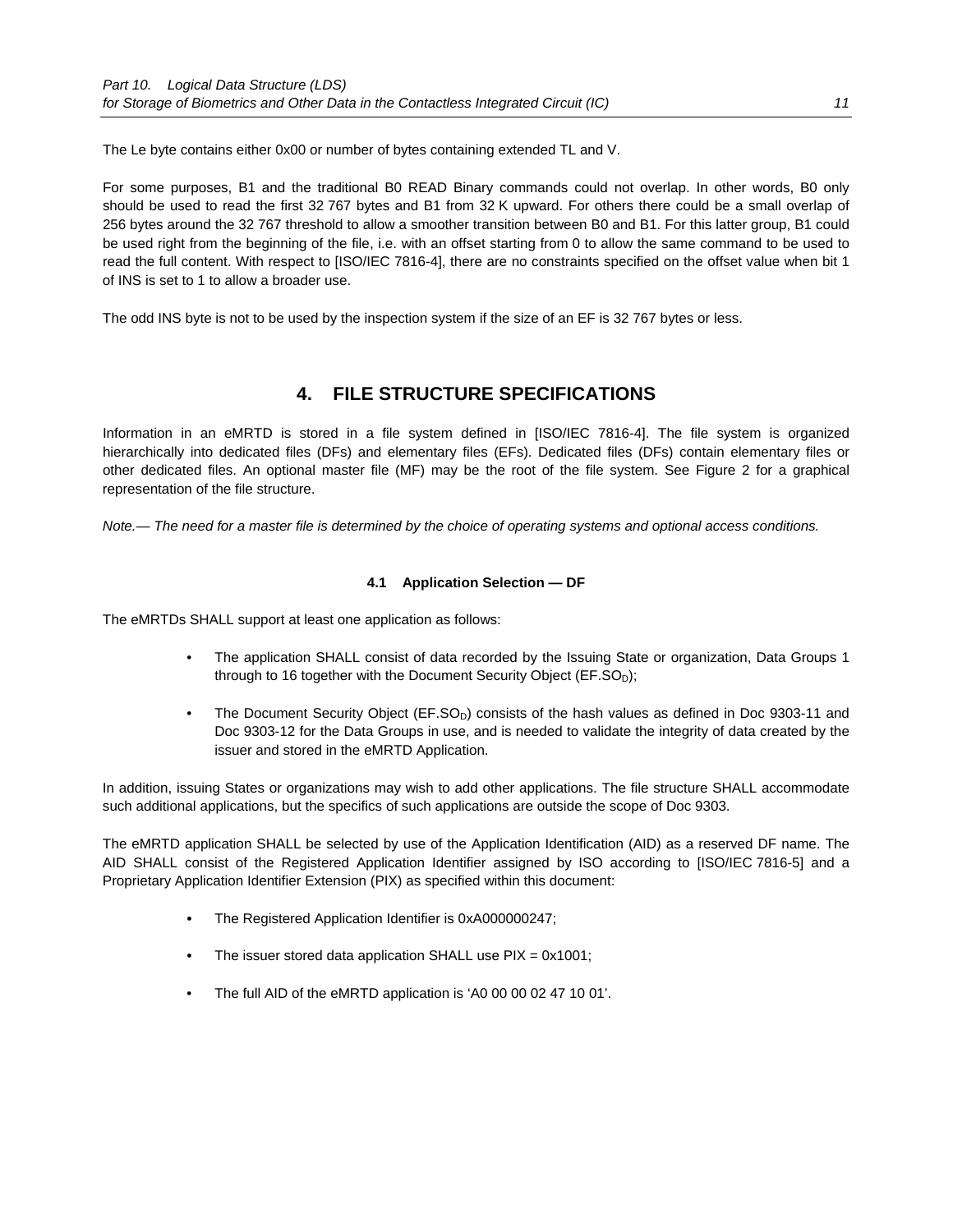

**Figure 2. File Structure Summary** 

#### **4.2 Data Groups**

Within each application there may be a number of Data Groups sometimes referred to as Elementary Files (EFs). The issuing State or organization application may have up to 16 Data Groups. Data Group 1 (DG1), the machine readable zone (MRZ) and Data Group 2, the encoded face, are REQUIRED. All other Data Groups are OPTIONAL. All Data Groups are in the form of data templates and have individual ASN.1 Tags.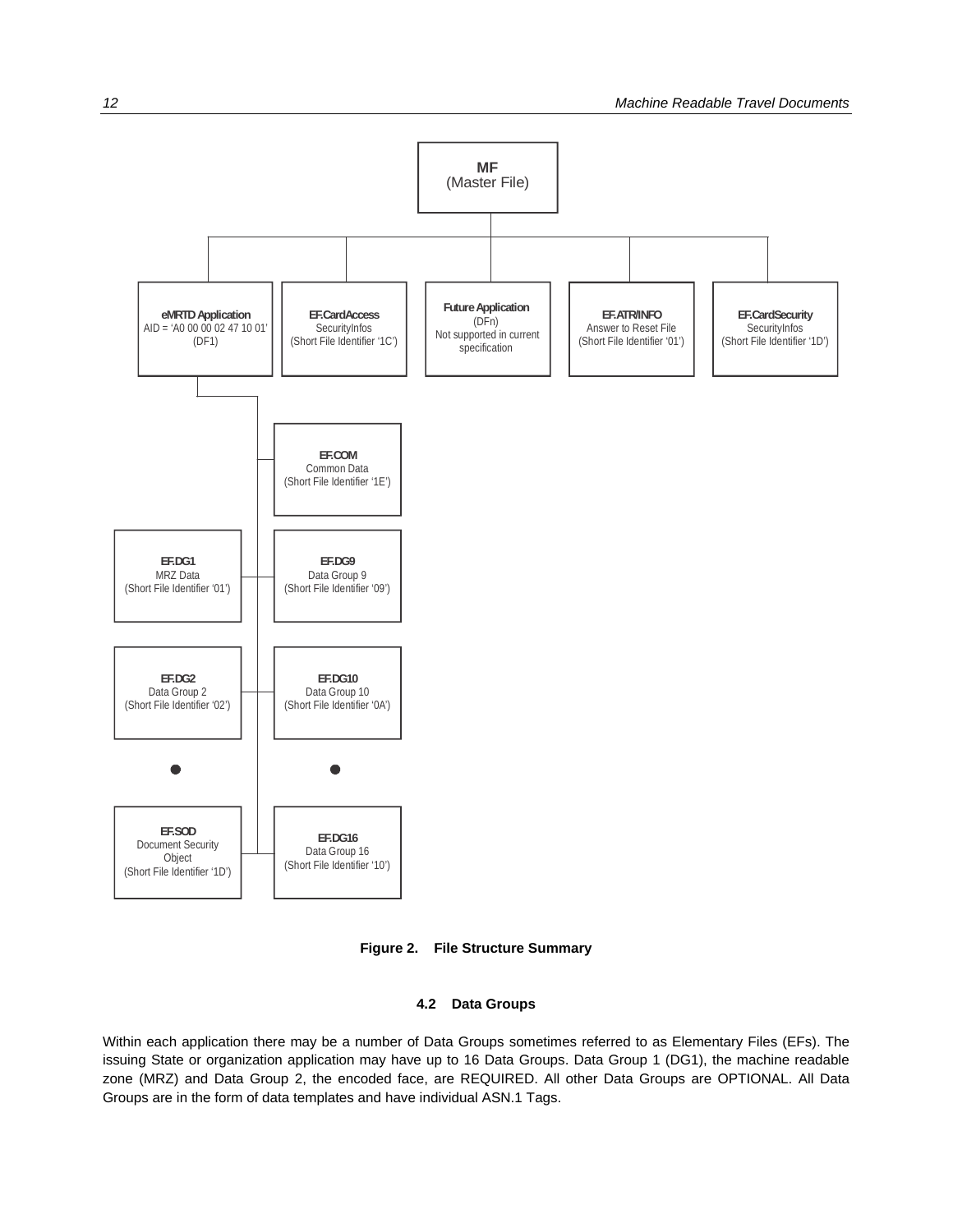Each Data Group consists of a series of data objects within a template. Each Data Group SHALL be stored in a separate Elementary File (EF). Individual data objects from the Data Group can be retrieved directly after the relative position within the transparent file has been determined.

#### **4.3 Data Elements Encoding Rules**

The files contain the Data Elements as data objects within a template. The structure and coding of data objects are defined in [ISO/IEC 7816-4] and [ISO/IEC 7816-6]. Each data object has an identification Tag that is specified in hexadecimal coding (for example, 0x5A). The Tags defined in this section use the coexistent coding option. Each data object has a unique Tag, a length and a value. The data objects that may be present in a file are identified as mandatory (M) or optional (O). Whenever possible inter-industry Tags are used. Note that the specific definition and format of some Tags have been changed to make them relevant for the eMRTD application. As examples:

- Tag 0x5A is defined as Document Number rather than Primary Account Number and has the format F9N rather than V19N;
- Tag 0x5F20, Cardholder name, has been redefined as "Name of holder" with length of up to 39 characters, encoded per Doc 9303 format;
- Tag 0x65 is defined as the Displayed Portrait rather than Cardholder Related Data;
- As needed, additional Tags have been defined within the 0x5F01 through 0x5F7F range.

#### *4.3.1**Data elements encoding normative note*

There is a mismatch between the LDS (version 1.7 and 1.8) specifications and [ISO/IEC 8825-1] (BER/DER encoding rules) wherein [ISO/IEC 8825-1] States for Tags with a number ranging from zero to 30 (inclusive), the identifier octets shall comprise a single octet encoded as follows:

- bit 8 and bit 7 shall be encoded to represent the class of the Tag;
- bit 6 shall be a zero or a one:
- bits 5 to bit 1 shall encode the number of the Tag as a binary integer with bit 5 as the most significant bit.

This means that (for instance) the Tag for the version number of the LDS specification should be defined as Tag 0x41 = 0x01000001b:

- where 01 means application class (bits 8 and 7);
- where 0 means that it is a primitive (bit  $6$ );
- where 00001 is the encoding of Tag number 1 (bits 5-1).

In Doc 9303 the Tag for the version number of the LDS specification is defined as Tag 0x5F01= 0x0101111100000001b:

- where 01 means application class;
- where 0 means that it is a primitive (not constructed);
- where 11111 means that the Tag number is encoded in the next bytes;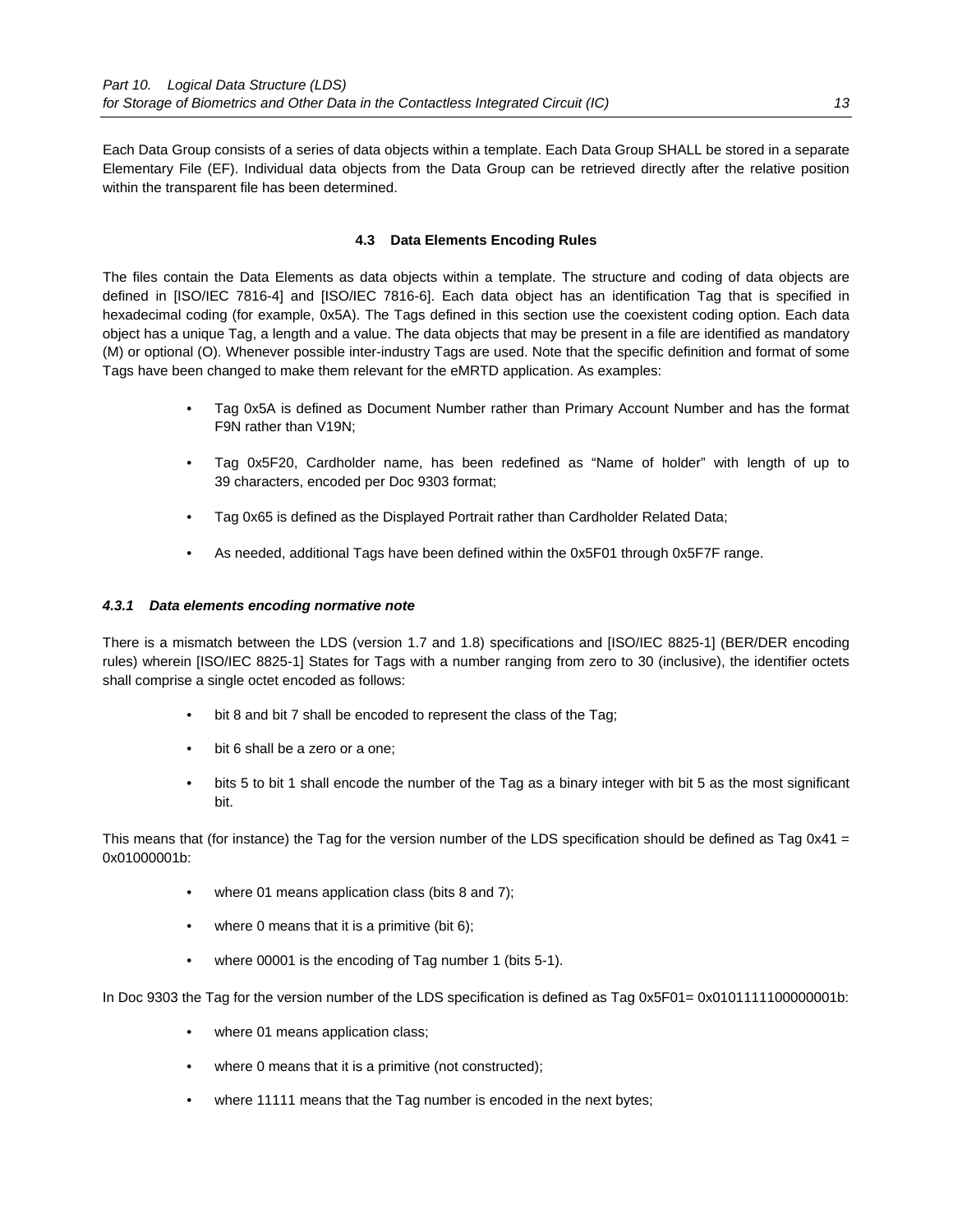- where 0 means that it is the last byte encoding the Tag number;
- where 0000001 is the encoding of Tag number 1.

This counts for all TAGs from zero to 30 (inclusive):

 • 0x5F01, 0x5F08, 0x5F09, 0x5F0A, 0x5F0B, 0x5F0C, 0x5F0E, 0x5F0F, 0x5F10, 0x5F11, 0x5F12, 0x5F13, 0x5F14, 0x5F15, 0x5F16, 0x5F17, 0x5F18, 0x5F19, 0x5F1A, 0x5F1B, 0x5F1C, 0x5F1D, 0x5F1E.

Implementers should be aware of this mismatch and follow the specifications as set out in Doc 9303. One should however note that:

- eMRTD implementations cannot be created using a generator based on ASN.1;
- ASN.1/BER parsers may return an error instead of correctly parsing EF.COM;
- The hash over EF.COM cannot be recreated by decoding the EF.COM structure and encoding it again afterwards.

#### *4.3.2**Data Element Presence Map (DEPM)*

A concept of presence maps is used with a number of Data Groups that contain a series of subordinate Data Elements which may be included at the discretion of the State or organization making the recording. These presence maps, called Data Element Presence Maps (DEPM) are located at the start of those specific Data Groups that allow optional expansion.

A DEPM contains information to enable a receiving State or approved receiving organization to determine which Data Elements are present in the Data Group.

The DEPM consists of a list of Tags consistent with the convention for identifying Data Elements recorded in eMRTDs in which each Tag identifies if a specific Data Element is recorded in the Data Group. This form of DEPM is encoded as a Tag list within the relevant Data Group.

#### *4.3.3 Length encoding rules for ASN.1 BER TLV Data Object*

The definite form of ANS.1 length encoding as defined in [ISO/IEC 8825-1] MUST be used.

| Range         | number of bytes | 1st byte     | 2nd byte     | 3rd byte                   |
|---------------|-----------------|--------------|--------------|----------------------------|
| 0 to 127      |                 | binary value | None         | None                       |
| 128 to 255    | 2               | 81           | binary value | None                       |
| 256 to 65 535 | 3               | 82           | <b>MSB</b>   | binary value<br><b>LSB</b> |

| Table 7. |  | <b>Length Encoding Rules</b> |  |
|----------|--|------------------------------|--|
|----------|--|------------------------------|--|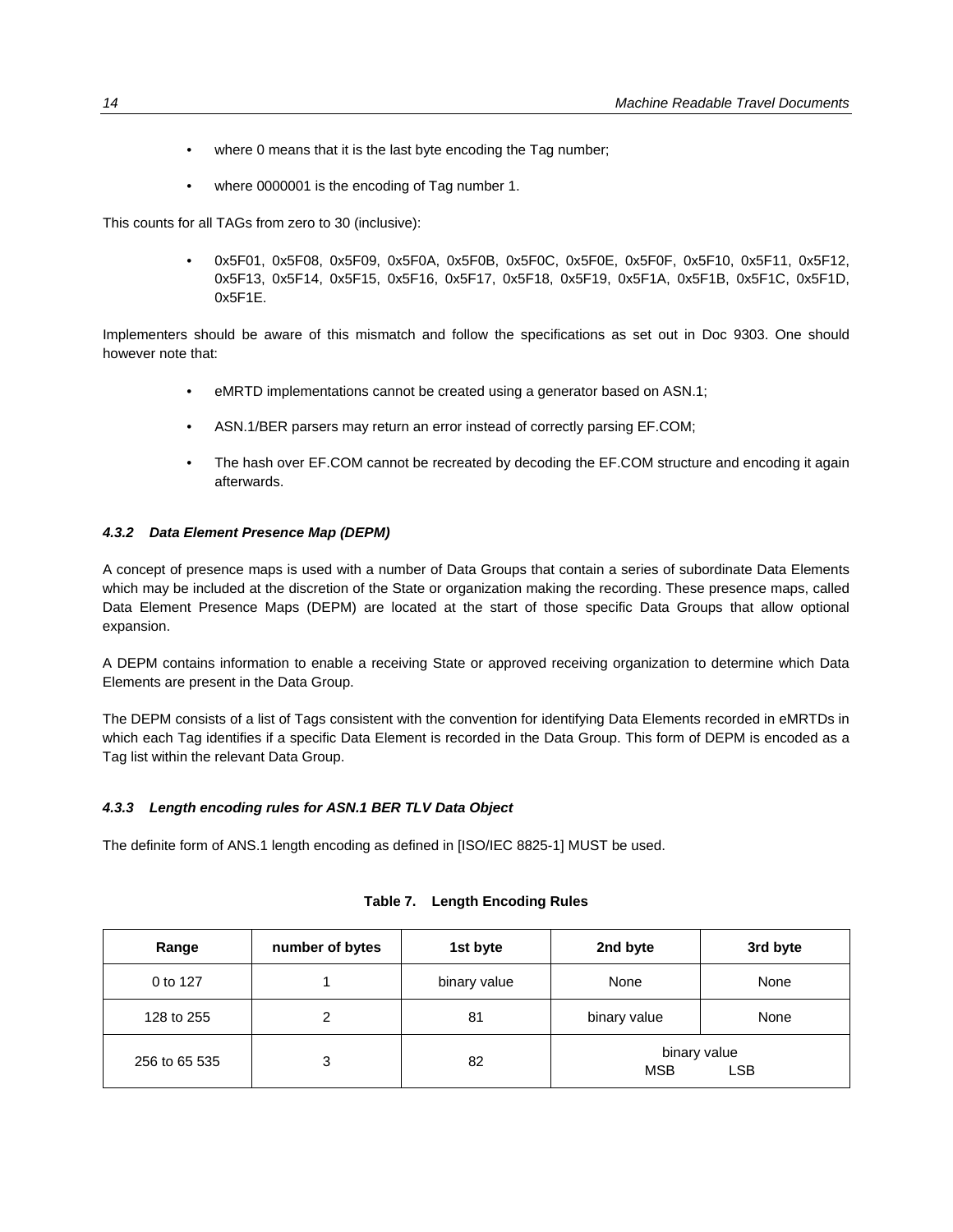## **4.4 Normative Tags Used in LDS Context**

| Tag               | <b>Definition</b>                       | <b>Where Used</b>               |
|-------------------|-----------------------------------------|---------------------------------|
| 02                | Integer                                 | Biometric and display templates |
| 5C                | Tag list                                | EF.COM and numerous other files |
| 5F01              | <b>LDS Version Number</b>               | EF.COM                          |
| 5F08              | Date of birth (truncated)               | <b>MRZ</b>                      |
| 5F09              | Compressed image (ANSI/NIST-ITL 1-2000) | Displayed finger                |
| 5F <sub>0</sub> A | Security features - Encoded Data        | Security features (details TBD) |
| 5F0B              | Security features - Structure           | Security features (details TBD) |
| 5F <sub>0</sub> C | Security features                       | Security features (details TBD) |
| 5F <sub>0</sub> E | Full name, in national characters       | Additional personal details     |
| 5F <sub>0</sub> F | Other names                             | Additional personal details     |
| 5F10              | Personal number                         | Additional personal details     |
| 5F11              | Place of birth                          | Additional personal details     |
| 5F12              | Telephone                               | Additional personal details     |
| 5F13              | Profession                              | Additional personal details     |
| 5F14              | Title                                   | Additional personal details     |
| 5F15              | Personal summary                        | Additional personal details     |
| 5F16              | Proof of citizenship (10918 image)      | Additional personal details     |
| 5F17              | Other valid TD Numbers                  | Additional personal details     |
| 5F18              | Custody information                     | Additional personal details     |
| 5F19              | <b>Issuing Authority</b>                | Additional document details     |
| 5F1A              | Other people on document                | Additional document details     |
| 5F1B              | Endorsements/Observations               | Additional document details     |
| 5F1C              | Tax/Exit requirements                   | Additional document details     |
| 5F1D              | Image of document front                 | Additional document details     |

#### **Table 8. Normative Tags Summary**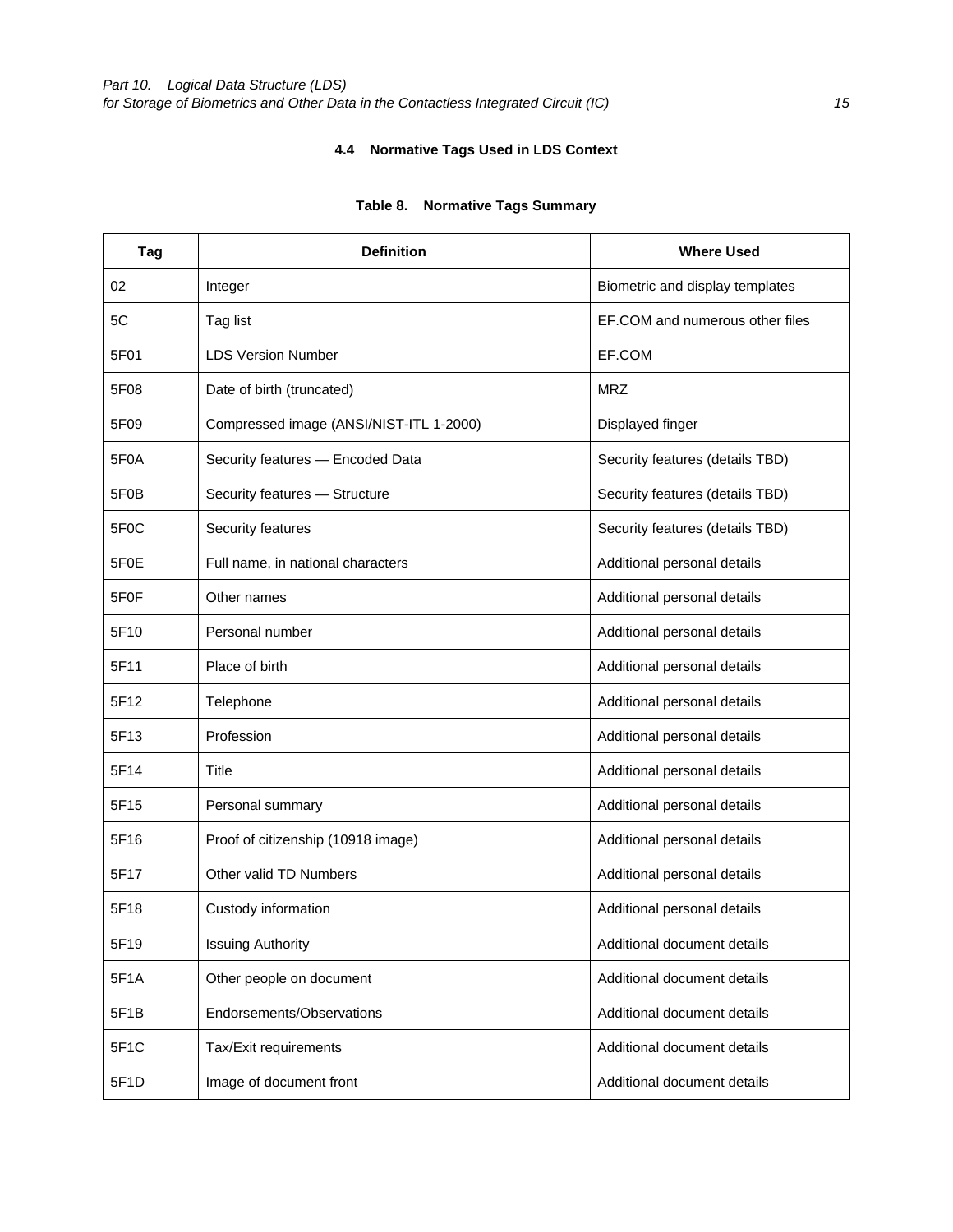| Tag  | <b>Definition</b>                                     | <b>Where Used</b>                    |
|------|-------------------------------------------------------|--------------------------------------|
| 5F1E | Image of document rear                                | Additional document details          |
| 5F1F | <b>MRZ Data Elements</b>                              | MRZ data objects                     |
| 5F26 | Date of issue                                         | Additional document details          |
| 5F2B | Date of birth (8 digit)                               | Additional personal details          |
| 5F2E | Biometric data block                                  | Biometric data                       |
| 5F36 | Unicode Version Level                                 | EF.COM                               |
| 5F40 | Compressed image template                             | Displayed portrait                   |
| 5F42 | <b>Address</b>                                        | Additional personal details          |
| 5F43 | Compressed image template                             | Displayed signature or mark          |
| 5F50 | Date data recorded                                    | Person to notify                     |
| 5F51 | Name of person                                        | Name of person to notify             |
| 5F52 | Telephone                                             | Telephone number of person to notify |
| 5F53 | Address                                               | Address of person to notify          |
| 5F55 | Date and time document personalized                   | Additional document details          |
| 5F56 | Serial number of personalization system               | Additional document details          |
| 60   | <b>Common Data Elements</b>                           | EF.COM                               |
| 61   | Template for MRZ Data Group                           |                                      |
| 63   | Template for finger biometric Data Group              |                                      |
| 65   | Template for digitized facial image                   |                                      |
| 67   | Template for digitized signature or usual mark        |                                      |
| 68   | Template for machine assisted security - Encoded data |                                      |
| 69   | Template for machine assisted security - Structure    |                                      |
| 6A   | Template for machine assisted security - Substance    |                                      |
| 6B   | Template for additional personal details              |                                      |
| 6C   | Template for additional document details              |                                      |
| 6D   | Optional details                                      |                                      |
| 6E   | Reserved for future use                               |                                      |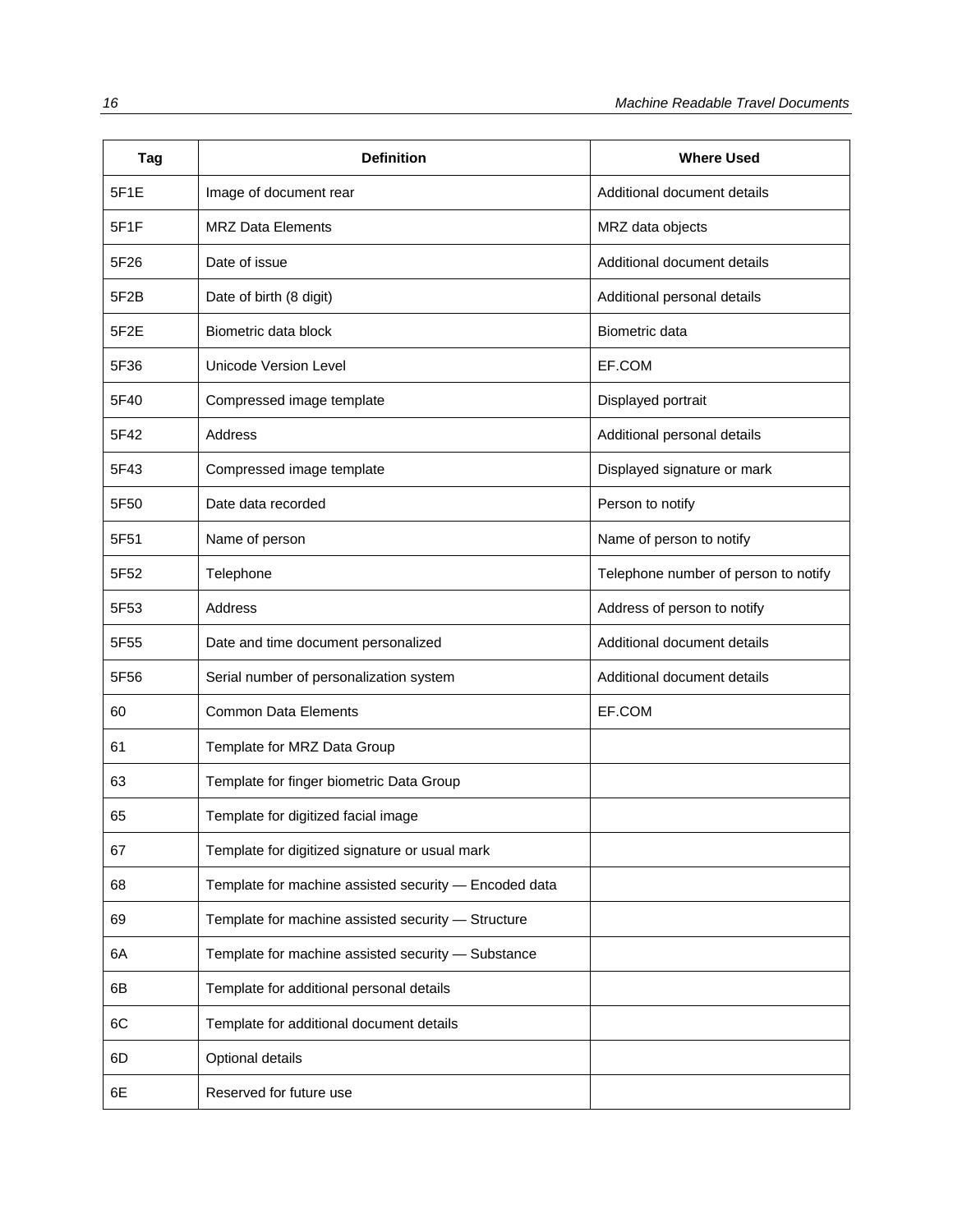| Tag               | <b>Definition</b>                                    | <b>Where Used</b>           |
|-------------------|------------------------------------------------------|-----------------------------|
| 70                | Person to notify                                     |                             |
| 75                | Template for facial biometric Data Group             |                             |
| 76                | Template for iris (eye) biometric template           |                             |
| 77                | EF.SO <sub>D</sub> (EF for Document Security Object) |                             |
| 7F <sub>2</sub> E | Biometric data block (enciphered)                    |                             |
| 7F60              | Biometric information template                       |                             |
| 7F61              | Biometric information group template                 |                             |
| 8x                | Context specific Tags                                | <b>CBEFF</b>                |
| 90                | Enciphered hash code                                 | Authenticity/Integrity code |
| A0                | Context specific constructed data objects            | Additional personal details |
| Ax or Bx          | Repeating template, where x defines occurrence       | <b>Biometric header</b>     |

## *4.4.1**Tags For Intermediate Processing (Informative)*

#### **Table 9. Intermediate Tags**

| Tag  | <b>Definition</b>                      | <b>Where Used</b> |
|------|----------------------------------------|-------------------|
| 53   | Optional data                          | Part of MRZ       |
| 59   | Date of expiry                         | Part of MRZ       |
| 5A   | Document number                        | Part of MRZ       |
| 5F02 | Check digit - Optional data (TD3 only) | Part of MRZ       |
| 5F03 | Document type                          | Part of MRZ       |
| 5F04 | Check digit - Doc number               | Part of MRZ       |
| 5F05 | Check digit – Date of birth            | Part of MRZ       |
| 5F06 | Check digit - Expiry date              | Part of MRZ       |
| 5F07 | Check digit - Composite                | Part of MRZ       |
| 5B   | Name of document holder                | Part of MRZ       |
| 5F28 | Issuing State or organization          | Part of MRZ       |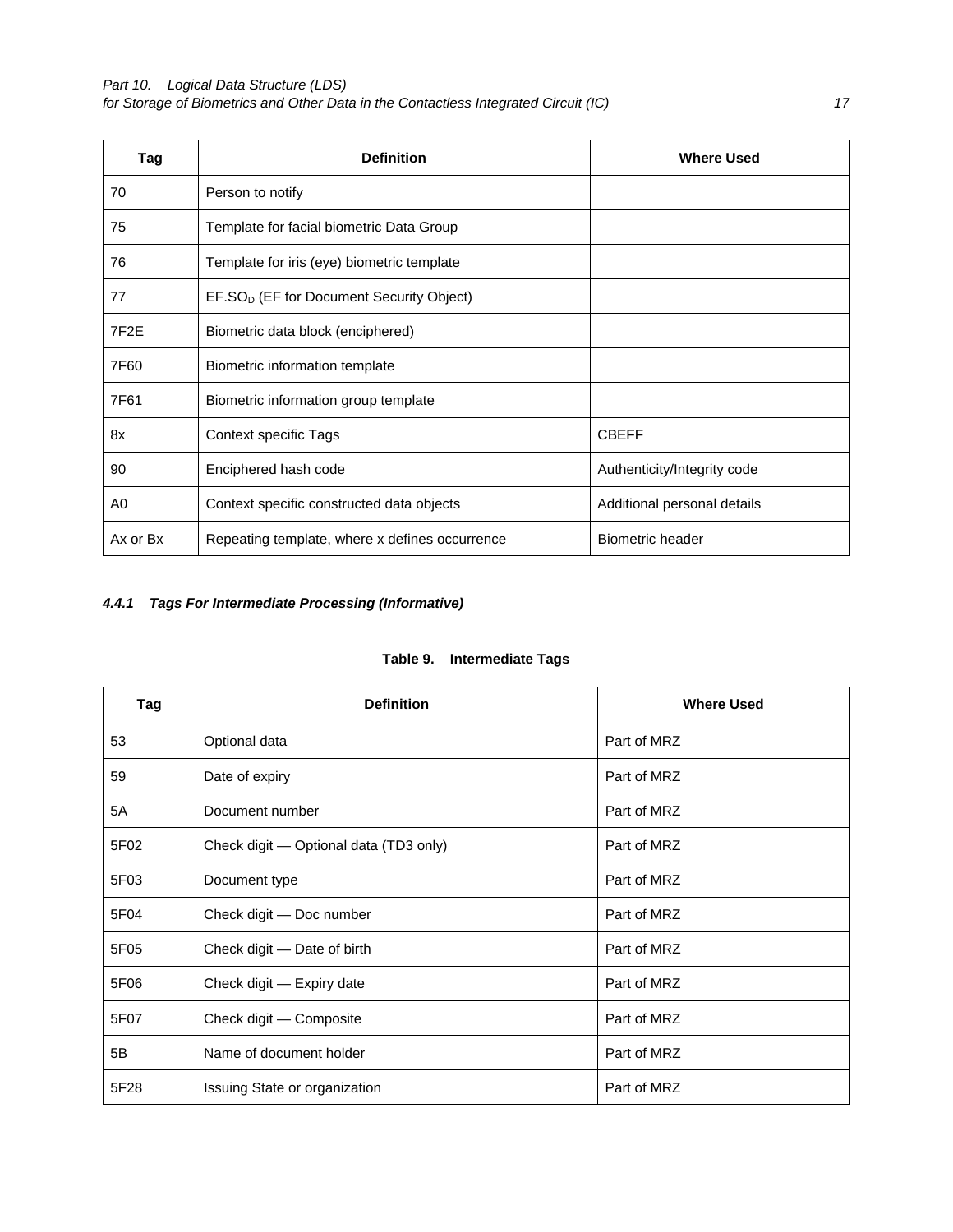| Tag               | <b>Definition</b>       | <b>Where Used</b> |
|-------------------|-------------------------|-------------------|
| 5F2B              | Date of birth           | Part of MRZ       |
| 5F <sub>2</sub> C | Nationality             | Part of MRZ       |
| 5F35              | Sex                     | Part of MRZ       |
| 5F57              | Date of birth (6 digit) | Part of MRZ       |

*4.4.1.1 Tags reserved for future use (normative)* 

| Table 10. |  |  | <b>RFU Tags</b> |
|-----------|--|--|-----------------|
|-----------|--|--|-----------------|

| Tag  | <b>Definition</b>                     | <b>Where Used</b>     |
|------|---------------------------------------|-----------------------|
| 5F44 | Country of entry/exit                 | <b>Travel records</b> |
| 5F45 | Date of entry/exit                    | Travel records        |
| 5F46 | Port of entry/exit                    | Travel records        |
| 5F47 | Entry/Exit indicator                  | Travel records        |
| 5F48 | Length of stay                        | Travel records        |
| 5F49 | Category (classification)             | Travel records        |
| 5F4A | Inspector reference                   | Travel records        |
| 5F4B | Entry/Exit indicator                  | <b>Travel records</b> |
| 71   | Template for electronic visas         |                       |
| 72   | Template for border crossing schemes  |                       |
| 73   | Template for travel record Data Group |                       |

#### **4.5 LDS Versioning**

Future upgrades to the organization of the eMRTD LDS have been anticipated and will be addressed through publication of amendments to the specifications by ICAO. A version number will be assigned to each upgrade to ensure that receiving States and approved receiving organizations will be able to accurately decode all versions of the LDS.

#### *4.5.1**LDS Version 1.7*

LDS Version 1.7 MUST implement Document Security Object EF.SO<sub>D</sub> version V0 as found in section 5 of this document.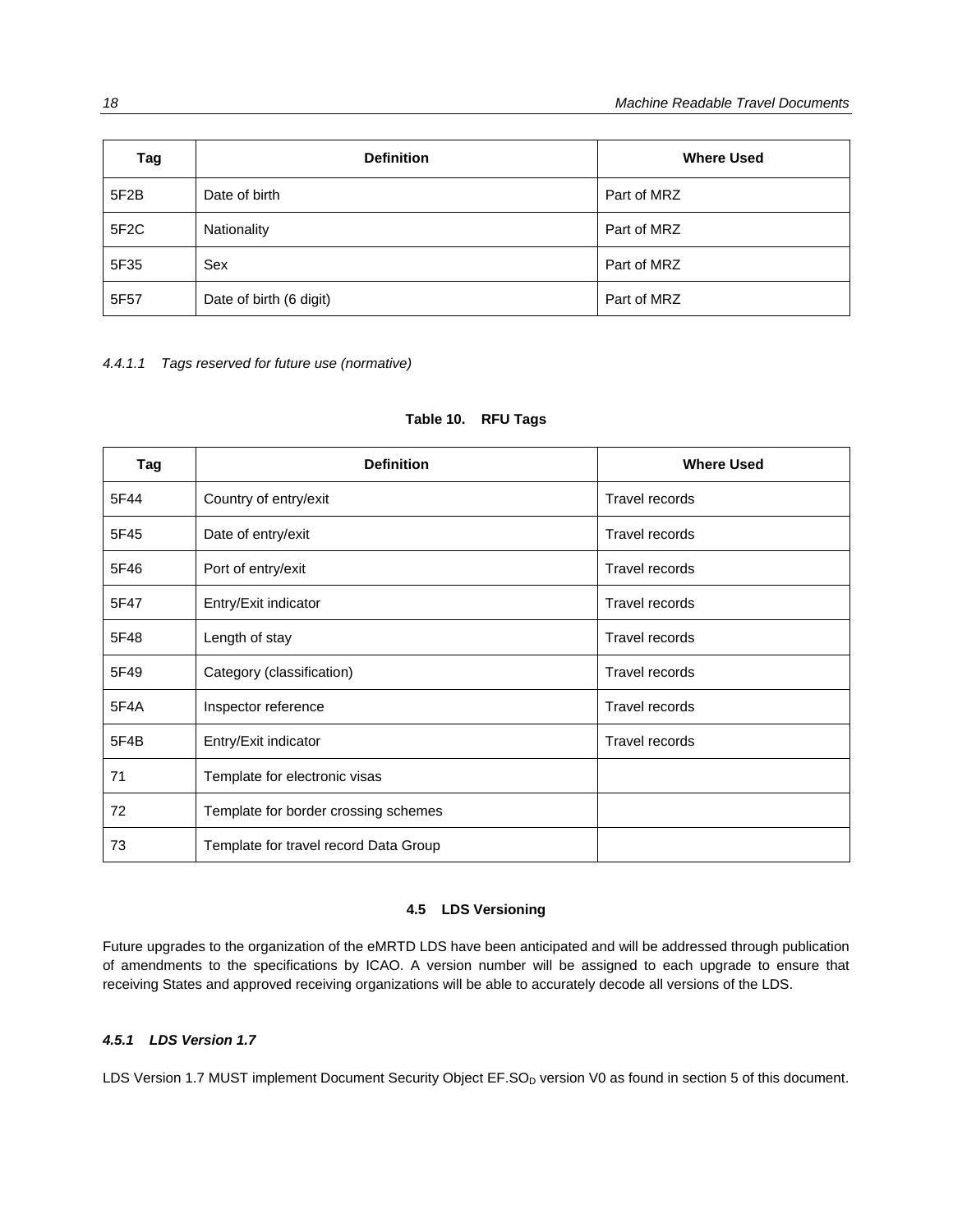#### *4.5.2**LDS Version 1.8*

LDS Version 1.8 MUST implement Document Security Object EF.SO<sub>D</sub> version V1 as found in section 5 of this document.

### **5. ELEMENTARY FILES**

#### **5.1 Header and Data Group Presence Information EF.COM (REQUIRED)**

EF.COM is located in the eMRTD application (Short File Identifier = 0x1E) and contains LDS version information, Unicode version information and a list of the Data Groups that are present for the application. The eMRTD application must have only one file EF.COM that contains the common information for the application.

The Data Elements that may occur in this template are as follows:

| Tag |     | Value |                               |                                                                                                                                                  |
|-----|-----|-------|-------------------------------|--------------------------------------------------------------------------------------------------------------------------------------------------|
| 60  | Var |       | application level information |                                                                                                                                                  |
|     |     | Tag   |                               | Value                                                                                                                                            |
|     |     | 5F01  | 04                            | LDS Version number with format aabb, where aa defines the version of the<br>LDS and bb defines the update level.                                 |
|     |     | 5F36  | 06                            | Unicode Version number with format aabbcc, where aa defines the major<br>version, bb defines the minor version and cc defines the release level. |
|     |     | 5C    | Var                           | Tag list. List of all Data Groups present.                                                                                                       |

#### **Table 11. EF.COM Normative Tags**

A Header and Data Group Presence Map SHALL be included. The header SHALL contain the following information which enables a receiving State or approved receiving organization to locate and decode the various Data Groups and Data Elements contained within the block of data recorded by the issuing State or organization.

Within the LDS version 1.7 the EF.COM file is not signed, resulting in potential for undetected manipulation of its contents. Therefore it is desirable that the LDS version number is part of the signed information and as such protected by Passive Authentication. It is RECOMMENDED that inspection systems that rely on the EF.COM be modified to use the SOD described in the LDS version 1.8 as soon as possible.

#### *5.1.1**LDS version number*

The LDS version number defines the format version of the LDS. The exact format to be used for storing this value will be defined in Section 6 of this document. Standardized format for an LDS Version Number is "aabb", where:

- "aa" = number (01-99) identifying the major version of the LDS (i.e. significant additions to the LDS);
- "bb" = number (01-99) identifying the minor version of the LDS.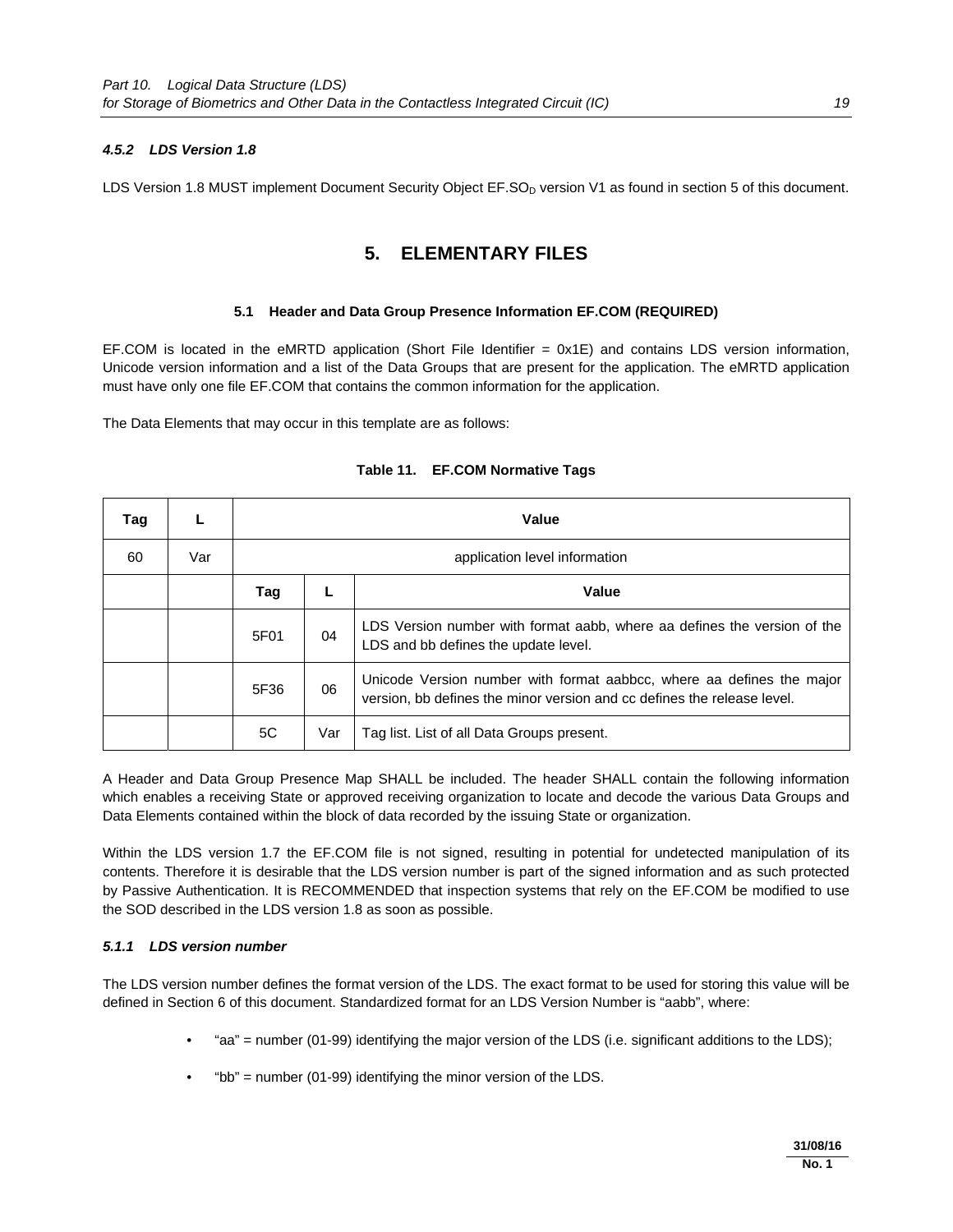#### *5.1.2 UNICODE version number*

The Unicode version number identifies the coding method used when recording alpha, numeric and special characters, including national characters. The exact format to be used for storing this value will be defined in Section 6 of this document. The standardized format for a Unicode version number is "aabbcc", where:

- "aa" = number identifying the major version of the Unicode specification (i.e. significant additions to the specification, published as a book);
- "bb" = number identifying the minor version of the Unicode specification (i.e. character additions or more significant normative changes, published as a technical report); and
- "cc" = number identifying the update version of the Unicode specification (i.e. any other changes to normative or important informative portions of the specification that could change programme behaviour. These changes are reflected in new Unicode character database files and an update page). For historical reasons, the numbering within each of the fields (i.e. a, b, c) is not necessarily consecutive.

The Universal Character Set (UCS) MUST comply with [ISO/IEC 10646].

#### **5.2 Document Security Object EF.SO<sub>D</sub> (REQUIRED)**

In addition to the LDS Data Groups, the contactless IC also contains a Document Security Object stored in EF.SO<sub>D</sub>. This object is digitally signed by the issuing State and contains hash values of the LDS contents.

| Tag | -   | Value                    |
|-----|-----|--------------------------|
| 77  | √ar | Document Security Object |

#### Table 12. EF.SO<sub>D</sub> Tags

There are two versions of the Document Security Object  $EF.SO<sub>D</sub>$  currently available. It is REQUIRED that either  $EF.SO<sub>D</sub>$ V0 or  $EF.SO_D V1$  be implemented. Only one  $EF.SO_D$  is allowed.

#### *5.2.1**Document Security Object EF.SOD Version V0 LDS v1.7 (REQUIRED)*

The Document Security Object V0 for the LDS v1.7 does not contain the LDS and Unicode version information:

```
 LDSSecurityObject ::= SEQUENCE { 
       version LDSSecurityObjectVersion, 
       hashAlgorithm DigestAlgorithmIdentifier, 
       dataGroupHashValues SEQUENCE SIZE (2..ub-DataGroups) OF 
       DataGroupHash}
```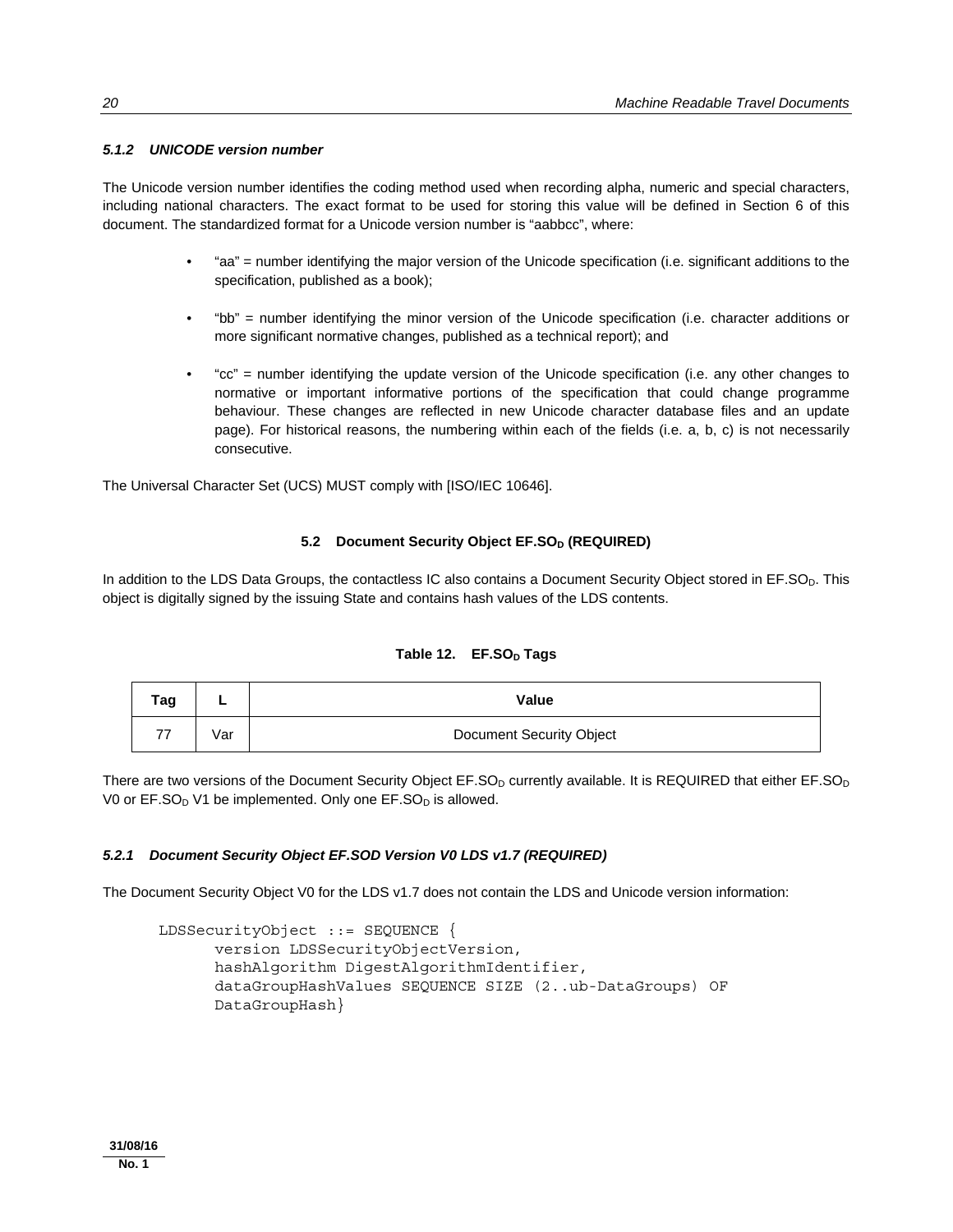#### *5.2.2**SignedData Type for SOD V0*

The Document Security Object is implemented as a SignedData Type, as specified in [RFC 3369]. All security objects SHALL be produced in Distinguished Encoding Rule (DER) format to preserve the integrity of the signatures within them.

|  | Note $1 - m$ REQUIRED $-$ the field SHALL be present.                           |
|--|---------------------------------------------------------------------------------|
|  | Note $2 - x$ do not use $-$ the field SHOULD NOT be populated.                  |
|  | Note $3$ — o optional — the field MAY be present.                               |
|  | Note $4\rightarrow$ c choice — the field content is a choice from alternatives. |

#### Table 13. Signed Data Type for SO<sub>D</sub> V0

| Value                 |   | <b>Comments</b>                                                                                                                                                                                      |
|-----------------------|---|------------------------------------------------------------------------------------------------------------------------------------------------------------------------------------------------------|
| SignedData            |   |                                                                                                                                                                                                      |
| Version               | m | Value = $v3$                                                                                                                                                                                         |
| digestAlgorithms      | m |                                                                                                                                                                                                      |
| encapContentInfo      | m |                                                                                                                                                                                                      |
| eContentType          | m | id-icao-mrtd-security-ldsSecurityObject                                                                                                                                                              |
| eContent              | m | The encoded contents of an IdsSecurityObject.                                                                                                                                                        |
| Certificates          | o | States may choose to include the Document Signer Certificate (C <sub>DS</sub> ) which can<br>be used to verify the signature in the signerInfos field.                                               |
| Crls                  | x | It is recommended that States do not use this field.                                                                                                                                                 |
| signerInfos           | m | It is recommended that States provide only 1 signerInfo within this field.                                                                                                                           |
| SignerInfo            | m |                                                                                                                                                                                                      |
| Version               | m | The value of this field is dictated by the sid field. See RFC3369 Doc 9303-12 for<br>rules regarding this field.                                                                                     |
| Sid                   | m |                                                                                                                                                                                                      |
| issuerandSerialNumber | C | It is recommended that States support this field over subjectKeyIdentifier.                                                                                                                          |
| subjectKeyIdentifier  | C |                                                                                                                                                                                                      |
| digestAlgorithm       | m | The algorithm identifier of the algorithm used to produce the hash value over<br>encapsulatedContent and SignedAttrs.                                                                                |
| signedAttrs           | m | Producing States may wish to include additional attributes for inclusion in the<br>signature, however these do not have to be processed by receiving States except<br>to verify the signature value. |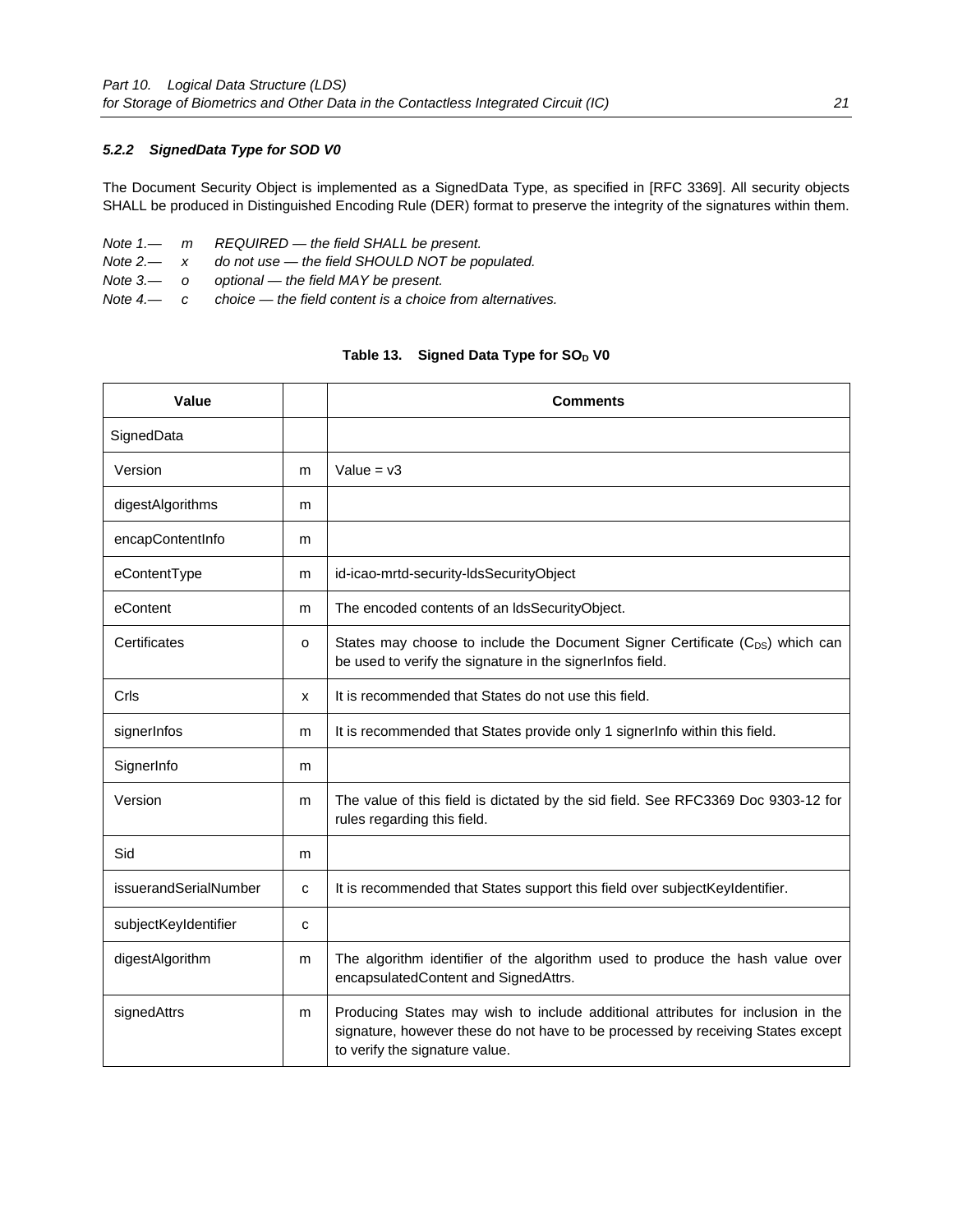| Value              |   | <b>Comments</b>                                                                                                           |
|--------------------|---|---------------------------------------------------------------------------------------------------------------------------|
| signatureAlgorithm | m | The algorithm identifier of the algorithm used to produce the signature value and<br>any associated parameters.           |
| Signature          | m | The result of the signature generation process.                                                                           |
| unsignedAttrs      | o | Producing States may wish to use this field, but it is not recommended and<br>receiving States may choose to ignore them. |

#### *5.2.3**ASN.1 Profile LDS Document Security Object for SOD VO*

```
 LDSSecurityObjectV0 {joint-iso-itu-t (2) international(23) icao(136) 
mrtd(1) security(1) ldsSecurityObject(1)} 
 DEFINITIONS IMPLICIT TAGS ::= 
 BEGIN 
 -- Imports from RFC 3280 [PROFILE], 
 AlgorithmIdentifier FROM 
 PKIX1Explicit88 { iso(1) identified-organization(3) dod(6) 
 internet(1) security(5) mechanisms(5) pkix(7) 
 id-mod(0) id-pkix1-explicit(18) } 
 -- Constants 
 ub-DataGroups INTEGER ::= 16 
 -- Object Identifiers 
 id-icao OBJECT IDENTIFIER::={joint-iso-itu-t(2) international(23) 
icao(136)}
id-icao-mrtd OBJECT IDENTIFIER ::= \{id-icao 1\} id-icao-mrtd-security OBJECT IDENTIFIER ::= {id-icao-mrtd 1} 
 id-icao-mrtd-security-ldsSecurityObject OBJECT IDENTIFIER ::= {id-icao-
mrtd-security 1} 
 -- LDS Security Object 
 LDSSecurityObjectVersion ::= INTEGER {V0(0)} 
 DigestAlgorithmIdentifier ::= AlgorithmIdentifier 
 LDSSecurityObject ::= SEQUENCE { 
    version LDSSecurityObjectVersion, 
    hashAlgorithm DigestAlgorithmIdentifier, 
    dataGroupHashValues SEQUENCE SIZE (2..ub-DataGroups) OF 
    DataGroupHash } 
 DataGroupHash ::= SEQUENCE { 
   dataGroupNumber DataGroupNumber,
    dataGroupHashValue OCTET STRING } 
 DataGroupNumber ::= INTEGER {
```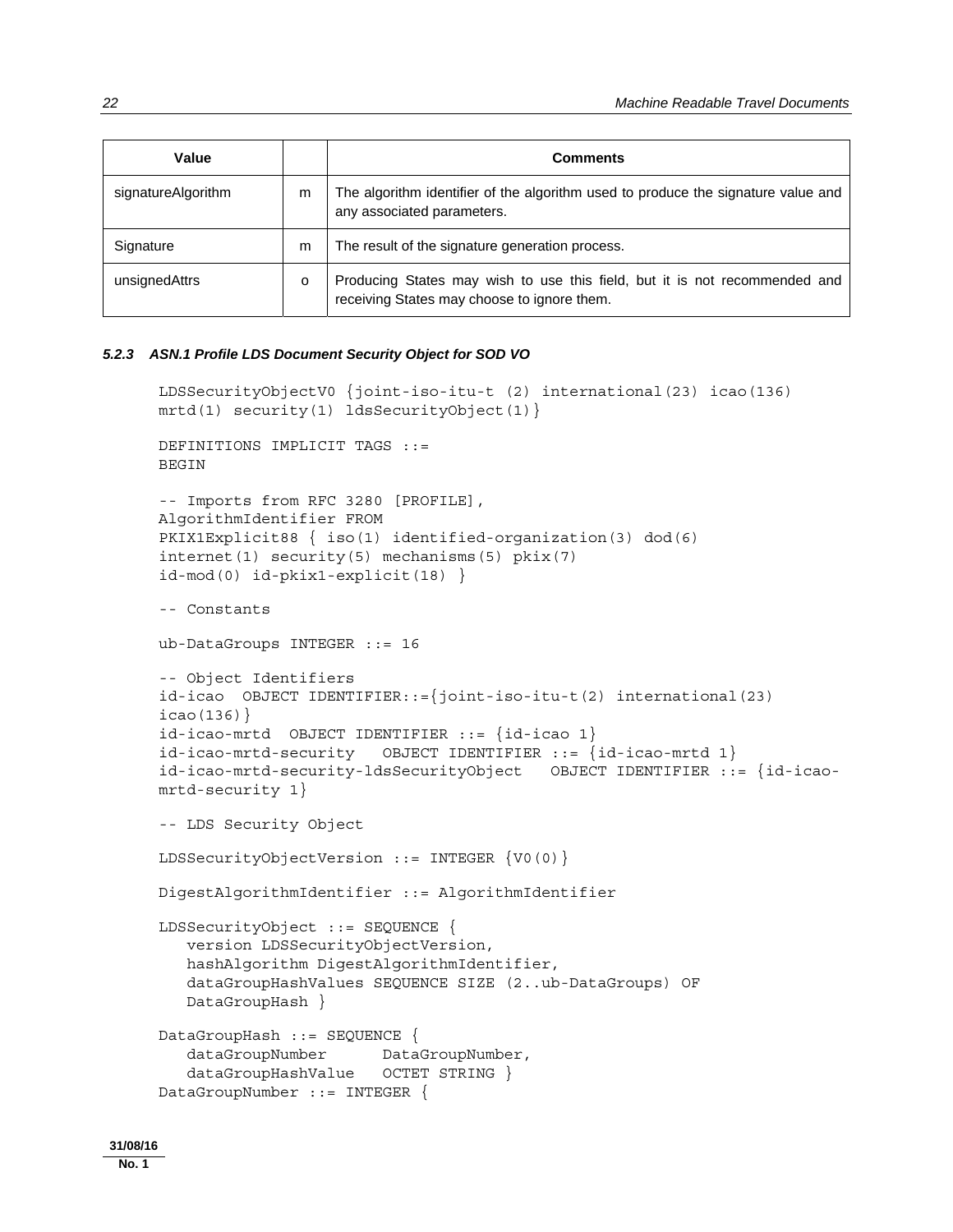| dataGroup1  | $(1)$ ,  |
|-------------|----------|
| dataGroup2  | $(2)$ ,  |
| dataGroup3  | $(3)$ ,  |
| dataGroup4  | $(4)$ ,  |
| dataGroup5  | $(5)$ ,  |
| dataGroup6  | (6),     |
| dataGroup7  | $(7)$ ,  |
| dataGroup8  | $(8)$ ,  |
| dataGroup9  | $(9)$ ,  |
| dataGroup10 | $(10)$ , |
| dataGroup11 | $(11)$ , |
| dataGroup12 | $(12)$ , |
| dataGroup13 | $(13)$ , |
| dataGroup14 | $(14)$ , |
| dataGroup15 | $(15)$ , |
| dataGroup16 | $(16)$ } |
| F.ND        |          |

 *Note 1.— The field dataGroupValue contains the calculated hash over the complete contents of the Data Group EF, specified by dataGroupNumber.* 

 *Note 2.— DigestAlgorithmIdentifiers MUST omit "NULL" parameters, while the SignatureAlgorithmIdentifier (as defined in RFC 3447 ) MUST include NULL as the parameter if no parameters are present, even when using SHA2 Algorithms in accordance with RFC 5754. Implementations MUST accept DigestAlgorithmIdentifiers with both conditions, absent parameters or with NULL parameters.* 

#### *5.2.4**Document Security Object EF.SOD V1 LDS v1.8 (REQUIRED)*

The Document Security Object V1 for the LDS v1.8 has been extended with a signed attribute, containing the LDS and Unicode version information:

```
 LDSSecurityObject ::= SEQUENCE { 
    version LDSSecurityObjectVersion, 
    hashAlgorithm DigestAlgorithmIdentifier, 
    dataGroupHashValues SEQUENCE SIZE (2..ub-DataGroups) OF 
    DataGroupHash, 
    ldsVersionInfo LDSVersionInfo OPTIONAL 
    -- If present, version MUST be V1 } 
 LDSVersionInfo ::= SEQUENCE { 
 ldsVersion PrintableString, 
    unicodeVersion PrintableString }
```
 *Note.— DigestAlgorithmIdentifiers MUST omit "NULL" parameters, while the SignatureAlgorithmIdentifier (as defined in RFC 3447 ) MUST include NULL as the parameter if no parameters are present, even when using SHA2 Algorithms in accordance with RFC 5754. Implementations MUST accept DigestAlgorithmIdentifiers with both conditions, absent parameters or with NULL parameters.*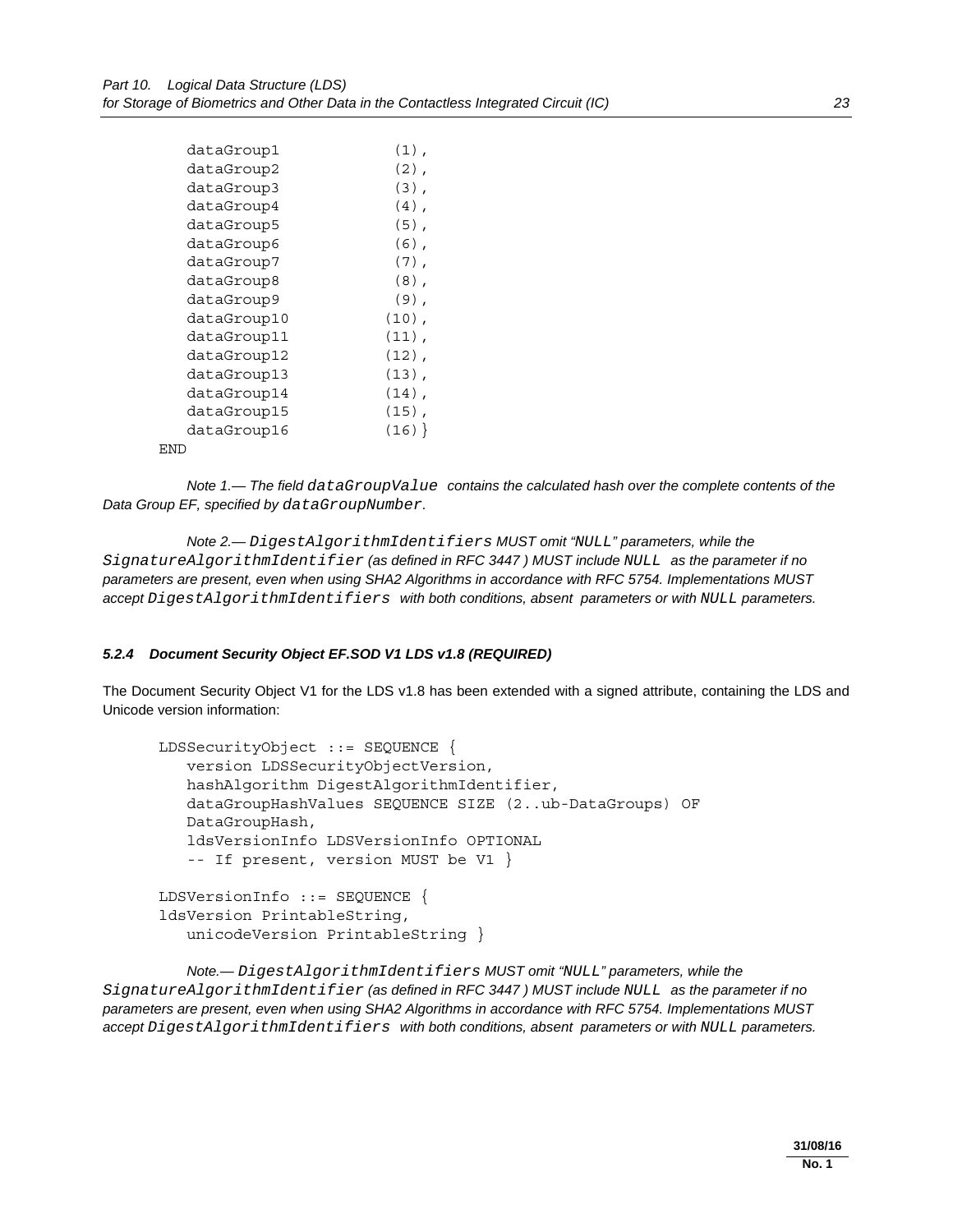#### *5.2.5**SignedData Type for SOD V1*

The Document Security Object is implemented as a SignedData Type, as specified in [RFC 3369], Cryptographic Message Syntax (CMS), August 2002. All security objects MUST be produced in Distinguished Encoding Rule (DER) format to preserve the integrity of the signatures within them.

*Note 1.— m REQUIRED — the field SHALL be present. Note 2.— x do not use — the field SHOULD NOT be populated. Note 3.— o optional — the field MAY be present.* 

*Note 4. — c choice — the field content is a choice from alternatives.* 

## Table 14. Signed Data Type for SO<sub>D</sub> V1

| Value                 |             | <b>Comments</b>                                                                                                                                                                                      |
|-----------------------|-------------|------------------------------------------------------------------------------------------------------------------------------------------------------------------------------------------------------|
| SignedData            |             |                                                                                                                                                                                                      |
| Version               | m           | Value = $v3$                                                                                                                                                                                         |
| digestAlgorithms      | m           |                                                                                                                                                                                                      |
| encapContentInfo      | m           |                                                                                                                                                                                                      |
| eContentType          | m           | id-icao-mrtd-security-ldsSecurityObject                                                                                                                                                              |
| eContent              | m           | The encoded contents of an IdsSecurityObject.                                                                                                                                                        |
| Certificates          | m           | States SHALL choose to include the Document Signer Certificate (C <sub>DS</sub> ) which can<br>be used to verify the signature in the signerInfos field.                                             |
| Crls                  | X           | It is recommended that States do not use this field.                                                                                                                                                 |
| signerInfos           | m           | It is recommended that States provide only 1 signer info within this field.                                                                                                                          |
| SignerInfo            | m           |                                                                                                                                                                                                      |
| Version               | m           | The value of this field is dictated by the sid field. See RFC3369 Doc 9303-12 for<br>rules regarding this field.                                                                                     |
| Sid                   | m           |                                                                                                                                                                                                      |
| issuerandSerialNumber | $\mathbf c$ | It is recommended that States support this field over subjectKeyIdentifier.                                                                                                                          |
| subjectKeyIdentifier  | C           |                                                                                                                                                                                                      |
| digestAlgorithm       | m           | The algorithm identifier of the algorithm used to produce the hash value over<br>encapsulatedContent and SignedAttrs.                                                                                |
| signedAttrs           | m           | Producing States may wish to include additional attributes for inclusion in the<br>signature, however these do not have to be processed by receiving States except<br>to verify the signature value. |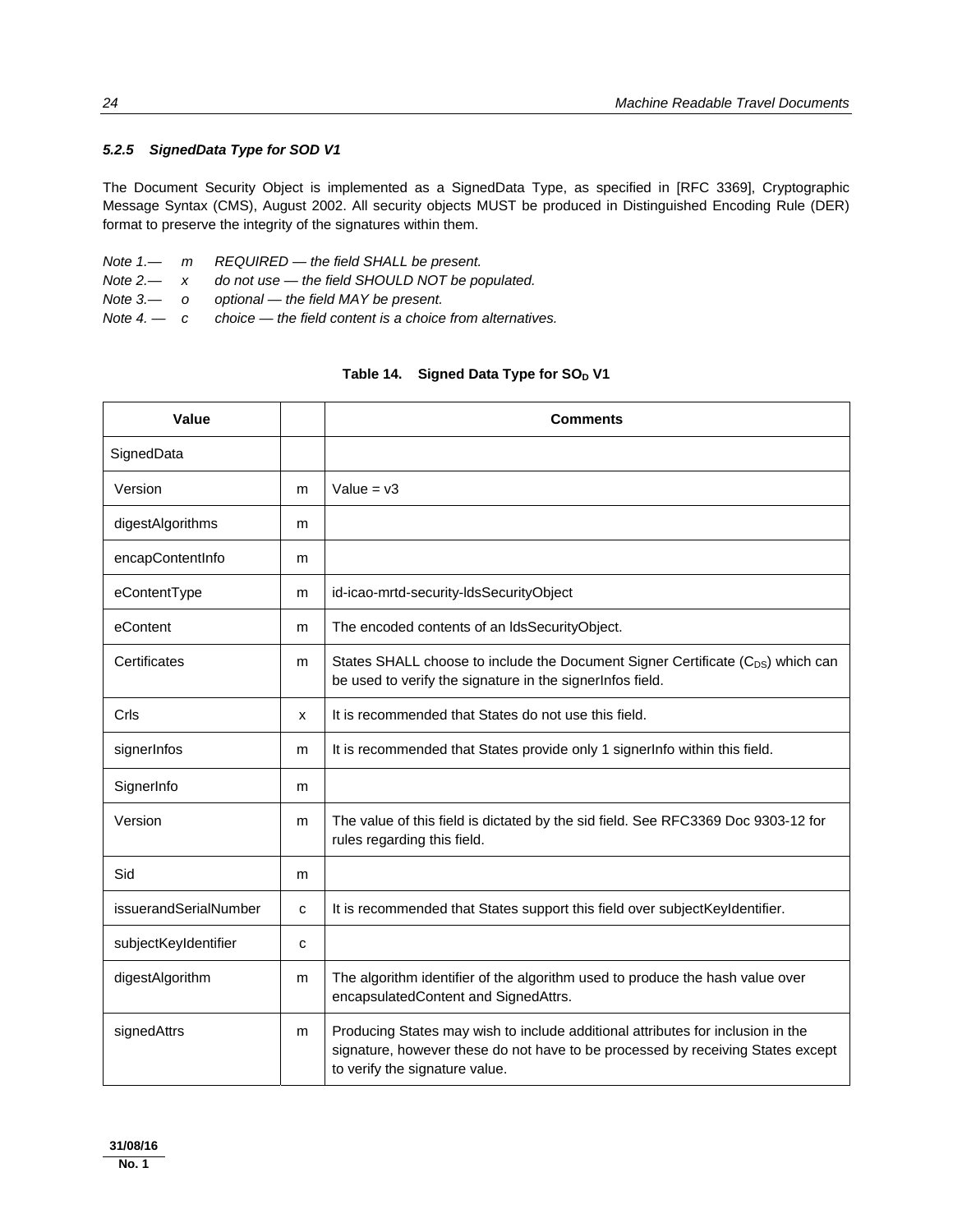| Value              |   | <b>Comments</b>                                                                                                           |
|--------------------|---|---------------------------------------------------------------------------------------------------------------------------|
| signatureAlgorithm | m | The algorithm identifier of the algorithm used to produce the signature value and<br>any associated parameters.           |
| Signature          | m | The result of the signature generation process.                                                                           |
| unsignedAttrs      | o | Producing States may wish to use this field, but it is not recommended and<br>receiving States may choose to ignore them. |

#### *5.2.6**ASN.1 Profile LDS Document Security Object for SOD V1*

```
 LDSSecurityObjectV1 { joint-iso-itu-t(2) international(23) icao(136) 
 mrtd(1) security(1) ldsSecurityObject(1)} 
 DEFINITIONS IMPLICIT TAGS ::= 
 BEGIN 
 -- Imports from RFC 3280 [PROFILE] 
 AlgorithmIdentifier FROM 
 PKIX1Explicit88 { iso(1) identified-organization(3) dod(6) 
 internet(1) security(5) mechanisms(5) pkix(7) 
 id-mod(0) id-pkix1-explicit(18) } 
 -- Constants 
 ub-DataGroups INTEGER ::= 16 
 -- Object Identifiers 
 id-icao OBJECT IDENTIFIER::={joint-iso-itu-t(2) international(23) 
icao(136)}
 id-icao-mrtd OBJECT IDENTIFIER ::= {id-icao 1} 
 id-icao-mrtd-security OBJECT IDENTIFIER ::= {id-icao-mrtd 1} 
 id-icao-mrtd-security-ldsSecurityObject OBJECT IDENTIFIER ::= {id-icao- 
 mrtd-security 1} 
 -- LDS Security Object 
 LDSSecurityObjectVersion ::= INTEGER {V0(0), V1(1) 
 -- If LDSSecurityObjectVersion is V1, ldsVersionInfo MUST be present } 
 DigestAlgorithmIdentifier ::= AlgorithmIdentifier 
 LDSSecurityObject ::= SEQUENCE { 
    version LDSSecurityObjectVersion, 
    hashAlgorithm DigestAlgorithmIdentifier, 
    dataGroupHashValues SEQUENCE SIZE (2..ub-DataGroups) OF 
    DataGroupHash, 
    ldsVersionInfo LDSVersionInfo OPTIONAL 
    -- If present, version MUST be V1 }
```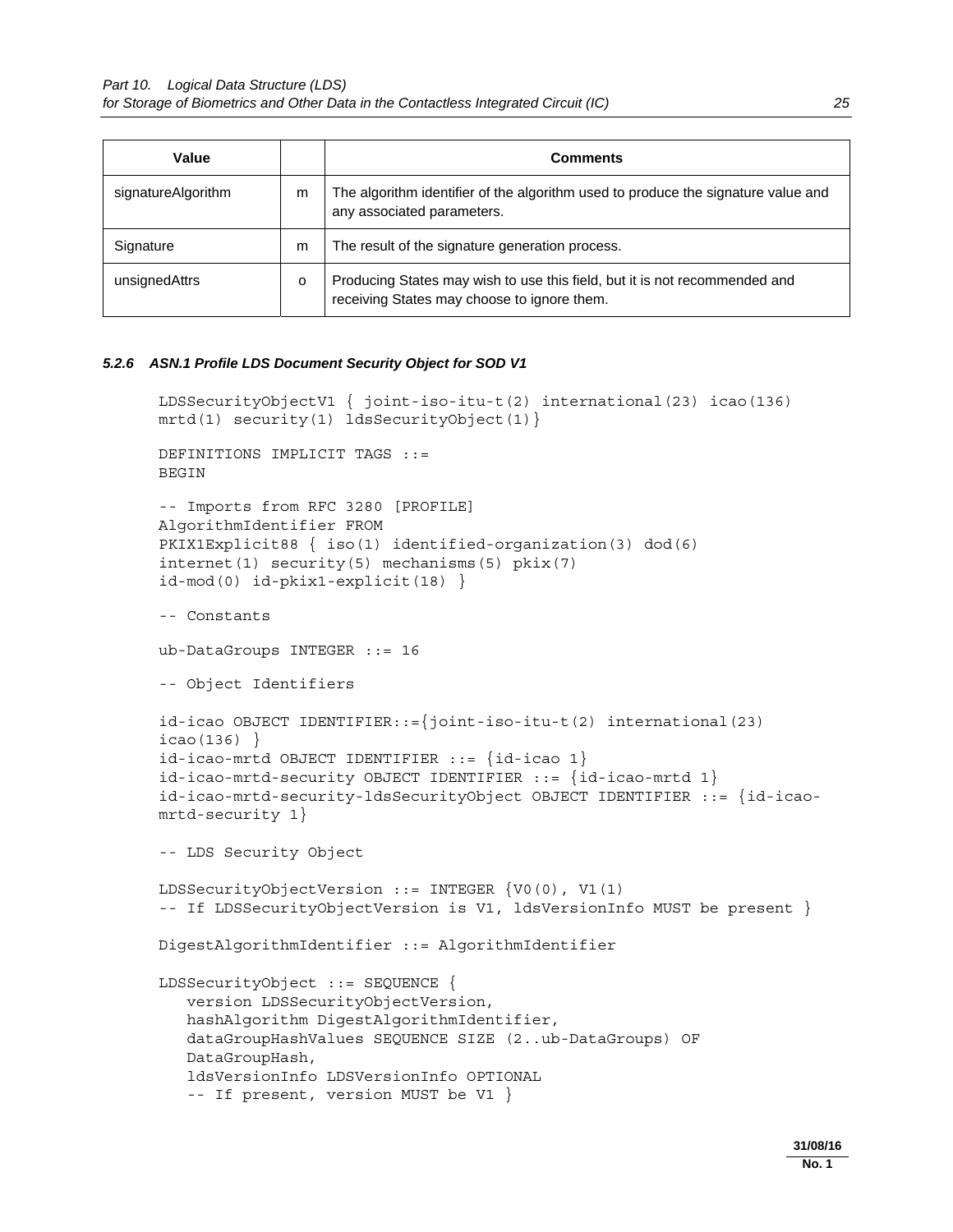```
 DataGroupHash ::= SEQUENCE { 
   dataGroupNumber DataGroupNumber, 
   dataGroupHashValue OCTET STRING } 
 DataGroupNumber ::= INTEGER { 
  dataGroup1 (1),
  dataGroup2 (2),
  dataGroup3 (3),
  dataGroup4 (4),
  dataGroup5 (5),
  dataGroup6 (6),
  dataGroup7 (7),
  dataGroup8 (8),
  dataGroup9 (9),
  dataGroup10 (10),
  dataGroup11 (11),
  dataGroup12 (12),
  dataGroup13 (13),
  dataGroup14 (14),
  dataGroup15 (15),
  dataGroup16 (16)}
 LDSVersionInfo ::= SEQUENCE { 
   ldsVersion PRINTABLE STRING 
   unicodeVersion PRINTABLE STRING } 
 END
```
 *Note 1.— The field dataGroupValue contains the calculated hash over the complete contents of the Data Group EF, specified by dataGroupNumber.* 

 *Note 2.— DigestAlgorithmIdentifiers MUST omit "NULL" parameters, while the SignatureAlgorithmIdentifier (as defined in RFC 3447 ) MUST include NULL as the parameter if no parameters are present, even when using SHA2 Algorithms in accordance with RFC 5754. Implementations MUST accept DigestAlgorithmIdentifiers with both conditions, absent parameters or with NULL parameters.* 

#### **5.3 EF.CardAccess (CONDITIONAL)**

EF.CardAccess is a transparent elementary file contained in the master file and is conditionally required if the optional PACE access control as defined in Doc 9303-11 is invoked. A full description of SecurityInfos protocols for PACE can be found in Doc 9303-11.

#### *5.3.1**Storage on the contactless IC*

The file CardAccess contained in the master file is REQUIRED if PACE is supported by the MRTD chip and SHALL contain the following SecurityInfos that are required for PACE:

- PACEInfo;
- PACEDomainParameterInfo.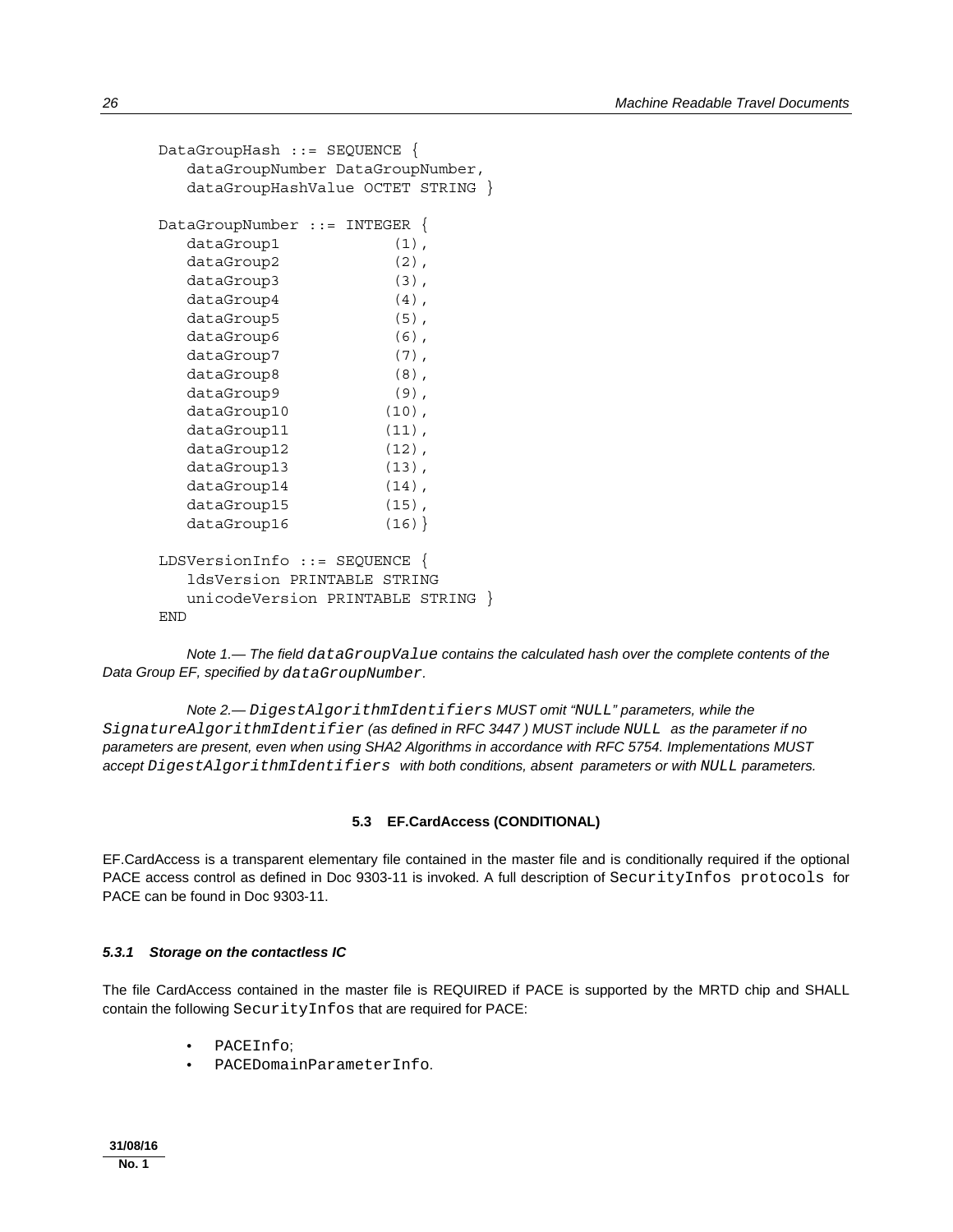| File Name           | EF.CardAccess                                                      |
|---------------------|--------------------------------------------------------------------|
| File ID             | 0x011C                                                             |
| Short File ID       | 0x1C                                                               |
| <b>Read Access</b>  | ALWAYS                                                             |
| <b>Write Access</b> | <b>NEVER</b>                                                       |
| <b>Size</b>         | Variable                                                           |
| Content             | DER encoded SecurityInfos. For specific protocols see Doc 9303-11. |

#### **Table 15. EF.CardAccess storage on the IC**

#### **5.4 EF.CardSecurity (CONDITIONAL)**

EF.CardSecurity is a transparent elementary file contained in the master file and is conditionally REQUIRED if the optional PACE with Chip Authentication Mapping as defined in Doc 9303-11 is invoked. A full description of SecurityInfos for PACE with Chip Authentication Mapping can be found in Doc 9303-11.

#### *5.4.1**Storage on the contactless IC*

The file CardSecurity contained in the master file is REQUIRED if PACE with Chip Authentication Mapping is supported by the MRTD chip and SHALL contain the following SecurityInfos:

- ChipAuthenticationPublicKeyInfo as required for PACE-CAM;
- The SecurityInfos contained in CardAccess.

| File Name           | EF.CardSecurity                                                    |
|---------------------|--------------------------------------------------------------------|
| File ID             | 0x011D                                                             |
| Short File ID       | 0x1D                                                               |
| Read Access         | <b>PACE</b>                                                        |
| <b>Write Access</b> | <b>NEVER</b>                                                       |
| <b>Size</b>         | Variable                                                           |
| Content             | DER encoded SignedData encapsulated See Doc 9303-11.ID signed data |

|  | Table 16. EF.CardSecurity storage on the IC |
|--|---------------------------------------------|
|--|---------------------------------------------|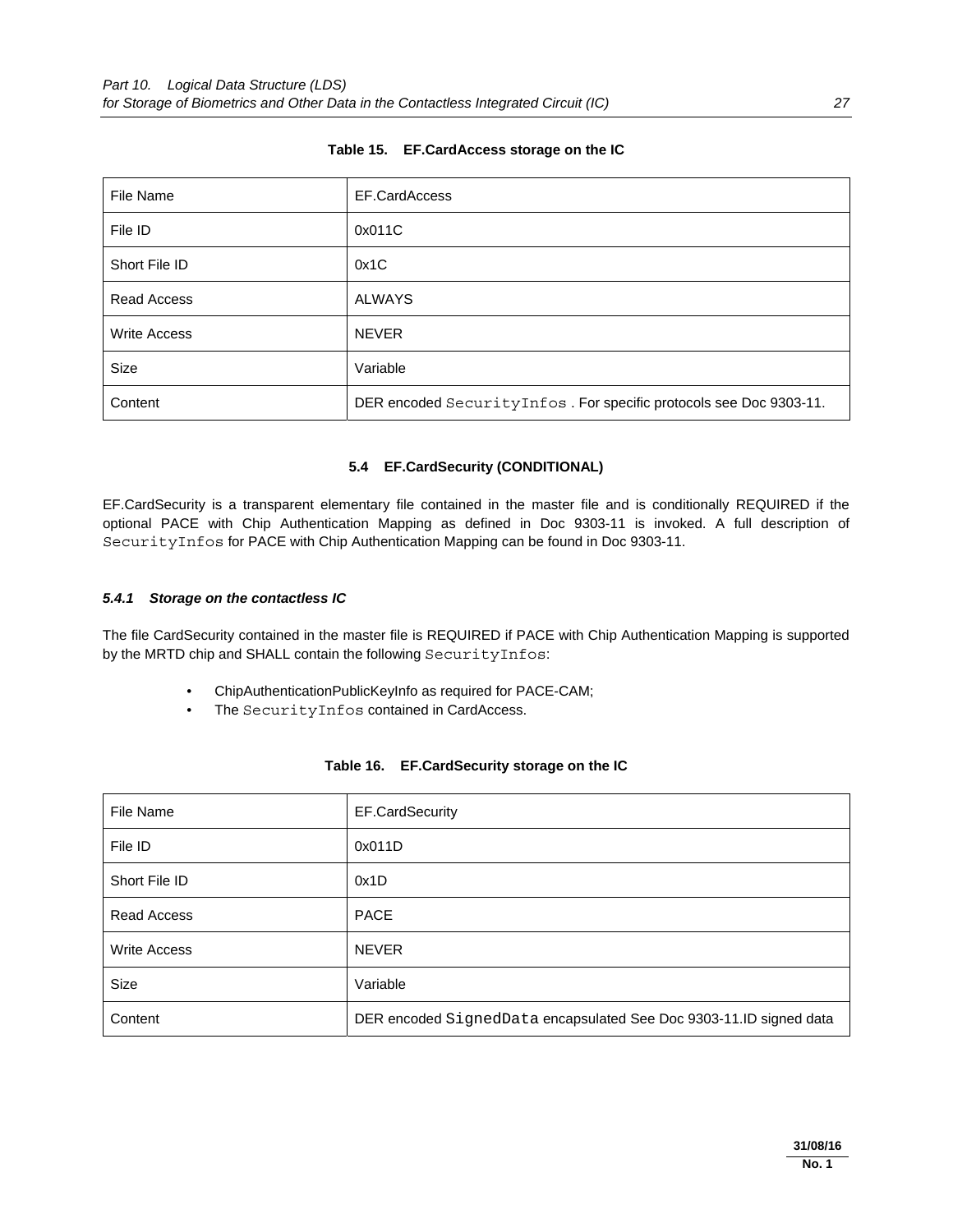## **6. DATA ELEMENTS FORMING DATA GROUPS 1 THROUGH 16**

Data Groups 1 (DG1) through 16 (DG16) individually consist of a number of mandatory, optional, and conditional Data Elements. The specified order of Data Elements within the Data Group SHALL be followed. Each Data Group SHALL be stored in one transparent EF. Addressing EFs SHALL be by Short File Identifier as shown in Table 16. The EFs SHALL have file names for these files that SHALL be according to the number n, EF.DGn, where n is the Data Group number.

| Data Group                         | <b>EF Name</b>     | <b>Short File Identifier</b> | <b>FID</b> | Tag |
|------------------------------------|--------------------|------------------------------|------------|-----|
| Common                             | EF.COM             | 1E                           | 01 1E      | 60  |
| DG1                                | EF.DG1             | 01                           | 01 01      | 61  |
| DG <sub>2</sub>                    | EF.DG2             | 02                           | 01 02      | 75  |
| DG <sub>3</sub>                    | EF.DG3             | 03                           | 01 03      | 63  |
| DG4                                | EF.DG4             | 04                           | 01 04      | 76  |
| DG <sub>5</sub>                    | EF.DG5             | 05                           | 01 05      | 65  |
| DG <sub>6</sub>                    | EF.DG6             | 06                           | 01 06      | 66  |
| DG7                                | EF.DG7             | 07                           | 01 07      | 67  |
| DG8                                | EF.DG8             | 08                           | 01 08      | 68  |
| DG <sub>9</sub>                    | EF.DG9             | 09                           | 01 09      | 69  |
| <b>DG10</b>                        | EF.DG10            | 0A                           | 01 0A      | 6A  |
| <b>DG11</b>                        | EF.DG11            | 0B                           | 01 0B      | 6B  |
| <b>DG12</b>                        | EF.DG12            | 0C                           | 01 OC      | 6C  |
| <b>DG13</b>                        | EF.DG13            | 0D                           | 01 OD      | 6D  |
| <b>DG14</b>                        | EF.DG14            | 0E                           | 01 0E      | 6E  |
| <b>DG15</b>                        | EF.DG15            | 0F                           | 01 OF      | 6F  |
| <b>DG16</b>                        | EF.DG16            | 10                           | 01 10      | 70  |
| <b>Document Security</b><br>Object | EF.SO <sub>D</sub> | 1D                           | 01 1D      | 77  |
| Common                             | EF.CARDACCESS      | 1C                           | 01 1C      |     |
| Common                             | EF.ATR/INFO        |                              |            |     |
| Common                             | EF.CardSecurity    | 1D                           | 01 1D      |     |

| Table 17. | Mandatory and optional Data Elements that combine to form the structure |
|-----------|-------------------------------------------------------------------------|
|           | of Data Groups 1 (DG1) through 16 (DG16)                                |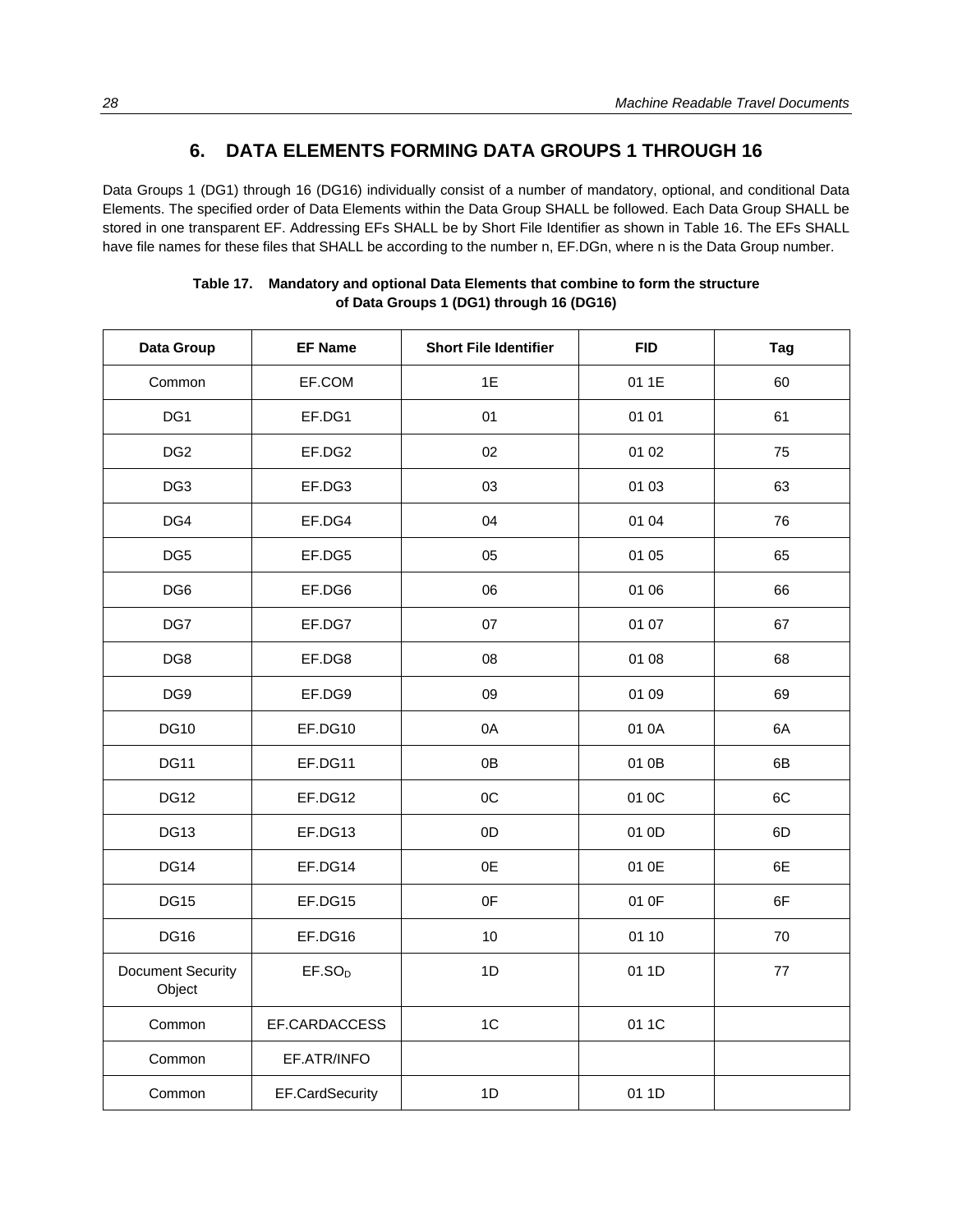## **6.1 DATA GROUP 1 — Machine Readable Zone Information (REQUIRED)**

The Data Elements of Data Group 1 (DG1) are intended to reflect the entire contents of the MRZ whether it contains actual data or filler characters. Details on the implementation of the MRZ are dependent on the type of eMRTD (TD1,TD2 or TD3 formats).

This Data Element contains the REQUIRED machine readable zone (MRZ) information for the document in template 0x61. The template contains one data object, the MRZ in data object 0x5F1F. The MRZ data object is a composite Data Element, identical to the OCR-B MRZ information printed on the document.

| Tag |     |                   | Value |                                                                                                                                                                            |  |  |
|-----|-----|-------------------|-------|----------------------------------------------------------------------------------------------------------------------------------------------------------------------------|--|--|
| 61  | Var |                   |       |                                                                                                                                                                            |  |  |
|     |     | Tag               |       | Value                                                                                                                                                                      |  |  |
|     |     | 5F <sub>1</sub> F | F     | The MRZ data object as a composite Data Element.<br>(REQUIRED)<br>(The Data Element contains all mandatory fields from Document Type<br>through to Composite check digit.) |  |  |

## **Table 18. Data Group 1 Tags**

## *6.1.1**DATA GROUP 1 – EF.DG1 Data Elements for TD1 Size eMRTD*

This section describes the Data Elements that may be present in Data Group 1 (DG1). Storage, ordering and coding requirements of Data Group 1 are intended to be exactly the same as found in the printed MRZ and described in Doc 9303-3 and Doc 9303-5. Data Elements and their format within each Data Group area for TD1 shall be as in the following table:

*Note.— A = Alpha character [A..Z], N = Numeric character [0..9], S = Special character ['<'], F = fixed-length field.*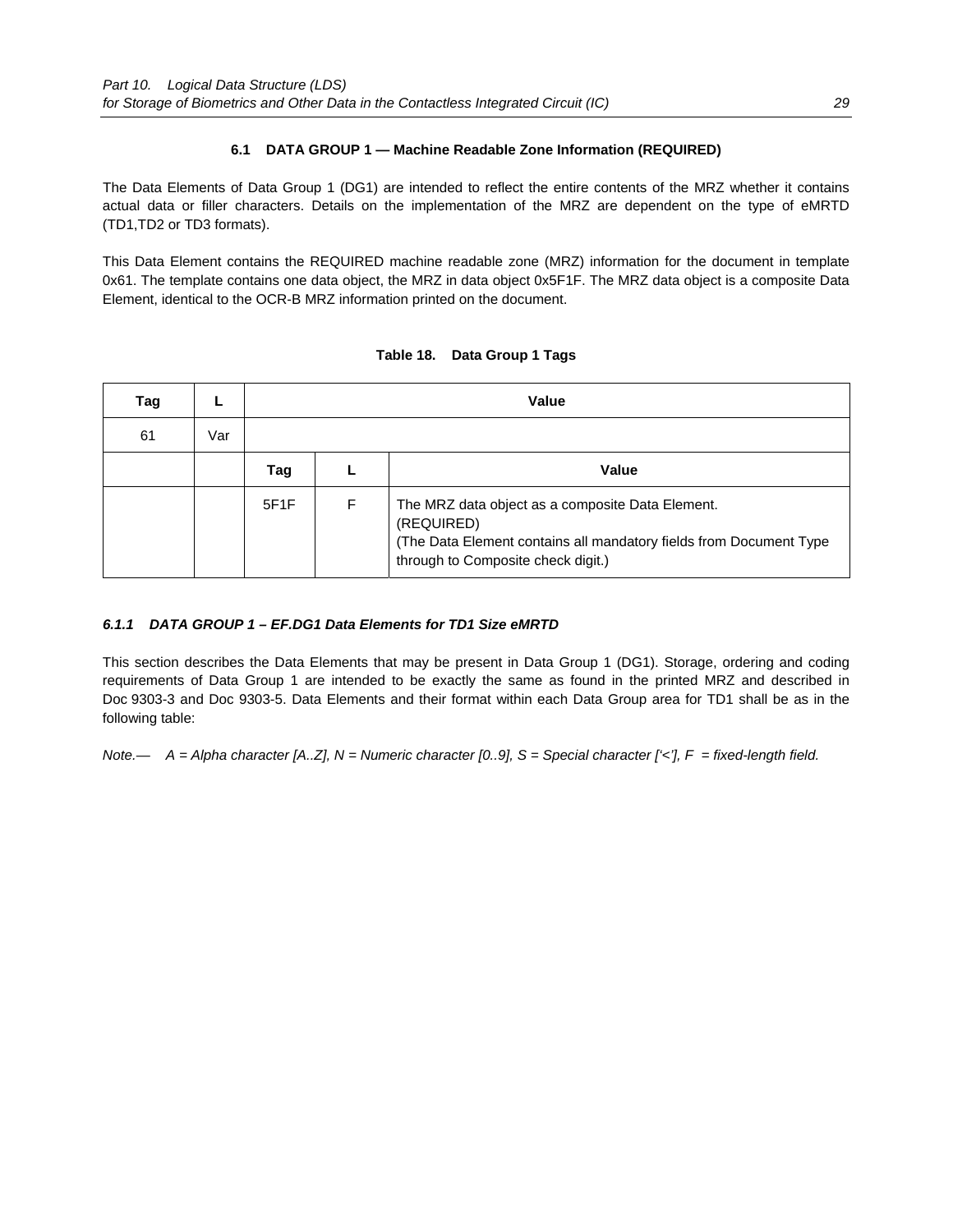| <b>Data</b><br><b>Element</b> | <b>Optional or</b><br><b>REQUIRED</b> | Name of<br><b>Data Element</b>                                                                                                                                                                               | Number of<br><b>Bytes</b> | <b>Fixed or</b><br>Variable | Type of<br>Coding |
|-------------------------------|---------------------------------------|--------------------------------------------------------------------------------------------------------------------------------------------------------------------------------------------------------------|---------------------------|-----------------------------|-------------------|
| 01                            | M                                     | Document code                                                                                                                                                                                                | $\overline{2}$            | F                           | A, S              |
| 02                            | M                                     | Issuing State or<br>organization                                                                                                                                                                             | 3                         | F                           | A, S              |
| 03                            | M                                     | Document number<br>(Nine most significant<br>characters)                                                                                                                                                     | $\boldsymbol{9}$          | $\mathsf F$                 | A, N, S           |
| 04                            | M                                     | Check digit -<br>Document number or<br>filler character $(<)$<br>indicating document<br>number exceeds nine<br>characters                                                                                    | 1                         | $\mathsf F$                 | N, S              |
| 05                            | M                                     | Optional data and/or in<br>the case of a Document<br>Number exceeding 9<br>characters, least<br>significant characters of<br>document number plus<br>document number<br>check digit plus filler<br>character | 15                        | $\mathsf F$                 | A, N, S           |
| 06                            | M                                     | Date of birth                                                                                                                                                                                                | $\,6$                     | $\mathsf F$                 | N, S              |
| 07                            | M                                     | Check digit - Date of<br>birth                                                                                                                                                                               | 1                         | F                           | ${\sf N}$         |
| 08                            | M                                     | Sex                                                                                                                                                                                                          | 1                         | F                           | A, S              |
| 09                            | M                                     | Date of Expiry                                                                                                                                                                                               | 6                         | F                           | N                 |
| $10$                          | M                                     | Check digit - Date of<br>expiry                                                                                                                                                                              | 1                         | $\mathsf F$                 | ${\sf N}$         |
| 11                            | M                                     | Nationality                                                                                                                                                                                                  | $\mathbf{3}$              | $\mathsf F$                 | A, S              |
| 12                            | M                                     | Optional data                                                                                                                                                                                                | 11                        | $\mathsf F$                 | A, N, S           |
| 13                            | M                                     | Composite check digit                                                                                                                                                                                        | $\mathbf{1}$              | F                           | ${\sf N}$         |
| 14                            | M                                     | Name of holder                                                                                                                                                                                               | 30                        | F                           | A, N, S           |

| Table 19. |  | Data Elements for TD1 format |
|-----------|--|------------------------------|
|-----------|--|------------------------------|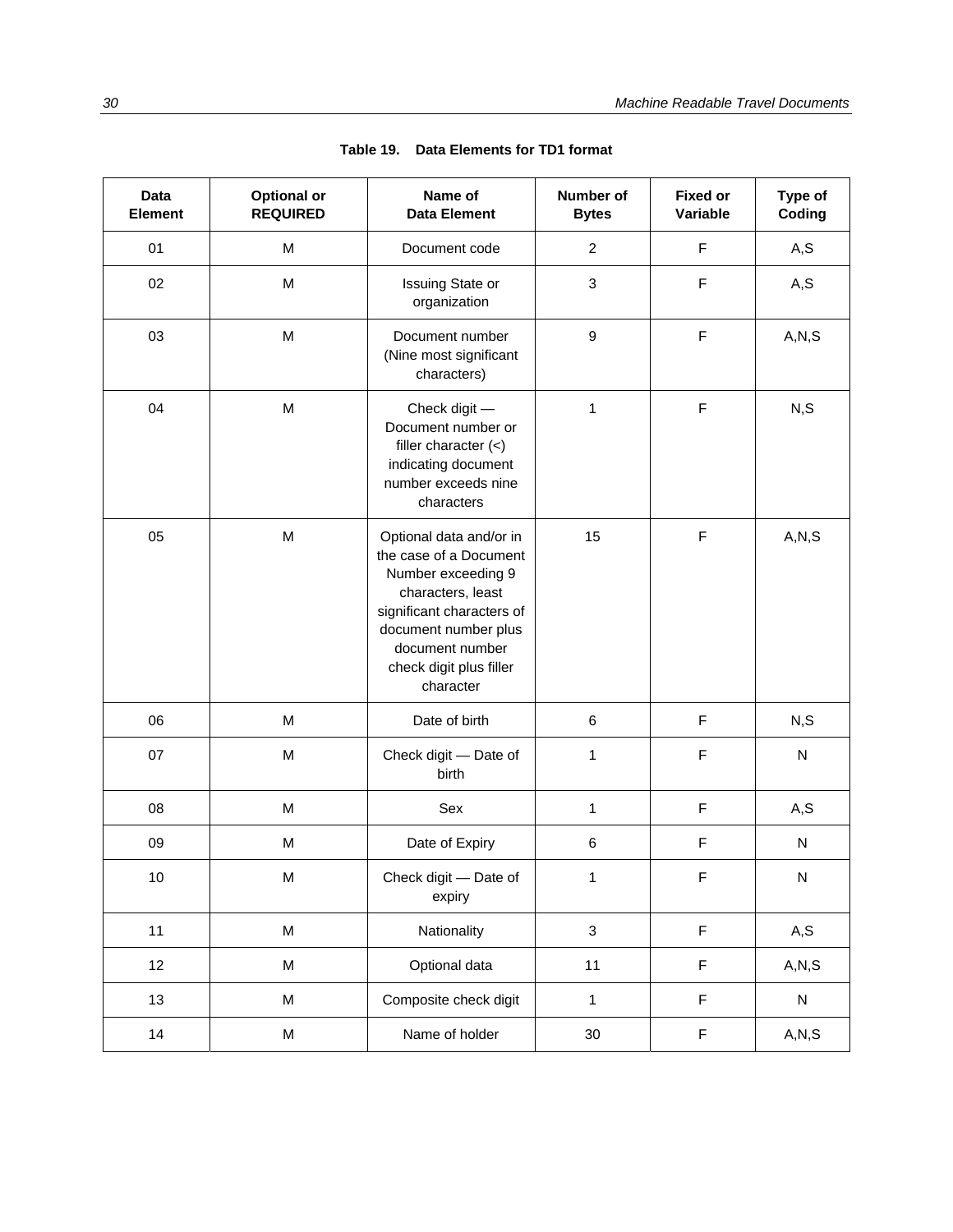## *6.1.2**DATA GROUP 1 — EF.DG1 Data Elements for TD2 Size eMRTD*

This section describes the Data Elements that may be present in Data Group 1 (DG1). Storage, ordering and coding requirements of Data Group 1 are intended to be exactly the same as found in the printed MRZ and described in Doc 9303-3 and Doc 9303-6. Data Elements and their format within each Data Group area for TD2 shall be as in the following table:

*Note.— A = Alpha character [A..Z], N = Numeric character [0..9], S = Special character ['<'], F = fixed-length field.* 

| <b>Data</b><br>Element | Optional or<br><b>REQUIRED</b> | Name of<br><b>Data Element</b>                 | <b>Number of</b><br><b>Bytes</b> | <b>Fixed or</b><br>Variable | Type of<br>Coding |
|------------------------|--------------------------------|------------------------------------------------|----------------------------------|-----------------------------|-------------------|
| 01                     | M                              | Document code                                  | $\overline{2}$                   | F                           | A, S              |
| 02                     | M                              | Issuing State or<br>organization               | 3                                | F                           | A, S              |
| 03                     | M                              | Name of holder                                 | 31                               | F                           | A, N, S           |
| 04                     | M                              | Document number (Nine<br>principal characters) | 9                                | F                           | A, N, S           |
| 05                     | M                              | Check digit                                    | 1                                | F                           | N, S              |
| 06                     | M                              | Nationality                                    | 3                                | F                           | A,S               |
| 07                     | M                              | Date of birth                                  | 6                                | F                           | N, S              |
| 08                     | M                              | Check digit                                    | $\mathbf{1}$                     | F                           | ${\sf N}$         |
| 09                     | M                              | Sex                                            | $\mathbf{1}$                     | F                           | A, S              |
| 10 <sup>1</sup>        | M                              | Date of expiry                                 | 6                                | F                           | N                 |
| 11                     | М                              | Check digit                                    | $\mathbf{1}$                     | F                           | $\mathsf{N}$      |
| 12                     | M                              | Optional data plus filler<br>character         | $\overline{7}$                   | F                           | A, N, S           |
| 13                     | M                              | Composite Check Digit -<br>MRZ line 2          | 1                                | F                           | ${\sf N}$         |

#### **Table 20. Data Elements for TD2 format**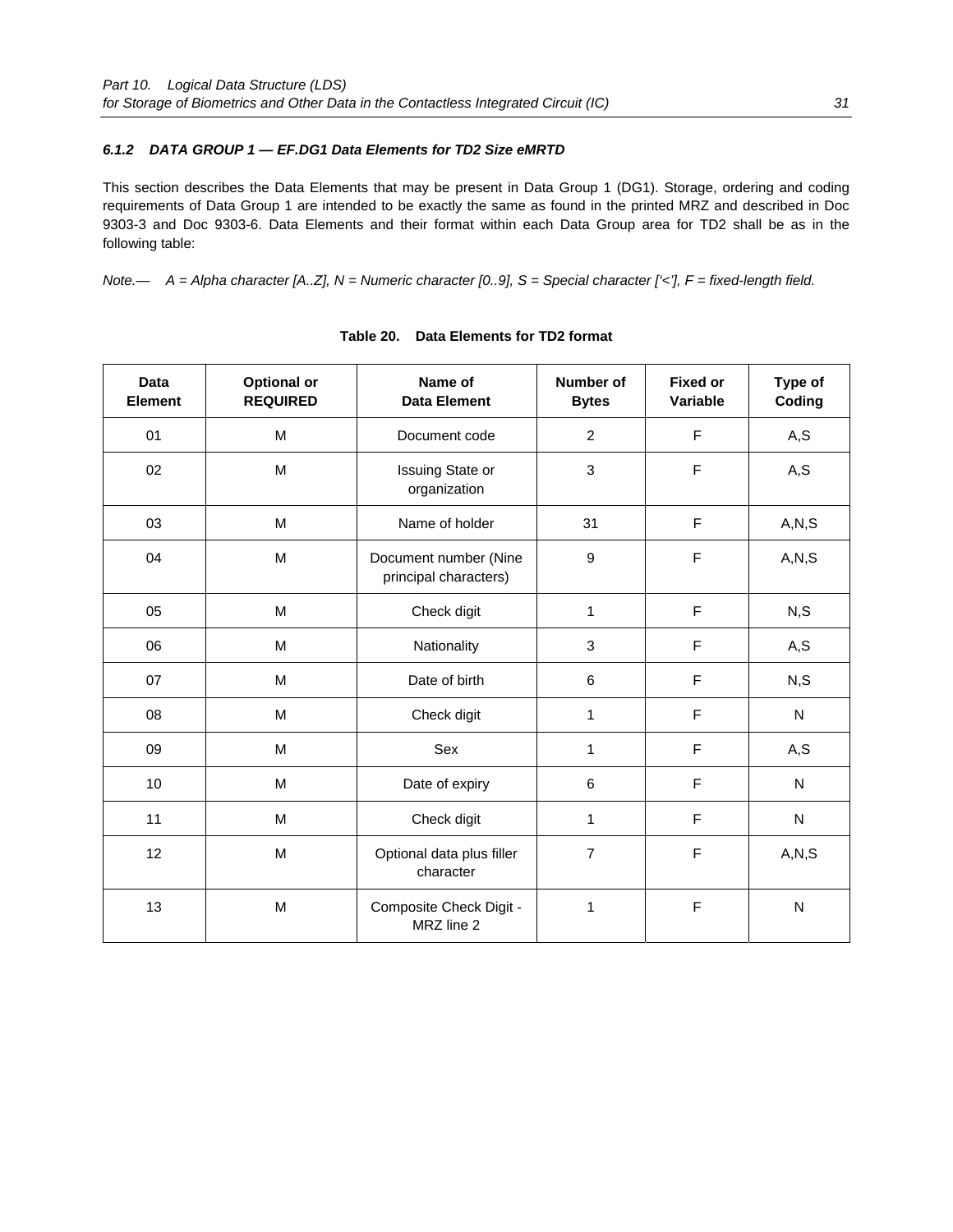## *6.1.3 DATA GROUP 1 — EF.DG1 Data Elements for TD3 Size eMRTD*

This section describes the Data Elements that may be present in Data Group 1 (DG1). Storage, ordering and coding requirements of Data Group 1 are intended to be exactly the same as found in the printed MRZ and described in Doc 9303-3 and Doc 9303-4. Data Elements and their format within each Data Group area for TD3 shall be as in the following table:

*Note.— A = Alpha character [A..Z], N = Numeric character [0..9], S = Special character ['<'], F = fixed-length field.* 

| <b>Data</b><br>Element | <b>Optional or</b><br><b>REQUIRED</b>                                                 | Name of<br><b>Data Element</b>                      | <b>Number of</b><br><b>Bytes</b> | <b>Fixed or</b><br>Variable | Type of<br>Coding |
|------------------------|---------------------------------------------------------------------------------------|-----------------------------------------------------|----------------------------------|-----------------------------|-------------------|
| 01                     | M                                                                                     | Document code                                       | $\overline{c}$                   | F                           | A, S              |
| 02                     | M                                                                                     | Issuing State or<br>organization                    | 3                                | F                           | A, S              |
| 03                     | M                                                                                     | Name of holder                                      | 39                               | F                           | A, S              |
| 04                     | $\mathsf{M}% _{T}=\mathsf{M}_{T}\!\left( a,b\right) ,\ \mathsf{M}_{T}=\mathsf{M}_{T}$ | Document number                                     | 9                                | F                           | A, N, S           |
| 05                     | M                                                                                     | Check digit -<br>Document number                    | 1                                | F                           | N, S              |
| 06                     | M                                                                                     | Nationality                                         | 3                                | F                           | A, S              |
| 07                     | M                                                                                     | Date of birth                                       | 6                                | F                           | N, S              |
| 08                     | $\mathsf{M}% _{T}=\mathsf{M}_{T}\!\left( a,b\right) ,\ \mathsf{M}_{T}=\mathsf{M}_{T}$ | Check digit -<br>Date of birth                      | 1                                | F                           | ${\sf N}$         |
| 09                     | M                                                                                     | Sex                                                 | 1                                | F                           | A, S              |
| 10                     | $\mathsf{M}% _{T}=\mathsf{M}_{T}\!\left( a,b\right) ,\ \mathsf{M}_{T}=\mathsf{M}_{T}$ | Date of expiry                                      | 6                                | F                           | ${\sf N}$         |
| 11                     | M                                                                                     | Check digit - Date of<br>expiry or valid until date | 1                                | F                           | $\mathsf{N}$      |
| 12                     | M                                                                                     | Optional data                                       | 14                               | F                           | A, N, S           |
| 13                     | M                                                                                     | Check digit                                         | 1                                | F                           | N                 |
| 14                     | M                                                                                     | Composite check digit                               | 1                                | F                           | N                 |

#### **Table 21. Data Elements for TD3 format**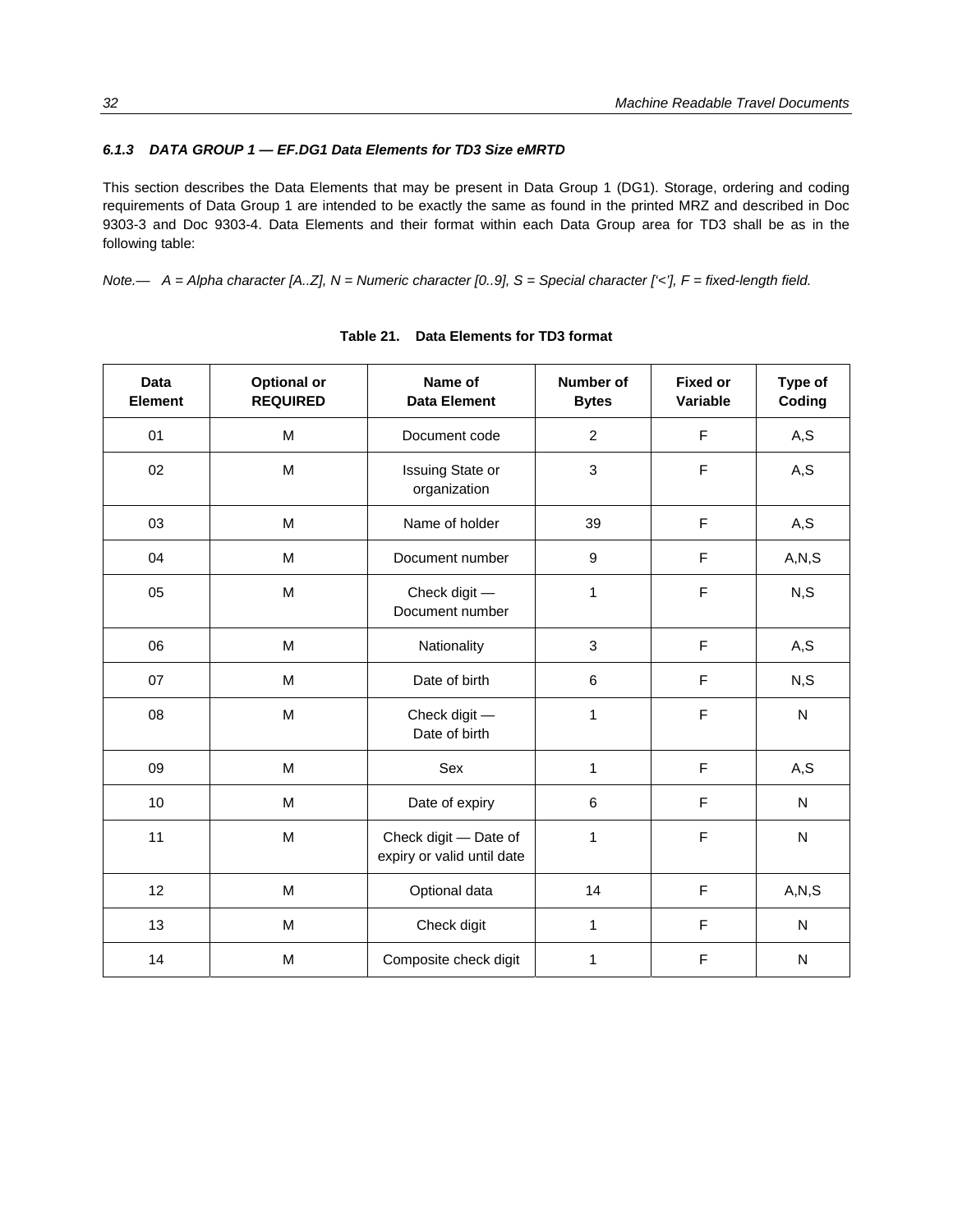### **6.2 DATA GROUP 2 — Encoded Identification Features — Face (REQUIRED)**

Data Group 2 (DG2) represents the globally interoperable biometric for machine assisted identity confirmation with machine readable travel documents, which SHALL be an image of the face of the holder as an input to a face recognition system. If there is more than one recording, the most recent internationally interoperable encoding SHALL be the first entry.

| Table 22. Data Group 2 Tags |  |  |  |  |  |
|-----------------------------|--|--|--|--|--|
|-----------------------------|--|--|--|--|--|

| Tag | -   | Value                            |
|-----|-----|----------------------------------|
| 75  | √ar | See Biometric encoding of EF.DG2 |

#### *6.2.1**Biometric encoding of EF.DG2*

DG2 MUST use the Biometric Information Template (BIT) group template with nested BITs specified in [ISO/IEC 7816-11], which allows the possibility to store multiple biometric templates and is in harmony with the Common Biometric Exchange File Format (CBEFF). The biometric sub-header defines the type of biometric that is present and the specific biometric feature. The nested option of ISO/IEC [7816-11] is always to be used, even for encodings of a single biometric template. The latter case is indicated by numbering with n=1.

Each nested template has the following structure:

| Tag  | L   |      | Value                                       |                                    |           |                                                                                    |  |
|------|-----|------|---------------------------------------------|------------------------------------|-----------|------------------------------------------------------------------------------------|--|
| 7F61 | Var |      | <b>Biometric Information Group Template</b> |                                    |           |                                                                                    |  |
|      |     | Tag  | L                                           | <b>Value</b>                       |           |                                                                                    |  |
|      |     | 02   | 01                                          |                                    |           | Integer — Number of instances of this type of biometric                            |  |
|      |     | 7F60 | Var                                         | 1st Biometric Information Template |           |                                                                                    |  |
|      |     |      | Tag                                         | L                                  |           |                                                                                    |  |
|      |     |      | A <sub>1</sub>                              | Var                                |           | Biometric Header Template (BHT)                                                    |  |
|      |     |      |                                             | Tag                                | L         | <b>Value</b>                                                                       |  |
|      |     |      |                                             | 80                                 | 02        | ICAO header version 0101 (Optional) — Version of<br>the CBEFF patron header format |  |
|      |     |      |                                             | 81                                 | $01 - 03$ | Biometric type (Optional)                                                          |  |
|      |     |      |                                             | 82                                 | 01        | Biometric subtype Optional for DG2                                                 |  |

## **Table 23. Data Group 2 — Biometric Encoding Tags**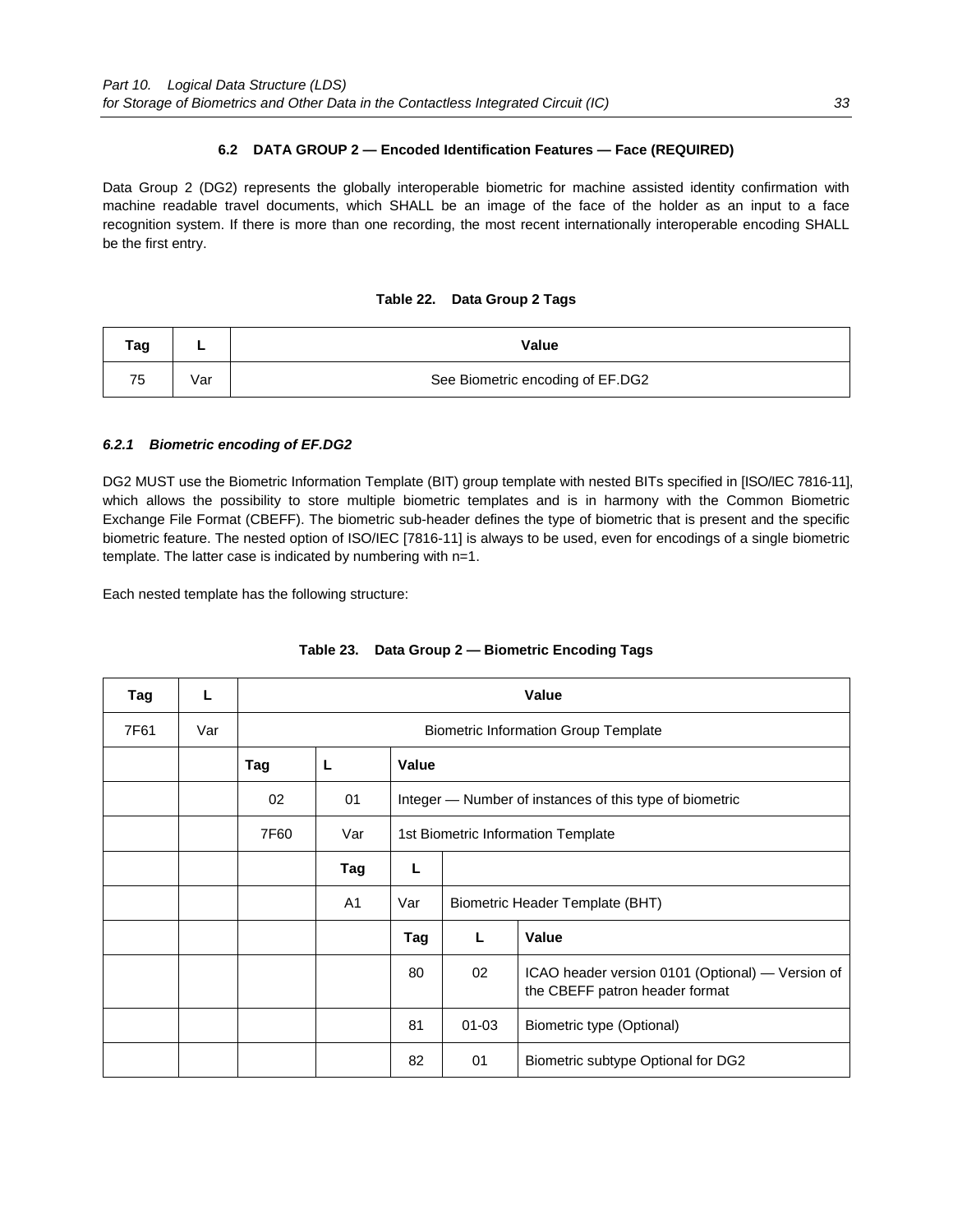| Tag | L |                                 |     |                                                                                                   | Value                                                       |
|-----|---|---------------------------------|-----|---------------------------------------------------------------------------------------------------|-------------------------------------------------------------|
|     |   |                                 | 83  | 07                                                                                                | Creation date and time (Optional)                           |
|     |   |                                 | 85  | 08                                                                                                | Validity period (from through) (Optional)                   |
|     |   |                                 | 86  | 04                                                                                                | Creator of the biometric reference data (PID)<br>(Optional) |
|     |   |                                 | 87  | 02                                                                                                | Format owner (REQUIRED)                                     |
|     |   |                                 | 88  | 02                                                                                                | Format type (REQUIRED)                                      |
|     |   | 5F2E<br>or<br>7F <sub>2</sub> E | Var | Biometric data (encoded according to Format Owner) also<br>called the biometric data block (BDB). |                                                             |

The default OID of CBEFF is used. The OID data object (Tag 0x06) just under Biometric Information Template (BIT, Tag 0x7F60) specified in [ISO/IEC 7816-11] is not included in this structure. Likewise the Tag allocation authority is not specified in the structure.

To facilitate interoperability, the first biometric recorded in each Data Group SHALL be encoded as per [ISO/IEC19794-5].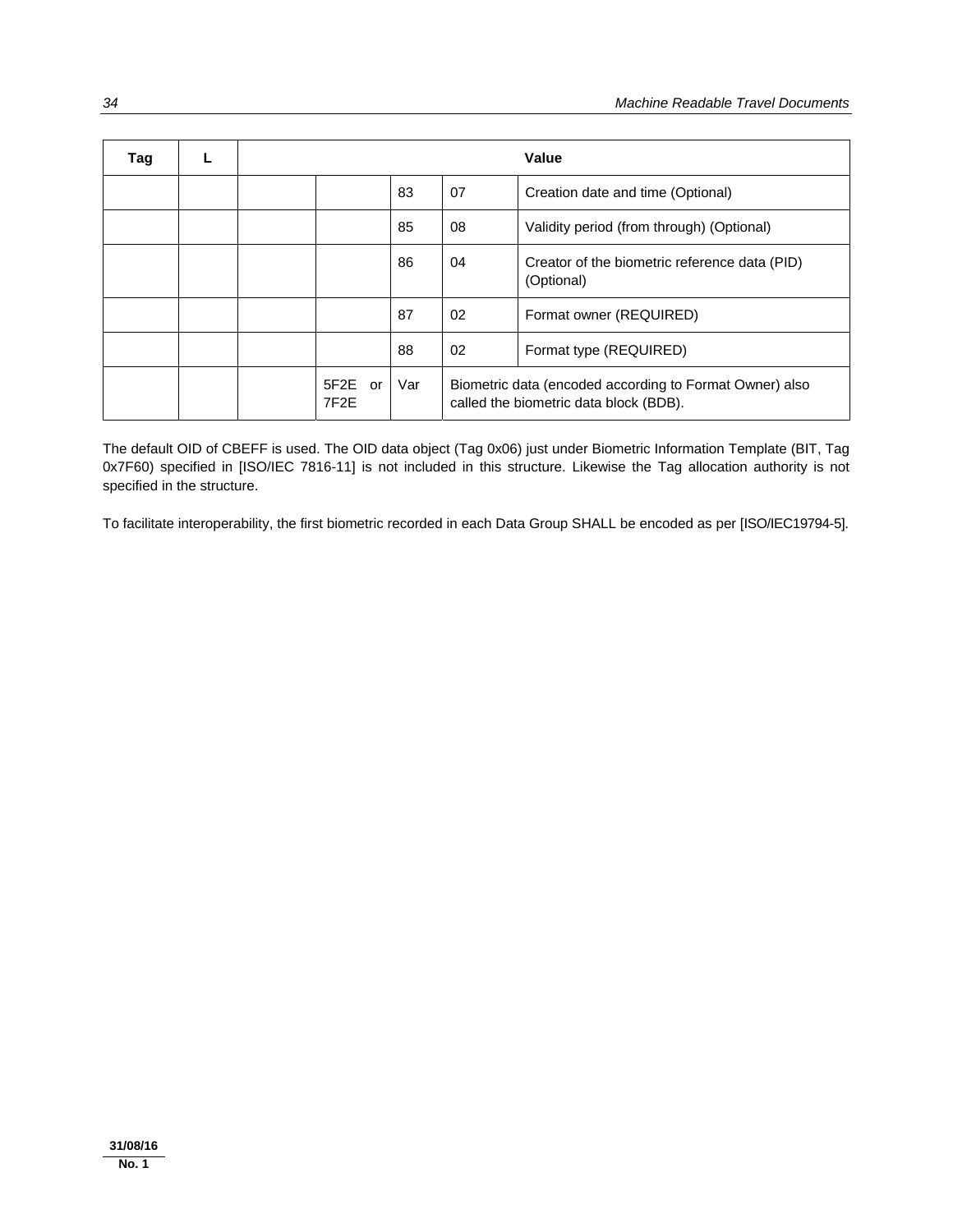## *6.2.2**DATA GROUP 2 — EF.DG2 Data Elements*

This section describes the Data Elements that may be present in Data Group 2 (DG2): Data Elements and their format within each Data Group area SHALL be as in the following tables:

*Note.— A = Alpha character [a..z, A..Z], N = Numeric character [0..9], S = Special character ['<'], B= 8-bit Binary data (any other than A, N or S), F = fixed-length field, Var = variable-length field*.

| Data<br><b>Element</b> | <b>Optional or</b><br><b>REQUIRED</b> | Name of<br>Data Element                              | <b>Number</b><br>of Bytes | <b>Fixed or</b><br>Variable | Type of<br>Coding | <b>Coding Requirements</b>                                               |
|------------------------|---------------------------------------|------------------------------------------------------|---------------------------|-----------------------------|-------------------|--------------------------------------------------------------------------|
| 01                     | м                                     | Number of face<br>biometric<br>encodings<br>recorded |                           | F                           | N                 | 1 to 9 identifying number of<br>unique encodings of data on<br>the face. |
| 02                     | M                                     | Header                                               |                           | Var                         | A,N               | Data Element may recur as<br>defined by DE 01.                           |
| 03                     | м                                     | Face biometric<br>data encoding(s)                   |                           | Var                         | A, N, S, B        | Data Element may recur as<br>defined by DE 01.                           |

## **6.3 DATA GROUP 3 — Additional Identification Feature — Finger(s) (OPTIONAL)**

ICAO recognizes that Member States may elect to use fingerprint recognition as additional biometric technologies in support of machine assisted identity confirmation, which SHALL be encoded as Data Group 3 (DG3).

## **Table 25. Data Group 3 Tags**

| Tag | -   | Value                            |
|-----|-----|----------------------------------|
| 63  | √ar | See Biometric encoding of EF.DG3 |

## *6.3.1* **Biometric Encoding of EF.DG3**

DG3 MUST use the Biometric Information Template (BIT) group template with nested BITs specified in [ISO/IEC 7816-11], which allows the possibility to store multiple biometric templates and is in harmony with the Common Biometric Exchange File Format (CBEFF). The biometric sub-header defines the type of biometric that is present and the specific biometric feature. The nested option of [ISO/IEC 7816-11] MUST be used, even for encodings of a single biometric template. The latter case is indicated by numbering with n=1. The number of instances in DG3 can be '0...n'.

Each nested template has the following structure: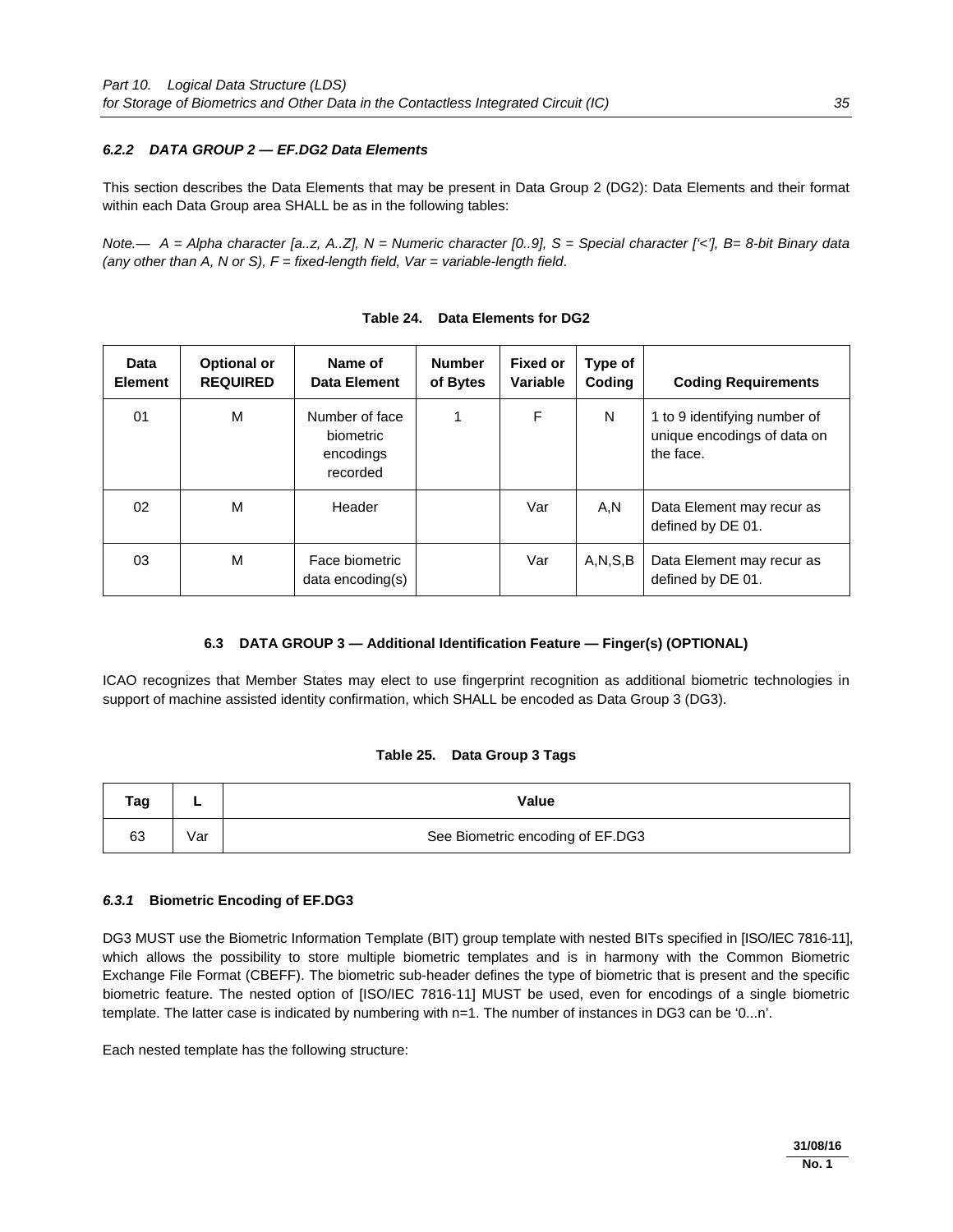| Tag  | Г   |      |                                             |     |                                    | Value                                                                                             |  |  |
|------|-----|------|---------------------------------------------|-----|------------------------------------|---------------------------------------------------------------------------------------------------|--|--|
| 7F61 | Var |      | <b>Biometric Information Group Template</b> |     |                                    |                                                                                                   |  |  |
|      |     | Tag  | L                                           |     |                                    | Value                                                                                             |  |  |
|      |     | 02   | 01                                          |     |                                    | Integer - Number of instances of this type of biometric                                           |  |  |
|      |     | 7F60 | Var                                         |     | 1st Biometric Information Template |                                                                                                   |  |  |
|      |     |      | Tag                                         | L   |                                    |                                                                                                   |  |  |
|      |     |      | A1                                          | Var |                                    | Biometric Header Template (BHT)                                                                   |  |  |
|      |     |      |                                             | Tag | L                                  | Value                                                                                             |  |  |
|      |     |      |                                             | 80  | 02                                 | ICAO header version '0101' (Optional) - Version<br>of the CBEFF patron header format              |  |  |
|      |     |      |                                             | 81  | $01 - 03$                          | Biometric type (Optional)                                                                         |  |  |
|      |     |      |                                             | 82  | 01                                 | Biometric subtype REQUIRED for DG3                                                                |  |  |
|      |     |      |                                             | 83  | 07                                 | Creation date and time (Optional)                                                                 |  |  |
|      |     |      |                                             | 85  | 08                                 | Validity period (from through) (Optional)                                                         |  |  |
|      |     |      |                                             | 86  | 04                                 | Creator of the biometric reference data (PID)<br>(Optional)                                       |  |  |
|      |     |      |                                             | 87  | 02                                 | Format owner (REQUIRED)                                                                           |  |  |
|      |     |      |                                             | 88  | 02                                 | Format type (REQUIRED)                                                                            |  |  |
|      |     |      | 5F2E or<br>7F <sub>2</sub> E                | Var |                                    | Biometric data (encoded according to Format Owner) also<br>called the biometric data block (BDB). |  |  |
|      |     | Tag  | L                                           |     |                                    |                                                                                                   |  |  |
|      |     | 7F60 | X                                           |     |                                    | 2nd Biometric Information Template                                                                |  |  |
|      |     |      | Tag                                         | L   |                                    |                                                                                                   |  |  |
|      |     |      | A1                                          | Var |                                    | <b>Biometric Header Template (BHT)</b>                                                            |  |  |
|      |     |      |                                             | Tag | Г                                  | Value                                                                                             |  |  |
|      |     |      |                                             | 80  | 02                                 | ICAO header version '0101' (Optional) - Version<br>of the CBEFF patron header format              |  |  |
|      |     |      |                                             | 81  | $01 - 03$                          | <b>Biometric type (Optional)</b>                                                                  |  |  |

| Table 26. Data Group 3 Nested Tags |  |  |  |  |
|------------------------------------|--|--|--|--|
|------------------------------------|--|--|--|--|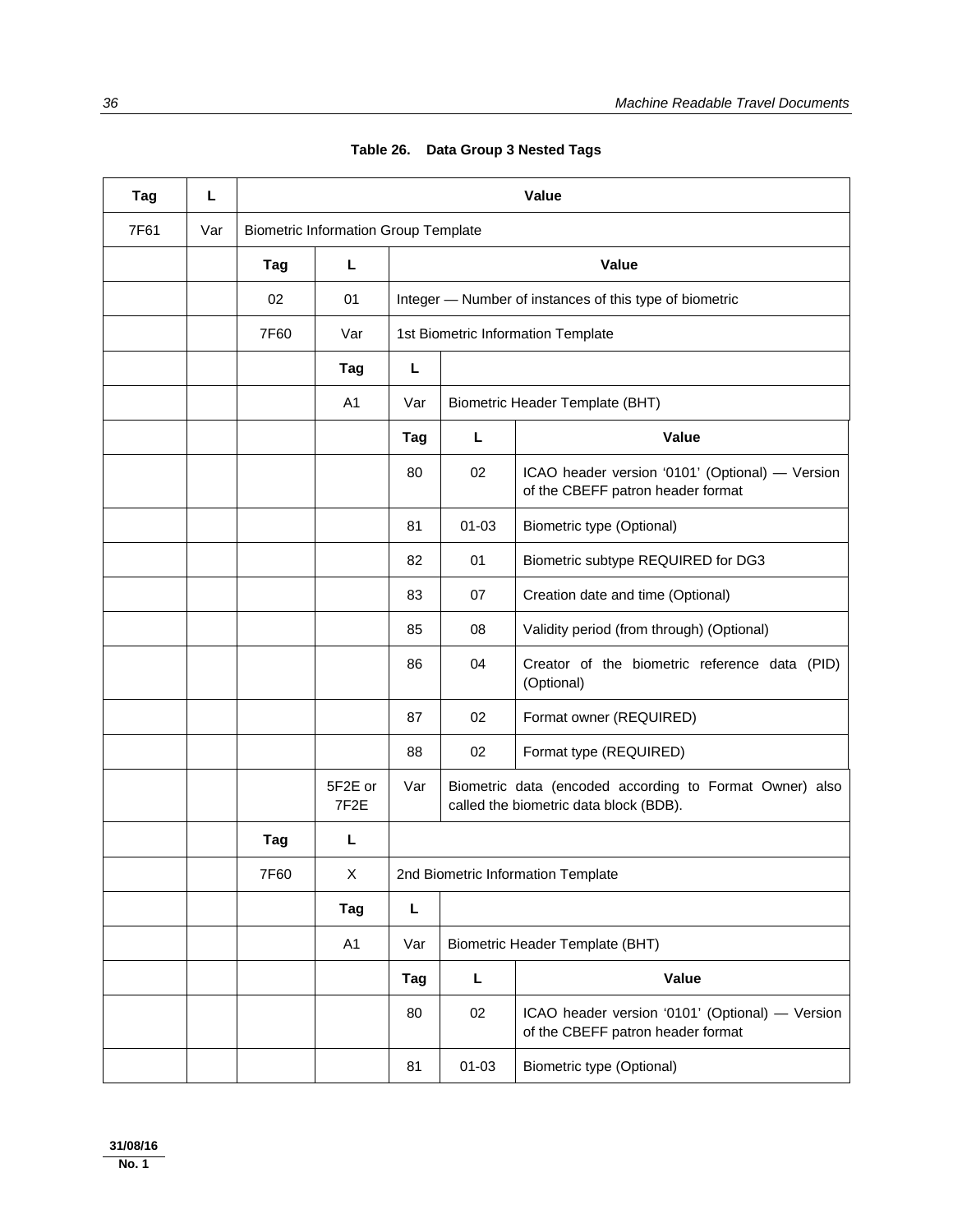| Tag |  |                              |     |                                                                                                   | <b>Value</b>                                                   |  |  |
|-----|--|------------------------------|-----|---------------------------------------------------------------------------------------------------|----------------------------------------------------------------|--|--|
|     |  |                              | 82  | 01                                                                                                | Biometric subtype REQUIRED for DG3                             |  |  |
|     |  |                              | 83  | 07                                                                                                | Creation date and time (Optional)                              |  |  |
|     |  |                              | 85  | 08                                                                                                | Validity period (from through) (Optional)                      |  |  |
|     |  |                              | 86  | 04                                                                                                | Creator of the biometric reference data<br>(PID)<br>(Optional) |  |  |
|     |  |                              | 87  | 02                                                                                                | Format owner (REQUIRED)                                        |  |  |
|     |  |                              | 88  | 02                                                                                                | Format type (REQUIRED)                                         |  |  |
|     |  | 5F2E or<br>7F <sub>2</sub> E | Var | Biometric data (encoded according to Format Owner) also<br>called the biometric data block (BDB). |                                                                |  |  |

The default OID of CBEFF is used. The OID data object (Tag 0x06) just under Biometric Information Template (BIT, Tag 0x7F60) specified in [ISO/IEC 7816-11] is not included in this structure. Likewise the Tag allocation Authority is not specified in the structure.

To facilitate interoperability, the first biometric recorded in each Data Group SHALL be encoded as per [ISO/IEC19794-5].

## *6.3.2**DATA GROUP 3 — EF.DG3 Data Elements*

This section describes the Data Elements that may be present in Data Group 3 (DG3). Data Elements and their format within each Data Group area SHALL be as in the following table:

*Note.— A = Alpha character [a..z, A..Z], N = Numeric character [0..9], S = Special character ['<'], B= 8-bit Binary data (any other than A, N or S), F = fixed-length field, Var = variable-length field.* 

| Data<br><b>Element</b> | <b>Optional or</b><br><b>REQUIRED</b>           | Name of<br>Data Element                                   | <b>Number</b><br>of Bytes | <b>Fixed or</b><br>Variable | <b>Type</b><br>οf<br>Coding | <b>Coding Requirements</b>                                                    |
|------------------------|-------------------------------------------------|-----------------------------------------------------------|---------------------------|-----------------------------|-----------------------------|-------------------------------------------------------------------------------|
| 01                     | M<br>(If encoded finger(s)<br>feature recorded) | Number of<br>finger(s) biometric<br>encodings<br>recorded | 1                         | F                           | N                           | 0 to n identifying number<br>of unique encodings of<br>data on the finger(s). |
| 02                     | M<br>(If encoded finger(s)<br>feature recorded) | Header                                                    |                           | Var                         | B                           | Data Element may recur<br>as defined by DE 01.                                |
| 03                     | м<br>(If encoded finger(s)<br>feature recorded) | Finger biometric<br>data encoding(s)                      |                           | Var                         | A, N, S,<br>B               | Data Element may recur<br>as defined by DE 01.                                |

## **Table 27. Data Elements for DG3**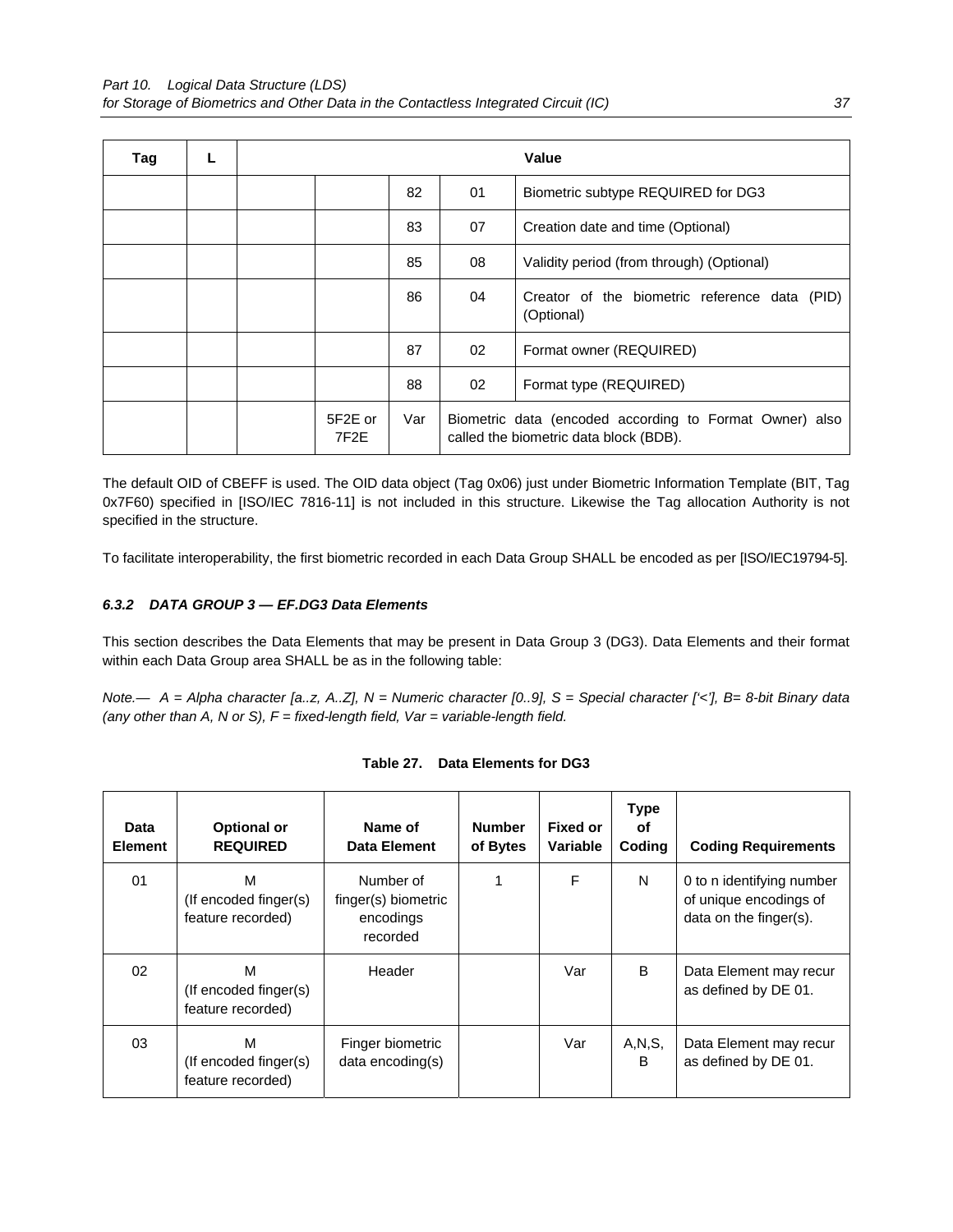#### *6.3.2.1 Biometric sub-type encoding*

The biometric header template Tags and their assigned values are the minimum each implementation shall support as shown in the following table. Each single biometric information template has the following structure:

| b8          | b7        | b <sub>6</sub>            | b5                  | b4             | b3                  | b2                  | b1           | <b>Biometric Sub-type</b> |
|-------------|-----------|---------------------------|---------------------|----------------|---------------------|---------------------|--------------|---------------------------|
| $\mathbf 0$ | $\pmb{0}$ | $\mathbf 0$               | $\mathbf 0$         | $\mathbf 0$    | $\mathsf{O}\xspace$ | $\mathbf 0$         | $\mathbf 0$  | No information given      |
|             |           |                           |                     |                |                     | $\mathsf{O}\xspace$ | $\mathbf{1}$ | Right                     |
|             |           |                           |                     |                |                     | $\mathbf{1}$        | $\mathbf 0$  | Left                      |
|             |           |                           | $\mathbf 0$         | $\mathbf 0$    | $\pmb{0}$           |                     |              | No meaning                |
|             |           |                           | $\pmb{0}$           | $\mathbf 0$    | $\mathbf{1}$        |                     |              | Thumb                     |
|             |           |                           | $\pmb{0}$           | $\overline{1}$ | $\pmb{0}$           |                     |              | Pointer                   |
|             |           |                           | $\mathsf{O}\xspace$ | $\mathbf{1}$   | 1                   |                     |              | Middle                    |
|             |           |                           | 1                   | $\mathbf 0$    | $\pmb{0}$           |                     |              | Ring                      |
|             |           |                           | 1                   | $\mathbf 0$    | $\mathbf{1}$        |                     |              | Little                    |
| X           | X         | $\boldsymbol{\mathsf{X}}$ |                     |                |                     |                     |              | Reserved for future use   |

**Table 28.****Encoding of sub-features scheme for the encoding of sub-features: CBEFF**

#### *6.3.2.2 Encoding of zero instance*

States not issuing eMRTDs with fingerprints SHOULD NOT populate DG3. Data Group 3 of this structure has the drawback that it will result in a static DG3 hash in the  $SO<sub>D</sub>$  for all eMRTDs where the biometric features are not present and populated at the time of eMRTD issuance, but the DG3 is declared. For interoperability purposes States supporting fingerprints in their eMRTDs MUST store an empty Biometric Information Group Template in cases where no fingerprints are available at the time of eMRTD issuance. The template counter denotes a value of 0x00 in this case.

It is RECOMMENDED to add Tag 0x53 with issuer defined content (e.g. a random number).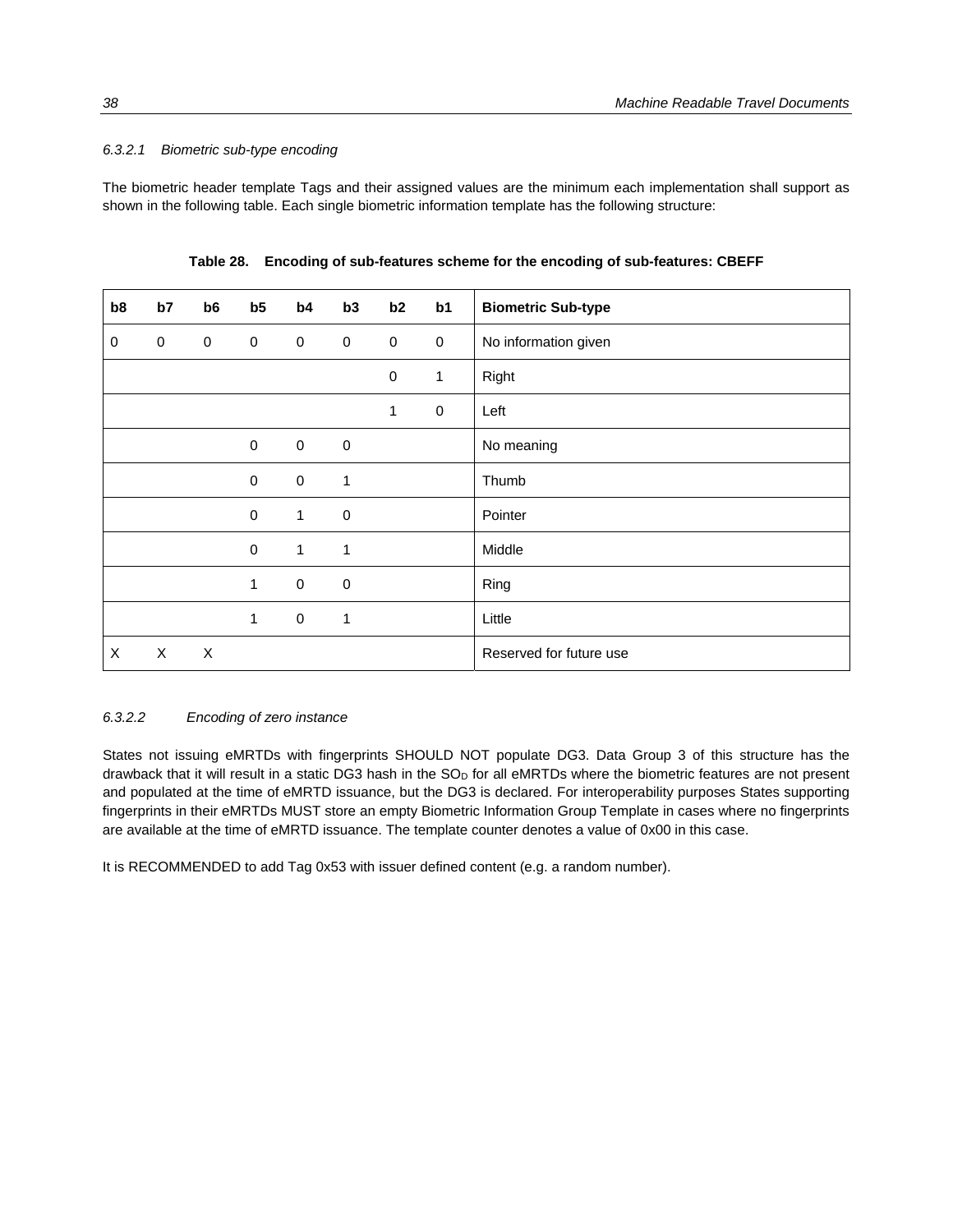| Tag | L   |       | <b>Value</b> |                                             |                                                                                               |  |  |  |  |  |  |
|-----|-----|-------|--------------|---------------------------------------------|-----------------------------------------------------------------------------------------------|--|--|--|--|--|--|
| 63  | Var |       | LDS element  |                                             |                                                                                               |  |  |  |  |  |  |
|     |     | Tag   | L            |                                             | Value                                                                                         |  |  |  |  |  |  |
|     |     | 7F 61 | 03           | <b>Biometric Information Group Template</b> |                                                                                               |  |  |  |  |  |  |
|     |     |       | 02           | 01                                          | 00<br>Defines that there are no Biometric Information Templates<br>stored in this Data Group. |  |  |  |  |  |  |
|     |     | 53    | Var          |                                             | Issuer defined content (e.g. a random number).                                                |  |  |  |  |  |  |

### **Table 29. Encoding zero instances**

## *6.3.2.3 Encoding of one instance*

In cases where only one fingerprint is available, the single instance MUST be encoded in the following manner (example for DG3 – fingerprint):

| Tag |    |       |       |                                |                                                                                                                                                                      |    | Value |                                                                                                                                                                      |  |
|-----|----|-------|-------|--------------------------------|----------------------------------------------------------------------------------------------------------------------------------------------------------------------|----|-------|----------------------------------------------------------------------------------------------------------------------------------------------------------------------|--|
| 63  | aa |       |       |                                |                                                                                                                                                                      |    |       | LDS element where aa is the total length of the entire LDS data content                                                                                              |  |
|     |    | Tag   | L     |                                |                                                                                                                                                                      |    |       | Value                                                                                                                                                                |  |
|     |    | 7F 61 | bb    | entire Group Template content. |                                                                                                                                                                      |    |       | Biometric Information Group Template, where bb is the total length of the                                                                                            |  |
|     |    |       | 02    | 01                             | Defines the total number of fingerprints stored as Biometric<br>01<br>Information Templates that follow.                                                             |    |       |                                                                                                                                                                      |  |
|     |    |       | 7F 60 | CC                             | First biometric information template where cc is the total length of<br>the entire BIT                                                                               |    |       |                                                                                                                                                                      |  |
|     |    |       |       | A1                             | Biometric Header Template, where dd is the total length of<br>dd<br>the BHT                                                                                          |    |       |                                                                                                                                                                      |  |
|     |    |       |       |                                | 81                                                                                                                                                                   | 01 | 08    | Biometric type "Fingerprint"                                                                                                                                         |  |
|     |    |       |       |                                | 82                                                                                                                                                                   | 01 | 0A    | Biometric subtype "left pointer finger"                                                                                                                              |  |
|     |    |       |       |                                | 87                                                                                                                                                                   | 02 | 01 01 | Format Owner JTC 1 SC 37                                                                                                                                             |  |
|     |    |       |       |                                | 88                                                                                                                                                                   | 02 | 00 07 | Format Type [ISO/IEC 19794-4]                                                                                                                                        |  |
|     |    |       |       |                                | Note that the BHT may contain additional optional elements. Of<br>course, this fingerprint can either be a left or right finger depending<br>on the available image. |    |       |                                                                                                                                                                      |  |
|     |    |       |       | 5F 2E                          | ee                                                                                                                                                                   |    |       | Biometric Data Block where ee is total length of the<br>encoded [ISO/IEC 19794-4] structure. The Biometric Data<br>Block MUST contain exactly one fingerprint image. |  |

### **Table 30. Encoding one instance**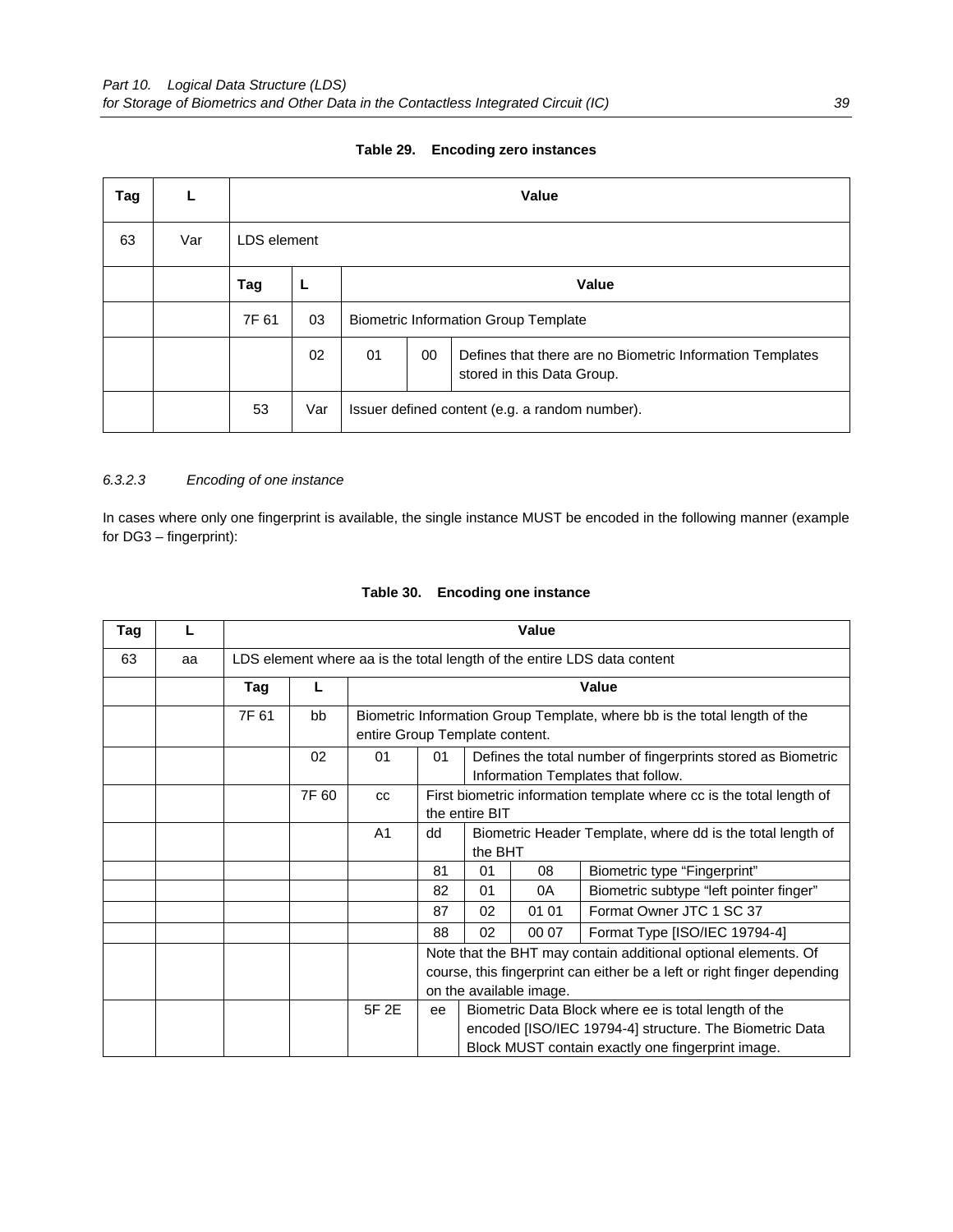#### *6.3.2.4 Encoding of more than one instance*

To achieve interoperability each feature MUST be stored in an individual Biometric Information Template. The feature position MUST be specified within the CBEFF biometric subtype if this information is available. The following table contains a worked example for the CBEFF encoding of an interoperable DG 3 element with two fingerprint images.

| Tag | г  |       | <b>Value</b> |                |                                                                                                             |                |       |                                                                                                                                                                      |  |  |  |
|-----|----|-------|--------------|----------------|-------------------------------------------------------------------------------------------------------------|----------------|-------|----------------------------------------------------------------------------------------------------------------------------------------------------------------------|--|--|--|
| 63  | aa |       |              |                |                                                                                                             |                |       | LDS element where aa is the total length of the entire LDS data content                                                                                              |  |  |  |
|     |    | Tag   | L            |                |                                                                                                             |                |       | Value                                                                                                                                                                |  |  |  |
|     |    | 7F 61 | bb           |                | Biometric Information Group Template, where bb is the total length of the entire<br>Group Template content. |                |       |                                                                                                                                                                      |  |  |  |
|     |    |       | 02           | 01             | 02<br>Defines the total number of fingerprints stored as Biometric<br>Information Templates that follow.    |                |       |                                                                                                                                                                      |  |  |  |
|     |    |       | 7F 60        | CC             | First biometric information template where cc is the total length of the<br>entire BIT                      |                |       |                                                                                                                                                                      |  |  |  |
|     |    |       |              | A <sub>1</sub> | Dd<br>Biometric Header Template, where dd is the total length of<br>the BHT                                 |                |       |                                                                                                                                                                      |  |  |  |
|     |    |       |              |                | 81                                                                                                          | 01             | 08    | Biometric type "Fingerprint"                                                                                                                                         |  |  |  |
|     |    |       |              |                | 82                                                                                                          | 01             | 0A    | Biometric subtype "left pointer finger"                                                                                                                              |  |  |  |
|     |    |       |              |                | 87                                                                                                          | 02             | 01 01 | Format Owner JTC 1 SC 37                                                                                                                                             |  |  |  |
|     |    |       |              |                | 88                                                                                                          | 02             | 00 07 | Format Type [ISO/IEC 19794-4]                                                                                                                                        |  |  |  |
|     |    |       |              |                |                                                                                                             |                |       | Note that the BHT may contain additional optional elements. It is also<br>possible that the order of fingerprints (left/right) is different.                         |  |  |  |
|     |    |       |              | 5F 2E          | ee                                                                                                          |                |       | Biometric Data Block where ee is total length of the encoded<br>[ISO/IEC 19794-4] structure. The Biometric Data Block<br>MUST contain exactly one fingerprint image. |  |  |  |
|     |    |       | 7F 60        | ff             |                                                                                                             | the entire BIT |       | Second biometric information template where ff is the total length of                                                                                                |  |  |  |
|     |    |       |              | A <sub>1</sub> | Gg                                                                                                          | the BHT        |       | Biometric Header Template, where gg is the total length of                                                                                                           |  |  |  |
|     |    |       |              |                | 81                                                                                                          | 01             | 08    | Biometric type "Fingerprint"                                                                                                                                         |  |  |  |

**Table 31. Encoding greater than one instance**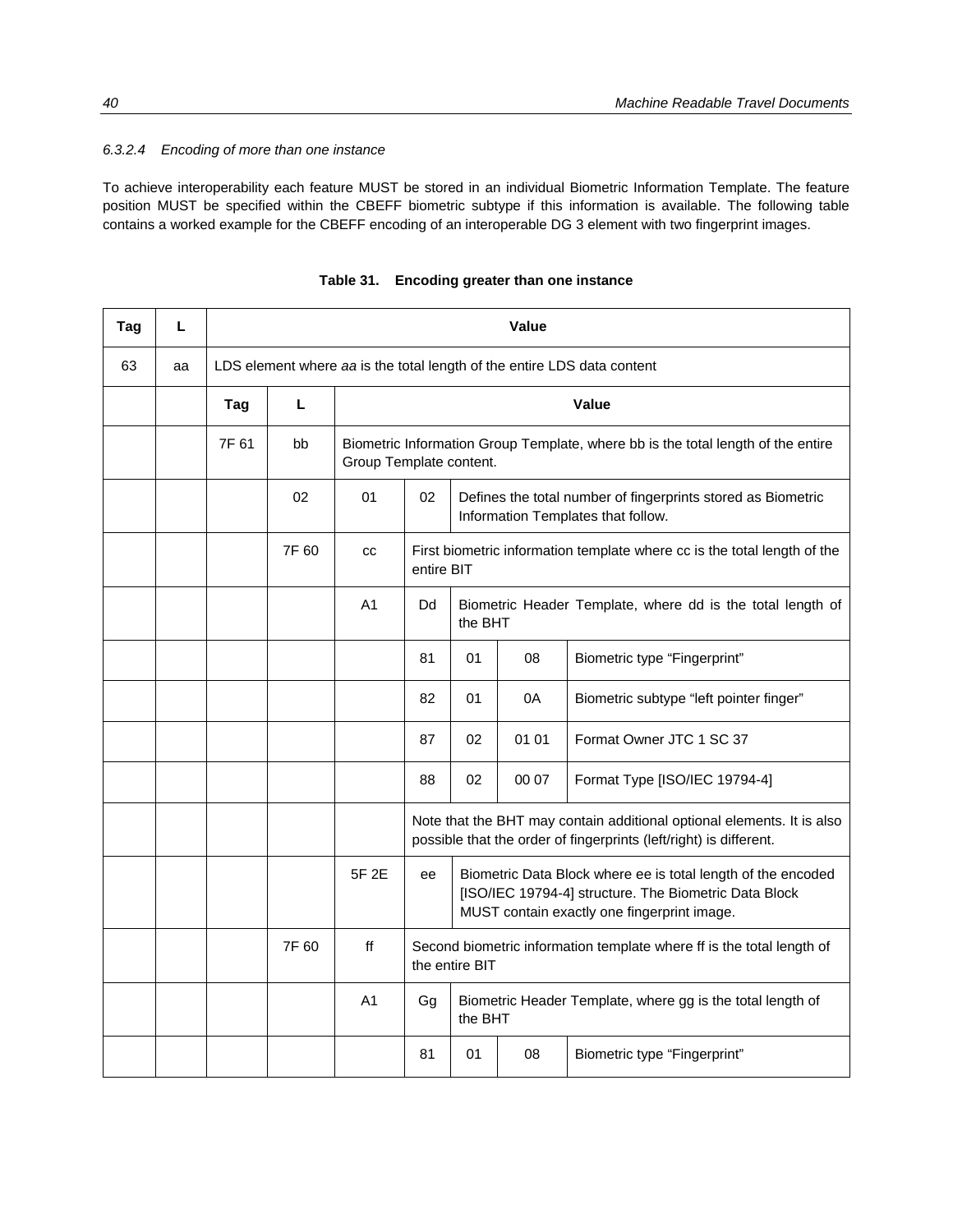| Tag |  |       |                                                                                                                                                                            |    | Value |                                          |  |
|-----|--|-------|----------------------------------------------------------------------------------------------------------------------------------------------------------------------------|----|-------|------------------------------------------|--|
|     |  |       | 82                                                                                                                                                                         | 01 | 09    | Biometric subtype "right pointer finger" |  |
|     |  |       | 87                                                                                                                                                                         | 02 | 01 01 | Format Owner JTC 1 SC 37                 |  |
|     |  |       | 88                                                                                                                                                                         | 02 | 00 07 | Format Type [ISO/IEC 19794-4]            |  |
|     |  |       | Note that the BHT may contain additional optional elements. It is also<br>possible that the order of fingerprints (left/right) is different.                               |    |       |                                          |  |
|     |  | 5F 2E | Hh<br>Biometric Data Block where hh is total length of the encoded<br>[ISO/IEC 19794-4] structure. The Biometric Data Block MUST<br>contain exactly one fingerprint image. |    |       |                                          |  |

#### **6.4 DATA GROUP 4 — Additional Identification Feature — Iris(es) (OPTIONAL)**

ICAO recognizes that member States may elect to use iris recognition as additional biometric technologies in support of machine assisted identity confirmation, which SHALL be encoded as Data Group 4 (DG4).

## **Table 32. Data Group 4 Tags**

| Tag | -   | Value                            |
|-----|-----|----------------------------------|
| 76  | √ar | See Biometric encoding of EF.DG4 |

## *6.4.1**Biometric encoding of EF.DG4*

DG4 MUST use the Biometric Information Template (BIT) group template with nested BITs specified in [ISO/IEC 7816-11], which allows the possibility to store multiple biometric templates and is in harmony with the Common Biometric Exchange File Format (CBEFF). The biometric sub-header defines the type of biometric that is present and the specific biometric feature. The nested option of ISO/IEC [7816-11] MUST be used, even for encodings of a single biometric template. The latter case is indicated by numbering with n=1. The number of instances in DG4 can be '0...n'.

Each nested template has the following structure: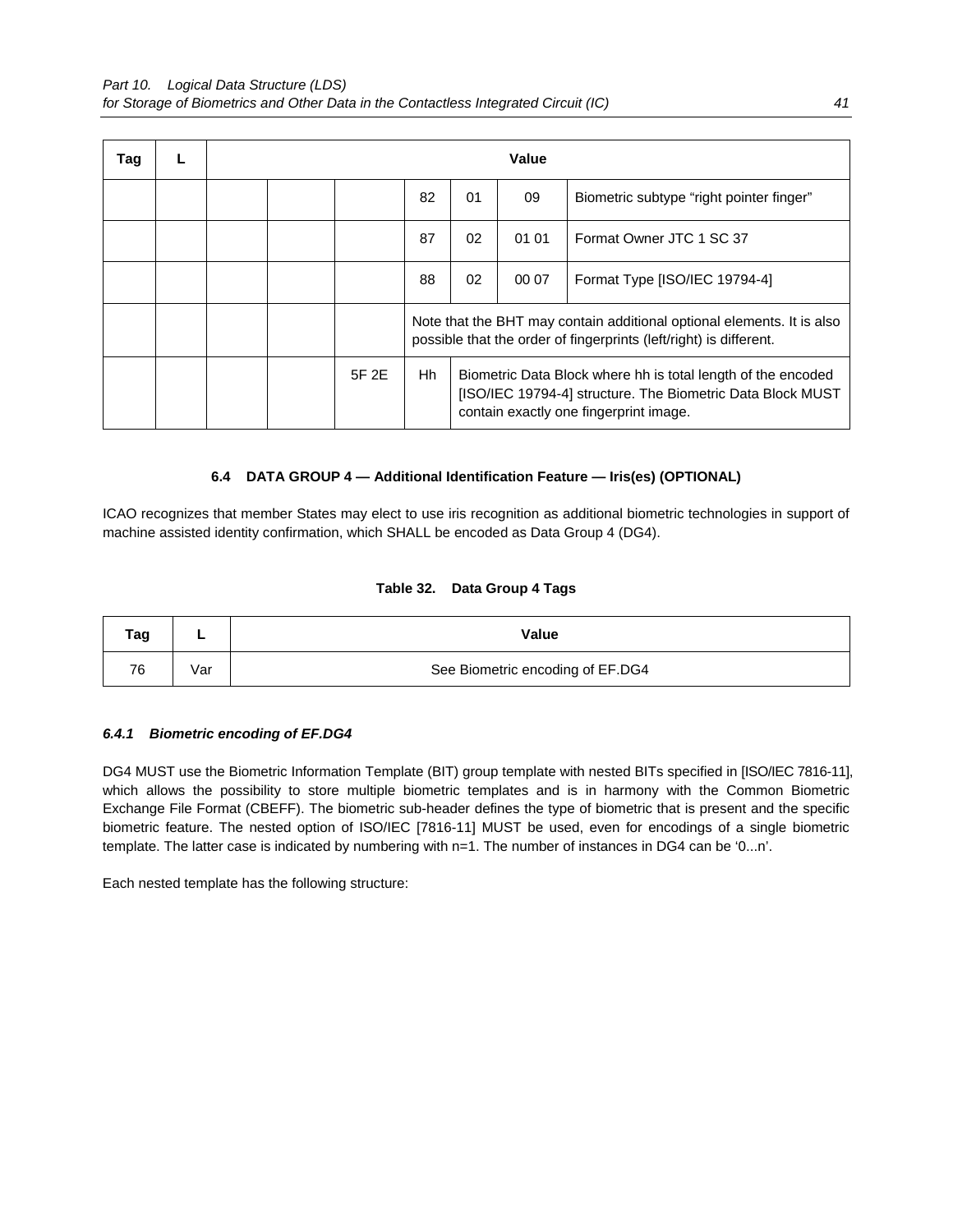| Tag  | L   |      |                              |     |                                 | <b>Value</b>                                                                                      |  |  |
|------|-----|------|------------------------------|-----|---------------------------------|---------------------------------------------------------------------------------------------------|--|--|
| 7F61 | Var |      |                              |     |                                 | <b>Biometric Information Group Template</b>                                                       |  |  |
|      |     | Tag  | L                            |     |                                 | Value                                                                                             |  |  |
|      |     | 02   | $\mathbf{1}$                 |     |                                 | Integer - Number of instances of this type of biometric                                           |  |  |
|      |     | 7F60 | Var                          |     |                                 | 1st Biometric Information Template                                                                |  |  |
|      |     |      | Tag                          | L   |                                 |                                                                                                   |  |  |
|      |     |      | Α                            | Var | Biometric Header Template (BHT) |                                                                                                   |  |  |
|      |     |      |                              | Tag | L                               | Value                                                                                             |  |  |
|      |     |      |                              | 80  | 02                              | ICAO header version '0101' (Optional) - Version of the<br>CBEFF patron header format              |  |  |
|      |     |      |                              | 81  | $01 - 03$                       | Biometric type (Optional)                                                                         |  |  |
|      |     |      |                              | 82  | 01                              | Biometric sub-type, REQUIRED for DG4                                                              |  |  |
|      |     |      |                              | 83  | 07                              | Creation date and time (Optional)                                                                 |  |  |
|      |     |      |                              | 85  | 08                              | Validity period (from through) (Optional)                                                         |  |  |
|      |     |      |                              | 86  | 04                              | Creator of the biometric reference data (PID) (Optional)                                          |  |  |
|      |     |      |                              | 87  | 02                              | Format owner (REQUIRED)                                                                           |  |  |
|      |     |      |                              | 88  | 02                              | Format type (REQUIRED)                                                                            |  |  |
|      |     |      | 5F2E or<br>7F <sub>2</sub> E | Var |                                 | Biometric data (encoded according to Format Owner) also called the<br>biometric data block (BDB). |  |  |
|      |     | Tag  | L                            |     |                                 |                                                                                                   |  |  |
|      |     | 7F60 | Var                          |     |                                 | 2nd Biometric Information Template                                                                |  |  |
|      |     |      | Tag                          | L   |                                 |                                                                                                   |  |  |
|      |     |      | A <sub>1</sub>               | Var |                                 | Biometric Header Template (BHT)                                                                   |  |  |
|      |     |      |                              | Tag | L                               | Value                                                                                             |  |  |
|      |     |      |                              | 80  | 02                              | ICAO header version '0101' (Optional) — Version of the<br>CBEFF patron header format              |  |  |
|      |     |      |                              | 81  | $01 - 03$                       | <b>Biometric type (Optional)</b>                                                                  |  |  |
|      |     |      |                              | 82  | 01                              | Biometric subtype REQUIRED for DG4                                                                |  |  |

**Table 33.****Data Group 4 Nested Tags**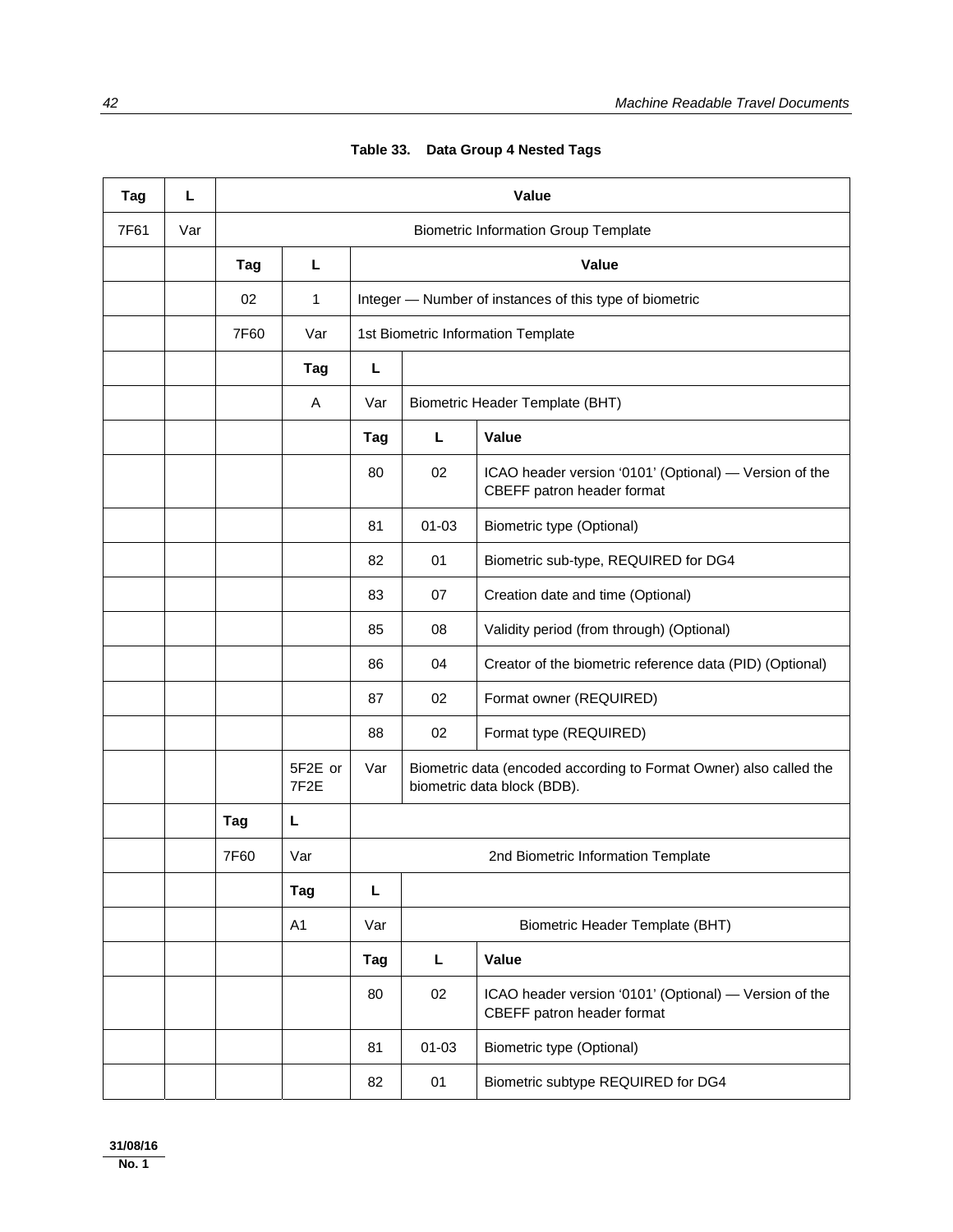| Tag |  |                              |     |                                                                                                   | Value                                                    |  |
|-----|--|------------------------------|-----|---------------------------------------------------------------------------------------------------|----------------------------------------------------------|--|
|     |  |                              | 83  | 07                                                                                                | Creation date and time (Optional)                        |  |
|     |  |                              | 85  | 08                                                                                                | Validity period (from through) (Optional)                |  |
|     |  |                              | 86  | 04                                                                                                | Creator of the biometric reference data (PID) (Optional) |  |
|     |  |                              | 87  | 02                                                                                                | Format owner (REQUIRED)                                  |  |
|     |  |                              | 88  | 02                                                                                                | Format type (REQUIRED)                                   |  |
|     |  | 5F2F or<br>7F <sub>2</sub> F | Var | Biometric data (encoded according to Format Owner) also called the<br>biometric data block (BDB). |                                                          |  |

The default OID of CBEFF is used. The OID data object (Tag 0x06) just under Biometric Information Template (BIT, Tag 0x7F60) specified in [ISO/IEC 7816-11] is not included in this structure. Likewise the Tag allocation authority is not specified in the structure.

To facilitate interoperability, the first biometric recorded in each Data Group SHALL be encoded as per [ISO/IEC19794-5].

## *6.4.2**DATA GROUP 4 — EF.DG4 Data Elements*

This section describes the Data Elements that may be present in Data Group (DG4*)*. Data Elements and their format within each Data Group area SHALL be as in the following table:

| Data<br><b>Element</b> | <b>Optional or</b><br><b>REQUIRED</b>          | Name of<br>Data Element                             | <b>Number</b><br>of Bytes | <b>Fixed or</b><br>Variable | Type of<br>Coding | <b>Coding Requirements</b>                                                    |
|------------------------|------------------------------------------------|-----------------------------------------------------|---------------------------|-----------------------------|-------------------|-------------------------------------------------------------------------------|
| 01                     | М.<br>if encoded<br>eye(s) feature<br>included | Number of eye<br>biometric<br>encodings<br>recorded | 1                         | F                           | N                 | 1 to 9 identifying number of<br>unique encodings of data on<br>the $eye(s)$ . |
| 02                     | М.<br>if encoded<br>eye(s) feature<br>included | Header                                              |                           | Var                         | B                 | Data Element may recur as<br>defined by DE 01.                                |
| 03                     | М.<br>if encoded<br>eye(s) feature<br>included | Eye biometric<br>data encoding(s)                   |                           | Var                         | A, N, S, B        | Data Element may recur as<br>defined by DE 01.                                |

| Table 34. | <b>Data Elements for DG4</b> |
|-----------|------------------------------|
|           |                              |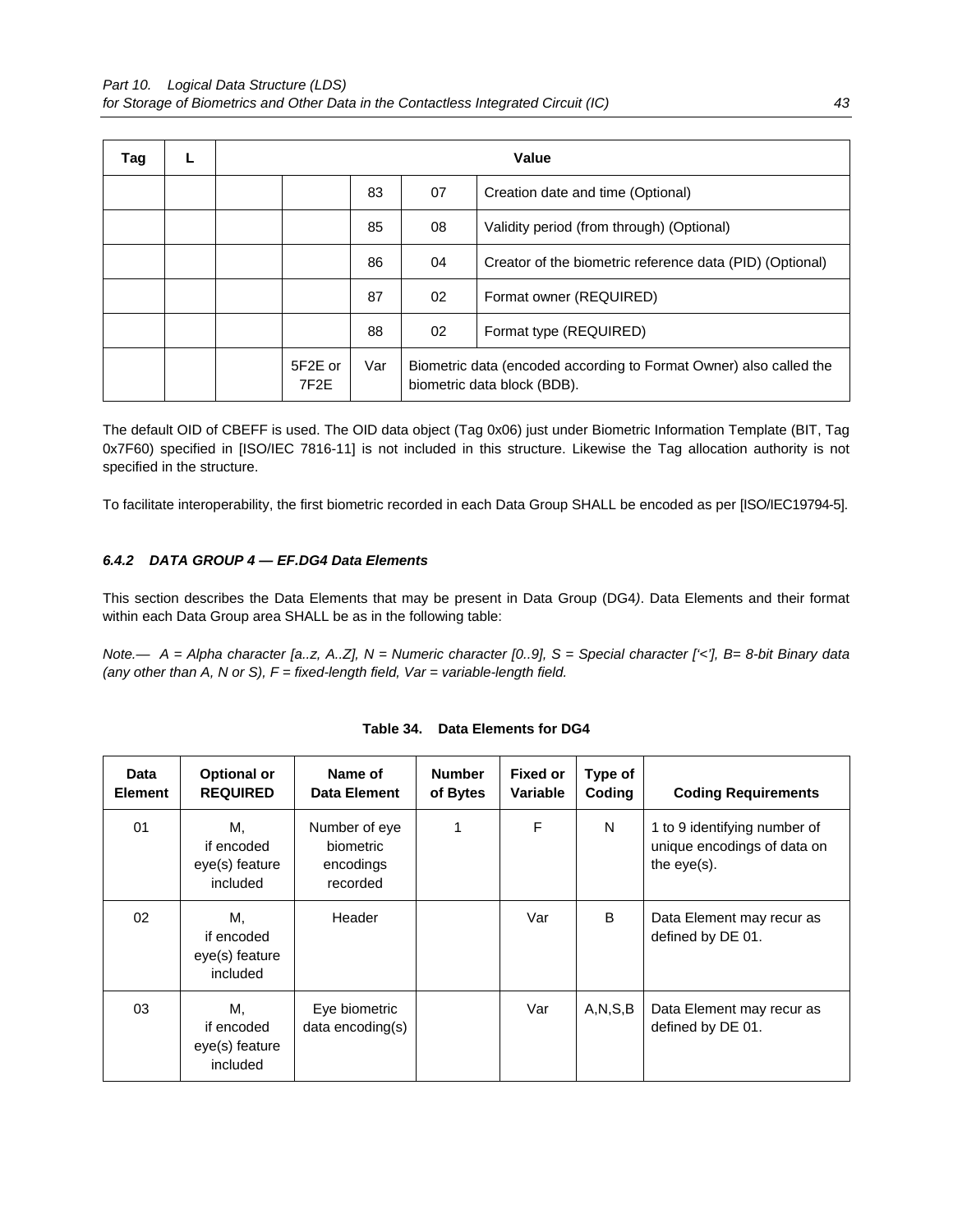#### *6.4.2.1 Biometric sub-type encoding*

The biometric header template Tags and their assigned values are the minimum each implementation SHALL support as shown in the following table. Each single biometric information template has the following structure:

| b8 | b7          | b <sub>6</sub> | b5          | b4           | b3          | b2          | b <sub>1</sub> | <b>Biometric Sub-type</b> |
|----|-------------|----------------|-------------|--------------|-------------|-------------|----------------|---------------------------|
| 0  | $\mathbf 0$ | $\mathbf 0$    | 0           | $\mathbf 0$  | $\mathbf 0$ | $\mathbf 0$ | 0              | No information given      |
|    |             |                |             |              |             | 0           | 1              | Right                     |
|    |             |                |             |              |             | 1           | $\mathbf 0$    | Left                      |
|    |             |                | $\mathbf 0$ | $\mathbf 0$  | $\mathbf 0$ |             |                | Reserved for future use   |
|    |             |                | 0           | $\mathbf 0$  | 1           |             |                | Reserved for future use   |
|    |             |                | $\mathbf 0$ | $\mathbf{1}$ | $\mathbf 0$ |             |                | Reserved for future use   |
|    |             |                | $\Omega$    | $\mathbf{1}$ | 1           |             |                | Reserved for future use   |
|    |             |                | 1           | $\mathbf 0$  | $\mathbf 0$ |             |                | Reserved for future use   |
|    |             |                | 1           | $\mathbf 0$  | 1           |             |                | Reserved for future use   |
| X  | $\times$    | X              |             |              |             |             |                | Reserved for future use   |

**Table 35. Encoding of sub-features scheme for the encoding of sub-features: CBEFF**

#### *6.4.2.2 Encoding of zero instance*

States not issuing eMRTDs with irises SHOULD NOT populate DG4. Data Group 4 of this structure has the drawback that it will result in a static DG4 hash in the  $SO<sub>D</sub>$  for all eMRTDs where the biometric features are not present and populated at the time of eMRTD issuance but the DG4 is declared. For interoperability purposes States supporting irises in their eMRTDs MUST store an empty Biometric Information Group Template in cases where no irises are available at the time of eMRTD issuance. The template counter denotes a value of 0x00 in this case.

It is RECOMMENDED to add Tag 0x53 with issuer defined content (e.g. a random number).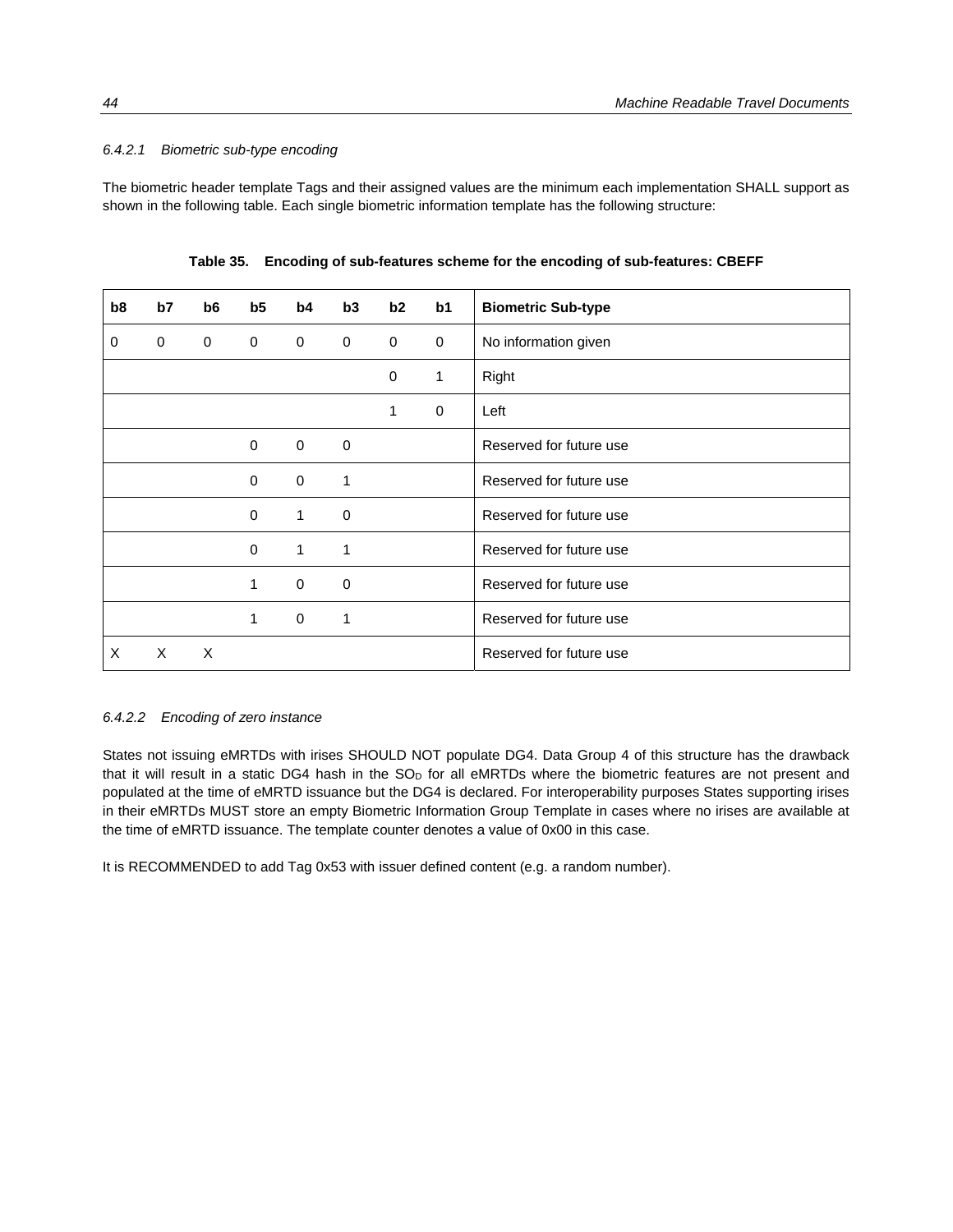| Tag |     | <b>Value</b> |             |                                                                                                     |              |  |  |  |  |
|-----|-----|--------------|-------------|-----------------------------------------------------------------------------------------------------|--------------|--|--|--|--|
| 76  | Var |              | LDS element |                                                                                                     |              |  |  |  |  |
|     |     | Tag          |             |                                                                                                     | <b>Value</b> |  |  |  |  |
|     |     | 7F 61        | 03          | <b>Biometric Information Group Template</b>                                                         |              |  |  |  |  |
|     |     |              | 02          | 00<br>01<br>Defines that there are no Biometric Information Templates<br>stored in this Data Group. |              |  |  |  |  |
|     |     | 53           | Var         | Issuer defined content (e.g. a random number).                                                      |              |  |  |  |  |

#### **Table 36. Encoding zero instances**

#### *6.4.2.3 Encoding of one instance*

In cases where only one iris is available, the single instance MUST be encoded.

### *6.4.2.4 Encoding of more than one instance*

To achieve interoperability each feature MUST be stored in an individual Biometric Information Template. The feature position MUST be specified within the CBEFF biometric subtype if this information is available.

#### **6.5 DATA GROUP 5 — Displayed Portrait (OPTIONAL)**

Data Elements assigned to Data Group 5 (DG5) SHALL be as follows:

|  | Table 37. Data Group 5 Tags |  |
|--|-----------------------------|--|
|--|-----------------------------|--|

| Tag |     |      | Value |                                                                                                                        |  |  |  |  |
|-----|-----|------|-------|------------------------------------------------------------------------------------------------------------------------|--|--|--|--|
| 65  | Var |      |       |                                                                                                                        |  |  |  |  |
|     |     | Tag  |       | Value                                                                                                                  |  |  |  |  |
|     |     | 02   | Var   | Number of instances of this type of displayed image (REQUIRED in first<br>template. Not used in succeeding templates.) |  |  |  |  |
|     |     | 5F40 | Var   | Displayed portrait                                                                                                     |  |  |  |  |

The following format owners are recognized for the specified type of displayed image.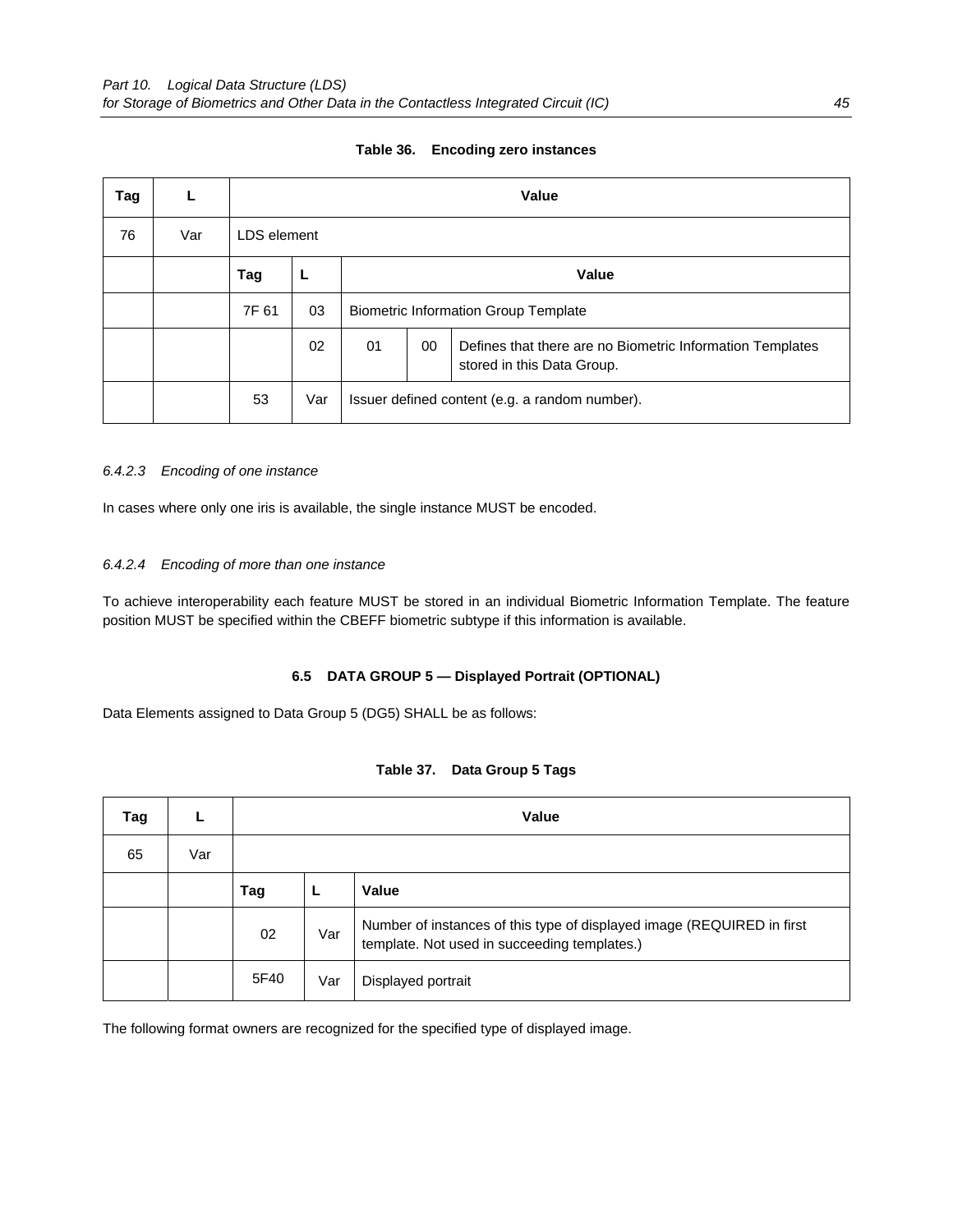| Displayed Image        | <b>Format Owner</b>          |
|------------------------|------------------------------|
| Displayed Facial Image | [ISO/IEC 10918], JFIF option |

### **Table 38. DG5 Formats**

#### *6.5.1**DATA GROUP 5 — EF.DG5 Data Elements (Optional)*

This section describes the Data Elements that may be present in Data Group 5 (DG5). Data Elements and their format within Data Group 5 SHALL be as in the following table:

*Note.— A = Alpha character [a..z, A..Z], N = Numeric character [0..9], S = Special character ['<'], B= 8-bit Binary data (any other than A, N or S), F = fixed-length field, Var = variable-length field.* 

| Data<br><b>Element</b> | <b>Optional or</b><br><b>REQUIRED</b>       | Name of<br><b>Data Element</b>                                | <b>Number</b><br>of Bytes | <b>Fixed or</b><br>Variable | Type of<br>Coding | <b>Coding Requirements</b>                                                                                       |
|------------------------|---------------------------------------------|---------------------------------------------------------------|---------------------------|-----------------------------|-------------------|------------------------------------------------------------------------------------------------------------------|
| 01                     | M<br>(If displayed<br>portrait<br>recorded) | Number of<br>displayed portraits<br>recorded                  | 1                         | F                           | N                 | 1 to 9 identifying number of<br>unique recordings of displayed<br>portrait.                                      |
| 02                     | M<br>(If displayed<br>portrait<br>recorded) | Displayed portrait<br>representation(s)                       |                           | Var                         | A,N               | Data Element may recur as<br>defined by DE 01.                                                                   |
|                        | M<br>(If displayed<br>portrait<br>recorded) | Number of bytes in<br>representation of<br>displayed portrait | 5                         | F                           | N                 | 00001 to X9, identifying<br>number of bytes in<br>representation of displayed<br>portrait immediately following. |
|                        | M<br>(If displayed<br>portrait<br>recorded) | Representation of<br>displayed portrait                       |                           | Var                         | A, N, S, B        | Formatted as per [ISO/IEC<br>10918-1] or [ISO/IEC 15444].                                                        |

## **Table 39. Data Elements for DG5**

*Note.*— Data Element 02 SHALL be encoded as defined in [ISO/IEC 10918], using the JFIF option or [ISO/IEC 15444] *using JPEG 2000 image coding system.*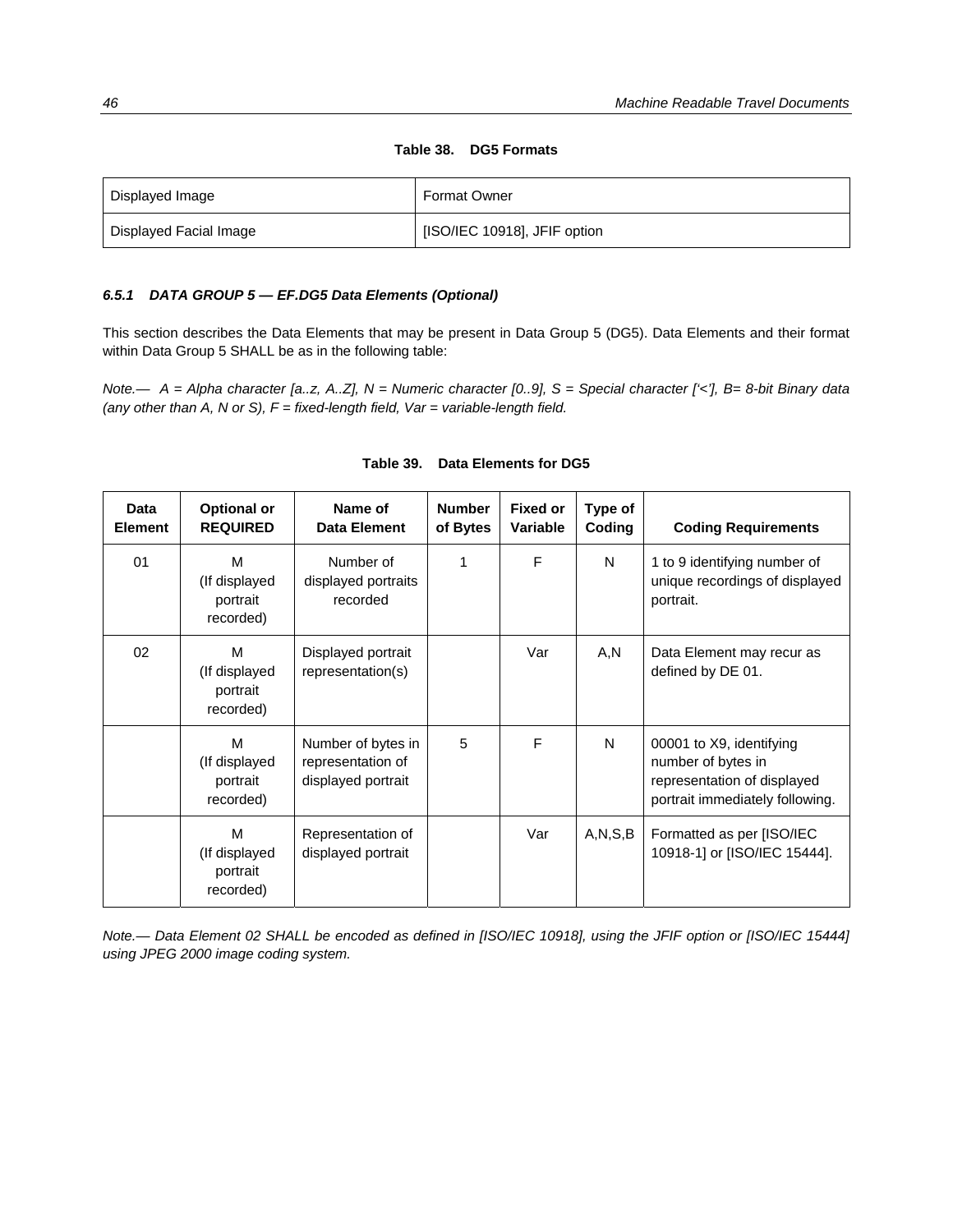## **6.6 DATA GROUP 6 — Reserved for Future Use**

Data Elements assigned to Data Group 6 (DG6) SHALL be as follows:

### **Table 40. Data Group 6 Tags**

| Tag |     | Value |
|-----|-----|-------|
| 66  | Var |       |

#### *6.6.1**DATA GROUP 6 — EF.DG6 Data Elements*

The data elements for Data Group 6 (DG6) are reserved for future use.

#### **6.7 DATA GROUP 7 — Displayed Signature or Usual Mark (OPTIONAL)**

Data Elements assigned to Data Group 7 (DG7) SHALL be as follows:

| Tag |     | Value |     |                                                                                                                        |  |  |  |  |
|-----|-----|-------|-----|------------------------------------------------------------------------------------------------------------------------|--|--|--|--|
| 67  | Var |       |     |                                                                                                                        |  |  |  |  |
|     |     | Tag   |     | <b>Value</b>                                                                                                           |  |  |  |  |
|     |     | 02    | Var | Number of instances of this type of displayed image (REQUIRED in first<br>template. Not used in succeeding templates.) |  |  |  |  |
|     |     | 5F43  | Var | <b>Displayed Signature</b>                                                                                             |  |  |  |  |

## **Table 41. Data Group 7 Tags**

The following format owners are recognized for the specified type of displayed image:

## **Table 42. DG7 Formats**

| Displayed Image                | <b>Format Owner</b>          |  |  |  |
|--------------------------------|------------------------------|--|--|--|
| Displayed Signature/usual mark | [ISO/IEC 10918], JFIF option |  |  |  |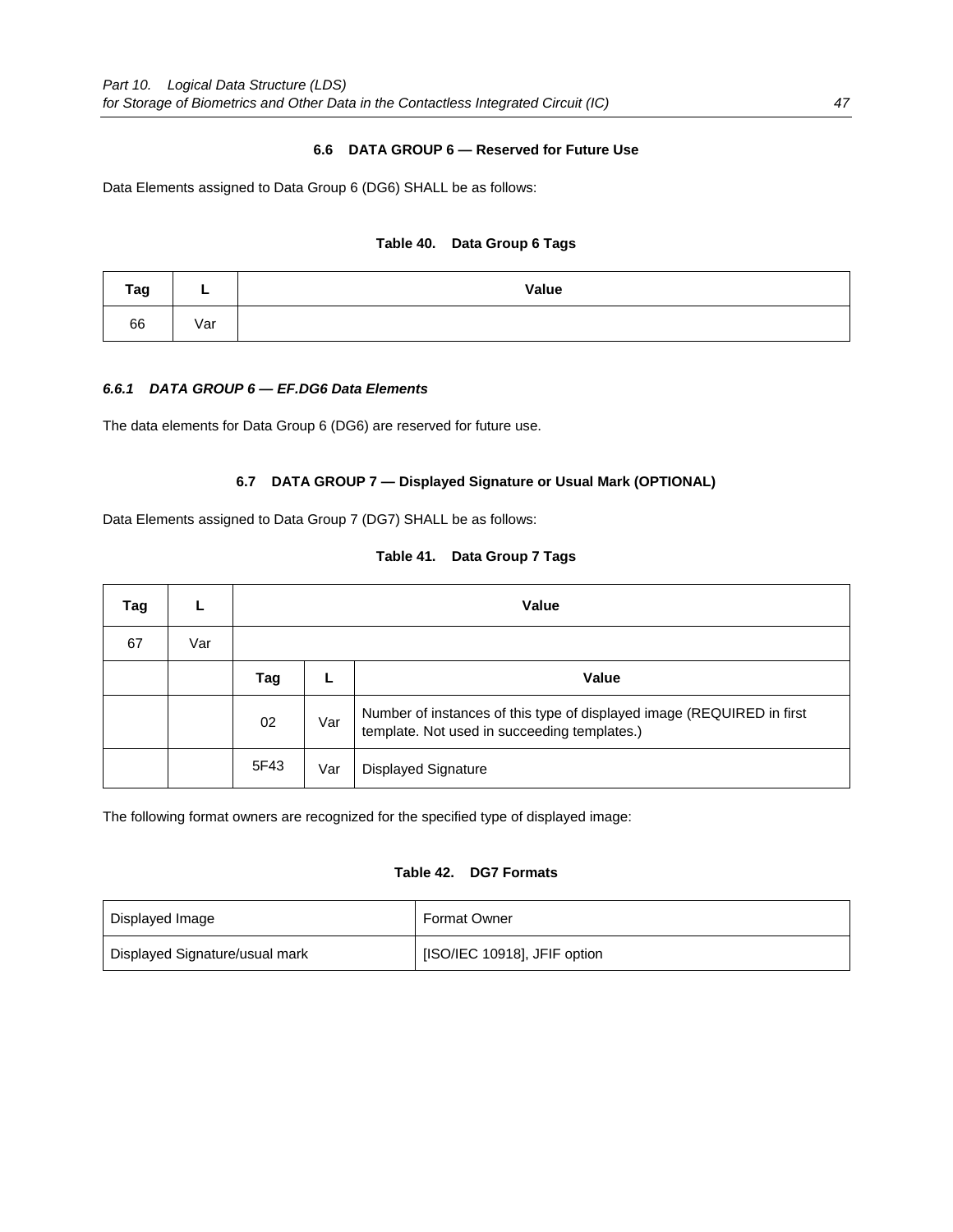#### *6.7.1**DATA GROUP 7 — EF.DG7 Data Elements (OPTIONAL)*

This section describes the Data Elements that may be present in Data Group 7 (DG7). Data Elements and their format within each Data Group 7 SHALL be as in the following table:

*Note.— A = Alpha character [a..z, A..Z], N = Numeric character [0..9], S = Special character ['<'], B= 8-bit Binary data (any other than A, N or S), F = fixed-length field, Var = variable-length field.* 

| Data<br><b>Element</b> | <b>Optional or</b><br><b>REQUIRED</b>                         | Name of<br>Data Element                                   | <b>Number</b><br>оf<br><b>Bytes</b> | <b>Fixed or</b><br>Variable | Type of<br>Coding | <b>Coding Requirements</b>                                                                                  |
|------------------------|---------------------------------------------------------------|-----------------------------------------------------------|-------------------------------------|-----------------------------|-------------------|-------------------------------------------------------------------------------------------------------------|
| 01                     | M<br>(If displayed<br>signature or<br>usual mark<br>recorded) | Number of<br>displayed<br>signature or<br>usual marks     | 1                                   | F                           | N                 | 1 to 9 identifying number of<br>unique recordings of displayed<br>signature or usual mark.                  |
| 02                     | M<br>(If displayed<br>signature or<br>usual mark<br>recorded) | Displayed<br>signature or<br>usual mark<br>representation |                                     | Var                         | A, N, S, B        | Data Element may recur as<br>defined by DE 01.<br>Formatted as per [ISO/IEC<br>10918-1] or [ISO/IEC 15444]. |

**Table 43. Data Elements for DG7** 

*Note.— Data Element 02 SHALL be encoded as defined in [ISO/IEC 10918], using the JFIF option, or [ISO/IEC 15444] using JPEG 2000 image coding system.* 

#### **6.8 DATA GROUP 8 — Data Feature(s) (OPTIONAL)**

This Data Group has yet to be defined. Until then, they are available for temporary proprietary usage. This Data Element could use a structure similar to that for biometric templates, machine assisted security feature verification and encoded detail(s). Data Elements combining to form Data Group 8 (DG8) SHALL be as follows:

| Tag |     |     | Value         |                                                                                                                           |  |  |  |  |
|-----|-----|-----|---------------|---------------------------------------------------------------------------------------------------------------------------|--|--|--|--|
| 68  | Var |     | To Be Defined |                                                                                                                           |  |  |  |  |
|     |     | Tag |               | Value                                                                                                                     |  |  |  |  |
|     |     | 02  |               | Integer - Number of instances of this type of template (REQUIRED in first<br>template. Not used in succeeding templates.) |  |  |  |  |
|     |     |     | Var           | Header Template. Details to be defined.                                                                                   |  |  |  |  |

#### **Table 44. Data Group 8 Tags**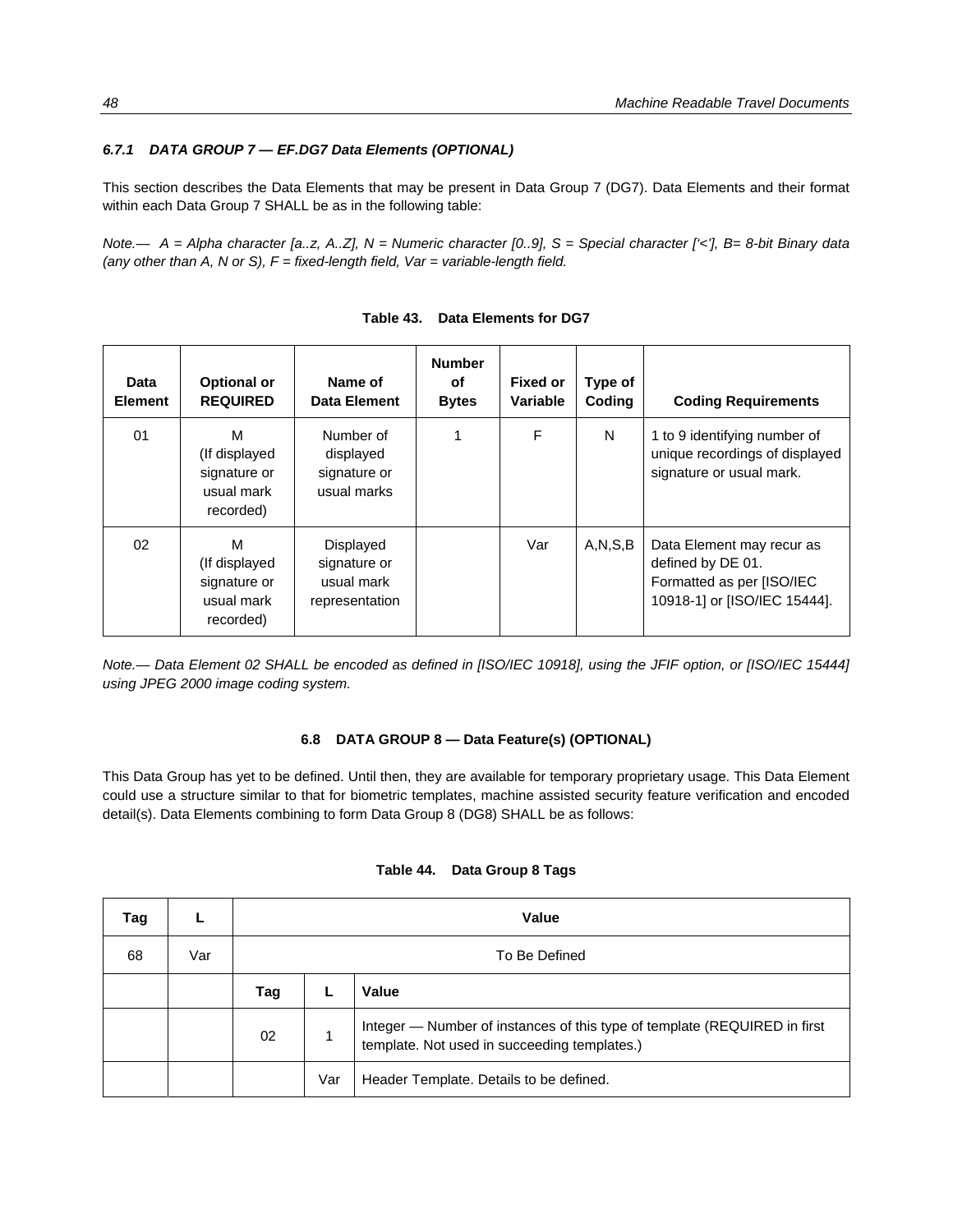## *6.8.1 DATA GROUP 8 — EF.DG8 Data Elements*

This section describes the Data Elements that may be present in Data Group 8 (DG8). Data Elements and their format within each Data Group area SHALL be as in the following table:

*Note.— A = Alpha character [a..z, A..Z], N = Numeric character [0..9], S = Special character ['<'], B= 8-bit Binary data (any other than A, N or S), F = fixed-length field, Var = variable-length field.* 

| Data<br><b>Element</b> | <b>Optional or</b><br><b>REQUIRED</b>     | Name of<br>Data Element      | <b>Number</b><br>of Bytes | <b>Fixed or</b><br>Variable | Type of<br>Coding | <b>Coding Requirements</b>                                                                                 |
|------------------------|-------------------------------------------|------------------------------|---------------------------|-----------------------------|-------------------|------------------------------------------------------------------------------------------------------------|
| 01                     | м<br>(If this encoded<br>feature is used) | Number of data<br>feature(s) |                           | F                           | N                 | 1 to 9, identifying number of<br>unique encodings of data<br>feature(s) (embraces DE 02<br>through DE 04). |
| 02                     | м<br>(If this encoded<br>feature is used) | Header (to be<br>defined)    |                           |                             |                   | Header details to be defined.                                                                              |
| 03                     | м<br>(If this encoded<br>feature is used) | Data feature(s)<br>data      | 999<br>Max                | Var                         | A.N.S.B           | Format defined at the<br>discretion of issuing State or<br>organization.                                   |

| Table 45. Data Elements for DG8 |
|---------------------------------|
|---------------------------------|

## **6.9 DATA GROUP 9 — Structure Feature(s) (OPTIONAL)**

This Data Group has yet to be defined. Until then, it is available for temporary proprietary use. These Data Elements could use a structure similar to that for biometric templates. Data Elements combining to form Data Group 9 (DG9) SHALL be as follows:

## **Table 46. Data Group 9 Tags**

| Tag |     | Value |               |                                                                                                                           |  |  |  |
|-----|-----|-------|---------------|---------------------------------------------------------------------------------------------------------------------------|--|--|--|
| 69  | Var |       | To Be Defined |                                                                                                                           |  |  |  |
|     |     | Tag   |               | <b>Value</b>                                                                                                              |  |  |  |
|     |     | 02    | 01            | Integer - Number of instances of this type of template (REQUIRED in first<br>template. Not used in succeeding templates.) |  |  |  |
|     |     |       | X             | Header Template. Details to be defined.                                                                                   |  |  |  |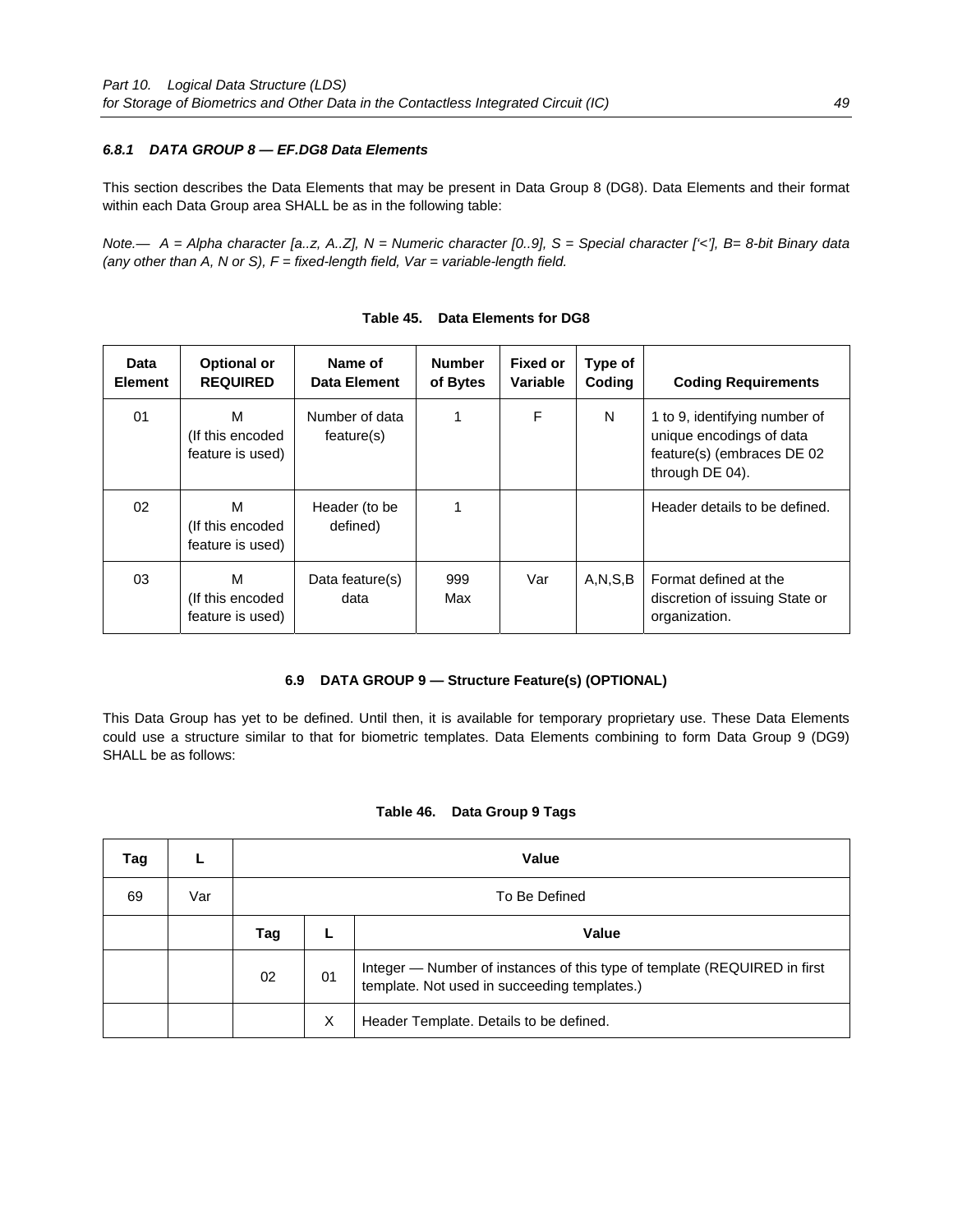## *6.9.1 DATA GROUP 9 — EF.DG9 Data Elements*

Data Group 9 (DG9) Data Elements and their format within each Data Group area SHALL be as in the following table:

*Note.— A = Alpha character [a..z, A..Z], N = Numeric character [0..9], S = Special character ['<'], B= 8-bit Binary data (any other than A, N or S), F = fixed-length field, Var = variable-length field.* 

| Data<br><b>Element</b> | <b>Optional or</b><br><b>REQUIRED</b>      | Name of<br>Data Element              | <b>Number</b><br>of Bytes | <b>Fixed or</b><br>Variable | Type of<br>Coding | <b>Coding Requirements</b>                                                                                      |
|------------------------|--------------------------------------------|--------------------------------------|---------------------------|-----------------------------|-------------------|-----------------------------------------------------------------------------------------------------------------|
| 01                     | M<br>(If this encoded)<br>feature is used) | Number of<br>structure<br>feature(s) |                           | F                           | N                 | 1 to 9, identifying number of<br>unique encodings of structure<br>feature(s) (embraces DE 02<br>through DE 04). |
| 02                     | м<br>(If this encoded)<br>feature is used) | Header (to be<br>defined)            |                           |                             | N                 | Header details to be defined                                                                                    |
| 03                     | M<br>(If this encoded)<br>feature is used) | Structure<br>feature(s) data         |                           | Var                         |                   |                                                                                                                 |

### **6.10 DATA GROUP 10 — Substance Feature(s) (OPTIONAL)**

This Data Group has yet to be defined. Until then, it is available for temporary proprietary usage. These Data Elements could use a structure similar to that for biometric templates. Data Elements combining to form Data Group 10 (DG10) SHALL be as follows:

#### **Table 48. Data Group 10 Tags**

| Tag |     | Value |     |                                                                                                                           |  |  |  |
|-----|-----|-------|-----|---------------------------------------------------------------------------------------------------------------------------|--|--|--|
| 6A  | Var |       |     |                                                                                                                           |  |  |  |
|     |     | Tag   |     | <b>Value</b>                                                                                                              |  |  |  |
|     |     | 02    | 01  | Integer - Number of instances of this type of template (REQUIRED in first<br>template. Not used in succeeding templates.) |  |  |  |
|     |     |       | Var | To Be Defined.                                                                                                            |  |  |  |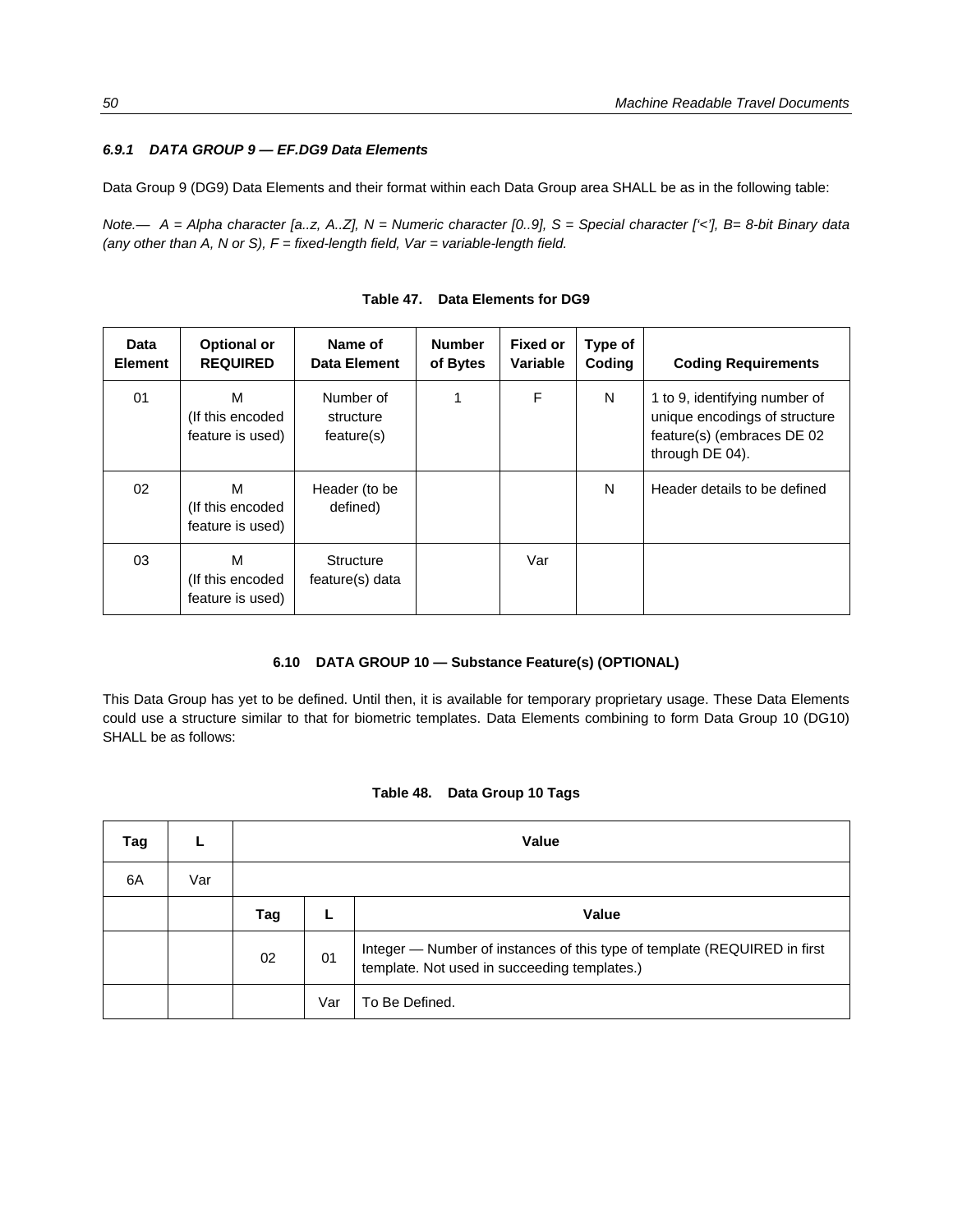## *6.10.1**DATA GROUP 10 — EF.DG10 Data Elements*

This section describes the Data Elements that may be present in Data Group 10 (DG10). Data Elements and their format within each Data Group area SHALL be as in the following table:

*Note.— A = Alpha character [a..z, A..Z], N = Numeric character [0..9], S = Special character ['<'], B= 8-bit Binary data (any other than A, N or S), F = fixed-length field, Var = variable-length field.* 

| Data<br><b>Element</b> | <b>Optional or</b><br><b>REQUIRED</b>     | Name of<br>Data Element                          | <b>Number</b><br>οf<br><b>Bytes</b> | Fixed or<br>Variable | Type of<br>Coding | <b>Coding Requirements</b>                                                                                         |
|------------------------|-------------------------------------------|--------------------------------------------------|-------------------------------------|----------------------|-------------------|--------------------------------------------------------------------------------------------------------------------|
| 01                     | м<br>(If this encoded<br>feature is used) | Number of<br>substance<br>feature(s)<br>recorded |                                     | F                    | N                 | 1 to 9, identifying number of<br>unique encodings of<br>substance feature(s)<br>(embraces DE 02 through<br>DE 04). |
| 02                     | м<br>(If this encoded<br>feature is used) | Header (to be<br>defined)                        | TBD                                 | TBD.                 | N                 | Details to be defined.                                                                                             |
| 03                     | м<br>(If this encoded<br>feature is used) | Substance<br>feature(s) data                     | 999<br>Max                          | Var                  | A.N.S.B           | Format defined at the<br>discretion of issuing State or<br>organization.                                           |

| Table 49. | Data Elements for DG10 |  |
|-----------|------------------------|--|
|-----------|------------------------|--|

## **6.11 DATA GROUP 11 — Additional Personal Detail(s) (OPTIONAL)**

This Data Group is used for additional details about the document holder. Since all of the Data Elements within this group are optional, a Tag list is used to define those present. Data Elements combining to form Data Group 11 (DG11) SHALL be as follows:

*Note.— This template may contain non-Latin characters.*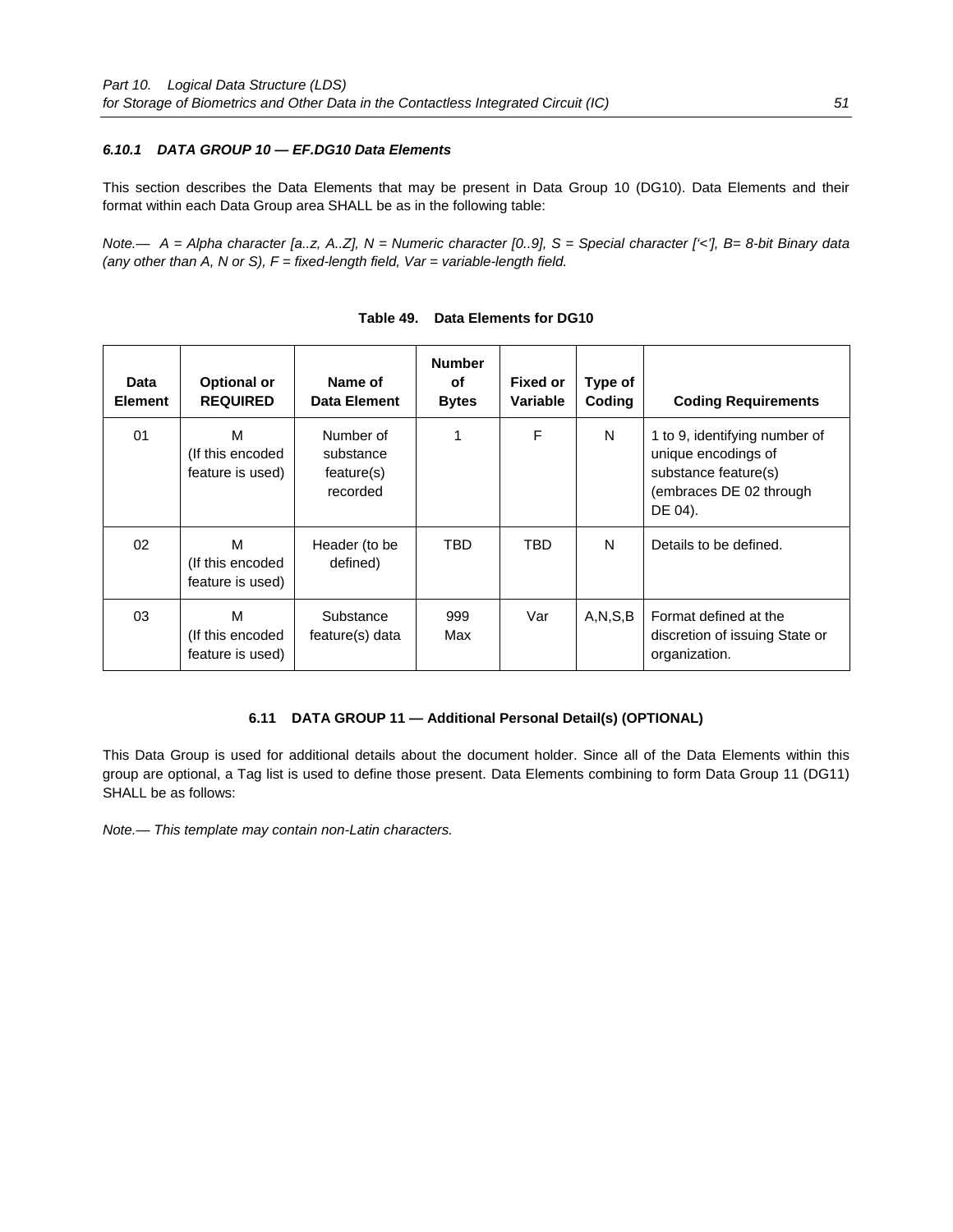| Table 50. Data Group 11 Tags |  |  |  |  |
|------------------------------|--|--|--|--|
|------------------------------|--|--|--|--|

| Taq | L   | <b>Value</b>      |     |                   |     |                                                                                                                                                 |  |  |  |
|-----|-----|-------------------|-----|-------------------|-----|-------------------------------------------------------------------------------------------------------------------------------------------------|--|--|--|
| 6B  | Var |                   |     |                   |     |                                                                                                                                                 |  |  |  |
|     |     | Tag               | L   |                   |     | Value                                                                                                                                           |  |  |  |
|     |     | 5C                | Var |                   |     | Tag list with list of Data Elements in the template.                                                                                            |  |  |  |
|     |     | 5F <sub>0</sub> E | Var |                   |     | Full name of document holder in national characters. Encoded per<br>Doc 9303 rules.                                                             |  |  |  |
|     |     | A0                | Var |                   |     | Content-specific class                                                                                                                          |  |  |  |
|     |     |                   |     | Tag               | L   | Value                                                                                                                                           |  |  |  |
|     |     |                   |     | 02                | 01  | Number of other names                                                                                                                           |  |  |  |
|     |     |                   |     | 5F <sub>0</sub> F | Var | Other name formatted per Doc 9303. The data object repeats as<br>many times as indicated in number of other names (data object with<br>Tag'02') |  |  |  |
|     |     | Tag               | L   | Value             |     |                                                                                                                                                 |  |  |  |
|     |     | 5F10              | Var |                   |     | Personal number                                                                                                                                 |  |  |  |
|     |     | 5F <sub>2</sub> B | 08  |                   |     | Full date of birth yyyymmdd                                                                                                                     |  |  |  |
|     |     | 5F11              | Var |                   |     | Place of birth. Fields separated by '<'                                                                                                         |  |  |  |
|     |     | 5F42              | Var |                   |     | Permanent address. Fields separated by '<'                                                                                                      |  |  |  |
|     |     | 5F12              | Var |                   |     | Telephone                                                                                                                                       |  |  |  |
|     |     | 5F13              | Var |                   |     | Profession                                                                                                                                      |  |  |  |
|     |     | 5F14              | Var |                   |     | Title                                                                                                                                           |  |  |  |
|     |     | 5F15              | Var |                   |     | Personal summary                                                                                                                                |  |  |  |
|     |     | 5F16              | Var |                   |     | Proof of citizenship. Compressed image per [ISO/IEC 10918]                                                                                      |  |  |  |
|     |     | 5F17              | Var |                   |     | Other valid TD numbers. Separated by '<'                                                                                                        |  |  |  |
|     |     | 5F18              | Var |                   |     | Custody information                                                                                                                             |  |  |  |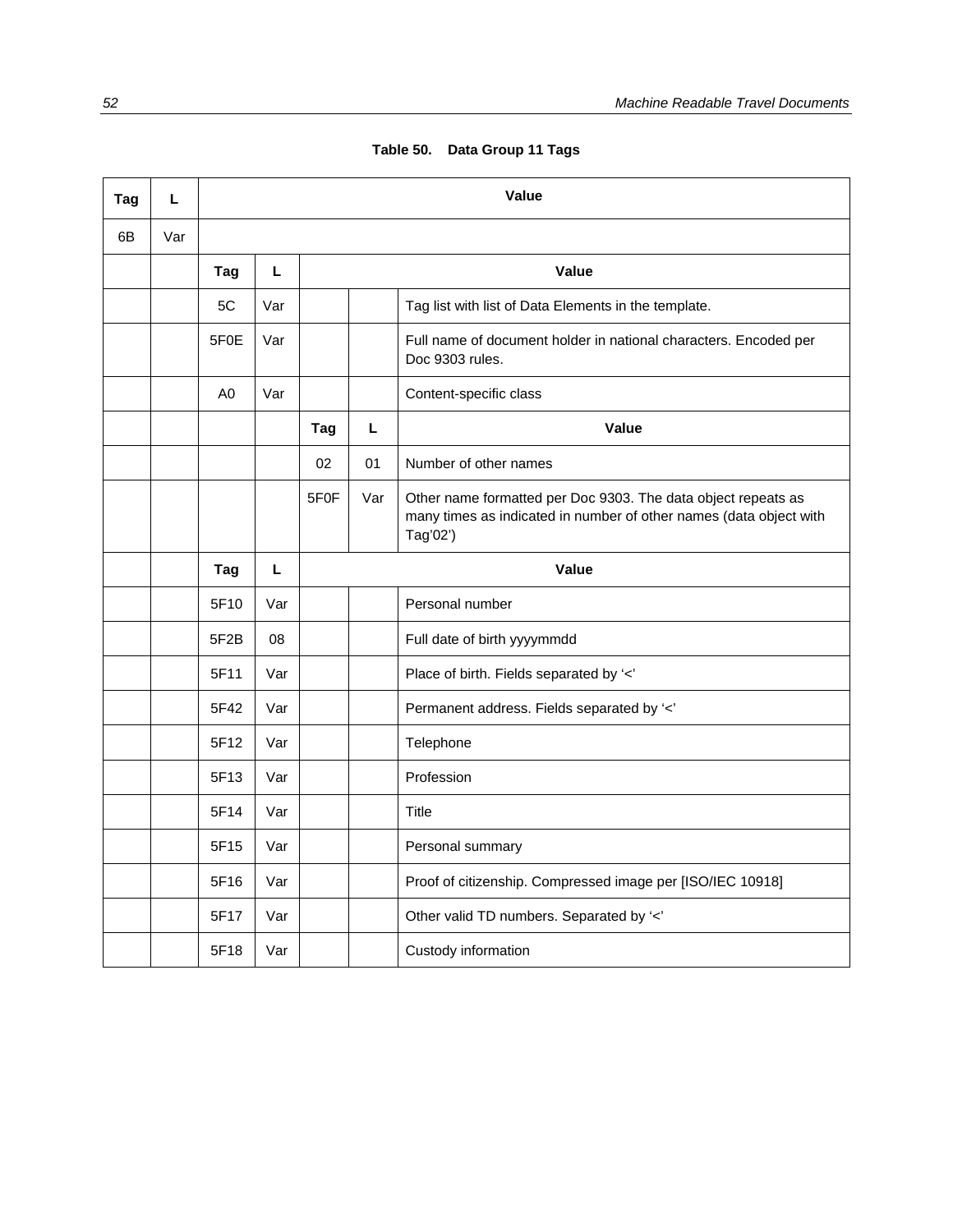## *6.11.1**DATA GROUP 11 — EF.DG11 Data Elements*

This section describes the Data Elements that may be present in Data Group 11 (DG11). Data Elements and their format within each Data Group area SHALL be as in the following table:

*Note 1.— Data Element 11 SHALL be encoded as defined in [ISO/IEC 10918], using the JFIF option or [ISO/IEC 15444] using JPEG 2000 image coding system.* 

*Note 2.— A = Alpha character [a..z, A..Z], N = Numeric character [0..9], S = Special character ['<'], B = 8-bit Binary data (any other than A, N or S), F = fixed-length field, Var = variable-length field.* 

| <b>Data</b><br><b>Element</b> | <b>Optional or</b><br><b>REQUIRED</b> | Name of<br><b>Data Element</b> | <b>Number</b><br>of Bytes | <b>Fixed or</b><br>Variable | Type of<br>Coding | <b>Coding Requirements</b>                                                                                        |
|-------------------------------|---------------------------------------|--------------------------------|---------------------------|-----------------------------|-------------------|-------------------------------------------------------------------------------------------------------------------|
| 01                            | $\circ$                               | Name of holder<br>(in full)    | 99<br>Max                 | Var                         | B                 | Filler characters (<) inserted<br>as per MRZ. No fillers inserted<br>at end of line. Truncation not<br>permitted. |
| 02                            | $\circ$                               | Other name(s)                  | 99<br>Max                 | Var                         | $\sf B$           | Filler characters (<) inserted<br>as per MRZ. No fillers inserted<br>at end of line. Truncation not<br>permitted. |
| 03                            | $\circ$                               | Personal<br>number             | 99<br>Max                 | Var                         | A, N, S           | Free-form text.                                                                                                   |
| 04                            | $\circ$                               | Full date of birth             | 8                         | $\mathsf F$                 | B                 | <b>CCYYMMDD</b>                                                                                                   |
| 05                            | $\circ$                               | Place of birth                 | 99<br>Max                 | Var                         | B                 | Free-form text.                                                                                                   |
| 06                            | O                                     | Address                        | 99<br>Max                 | Var                         | A, N, S, B        | Free-form text.                                                                                                   |
| 07                            | $\circ$                               | Telephone                      | 99<br>Max                 | Var                         | N, S              | Free-form text.                                                                                                   |
| 08                            | $\circ$                               | Profession                     | 99<br>Max                 | Var                         | B                 | Free-form text.                                                                                                   |
| 09                            | М,<br>if DE 08<br>included            | <b>Title</b>                   | 99<br>Max                 | Var                         | B                 | Free-form text.                                                                                                   |
| 10                            | М,<br>if DE 09<br>included            | Personal<br>summary            | 99<br>Max                 | Var                         | B                 | Free-form text.                                                                                                   |

#### **Table 51. Data Elements for DG11**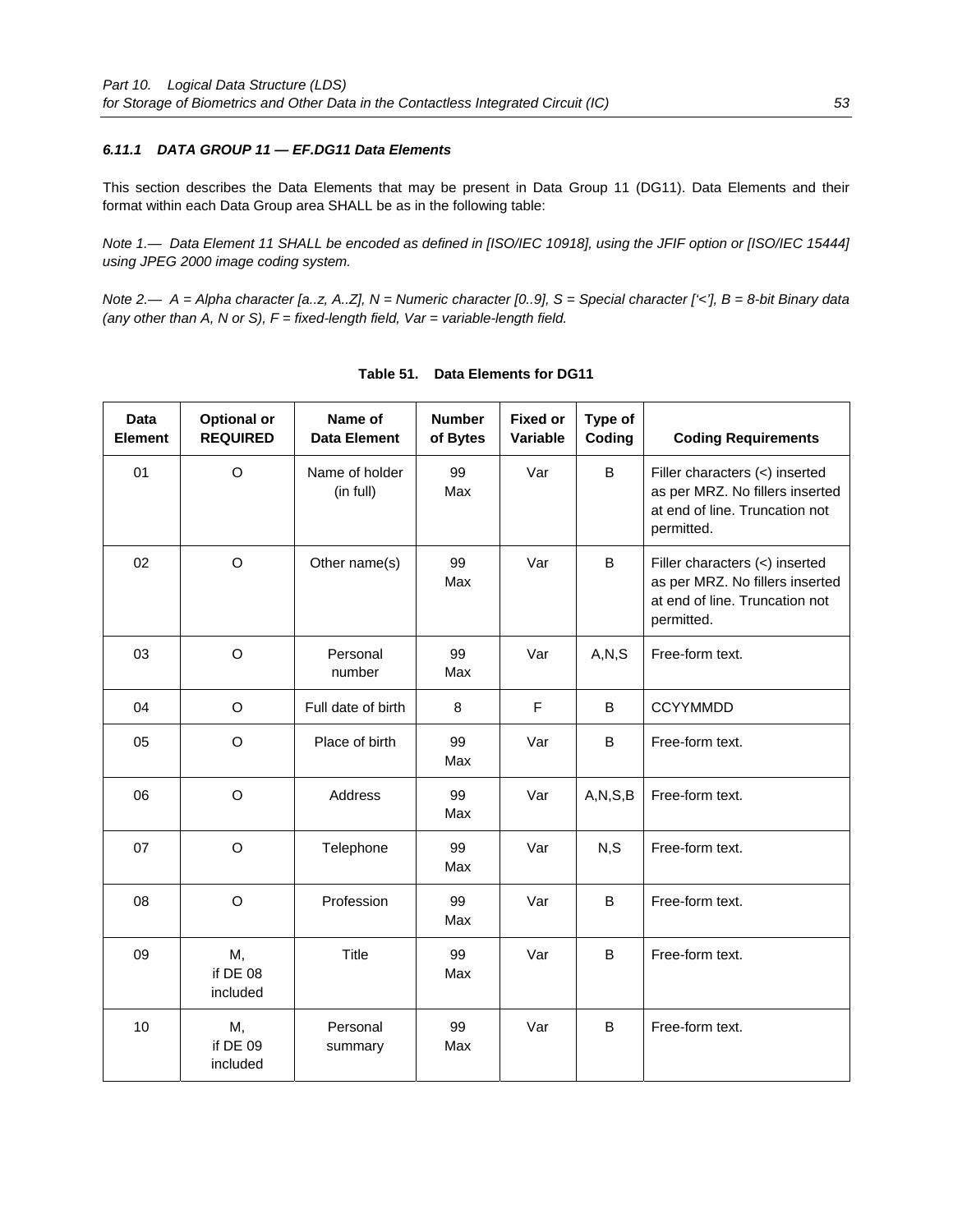| Data<br><b>Element</b> | <b>Optional or</b><br><b>REQUIRED</b> | Name of<br>Data Element                                        | <b>Number</b><br>of Bytes | <b>Fixed or</b><br>Variable | Type of<br>Coding | <b>Coding Requirements</b>                                             |
|------------------------|---------------------------------------|----------------------------------------------------------------|---------------------------|-----------------------------|-------------------|------------------------------------------------------------------------|
| 11                     | М,<br>if $DE$ 10<br>included          | Proof of<br>citizenship                                        |                           | Var                         | A, N, S, B        | Image of citizenship document<br>formatted as per [ISO/IEC<br>10918-11 |
| 12                     | O                                     | Other valid travel<br>document(s)<br>Travel document<br>number | 99<br>Max                 | Var                         | A, N, S, B        | Free-form text, separated<br>$by <$ .                                  |
| 13                     | O                                     | Custody<br>information                                         | 999<br>Max                | Var                         | B                 | Free-form text.                                                        |

*Note.— In case the month (MM) or the day (DD) are unknown, the interoperable way to indicate this in DG11 is to set the respective characters to '00'. In case the century and the year (CCYY) are unknown, the interoperable way to indicate this in DG11 is to set the respective characters to '0000'. Issuer-assigned dates must always be used consistently.* 

### **6.12 DATA GROUP 12 — Additional Document Detail(s) (OPTIONAL)**

This Data Group is used for additional information about the document. All Data Elements within this group are optional.

| Tag | L   | Value |     |      |       |                                                                                                                                                                       |  |
|-----|-----|-------|-----|------|-------|-----------------------------------------------------------------------------------------------------------------------------------------------------------------------|--|
| 6C  | Var |       |     |      |       |                                                                                                                                                                       |  |
|     |     | Tag   | L   |      | Value |                                                                                                                                                                       |  |
|     |     | 5C    | Var |      |       | Tag list with list of Data Elements in the template                                                                                                                   |  |
|     |     | 5F19  | Var |      |       | <b>Issuing Authority</b>                                                                                                                                              |  |
|     |     | 5F26  | 08  |      |       | Date of issue. yyyymmdd                                                                                                                                               |  |
|     |     | A0    | Var |      |       | Content-specific class                                                                                                                                                |  |
|     |     |       |     | Tag  | L     | <b>Value</b>                                                                                                                                                          |  |
|     |     |       |     | 02   | 01    | Number of other persons                                                                                                                                               |  |
|     |     |       |     | 5F1A | Var   | Name of other person formatted per Doc 9303 rules. The data object<br>repeats as many times as indicated in number of other names DE02<br>(data object with Tag'02'). |  |

#### **Table 52. Data Group 12 Tags**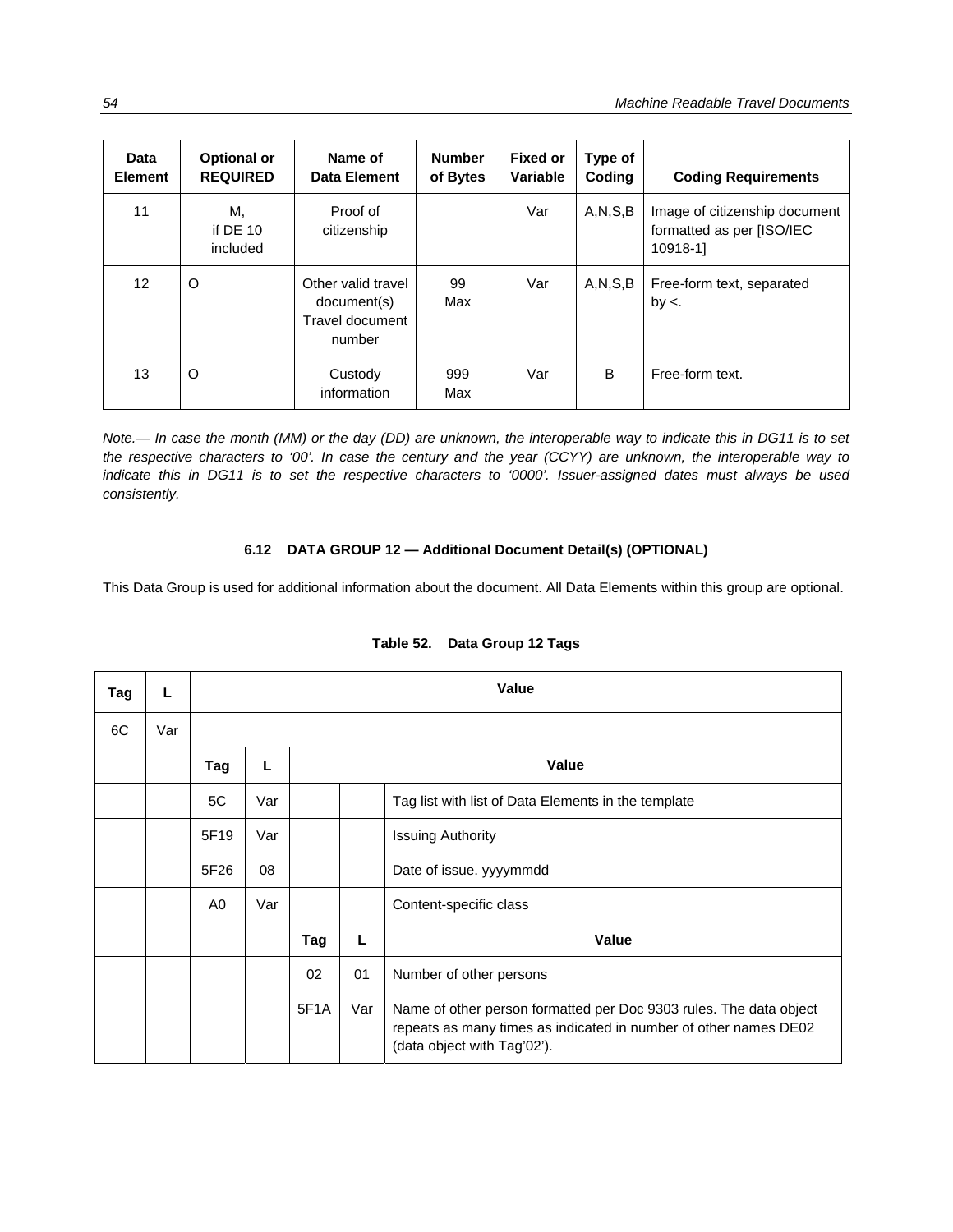| Tag              |     | Value |                                                          |  |
|------------------|-----|-------|----------------------------------------------------------|--|
| 5F1B             | Var |       | Endorsements, observations                               |  |
| 5F1C             | Var |       | Tax/Exit requirements                                    |  |
| 5F1D             | Var |       | Image of front of document. Image per ISO/IEC 10918      |  |
| 5F1E             | Var |       | Image of rear of document. Image per ISO/IEC 10918       |  |
| 5F <sub>55</sub> | 0E  |       | Date and time of document personalization yyyymmddhhmmss |  |
| 5F56             | Var |       | Serial number of personalization system                  |  |

It is RECOMMENDED that Inspection Systems support both 8 bytes ASCII and BCD date/time encoding.

## *6.12.1 DATA GROUP 12 — EF.DG12 Data Elements*

This section describes the Data Elements that may be present in Data Group 12 (DG12). Data Elements and their format within each Data Group SHALL be as in the following table:

*Note 1.— A = Alpha character [a..z, A..Z], N = Numeric character [0..9], S = Special character ['<'], B = 8-bit Binary data (any other than A, N or S), F = fixed-length field, Var = variable-length field.* 

*Note 2.— Data Elements 07 and 08 SHALL be encoded as defined in [ISO/IEC 10918], using the JFIF option or [ISO/IEC 15444] using JPEG 2000 image coding system.* 

| Data<br><b>Element</b> | <b>Optional or</b><br><b>REQUIRED</b> | Name of<br><b>Fixed or</b><br><b>Number</b><br>Type of<br>Coding<br>Data Element<br>of Bytes<br>Variable |           | <b>Coding Requirements</b> |            |                                              |
|------------------------|---------------------------------------|----------------------------------------------------------------------------------------------------------|-----------|----------------------------|------------|----------------------------------------------|
| 01                     | O                                     | <b>Issuing Authority</b>                                                                                 | 99<br>Max | Var                        | B          | Free-form text.                              |
| 02                     | O                                     | Date of issue                                                                                            | 8         | F                          | N          | Date of issue of document;<br>i.e. YYYYMMDD. |
| 03                     | O                                     | Other person(s) details                                                                                  | 99<br>Max | Var                        | B          | Free-form text                               |
| 04                     | O                                     | Endorsement(s)/<br>Observation(s)                                                                        | 99<br>Max | Var                        | B          | Free-form text.                              |
| 05                     | O                                     | Tax/Exit requirements                                                                                    | 99<br>Max | Var                        | B          | Free-form text.                              |
| 06                     | O                                     | Image of front<br>of MRTD                                                                                |           | Var                        | A, N, S, B | Formatted as per [ISO/IEC<br>10918-11        |

|  | Table 53. Data Elements for DG12 |  |
|--|----------------------------------|--|
|  |                                  |  |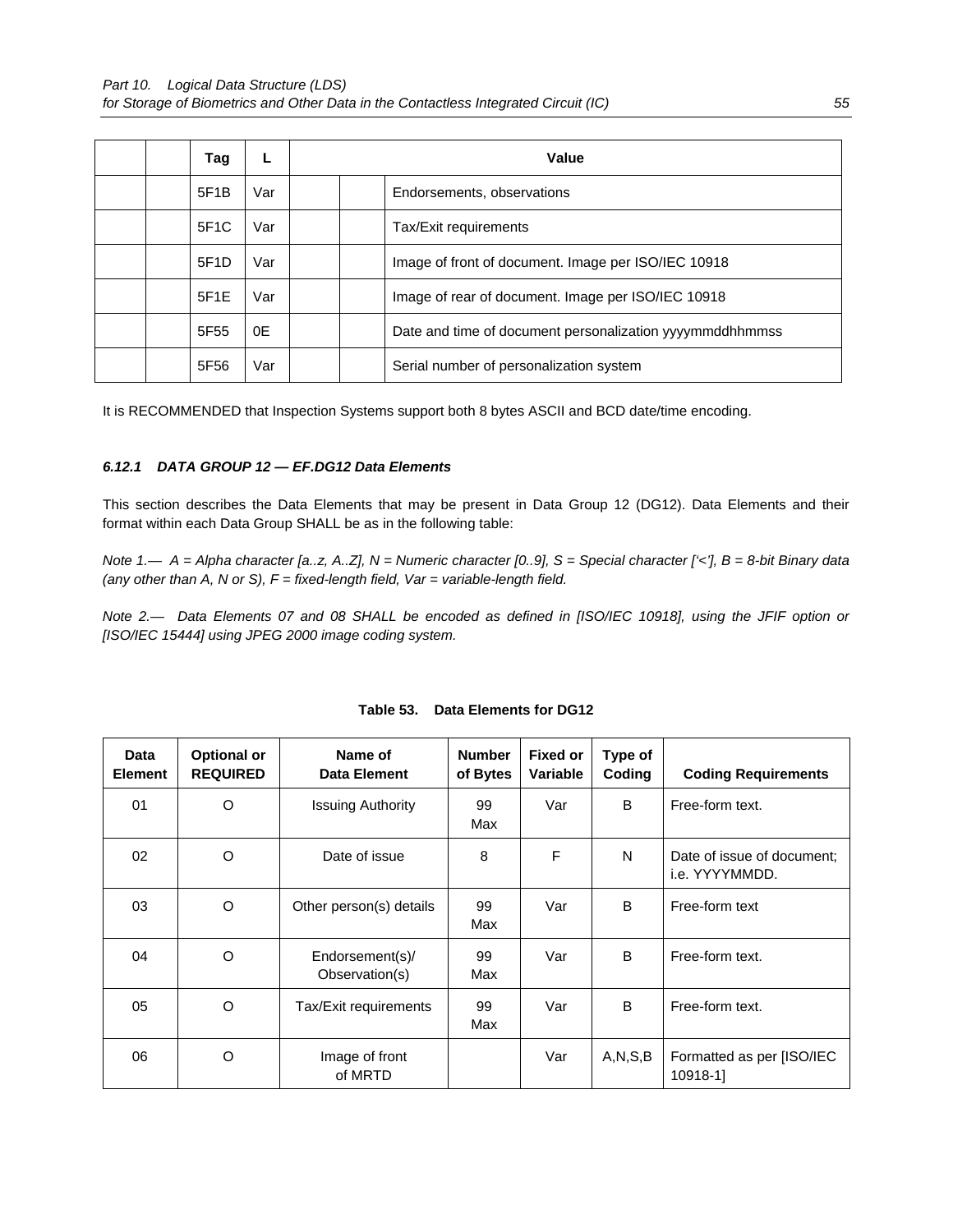| <b>Data</b><br><b>Element</b> | <b>Optional or</b><br><b>REQUIRED</b> | Name of<br>Data Element                 | <b>Number</b><br>of Bytes | <b>Fixed or</b><br>Variable | Type of<br>Coding | <b>Coding Requirements</b>            |
|-------------------------------|---------------------------------------|-----------------------------------------|---------------------------|-----------------------------|-------------------|---------------------------------------|
| 07                            | $\circ$                               | Image of rear of MRTD                   |                           | Var                         | A, N, S, B        | Formatted as per<br>[ISO/IEC 10918-1] |
| 08                            | O                                     | Personalization Time                    | 14                        | F                           | N                 | ccyymmddhhmmss                        |
| 09                            | O                                     | Personalization device<br>serial number | 99<br>max                 | Var                         | A,N,S             | Free format.                          |

## **6.13 DATA GROUP 13 — Optional Details(s) (OPTIONAL)**

Data Elements combining to form Data Group 13 (DG13) are at the discretion of the issuing State or organization and SHALL be as follows:

#### **Table 54. Data Group 13 Tags**

| Tag  |     | Value |
|------|-----|-------|
| '6D' | Var |       |

### **6.14 DATA GROUP 14 — Security Options (CONDITIONAL)**

Data Group 14 contains security options for additional security mechanisms. For details see Doc 9303-11. The file DG14 contained in the ePassport Application is REQUIRED if Chip Authentication Mapping or PACE-GM/-IM is supported by the eMRTD chip.

#### **Table 55. Data Group 14 Tags**

| Tag |     | Value                                             |
|-----|-----|---------------------------------------------------|
| ∼⊧  | √ar | Refer to Doc 9303-10 Data Group 14 Security Infos |

#### *6.14.1**DATA GROUP 14 — EF.DG14 Data Elements*

This section describes the Data Elements that may be present in Data Group 14 (DG14). Data Elements and their format within each Data Group area SHALL be as in the following table: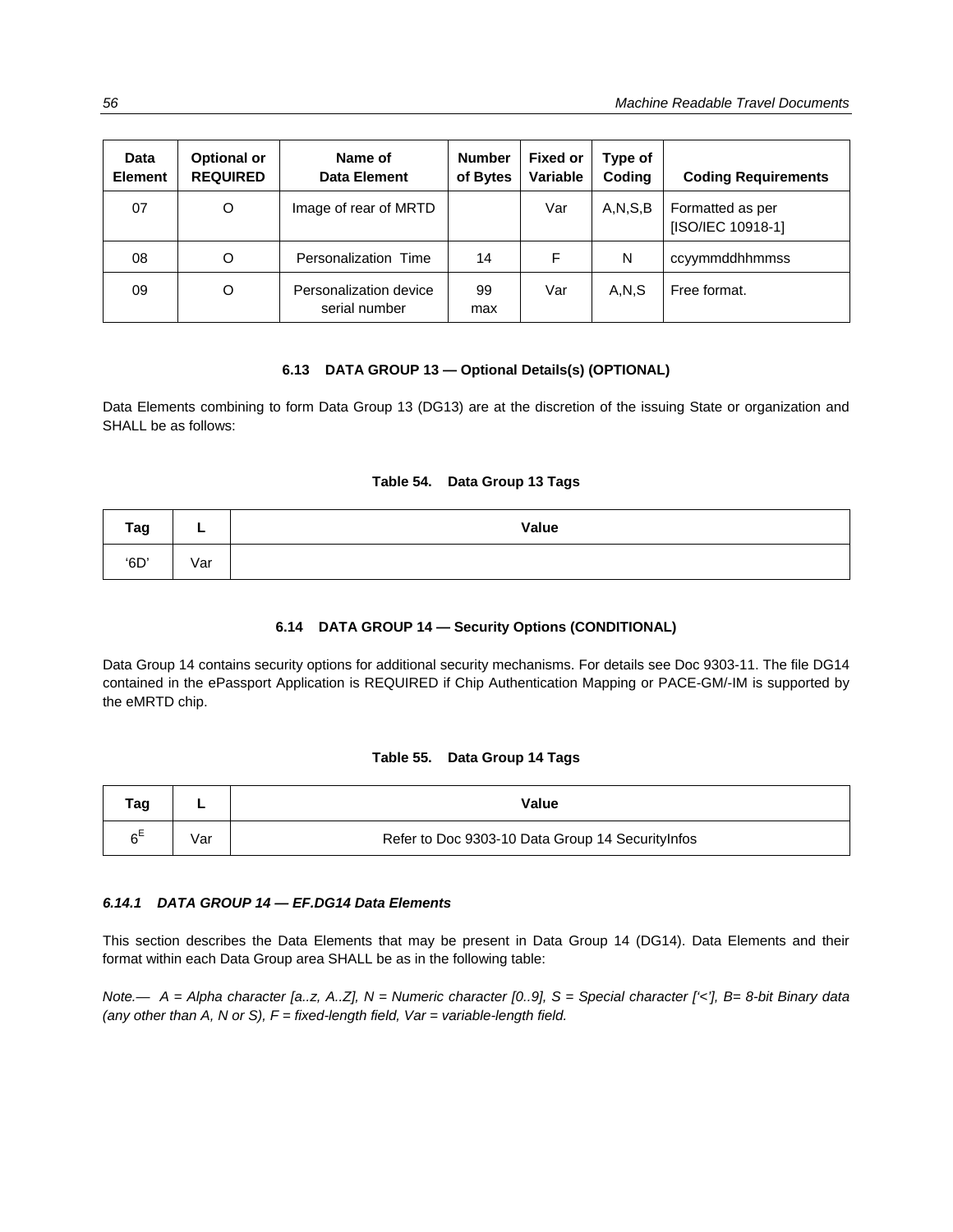| Data           | <b>Optional or</b> | Name of             | <b>Number</b> | <b>Fixed or</b> | Type of | <b>Coding Requirements</b>                                                    |
|----------------|--------------------|---------------------|---------------|-----------------|---------|-------------------------------------------------------------------------------|
| <b>Element</b> | <b>REQUIRED</b>    | <b>Data Element</b> | of Bytes      | Variable        | Codina  |                                                                               |
|                |                    | SecurityInfos       |               | Var             | в       | Refer to Doc 9303-10. Data<br>Group 14 Security Infos as<br>defined in 6.14.2 |

#### **Table 56. Data Elements for DG14**

#### **6.14.2** *DATA GROUP 14 SecurityInfos*

The following generic ASN.1 data structure SecurityInfos allows various implementations of security options for secondary biometrics. For interoperability reasons, it is RECOMMENDED that this data structure be provided by the eMRTD chip in DG14 to indicate supported security protocols. The data structure is specified as follows:

```
SecurityInfos ::= SET of SecurityInfo 
SecurityInfo ::= SEQUENCE {
      protocol OBJECT IDENTIFIER, 
      requiredData ANY DEFINED BY protocol, 
      optionalData ANY DEFINED BY protocol OPTIONAL
```
}

The elements contained in a SecurityInfo data structure have the following meaning:

- The object identifier protocol identifies the supported protocol;
- The open type requiredData contains protocol specific mandatory data;
- The open type optionalData contains protocol specific optional data.

#### **6.15 DATA GROUP 15 — Active Authentication Public Key Info (CONDITIONAL)**

This OPTIONAL Data Group contains the Active Authentication Public Key and is REQUIRED when implementing the optional Active Authentication chip authentication as described in Doc 9303-11.

#### **Table 57. Data Group 15 Tags**

| т^~ | _                    | Value<br>.              |
|-----|----------------------|-------------------------|
| 6F  | . $I \cap r$<br>v al | Doc 9303-11<br>Refer to |

#### **6.15.1** *DATA GROUP 15 — EF.DG15 Data Elements*

This section describes the Data Elements that may be present in Data Group 15 (DG15). Data Elements and their format within each Data Group area SHALL be as in the following table: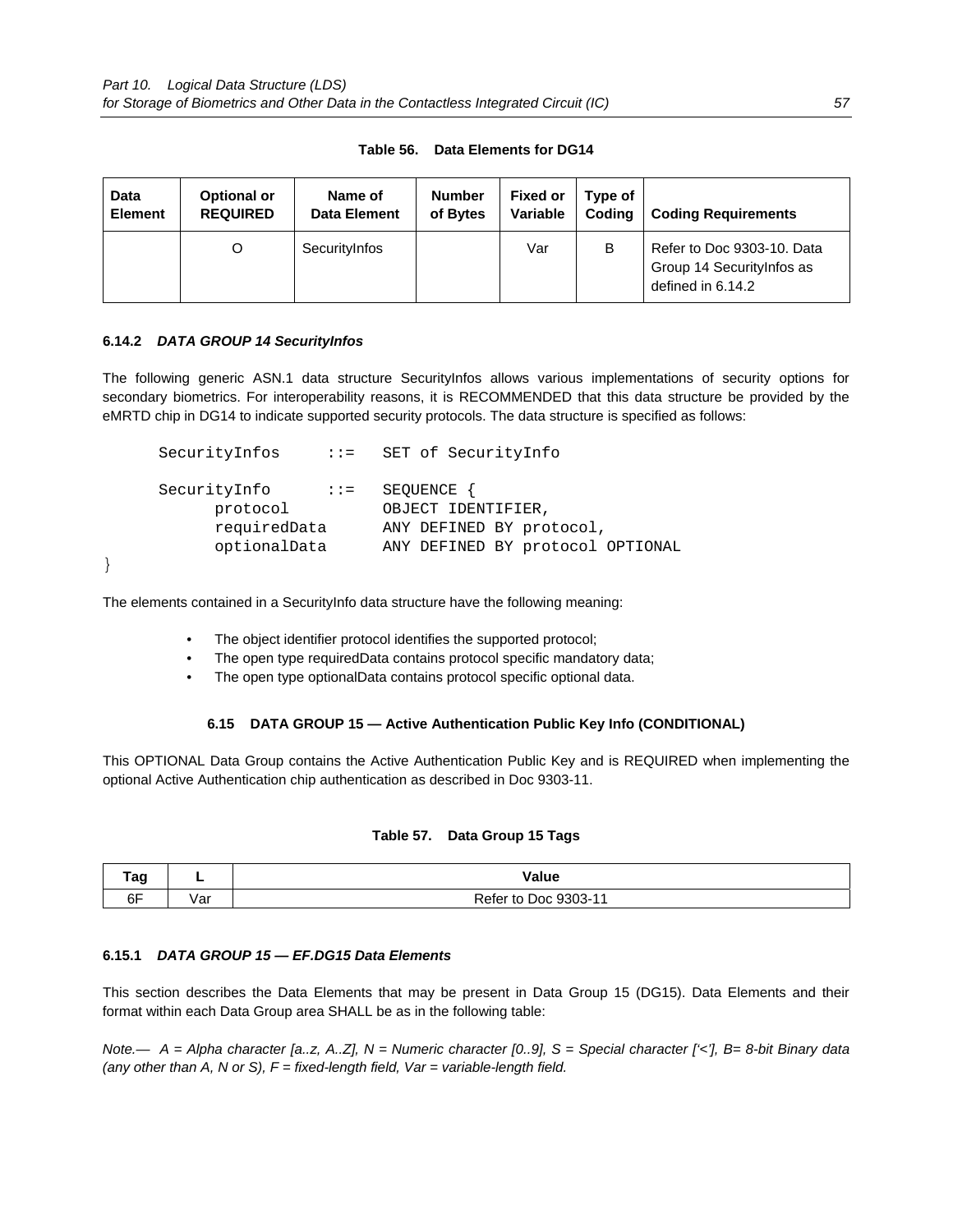| <b>Data</b>    | <b>Optional or</b> | Name of                               | <b>Number</b> | <b>Fixed or</b> | Type of | <b>Coding Requirements</b> |
|----------------|--------------------|---------------------------------------|---------------|-----------------|---------|----------------------------|
| <b>Element</b> | <b>REQUIRED</b>    | <b>Data Element</b>                   | of Bytes      | Variable        | Codina  |                            |
|                |                    | ActiveAuthentication<br>PublicKeyInfo |               | Var             | в       | See Doc 9303-11            |

**Table 58. Data Elements for DG15** 

#### **6.16 DATA GROUP 16 — Person(s) to Notify (OPTIONAL)**

This Data Group lists emergency notification information. It is encoded as a series of templates using the Tag 'Ax' designation. DG16 (as all other Data Groups) should not be updated after issuance; DG16 is represented by a hash value in the  $SO_D$  and the  $SO_D$  is only signed once at issuance.

| Tag  | L   | Value |     |                                                                      |  |  |  |
|------|-----|-------|-----|----------------------------------------------------------------------|--|--|--|
| 70   | Var |       |     |                                                                      |  |  |  |
|      |     | Tag   | L   | <b>Value</b>                                                         |  |  |  |
|      |     | 02    | 01  | Number of templates (occurs only in first template)                  |  |  |  |
|      |     | Ax    | Var | Start of template, where $x(x=1,2,3)$ increments for each occurrence |  |  |  |
| 5F50 | 04  |       |     | Date data recorded                                                   |  |  |  |
| 5F51 | Var |       |     | Name of person                                                       |  |  |  |
| 5F52 | Var |       |     | Telephone                                                            |  |  |  |
| 5F53 | Var |       |     | Address                                                              |  |  |  |

### **Table 59. Data Group 16 Tags**

#### *6.16.1**DATA GROUP 16 — EF.DG16 Data Elements*

This section describes the Data Elements that may be present in Data Group 16 (DG16). Data Elements and their format within each Data Group area SHALL be as in the following table: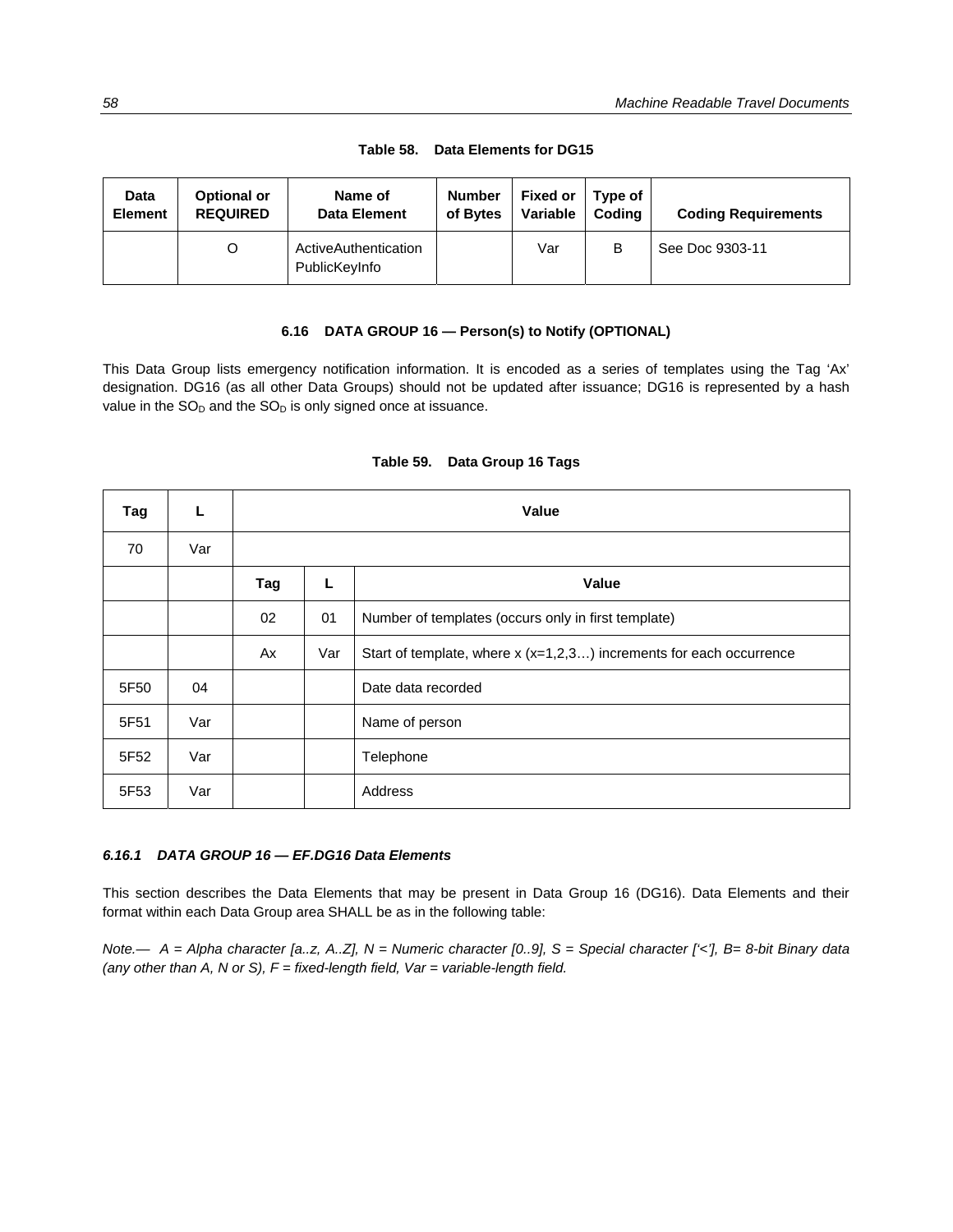| Data<br><b>Element</b> | <b>Optional or</b><br><b>REQUIRED</b> | Name of<br>Data Element                                                | <b>Number</b><br>of Bytes | <b>Fixed or</b><br>Variable | Type of<br>Coding | <b>Coding Requirements</b>                                                    |
|------------------------|---------------------------------------|------------------------------------------------------------------------|---------------------------|-----------------------------|-------------------|-------------------------------------------------------------------------------|
| 01                     | М,<br>if DG 16<br>included            | Number of<br>persons<br>identified                                     | 2                         | F                           | N                 | Identifies number of persons<br>included in the Data Group.                   |
| 02                     | М,<br>if DG 16<br>included            | Date details<br>recorded                                               | 8                         | F                           | N                 | Date notification date<br>$recorded; Format =$<br>CCYYMMDD.                   |
| 03                     | М,<br>if DG 16<br>included            | Name of person<br>to notify<br>Primary and<br>secondary<br>identifiers |                           | Var                         | B                 | Filler characters $(<)$ inserted<br>as per MRZ. Truncation not<br>permitted.  |
| 04                     | М,<br>if $DE$ 03<br>included          | Telephone<br>number<br>of person to<br>notify                          |                           | Var                         | N, S              | Telephone number in<br>international form (country<br>code and local number). |
| 05                     | M                                     | Address of<br>person to notify                                         |                           | Var                         | B                 | Free-form text.                                                               |

|  | Table 60. Data Elements for DG16 |  |
|--|----------------------------------|--|
|--|----------------------------------|--|

# **7. REFERENCES (NORMATIVE)**

| ISO/IEC 14443-1 | ISO/IEC 14443-1:2016, Identification cards — Contactless integrated circuit(s) cards           |
|-----------------|------------------------------------------------------------------------------------------------|
|                 | - Proximity cards - Part 1: Physical characteristics                                           |
| ISO/IEC 14443-2 | ISO/IEC 14443-2:2016, Identification cards — Contactless integrated circuit(s) cards           |
|                 | — Proximity cards — Part 2: Radio frequency power and signal interface                         |
| ISO/IEC 14443-3 | ISO/IEC 14443-3:2016, Identification cards — Contactless integrated circuit(s) cards           |
|                 | - Proximity cards - Part 3: Initialization and Anticollision                                   |
| ISO/IEC 14443-4 | ISO/IEC 14443-4:2016, Identification cards — Contactless integrated circuit(s) cards           |
|                 | - Proximity cards - Part 4: Transmission protocol                                              |
| ISO/IEC 10373-6 | ISO/IEC 10373-6:2016, Identification cards - Test methods - Part 6: Proximity                  |
|                 | cards                                                                                          |
| ISO/IEC 18745-2 | $ISO/IEC$ 18745-2:2016 Information technology $-$ Test methods for machine                     |
|                 | readable travel documents (MRTD) and associated devices - Part 2: Test methods                 |
|                 | for the contactless interface                                                                  |
| ISO/IEC 7816-2  | ISO/IEC 7816-2:2007, Identification cards - Integrated circuit cards - Part 2:                 |
|                 | Cards with contacts — Dimensions and location of the contacts                                  |
| ISO/IEC 7816-4  | $\text{ISO}/\text{IEC}$ 7816-4:2013, Identification cards — Integrated circuit cards — Part 4: |
|                 | Organization, security and commands for interchange                                            |
| ISO/IEC 7816-5  | ISO/IEC 7816-5:2004, Identification cards $-$ Integrated circuit cards $-$ Part 5:             |
|                 | Registration of application providers                                                          |
|                 |                                                                                                |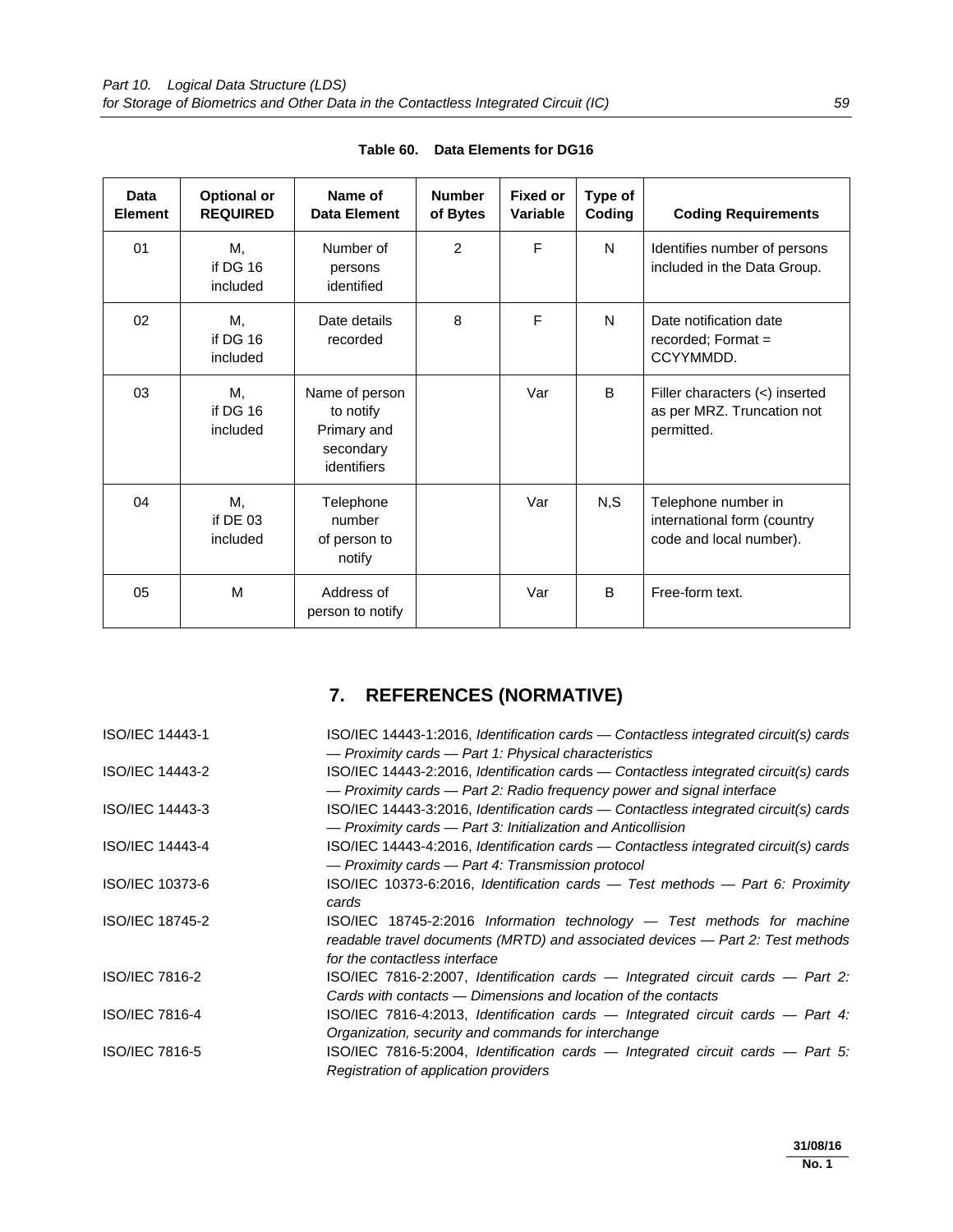| ISO/IEC 7816-6        | $ISO/IEC$ 7816-6:2016, Identification cards — Integrated circuit cards — Part 6:<br>Interindustry data elements for interchange (Defect report included)                                     |
|-----------------------|----------------------------------------------------------------------------------------------------------------------------------------------------------------------------------------------|
| ISO/IEC 7816-11       | $ISO/IEC$ 7816-11:2004, Identification cards — Integrated circuit cards — Part 11:<br>Personal verification through biometric methods                                                        |
| <b>ISO/IEC 8825-1</b> | ISO/IEC 8825-1:2008, Information technology - ASN.1 encoding rules:<br>Specification of Basic Encoding Rules (BER), Canonical Encoding Rules (CER) and<br>Distinguished Encoding Rules (DER) |
| ISO/IEC 19794-4       | ISO/IEC 19794-4:2005, Information technology — Biometric data interchange<br>formats - Part 4: Finger image data                                                                             |
| ISO/IEC 19794-5       | ISO/IEC 19794-5:2005, Information technology - Biometric data interchange<br>formats — Part 5: Face image data                                                                               |
| <b>ISO/IEC 10646</b>  | ISO/IEC 10646:2012, Information technology — Universal Coded Character Set<br>(UCS)                                                                                                          |
| RFC 3369              | Cryptographic Message Syntax 2002                                                                                                                                                            |
| ISO/IEC 10918-1       | ISO/IEC 10918-1:1994, Information technology — Digital compression and coding<br>of continuous-tone still images: Requirements and quidelines                                                |
| <b>ISO/IEC 15444</b>  | ISO/IEC 15444-n, JPEG 2000 image coding system                                                                                                                                               |
| <b>ISO/IEC 19785</b>  | ISO/IEC 19785-n, Information technology — Common Biometric Exchange Formats<br>Framework                                                                                                     |

 $-$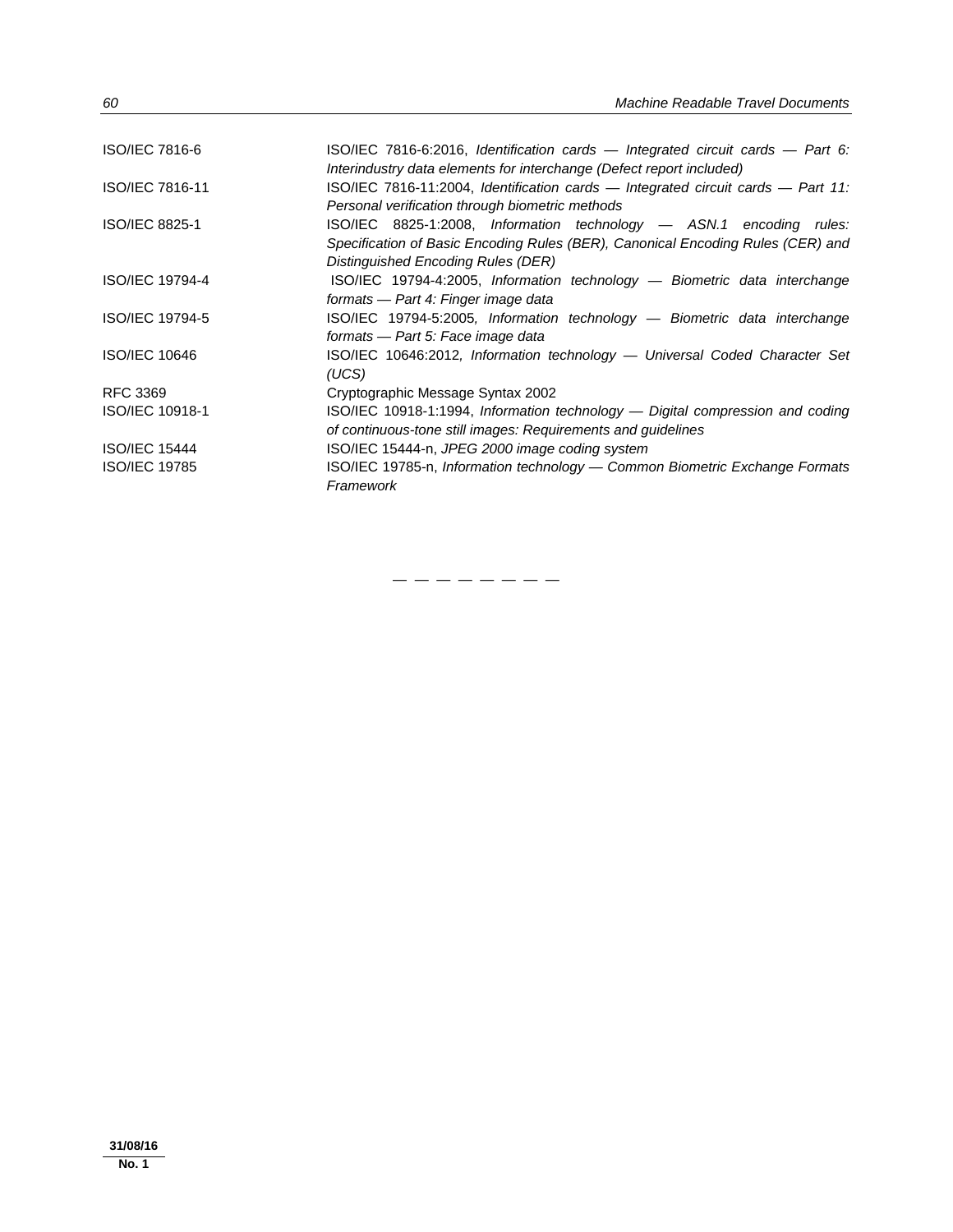## **Appendix A to Part 10**

## **LOGICAL DATA STRUCTURE MAPPING EXAMPLES (INFORMATIVE)**

The following informative text describes examples of mapping of the Logical Data Structure (LDS v1.7) using a random access representation to a contactless integrated circuit on an eMRTD.

#### **A.1 EF.COM COMMON DATA ELEMENTS**

The following example indicates an implementation of LDS Version 1.7 using Unicode Version 4.0.0 having Data Groups 1 (tag '61'), 2 (tag '75'), 4 (tag '76'), and 12 (tag '6C') present.

For this and all other examples, the Tags are printed in **bold**, the Lengths printed *italics*, and the Values are printed in roman. Hexadecimal Tags, lengths and values are in quote marks ('xx').

**'60'** *'16'*

**'5F01'** *'04'* '0107' **'5F36'** *'06'* '040000' **'5C'** *'04'* '6175766C'

The example would read in full hexadecimal representation as:

**'60'** *'16'*

**'5F01'** *'04'* '30313037' **'5F36'** *'06'* '303430303030' **'5C'** *'04'* '6175766C'

A hypothetic LDS Version 15.99 would be encoded as:

**'60'** *'16'*

**'5F01'** *'04'* '1599' **'5F36'** *'06'* '040000' **'5C'** *'04'* '6175766C'

or hexadecimal:

**'60'** *'16'*

**'5F01'** *'04'* '31353939' **'5F36'** *'06'* '303430303030' **'5C'** *'04'* '6175766C'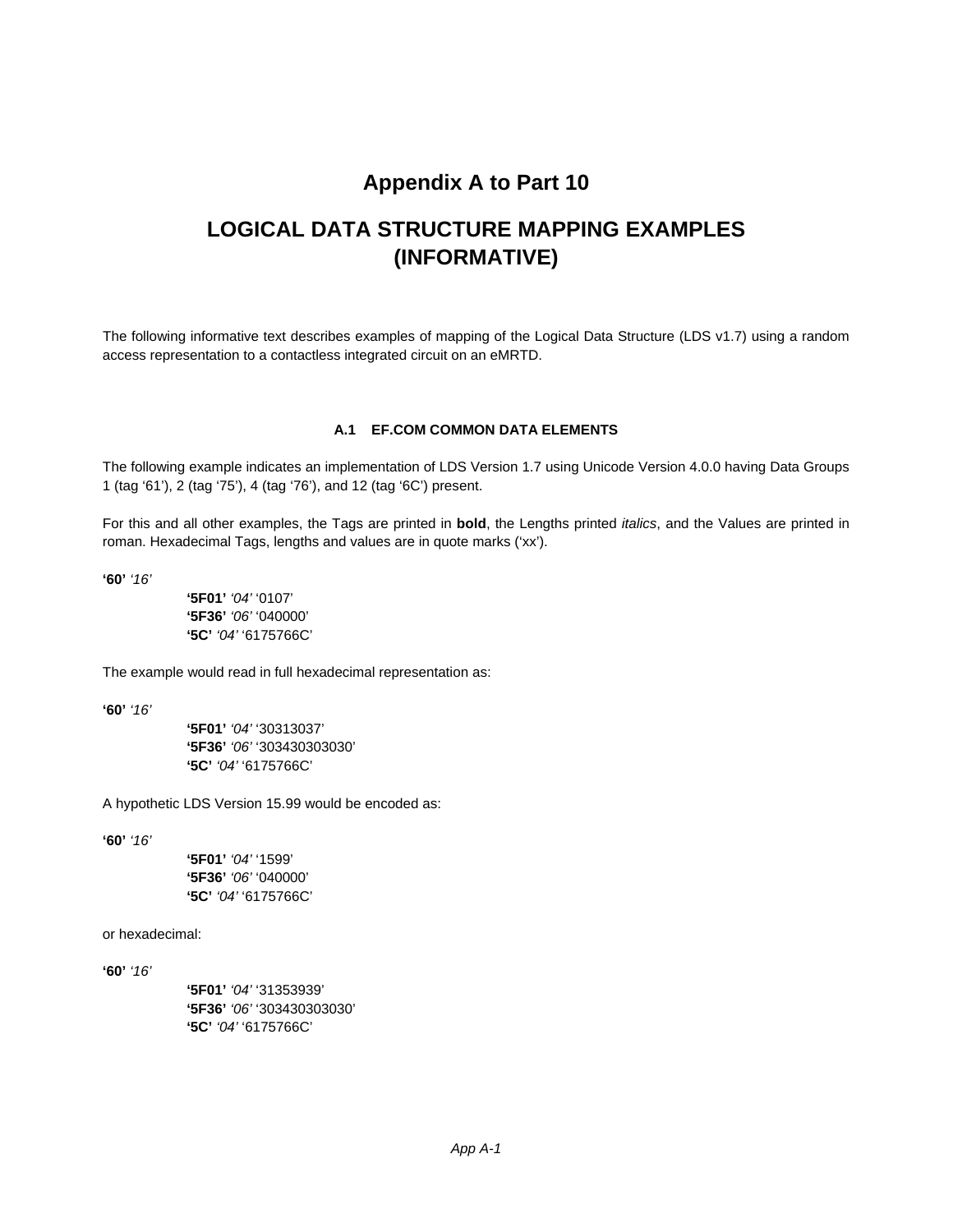## **A.2 EF.DG1 MACHINE READABLE ZONE INFORMATION**

#### **A.2.1 TD1 Size eMRTD**

An example of the DG1 using this information in a TD1 size eMRTD is shown below. The length of the MRZ data element is 90 bytes ('5A').

**'61'** *'5D'* **'5F1F'** *'5A'* 

I<NLDXI85935F86999999990<<<<<<7208148F1108268NLD<<<<<<<<<<<4VAN<DER<STEEN<<MARI ANNE<LOUISE

#### **A.2.2 TD2 Size eMRTD**

An example of the DG1 using this information in a TD2 size eMRTD is shown below. The length of the MRZ data element is 72 bytes ('48').

**'61'** *'4B'* **'5F1F'** *'48'*

I<ATASMITH<<JOHN<T<<<<<<<<<<<<<<<<<<<<<<<<<<123456789<HMD7406222M10123130121<<<54

#### **A.3 EF.DG2 TO EF.DG4 BIOMETRIC TEMPLATES**

DG2 to DG4 use the nested off-card option of [ISO/IEC 7816-11] to have the possibility to store multiple biometric templates of a kind which are in harmony with the Common Biometric Exchange File Format (CBEFF), [NISTR 6529a]. The biometric sub-header defines the type of biometric that is present and the specific biometric feature.

Example: One signed, facial biometric with the biometric data block length of 12 642 bytes ('3162' bytes), encoded using a device with a PID of '00 01 00 01', using format type '00 04' owned by template provider '00 0A' was captured on 15 March 2002 (no UTC offset) and is valid from 1 April 2002 through 31 March 2007. ICAO patron template Version 1.0 is being used.

The total length of the template is 12 704 bytes. The template is stored starting at the beginning of EF.DG2 (SFID 02).

```
'75' '82319EC'
```

```
'7F61' '823199' 
     '02' '01' '01' 
     '7F60' '823191'
     'A1' '26'
                '80' '02' '0101' 
               '81' '01' '02' 
               '83' '07' '20020315133000' 
               '85' '08' '2002040120070331' 
               '86' '04' '00010001' 
               '87' '02' '000A' 
               '88' '02' '0004' 
      '5F2E' '823162' '… 12 642 bytes of biometric data …'
```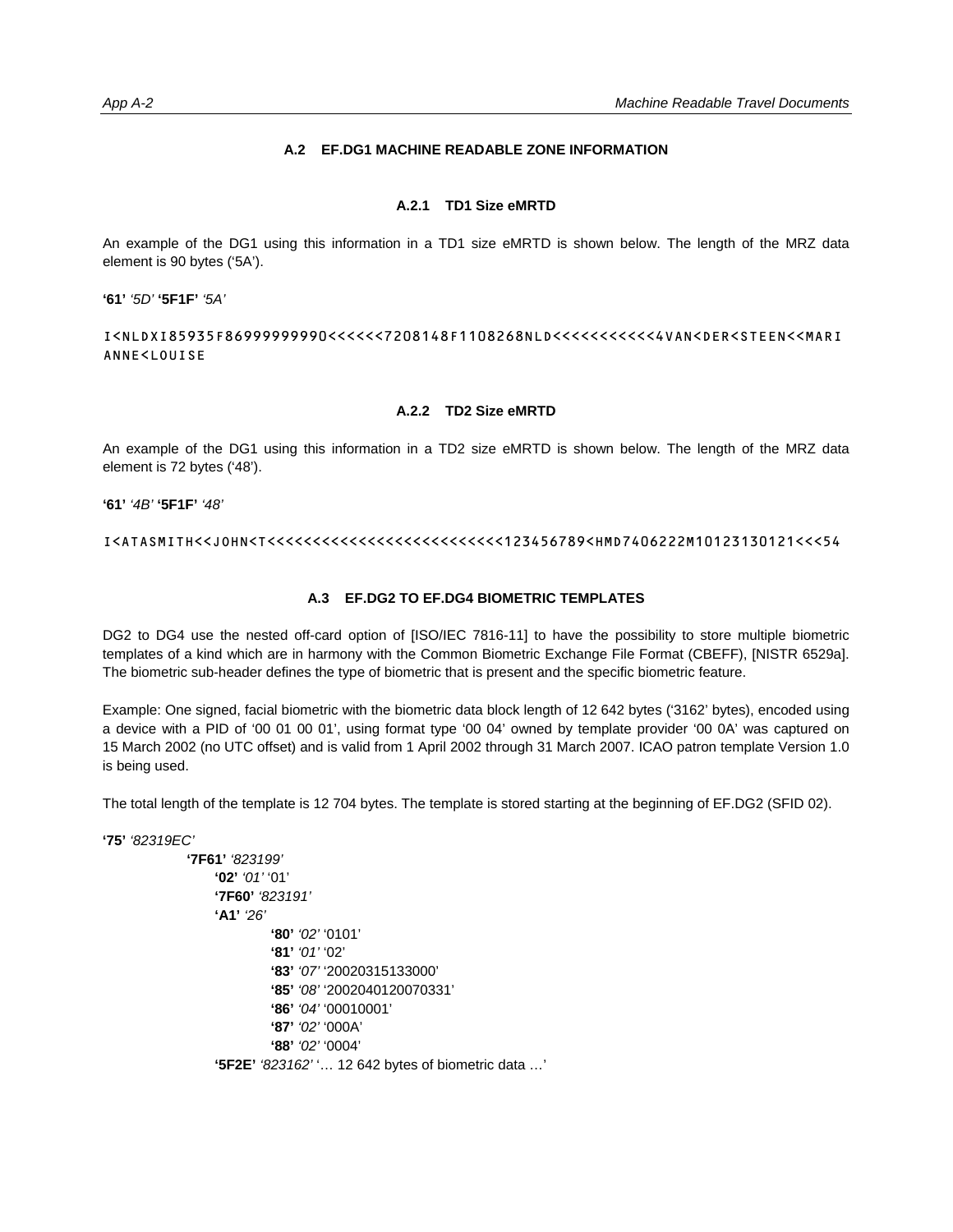#### **A.4 EF.DG5 TO EF.DG7 DISPLAYED IMAGE TEMPLATES**

*Note.— One EF for each DG.* 

Example: Image template with the displayed image data length of 2 000 bytes. The length of the template is 2 008 bytes ('07D8').

**'65'** *'8207D8'*

```
'02' '01' 1 
'5F40' '8207D0' '….2 000 bytes of image data …'
```
#### **A.5 EF.DG11 ADDITIONAL PERSONAL DETAILS**

The following example shows the following personal details: Full name (John J. Smith), Place of birth (Anytown, MN), Permanent address (123 Maple Rd, Anytown, MN), Telephone number 1-612-555-1212 and Profession (Travel Agent). The length of the template is 99 bytes (*'63'*).

**'6B'** *'63'*

**'5C'** *'0A'* **'5F0E' '5F11' '5F42' '5F12' '5F13' '5F0E'** *'0D'* SMITH<<JOHN<J **'5F11'** *'0A'* ANYTOWN<MN **'5F42'** *'17'* 123 MAPLE RD<ANYTOWN<MN **'5F12'** *'0E'* 16125551212 **'5F13'** *'0C'* TRAVEL<AGENT

## **A.6 EF.DG16 PERSON(S) TO NOTIFY**

Example with two entries: Charles R. Smith of Anytown, MN and Mary J. Brown of Ocean Breeze, CA. The length of the template is 162 bytes ('A2').

**'70'** *'81A2'*

**'02'** *'01'* 2 'A1' '4C' **'5F50'** *'08'* 20020101 **'5F51'** *'10'* SMITH<<CHARLES<R **'5F52'** *'0B'* 19525551212 **'5F53'** *'1D'* 123 MAPLE RD<ANYTOWN<MN<55100 'A2' '4F' **'5F50'** *'08'* 20020315 **'5F51'** *'0D'* BROWN<<MARY<J **'5F52'** *'0B'* 14155551212 **'5F53'** *'23'* 49 REDWOOD LN<OCEAN BREEZE<CA<94000

— — — — — — — —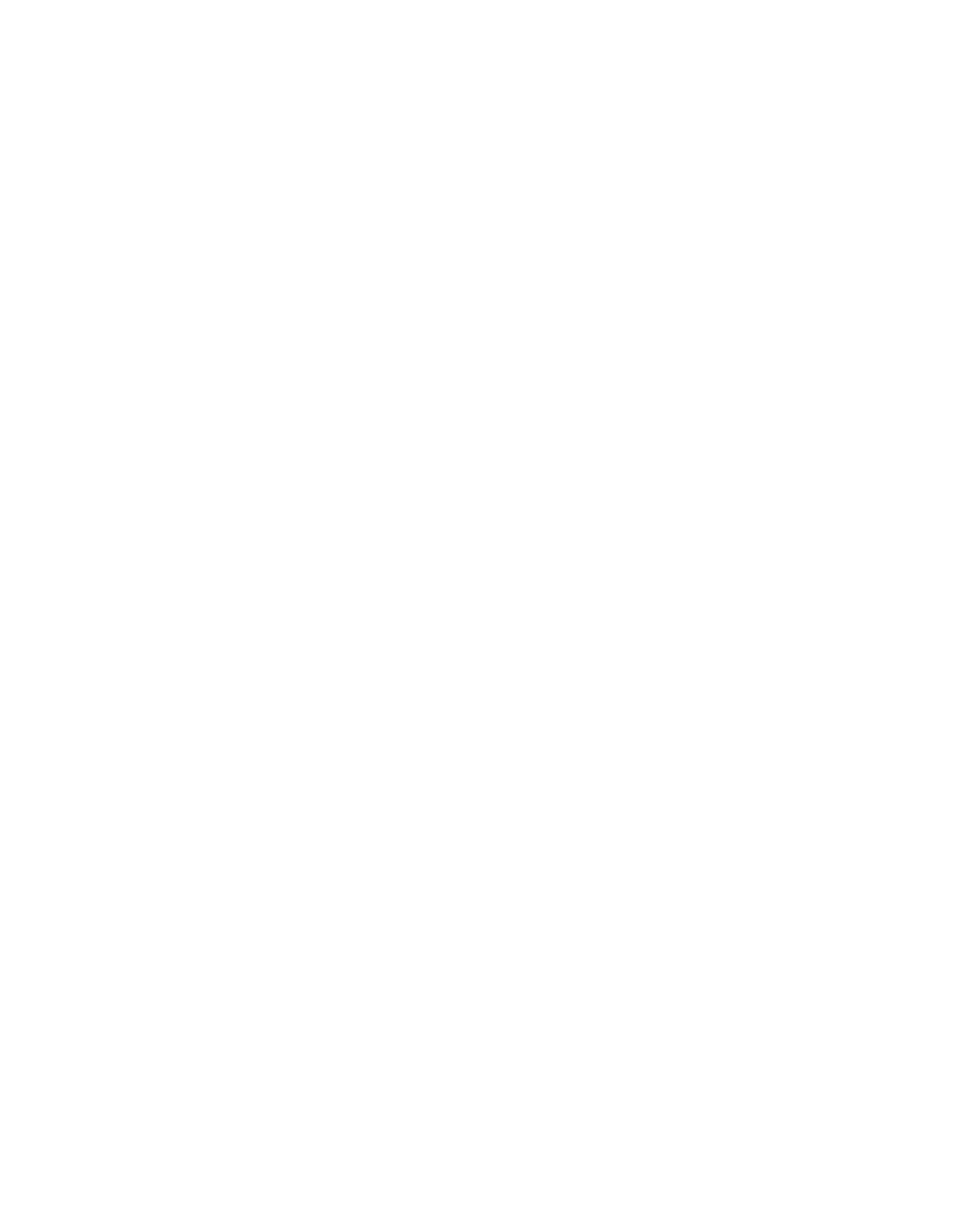# **Appendix B to Part 10**

# **THE CONTACLESS IC IN AN eMRP (INFORMATIVE)**

## **B.1 The Antenna Size and Class of an eMRTD**

The antenna size is at the discretion of the issuing State. With the exception of the antenna size, the eMRTD SHALL fulfil all tests specified in [ISO/IEC 18745-2] applying the Class 1 specifications.

*Note.— [ISO/IEC 14443-2] has elaborated the Class 1 requirements for maximum interoperability. In [ISO/IEC 14443-2] and [ISO/IEC 10373-6], a contactless object claiming no class is always tested against Class 1.* 

It is RECOMMENDED for eMRTDs to be also compliant with Class 1 specifications, including with its antenna size specification, see B.8 below, since eMRTDs not compliant with Class 1 specifications may result in interoperability issues.

For **TD3** size eMRTDs (i.e. ID-3), the eMRTD SHALL contain an antenna together with an integrated circuit (IC) which are together compliant with Class 1 as defined in [ISO/IEC 14443-1] and [ISO/IEC 14443-2] with the exception of the antenna size. There is no mandatory position of the IC, which MAY be placed in an arbitrary position. The location of the contactless antenna is at the discretion of the issuing State as long as it is in one of the following locations:

| Data page $-$           | IC and antenna within the structure of a data page forming an internal page;           |
|-------------------------|----------------------------------------------------------------------------------------|
| Centre of booklet -     | Placing the IC and its antenna between the centre pages of the book;                   |
| $Cover -$               | Placement within the structure or construction of the cover;                           |
| Separate sewn-in page - | Incorporating the IC and its antenna into a separate page, which MAY be                |
|                         | in the form of an ID3 size plastic card, sewn into the book during its manufacture; or |
| Back cover -            | Placement within the structure or construction of the back cover.                      |

 *Note.— There had previously been no mandatory position of the antenna in the past editions of Doc 9303.*

# **B.2 Booting and polling**

An eMRTD brought to an alternate magnetic field of 1.5 A/m as measured in [ISO/IEC 18745-2] is strongly RECOMMENDED to be able to respond to any REQ/WUP appropriate to its Type after an unmodulated alternate magnetic field of 5 ms.

*Note.— For the eMRTD associated Inspection System, it is required that 10 ms of unmodulated carrier shall be provided for legacy reasons. However, it may be desirable for eMRTDs to also communicate with other contactless Inspection Systems and mobile devices, e.g. NFC smartphones use 5 ms*.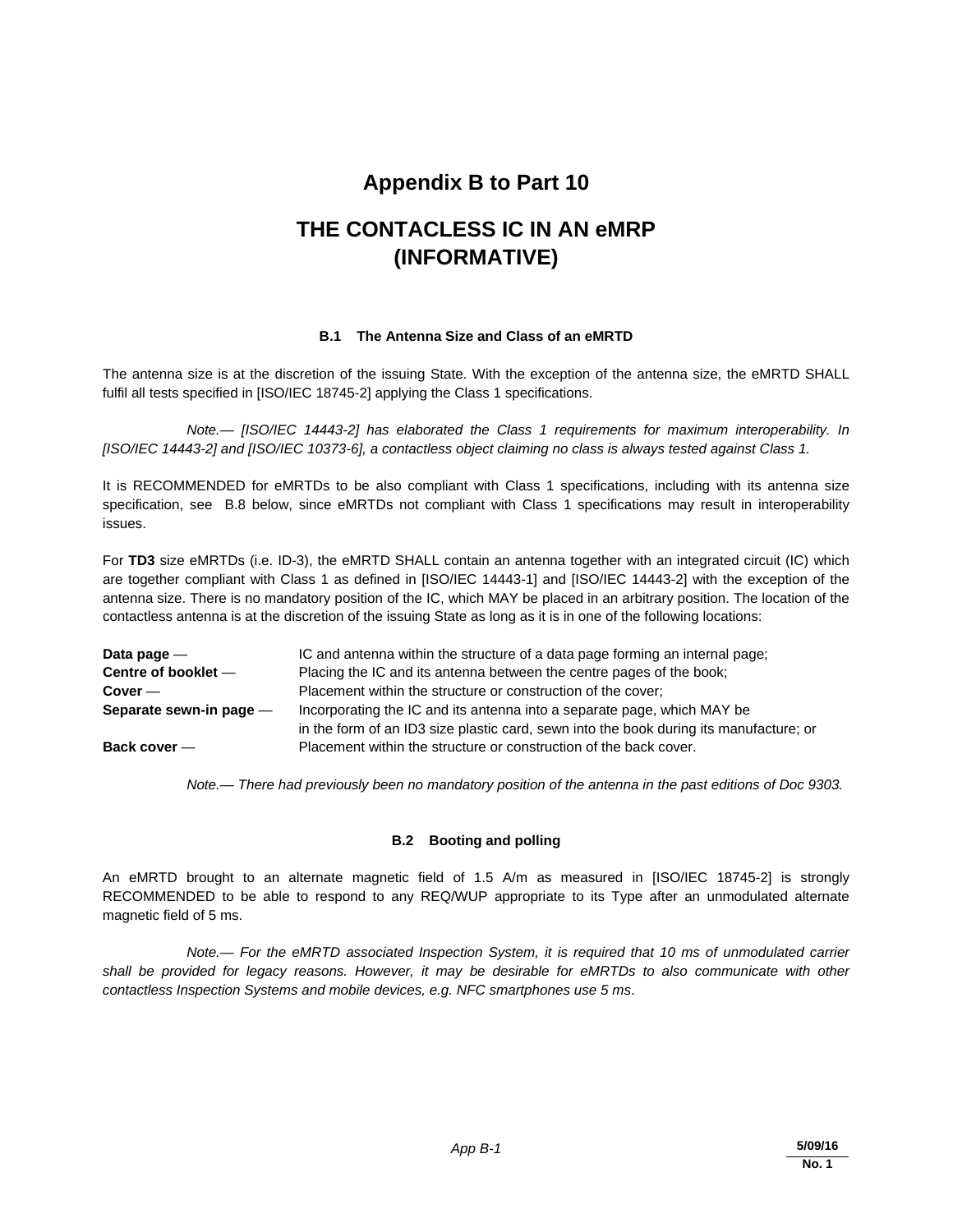## **B.3 Anticollision and Type**

The eMRTD MAY either declare compliance with Type A or with Type B as defined in [ISO/IEC 14443-2]. It SHALL not change its Type unless it has been reset by the eMRTD associated Inspection System.

### **B.4 Mandatory Bit rates**

The eMRTD SHALL provide at least the following bit rates, as defined in [ISO/IEC 14443-2], mandatorily: 106 kbit/s and 424 kbit/s in both directions between the eMRTD and the eMRTD associated Inspection System.

#### **B.5 Electromagnetic disturbance (EMD)**

The support of EMD is not mandatory.

*Note.— The EMD feature enhances the robustness of the contactless communication between the eMRTD and the eMRTD associated Inspection System against eMRTD generated electromagnetic disturbance. The eMRTD dynamic current consumption during execution of a command may cause an arbitrary load modulation effect (which may not be purely resistive) on the magnetic field. In some cases, the eMRTD associated Inspection System may misinterpret EMD as data sent by the eMRTD, and this may negatively impact proper reception of the eMRTD response*.

### **B.6 (Optional) Bit rates**

The bit rate of 212 kbit/s, and all bit rates from 848 kbit/s up to 6.78 Mbit/s for both directions, and from 10.17 Mbit/s to 27.12 Mbit/s from the eMRTD associated Inspection System to the eMRTD, as defined in [ISO/IEC 14443-2], are optional. The applicant of this Application Profile SHALL declare its supported bit rates in the applicant declaration table for appropriate testing.

*Note 1.— The Support of Exchange of Additional Parameters is mandatory for bit rates higher than 848 kbit/s*.

*Note 2.— Backwards compatibility is fully provided since the eMRTD associated Inspection System solely selects the bit rate it supports.*

### **B.7 (Optional) Support of Exchange of Additional Parameters**

The eMRTD MAY support the exchange of additional parameters as defined in [ISO/IEC 14443-4] in order to negotiate bit rates higher than 106 kbit/s. It MAY also use the same additional parameters to negotiate frames with error correction as specified in[ ISO/IEC 14443-4].

### **B.8 Antenna Size and Class**

It is RECOMMENDED to follow the rules for the antenna position as defined in [ISO/IEC 14443-1] and [ISO/IEC 14443-2] for Class 1.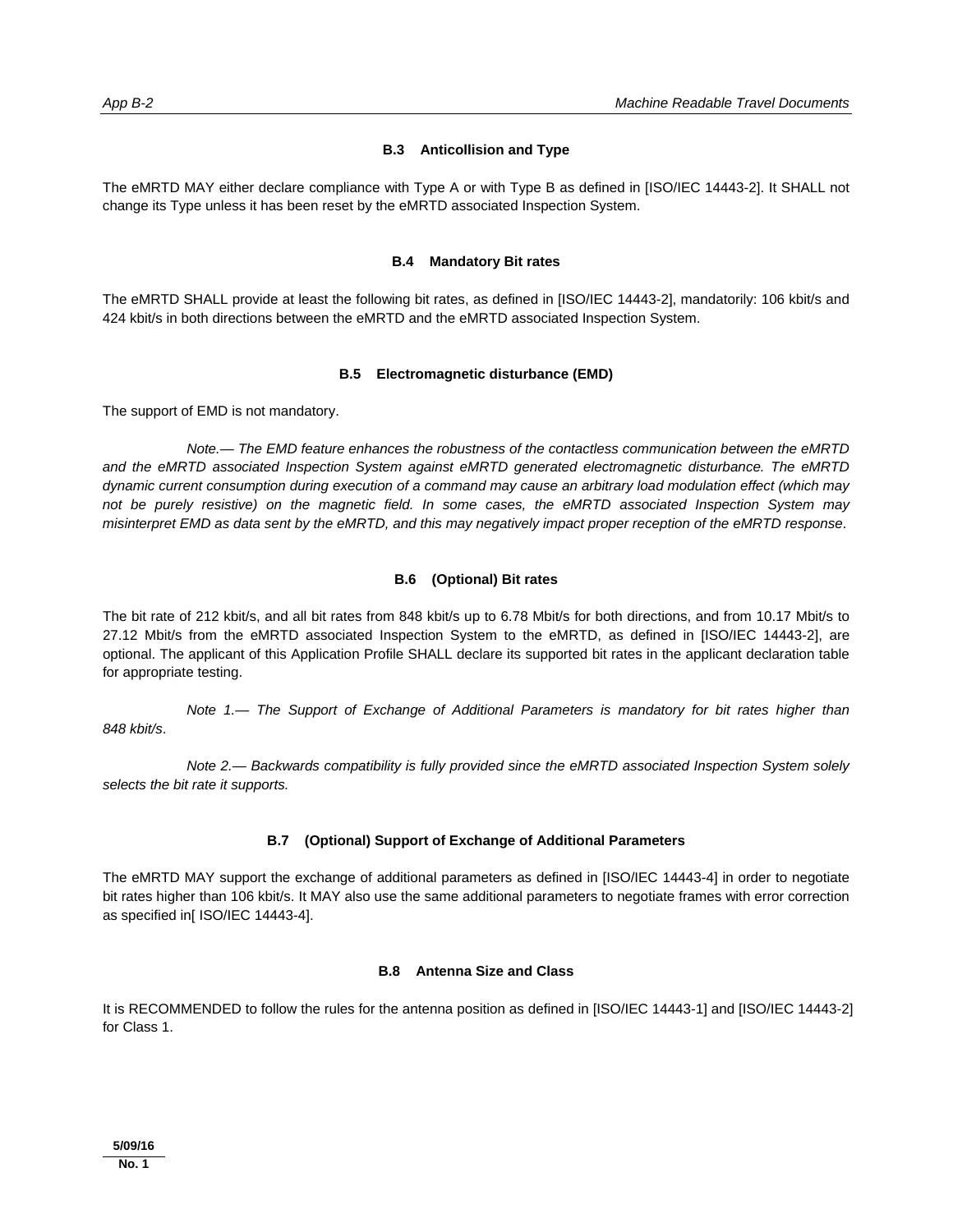## **B.9 Shielding**

It is RECOMMENDED to not shield any page of the eMRTD.

## **B.10 (Recommended) Unique Identifier (UID) and Pseudo-unique PICC identifier (PUPI)**

The eMRTD MAY provide a random or fixed UID/PUPI as defined in [ISO/IEC 14443-3].

It is RECOMMENDED to use a random UID/PUPI to enhance the eMRTD holder's privacy and to reduce the possibility of tracking.

*Note.— A random UID/PUPI has been RECOMMENDED in all editions of Doc 9303.* 

## **B.11 (Recommended) Node address (NAD)**

It is RECOMMENDED to support NAD.

*Note.— NAD may be used for multiple contactless cards and eMRTDs in one field, or multiple hosts within one Inspection System.* 

### **B.12 (Recommended) Card identifier (CID)**

The eMRTD SHOULD support CID.

### **B.13 (Recommended) Resonance Frequency Range**

Although there is no requirement on the resonance frequency, some applicants of this Application Profile MAY limit their resonance frequency by default to a certain range to increase interoperability. In such case, this range SHOULD be provided to the test house together with all other features in the applicant declaration table which is found in [ISO/IEC 18745-2].

### **B.14 (Recommended) Frame Sizes**

The eMRTD MAY support frame sizes of up to 4 kbyte according to [ISO/IEC 14443]. However, it is RECOMMENDED to support frame sizes of at least 1 kbyte. If supporting frame sizes higher than 1 kbyte, the use of frames with error correction as defined in [ISO/IEC 14443-4] is RECOMMENDED.

*Note.— A higher frame size substantially decreases the total processing time of an eMRTD application*.

# **B.15 (Recommended) Frame Waiting Time Integer (FWI) and S-block Request for Waiting Time Extension [S(WTX)]**

It is strongly RECOMMENDED for the eMRTD to set an FWI value of less or equal to 11 in order to enhance performance. It is strongly RECOMMENDED to use S(WTX) commands to extend the Frame Waiting Time for each particular command that requires additional time by using S(WTX) commands of an WTXM no greater than 10.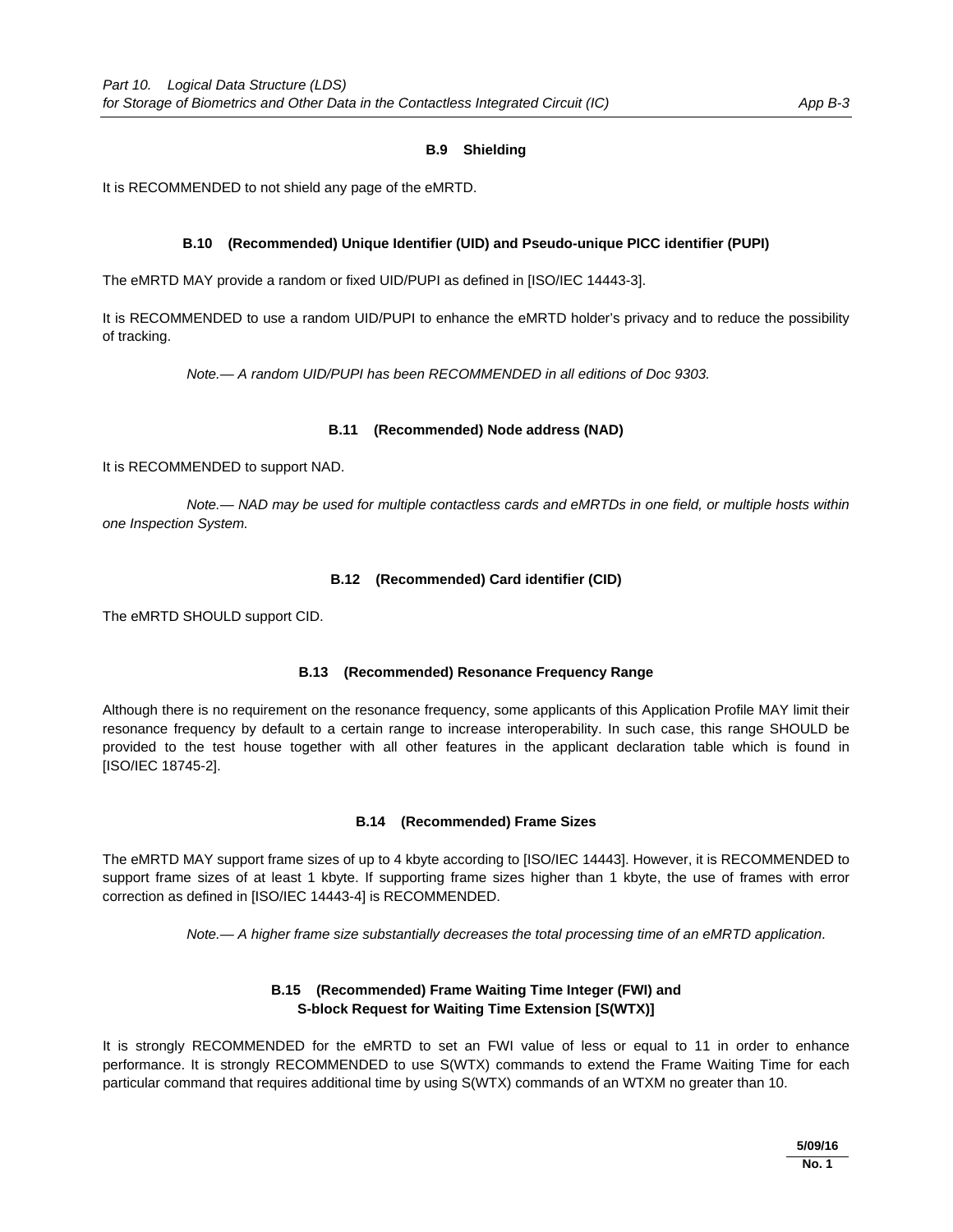In case multiple S(WTX) requests are sent by the eMRTD, the total processing time for the current I-Block is RECOMMENDED to not exceed 5s.

*Note.— Lower FWI values as RECOMMENDED herein decrease the loss of time in transmission errors substantially, whereas S(WTX) are the ideal means of providing more time when needed*.

— — — — — — — —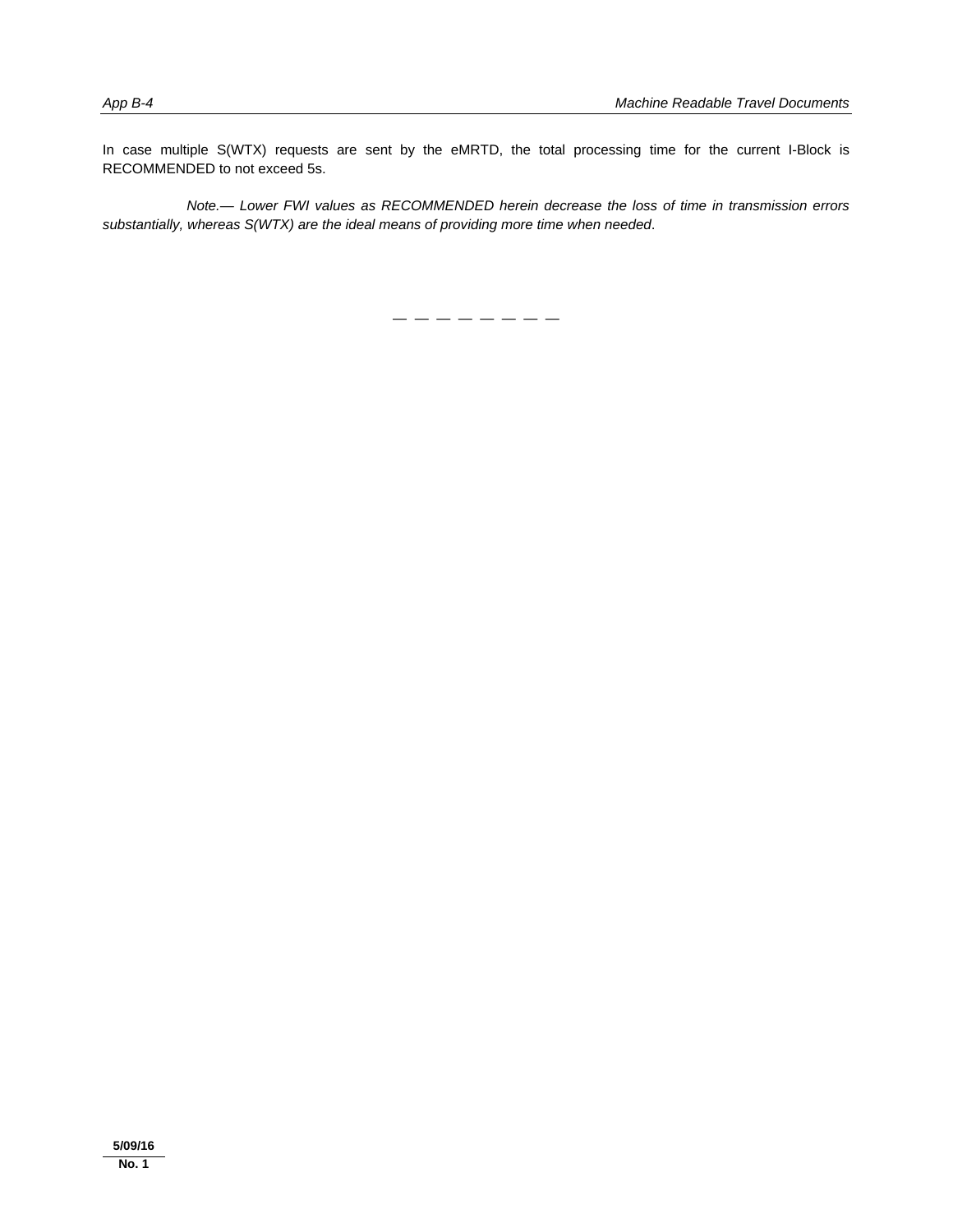# **Appendix C to Part 10**

# **INSPECTION SYSTEMS (INFORMATIVE)**

## **C.1 Operating Volume and Test Positions**

An eMRTD associated Inspection System SHALL have an operating volume in accordance with one of the defined Inspection System types in [ISO/IEC 18745-2]. The operating volume is the volume in which all requirements of this technical report are fulfilled.

*Note.— The test positions for each Inspection System Type are further specified in [ISO/IEC 18745-2] with respect to the (device) 0 mm surface of the eMRTD associated Inspection System*.

# **C.2 Particular Waveform and RF Requirements**

The waveforms of the alternate magnetic field used to communicate SHALL be fully compliant with [ISO/IEC 14443-2]. In general, there are no exceptions or divergences from the basic standard, except for the field strength.

For eMRTD associated Inspection Systems of Type 1, 2 and 3, the field strength is strongly RECOMMENDED to be at least 2 A/m at all positions for Class 1. For eMRTD associated Inspection Systems of Type M, the field strength SHALL be at least 1.5 A/m at all positions for Class 1.

*Note.— It may be desirable for eMRTDs to also communicate with other contactless Inspection Systems and mobile devices, e.g. NFC smartphones use 1.5 A/m*.

# **C.3 Polling Sequences and eMRTD Detection Time**

The polling sequence of the eMRTD associated Inspection System SHALL provide 10 ms of unmodulated carrier before any REQA/WUPA or REQB/WUPB.

For fast detection and processing, the eMRTD Inspection System:

- SHALL poll for Type A and Type B with an equal occurrence of requests for both Types;
- for Inspection System Types 1, 2 and 3, one RF reset SHOULD occur in between any REQ/WUP of the same type;
- SHALL guarantee at least one polling command for both Type A and Type B within 150 ms for an eMRTD present in the minimum mandatory operating volume according [ISO/IEC !8745- 2] at any position.

The eMRTD Inspection System MAY poll for contactless products of any other modulation type on the carrier of 13.56 MHz as long as all the requirements above are fulfilled.

*Note.— The unmodulated carrier of 10 ms is required to detect all eMRTDs in the field and is based on former specifications.*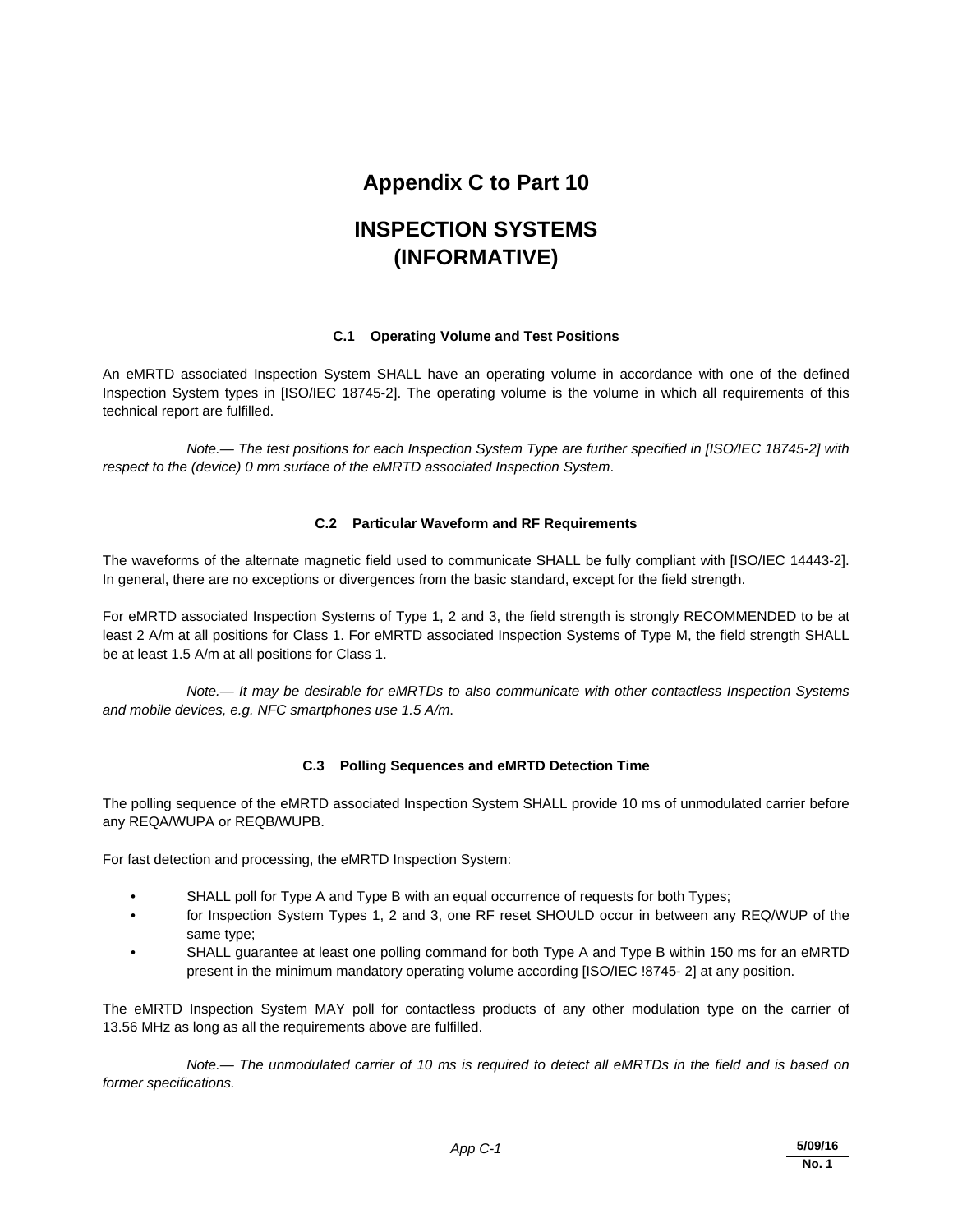## **C.4 Mandatory Bit rates**

The eMRTD associated Inspection System SHALL provide the following bit rates, as defined in [ISO/IEC 14443-2] mandatorily: 106 kbit/s and 424 kbit/s in both directions from the eMRTD to the eMRTD associated Inspection System and vice versa.

## **C.5 Frame Sizes**

The eMRTD associated Inspection System

- of Types 1, 2, and 3 are strongly RECOMMENDED to support all defined frame sizes of up to 256 byte,
- of Type M has no mandatory requirement on frame sizes.

*Note.— All sizes in between the minimum and maximum are not tested explicitly in [ISO/IEC 18745-2:2016].* 

## **C.6 The Contactless Interface of Mobile Inspection Systems of Type M**

If a mobile device is used to read eMRTDs of any size, it is of Type M. In that case, the centre position of the Inspection System is defined as the position on the surface of the Inspection System with the highest field strength when measured for Class 1. eMRTD associated Inspection Systems of Type M SHALL provide sufficient guidance for the user to place the eMRTD correctly on the device.

# **C.7 Electromagnetic disturbance (EMD)**

The support of EMD is not mandatory.

*Note.— The EMD feature enhances the robustness of the contactless communication between the eMRTD and the eMRTD associated Inspection System against eMRTD generated electromagnetic disturbance. The eMRTD dynamic current consumption during execution of a command may cause an arbitrary load modulation effect (which may not be purely resistive) on the magnetic field. In some cases, the eMRTD associated Inspection System may misinterpret EMD as data sent by the eMRTD and this may negatively impact proper reception of the eMRTD response*.

### **C.8 Supported Antenna Classes**

The eMRTD associated Inspection System of Type 1 and Type 2 SHALL at least support Class 1 eMRTDs in the operating volume.

In order to have a migration period, Class 2 and Class 3 are not mandatory on all positions as mandated by the basic standard. Since non-eMRTD projects may use Class 2 and Class 3, as a minimum the eMRTD Inspection System of Type 1 and Type 2 SHALL support in addition Class 2 and Class 3 in the sole particular position defined in the Figure C-1.

The eMRTD associated Inspection System of Type 3 SHALL support Class 1, Class 2 and Class 3 on its sole central position.

The eMRTD associated Inspection System of Type M SHALL support Class1, Class 2 and Class 3 antennas on its central position.

### **5/09/16**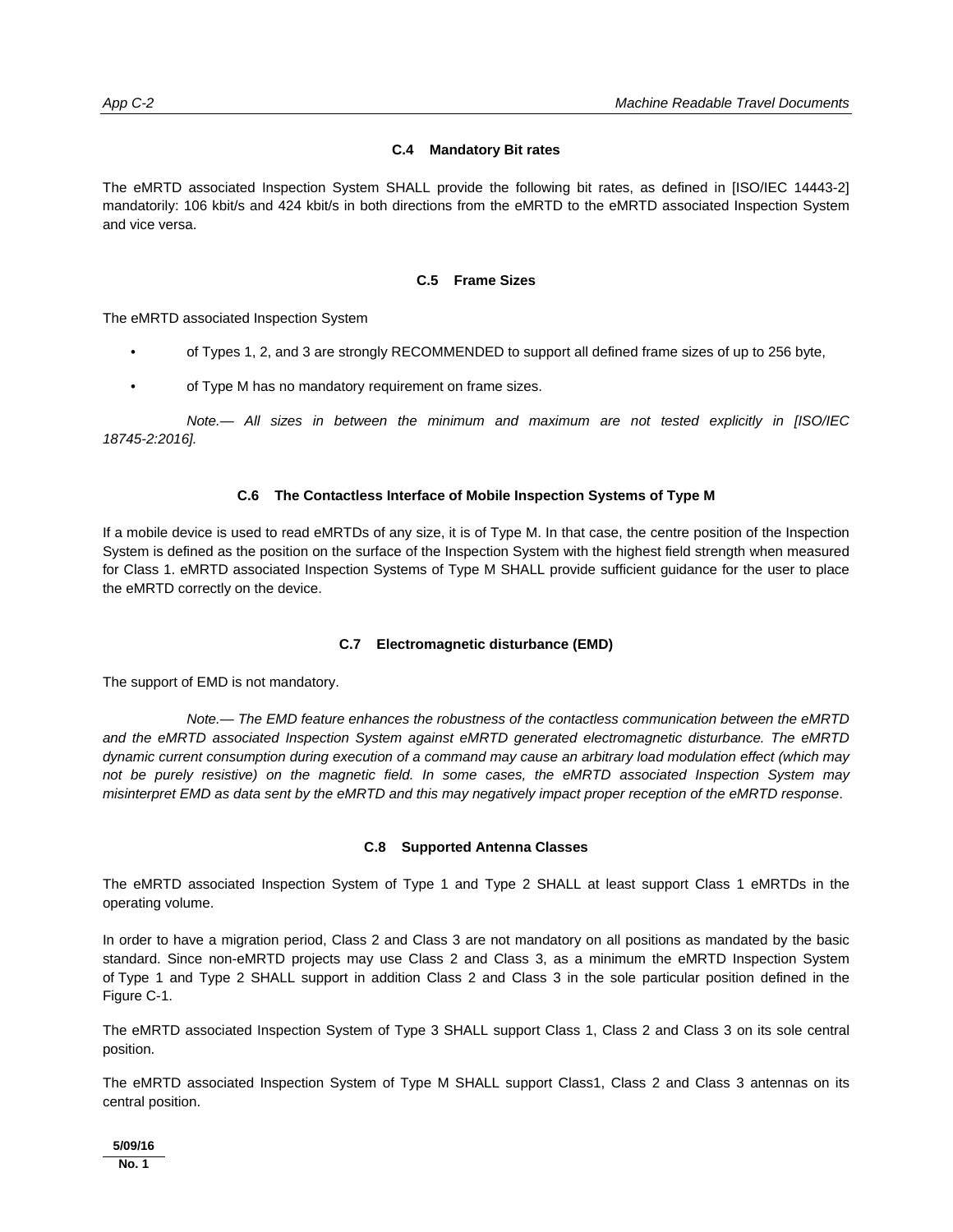

# **Figure C-1. Mandatory positions in each ID-3 surface in which a Class 2 and Class 3 antenna SHALL be read by an eMRTD associated Inspection System of Type 1 and 2.**

## **C.9 (Optional) Frame Sizes and Error Correction**

The eMRTD associated Inspection System MAY optionally support all frame sizes of up to 4 kbyte as defined in [ISO/IEC 14443-3]. It is RECOMMENDED to use frames with error correction as defined in [ISO/IEC 14443-3] for all supported frame sizes higher than 1 kbyte.

*Note.— For eMRTD associated Inspection Systems of Type M, frame sizes higher than the 256 byte are currently not envisaged.* 

### **C.10 (Optional) Support of Additional Classes**

eMRTD associated Inspection Systems of all Types MAY in addition support Class 4, Class 5 and Class 6 to be interoperable, for example, with mobile devices providing less coupling to the eMRTD associated Inspection System antenna coil.

### **C.11 (Optional) Bit rates**

The bit rate of 212 kbit/s, and all bit rates from 848 kbit/s up to 6.78 Mbit/s for both directions and from 10.17 Mbit/s to 27.12 Mbit/s from eMRTD associated Inspection System to eMRTD as defined in [ISO/IEC 14443-2], are optional.

*Note 1.— The Support of Exchange of Additional Parameters is mandatory to use bit rates higher than 848 kbit/*s.

*Note 2.— Backwards compatibility is fully provided in the feature of Additional Parameters*.

### **C.12 (Recommended) Operating Temperature**

It is RECOMMENDED that the eMRTD associated Inspection System works with temperatures of -10° to 50° Celsius.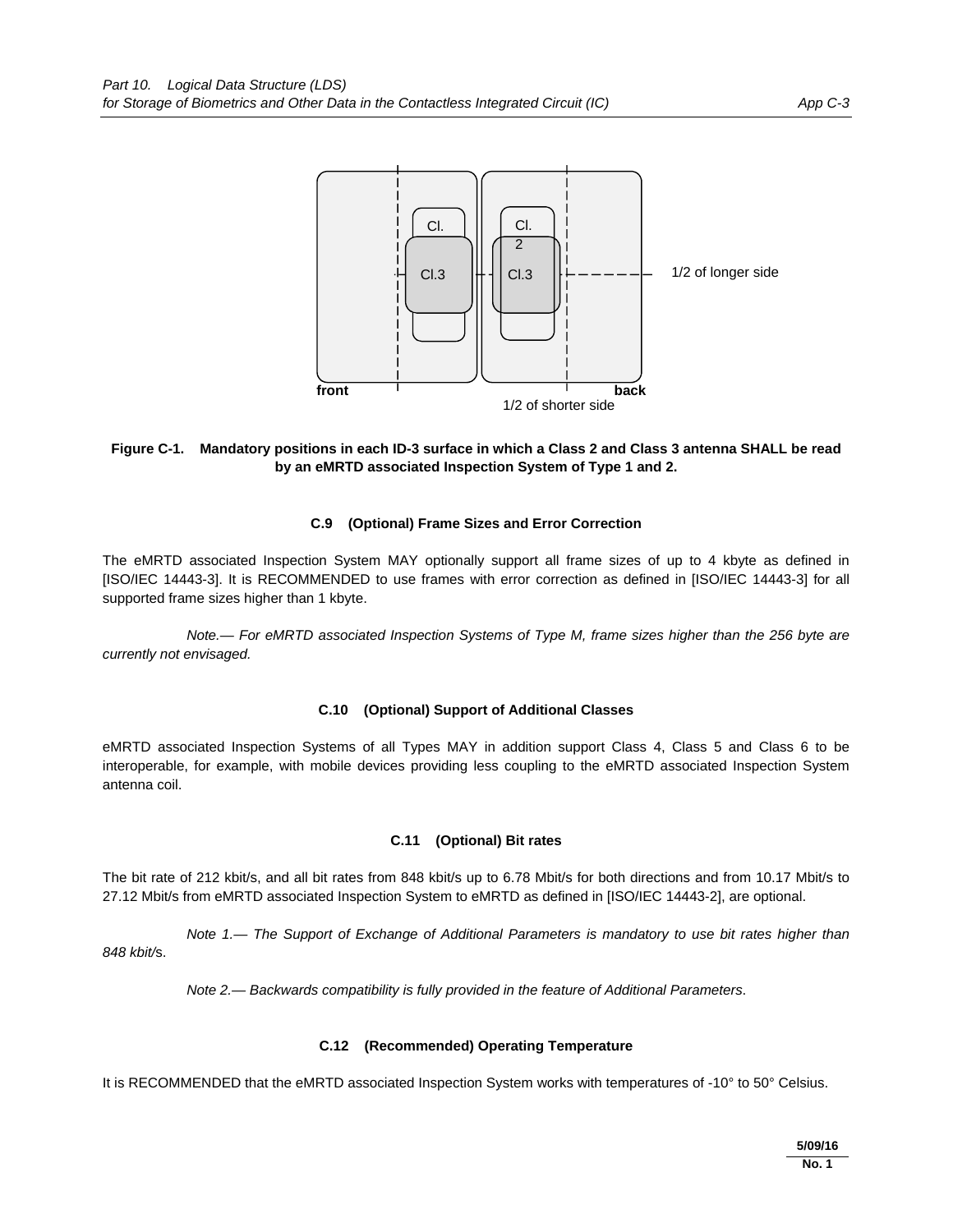# **C.13 (Recommended) Support of Multiple eMRTDs and other cards or objects or Multiple Hosts**

It is highly RECOMMENDED to design the eMRTD associated Inspection System to handle more than one eMRTD, or one eMRTD and any other card or object compliant with [ISO/IEC 14443].

One of the following rules or a combination MAY be applied, among others:

- Apply full anticollision algorithms defined in [ISO/IEC 14443-3];
- Check for support of [ISO/IEC 14443-4] and dismiss all non-supporting cards;
- Check for an eMRTD application;
- Use CID and NAD.

*Note.— NAD may be also used for mobile devices with multiple hosts*.

# **C.14 (Recommended) Frame Sizes**

The eMRTD associated Inspection System MAY support frame sizes of up to 4 kbyte according to [ISO/IEC 14443-3]. However, it is RECOMMENDED to support frame sizes of at least 1 kbyte. If supporting frame sizes of 1 kbyte or higher, the use of frames with error correction as defined in [ISO/IEC 14443-4] is RECOMMENDED.

It is RECOMMENDED to perform any splitting of payload from the application layer into a minimum number of frames with an effective length of the maximum supported frame size with the exception of the last frame.

# **C.15 (Recommended) Error Recovery**

Subsequent to a transmission error or an unresponsive eMRTD, it is strongly RECOMMENDED for the eMRTD associated Inspection System to send a second R(NAK) according to the Inspection System rule 4 of [ISO/IEC 14443-4].

# **C.16 (Recommended) Error Detecting and Recovery Mechanism**

When using the optional bit rates as well as optional frame sizes of higher than 256 byte, in case of a higher than usual number of transmission errors, it is RECOMMENDED to reduce the bit rate and effective frame size.

**— END —**